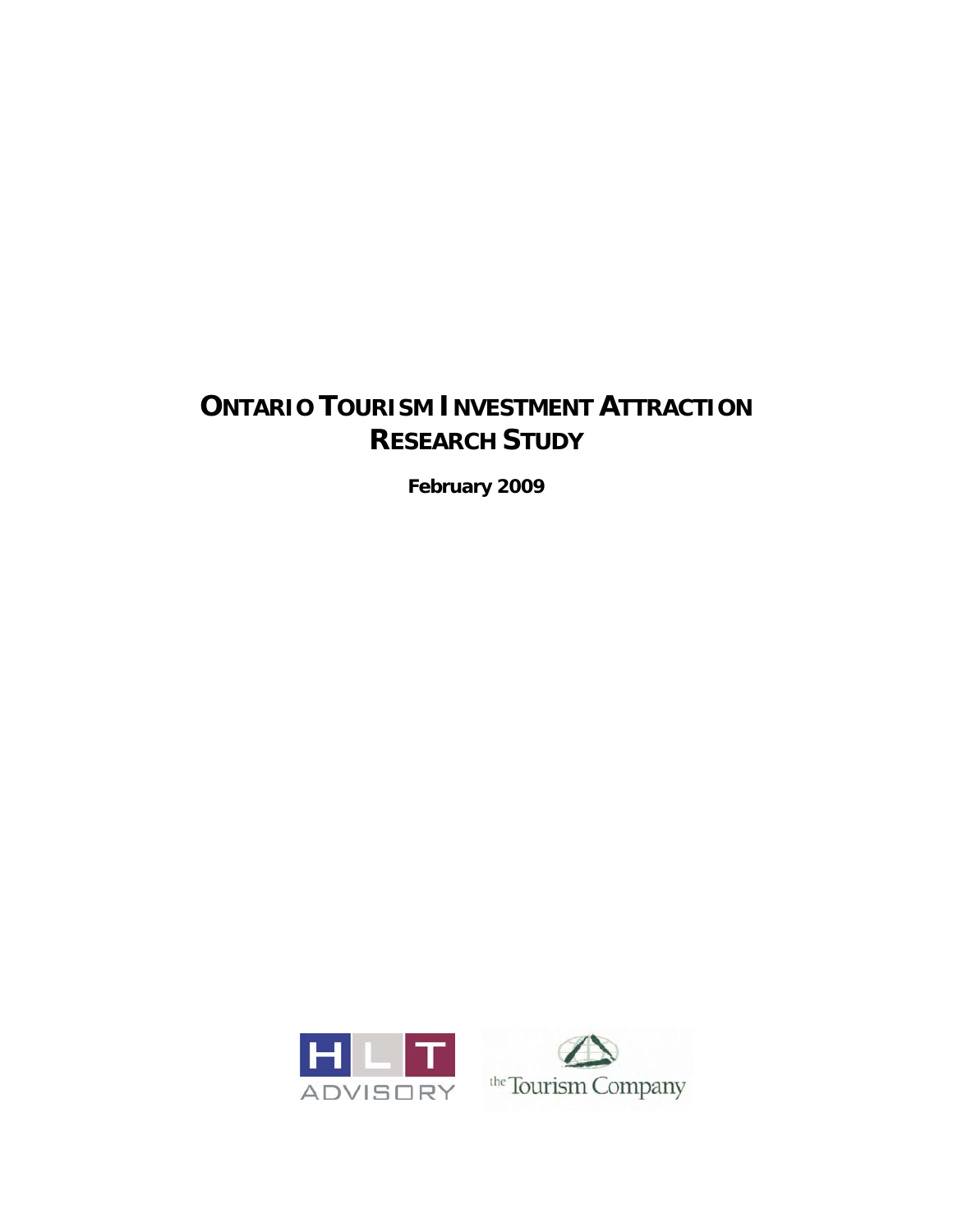© Queen's Printer for Ontario, 2009

Although copyright in the research papers is held by the Queen's Printer for Ontario, the papers were prepared by external companies and their conclusions do not necessarily represent the views of the Government of Ontario. The research papers were commissioned by the Ontario Ministry of Tourism for the Tourism Competitiveness Study and as such their conclusions are intended for this purpose only and shall not be relied-upon by third parties.

ISBN 978-1-4249-8930-0 (PDF)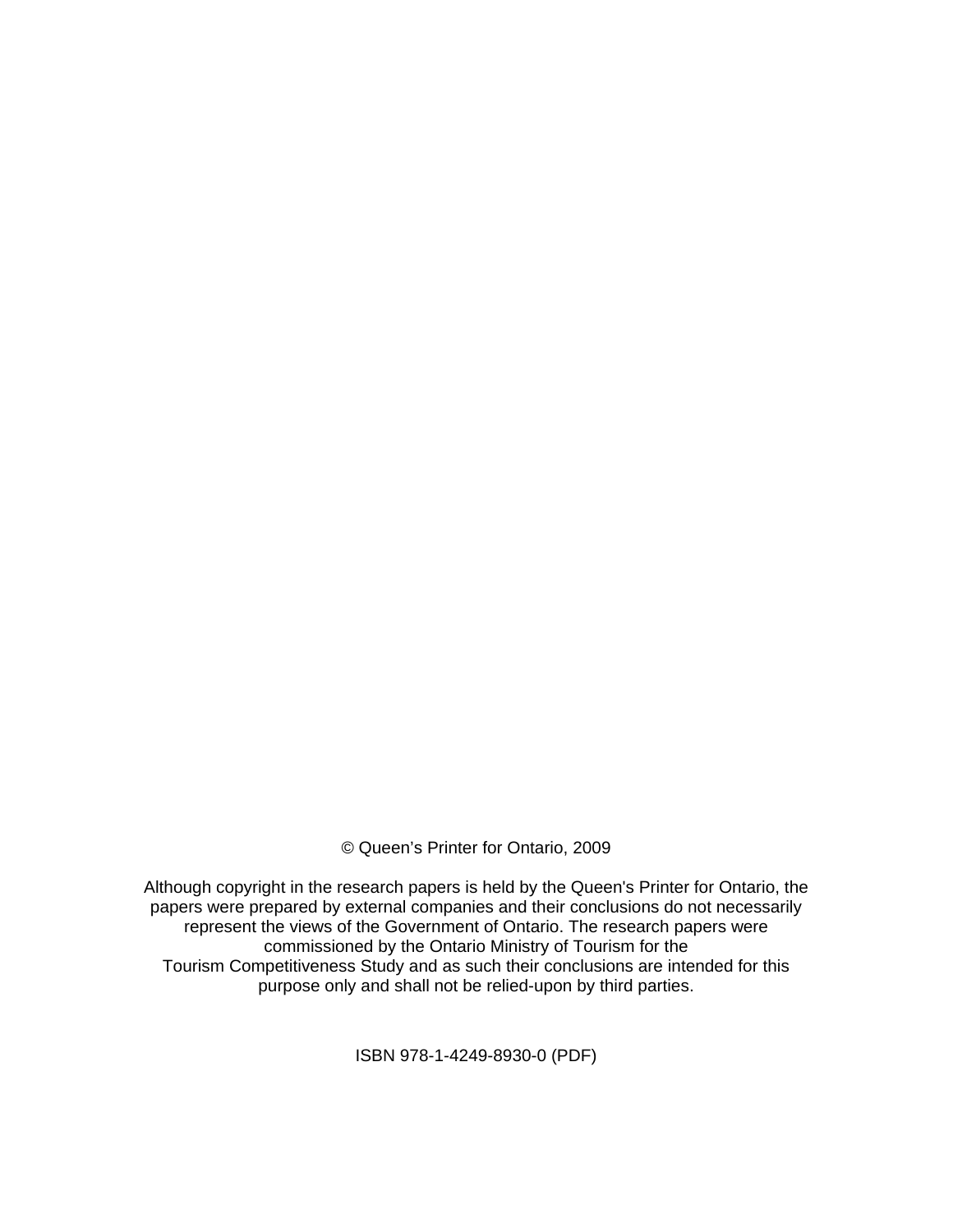

# **TABLE OF CONTENTS**

| $\mathbf 1$ . |                                                               |  |
|---------------|---------------------------------------------------------------|--|
|               |                                                               |  |
|               |                                                               |  |
|               |                                                               |  |
|               |                                                               |  |
| 2.            |                                                               |  |
|               |                                                               |  |
|               |                                                               |  |
|               |                                                               |  |
| 3.            | INVESTMENT ATTRACTION: THE ONTARIO APPROACH 11                |  |
|               |                                                               |  |
|               |                                                               |  |
|               |                                                               |  |
|               |                                                               |  |
| 4.            |                                                               |  |
|               |                                                               |  |
|               |                                                               |  |
|               |                                                               |  |
|               |                                                               |  |
|               |                                                               |  |
|               |                                                               |  |
| 5.            | LESSONS LEARNED FROM SUCCESSFUL TOURISM JURISDICTIONS 28      |  |
|               |                                                               |  |
|               |                                                               |  |
|               |                                                               |  |
|               |                                                               |  |
| 6.            | <b>ONTARIO TOURISM: COMPETITIVE ADVANTAGES AND BARRIERS34</b> |  |
|               |                                                               |  |
|               |                                                               |  |
| 7.            |                                                               |  |
|               |                                                               |  |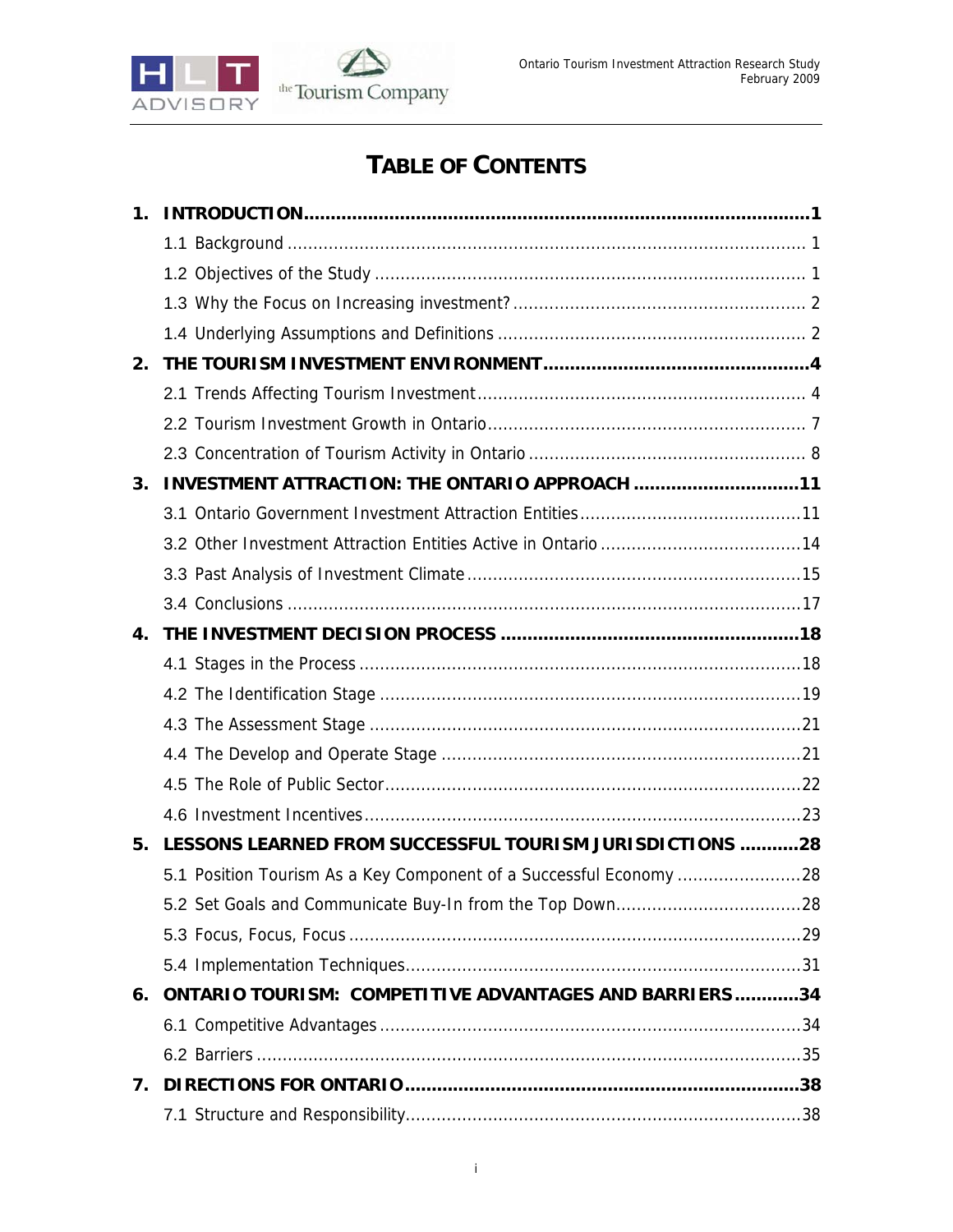

## **APPENDIX A – INTERNATIONAL TOURISM DESTINATION CASE STUDIES**

- 1. New Zealand
- 2. Singapore
- 3. Montenegro
- 4. United Arab Emirates (Abu Dhabi & Dubai)

## **APPENDIX B – NORTH AMERICAN TOURISM DESTINATION CASE STUDIES**

- 1. British Columbia
- 2. Kentucky
- 3. Mississippi
- 4. Pennsylvania
- 5. South Carolina

# **APPENDIX C – INTERVIEW LIST APPENDIX D – BIBLIOGRAPHY**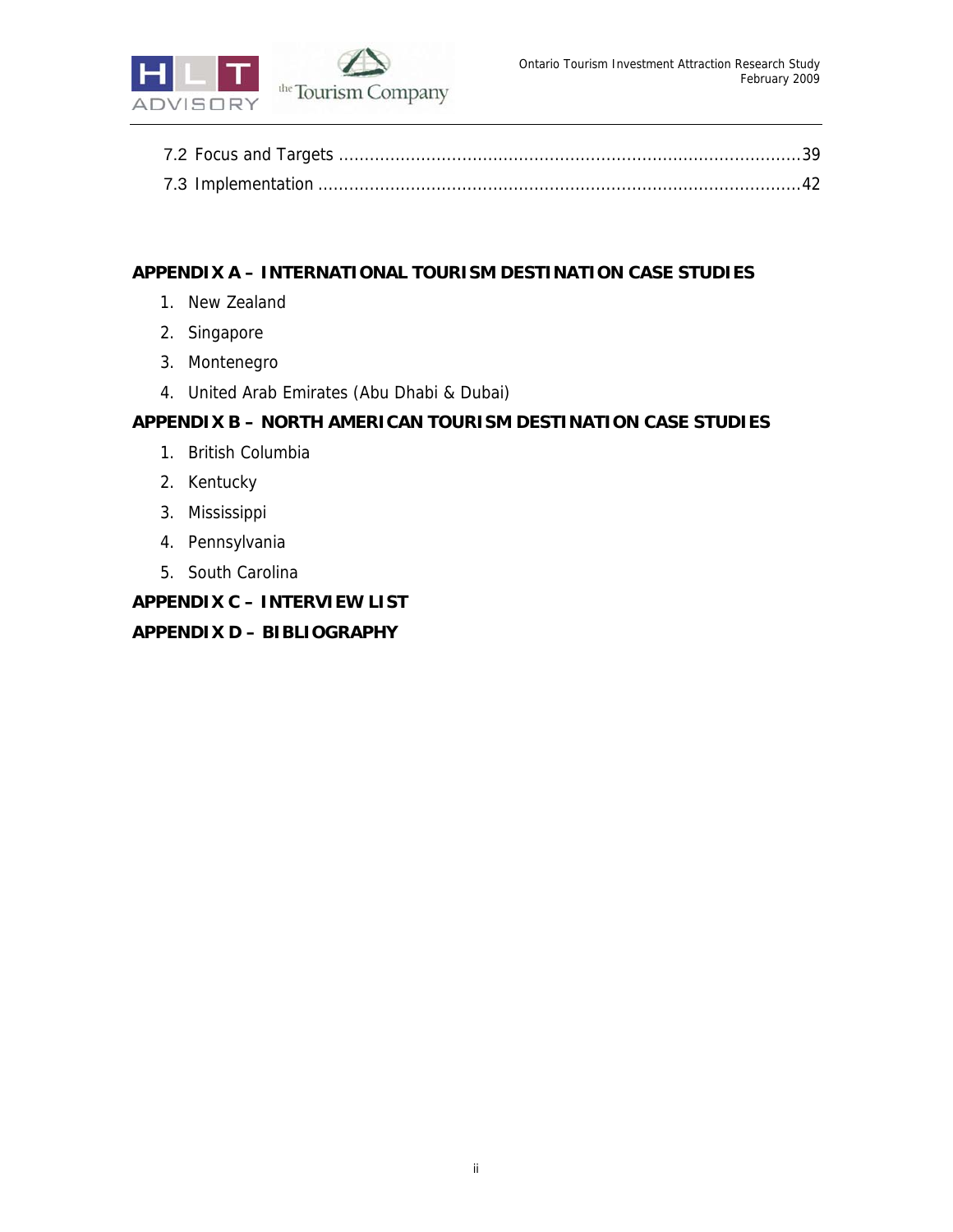

# **1. Introduction**

# **1.1 BACKGROUND**

Ontario is transitioning from a manufacturing centre to a service-based economy. Tourism is becoming an increasingly important component of the economic development of the province and many of its communities. In the spring of 2008, the Government of Ontario initiated a process to establish a clearer path for tourism in the province. Dubbed the Ontario Tourism Competitiveness Study ("the Study") and led by former Minister of Finance Greg Sorbara, the Study has three objectives, specifically:

- To engage Ontario as a whole not just the tourism industry in a process to consider the future of tourism [in Ontario].
- To raise the tourism industry's profile and create a platform for new initiatives.
- To deliver a focused agenda for the public and private sectors to support the growth and long-term viability of tourism in Ontario as an important element of [Ontario's] economic development.

As support to the Sorbara study, the Ministry of Tourism engaged several consulting firms to produce background papers on different aspect of tourism in Ontario. HLT Advisory and the Tourism Company have been engaged to prepare a study on investment attraction related specifically to tourism.

## **1.2 OBJECTIVES OF THE STUDY**

The objectives of the Ontario Tourism Investment Attraction Research Study are to:

- Identify trends affecting the tourism investment climate within Ontario, Canada and North America.
- Analyze best practices in attracting tourism investment as evidenced in other jurisdictions.
- Assess Ontario's performance and potential with respect to identified best practices.
- Provide clarity around the decision-making process employed by tourism investors of all sizes.
- Identify barriers to tourism investment in Ontario, including identification of mitigating strategies with respect to such barriers.
- Analyze key sources of tourism investment both domestically and internationally.
- Identify domestic and international conferences and events that Ontario should consider as opportunities to attract tourism investment.
- Recommend methods to realize tourism growth opportunities.

The Ministry's objective is to better understand private sector tourism investment strategies, support Ontario government decision-making and to sustain competitiveness and growth in the province's tourism industry.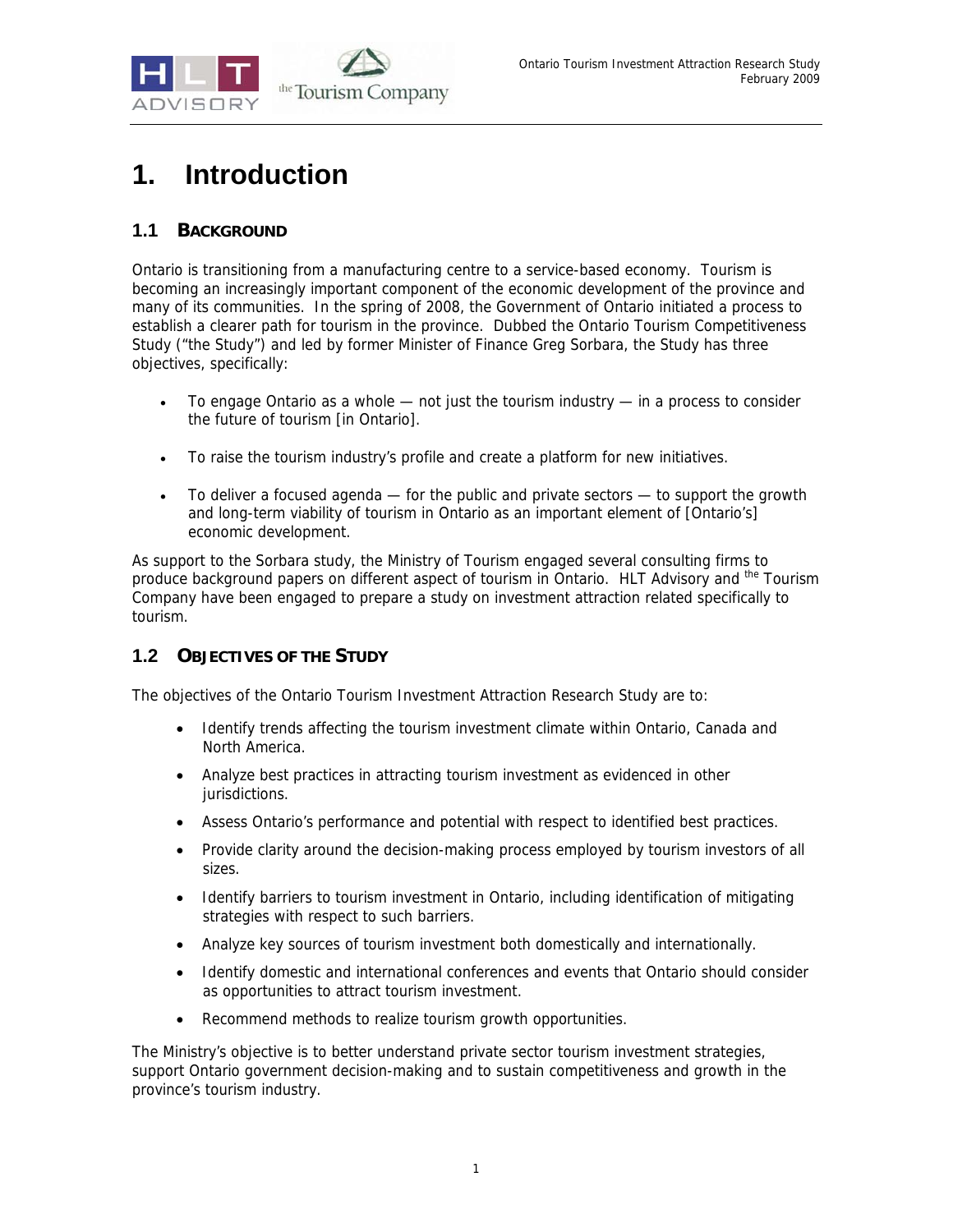

## **1.3 WHY THE FOCUS ON INCREASING INVESTMENT?**

Attracting private sector investment into the tourism industry is a challenge in a great many jurisdictions. The Ministry of Tourism (the "Ministry") conducted a Tourism Investment Climate Study in 2001. The study included an analysis of the tourism investment climate in the province by sector and identified factors affecting investment decisions, assessed Ontario's strengths in attracting tourism investment and analysed trends in tourism and provided recommendations for the government to support tourism investment in the province.

Since the release of the 2001 study, the tourism industry in Ontario has encountered many challenges including rising energy costs, currency exchange issues, increased border security and changing demographics and consumer trends. These challenges have caused a shift in visitation from traditional markets, notably the United States.

Continual reinvestment in tourism is necessary because:

- Being recognized as an attractive and desirable tourism destination is a catalyst for economic and social development – leads to larger market, better accessibility, strong image, increased availability of qualified staff and enhanced quality of living.
- Tourism is a consumer good and, like all consumer goods, reinvention and repackaging is necessary to remain relevant and interesting to customers.
- The status quo in tourism is not an option the industry and the product has to continue to evolve and develop.
- The implied goal of growing the number of visitors to Ontario will require additional capacity in lodging, attraction, recreation and related tourism infrastructure.
- Employment generation.
- Global competition has resulted in the creation of new or reinvention of dated tourism destinations, placing greater pressure on Ontario to remain relevant and interesting to potential visitors.

Ultimately, reinvestment in tourism minimizes risk for existing investors and contributes to a more tourism-friendly environment.

## **1.4 UNDERLYING ASSUMPTIONS AND DEFINITIONS**

In completing this assignment, the consultants made several initial assumptions in an attempt to clarify study objectives and focus, specifically:

- Market-based investment—The Study focuses on commercially-viable investments in Ontario's tourism industry. While this does not preclude public sector or other assistance that might be provided to catalyze a given investment opportunity, the focus has not been on tourism products, activities or services that require ongoing financial support.
- An Ontario focus—The Study focuses on investment attraction at a provincial level. Directions and actions at a regional or municipal level are addressed but the overall focus has been provincial.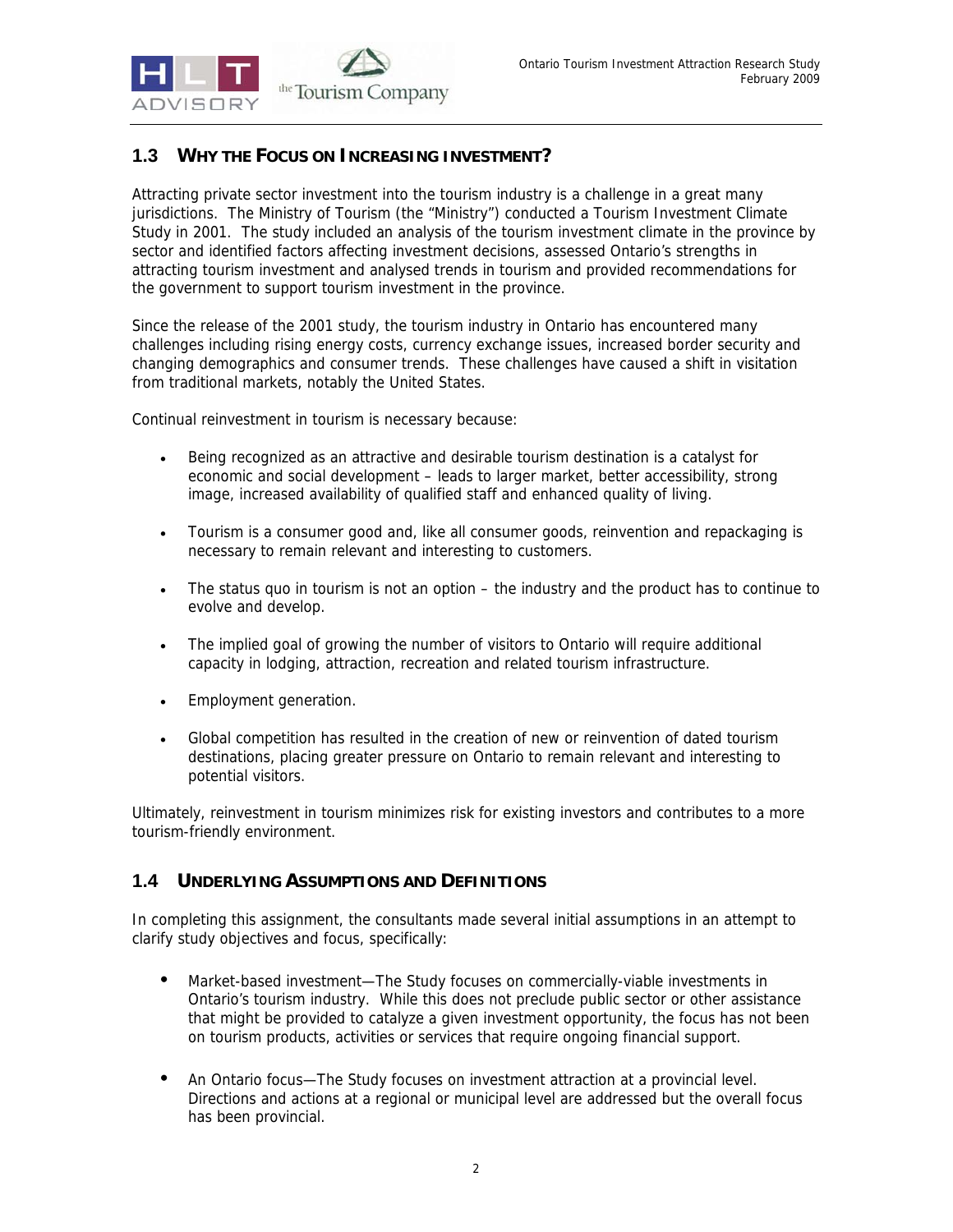

• The Pareto principle (the 80:20 rule)—The Study is focused on that 20% of activity, direction and action that will have an impact on driving the remaining 80%. In other words, the primary focus has been on what active role can be applied to the 20% with a more passive role on the remaining smaller, less impactful (on an individual basis) 80%.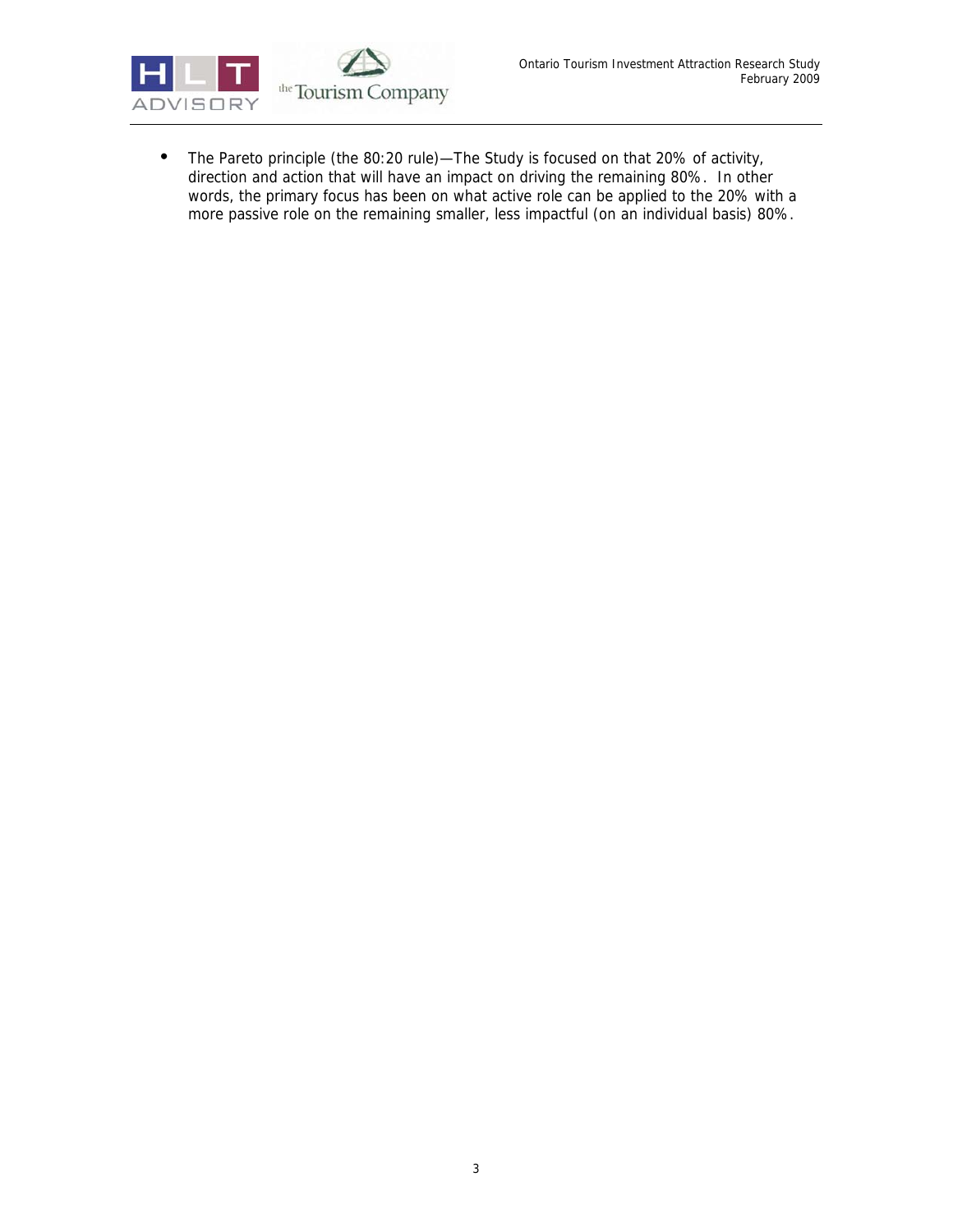

# **2. The Tourism Investment Environment**

This chapter outlines some high-level trends affecting tourism investment on a global and local basis as well as summarizing current investment activity in Ontario's tourism industry.

# **2.1 TRENDS AFFECTING TOURISM INVESTMENT**

### Increasingly sophisticated travelers

As fast as the volume of international travel expands demand for more sophisticated travel experiences is growing still faster. Experienced travellers are increasingly looking for higher quality, more unique experiences and services. This applies to all aspects of the travel experience from accommodation to attractions to transportation services.

### Outbound travellers from emerging countries

The number of affluent potential travellers in countries such as China and India, as well as select Eastern European, Gulf States, Australia, Korea and South American markets, are offering new opportunities and new challenges. These nascent markets will play an increasingly important role in international travel over the next two decades, due to the huge populations in these countries and growing affluence in others. Each market has its own unique product and service needs and expectations.

### New tourism destinations/competition for both visitors and investment dollars

Rising economies and new outbound travellers have seen new tourism destinations created seemingly overnight. The best current example is the Middle East. In Dubai alone some 32,000 hotel rooms, most within the 4 and 5 star category, have been developed in the last few years with a further 80,000 new hotel rooms in the development pipeline over the next 5 years.<sup>1</sup> By comparison, greater Toronto has about 33,000 hotel rooms. In the mid 1960's Dubai was a poor desert land–today it is one of the world's fastest growing tourism destinations.

### Globalization and growth in FDI (Foreign Direct Investment)

The US real estate market has recently experienced a surge in equity investment from Asian and the Middle Eastern sovereign funds. Large real estate and tourism development companies in the Middle East are now looking to opportunities outside the Muslim world. Several have been active in developing countries (e.g., Morocco, Cuba) with mixed-use resort/tourism projects among the most attractive development opportunities. Recently, several of these entities have made direct investments in first world tourism and real estate product such as Dubai World's investment in MGM's City Center project (Las Vegas) and EMAAR, one of Dubai's largest developers, opening a project office in Vancouver.

-

<sup>&</sup>lt;sup>1</sup> Government of Dubai Department of Tourism and Commerce Markeing.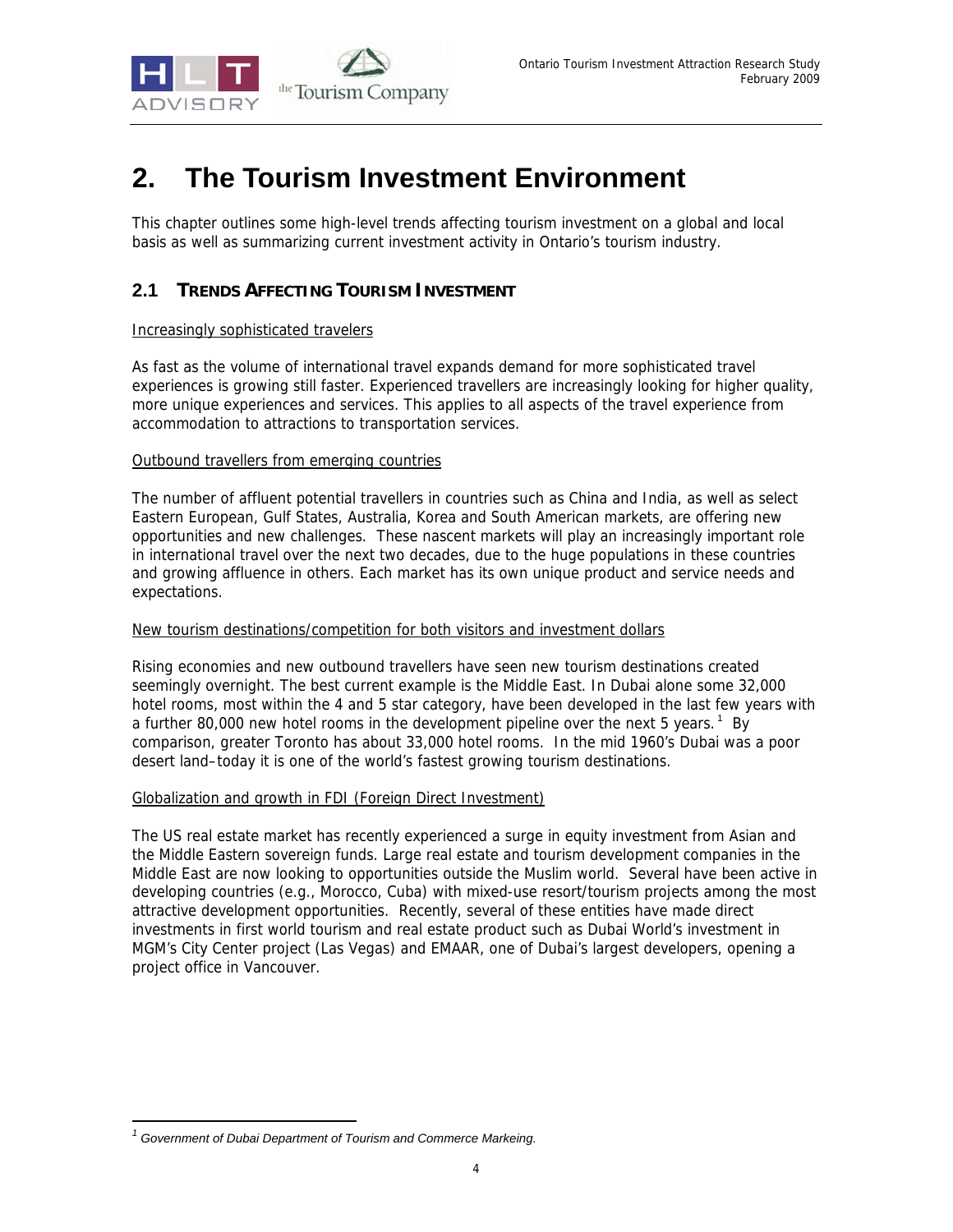

### Events used as a destination draw

Special events, festivals and major business events can be categorized as attractions, drawing visitors on a short-term basis. Events can often provide a degree of urgency to draw visitors to a destination and also have the power to create media attention and exposure. Many jurisdictions are realizing the potential in developing major tourism events around historic milestones like centennials/bicentennials to grow tourism awareness and visitation. Destinations are becoming increasingly sophisticated in the way they strategically use events to grow tourism and in turn attract and stimulate new private sector investment.

#### Arts and culture used as a destination draw

Increasingly cultural activities and facilities such as performing arts centres, museums or art in the built environment are recognized as strong anchors for mixed-use developments helping to provide identity and prestigious image that money cannot buy. Some of the techniques being used in other jurisdictions to stimulate private sector investment include renovation of old buildings for adaptive reuse, instituting percent for arts programs, implementing tax incentives, building in below market rent for artists, creating special zoning changes and ensuring building codes allow for work/live space for artists.

### Recreational real estate shared ownership products

New variations of shared ownership of recreational real estate such as fractional, condo/strata hotels, private residence clubs and non-equity clubs have joined the standard timeshare offerings. These products have had the effect of increasing the financial viability of mixed-use resorts (thereby creating opportunities for more destination commercial lodging) as well as the potential for limiting general leisure travel to alternate destinations. As a result of the ownership model, these products typically operate at higher occupancy levels than traditional hotels and resorts providing animation in the area that is often attractive to other tourists.

### Sustainable tourism and greening the industry

Climate change is one of the most important long-term issues facing the tourism industry as witnessed by the impact on tourism seasons (i.e. shorter snow seasons) and travellers buying behaviour (i.e. seeking more sustainable travel solutions and destinations). The demand for ecotourism or sustainable tourism opportunities is likely to continue to increase as will the impact of the rising cost of gas (and related emission taxes), undoubtedly changing travel patterns.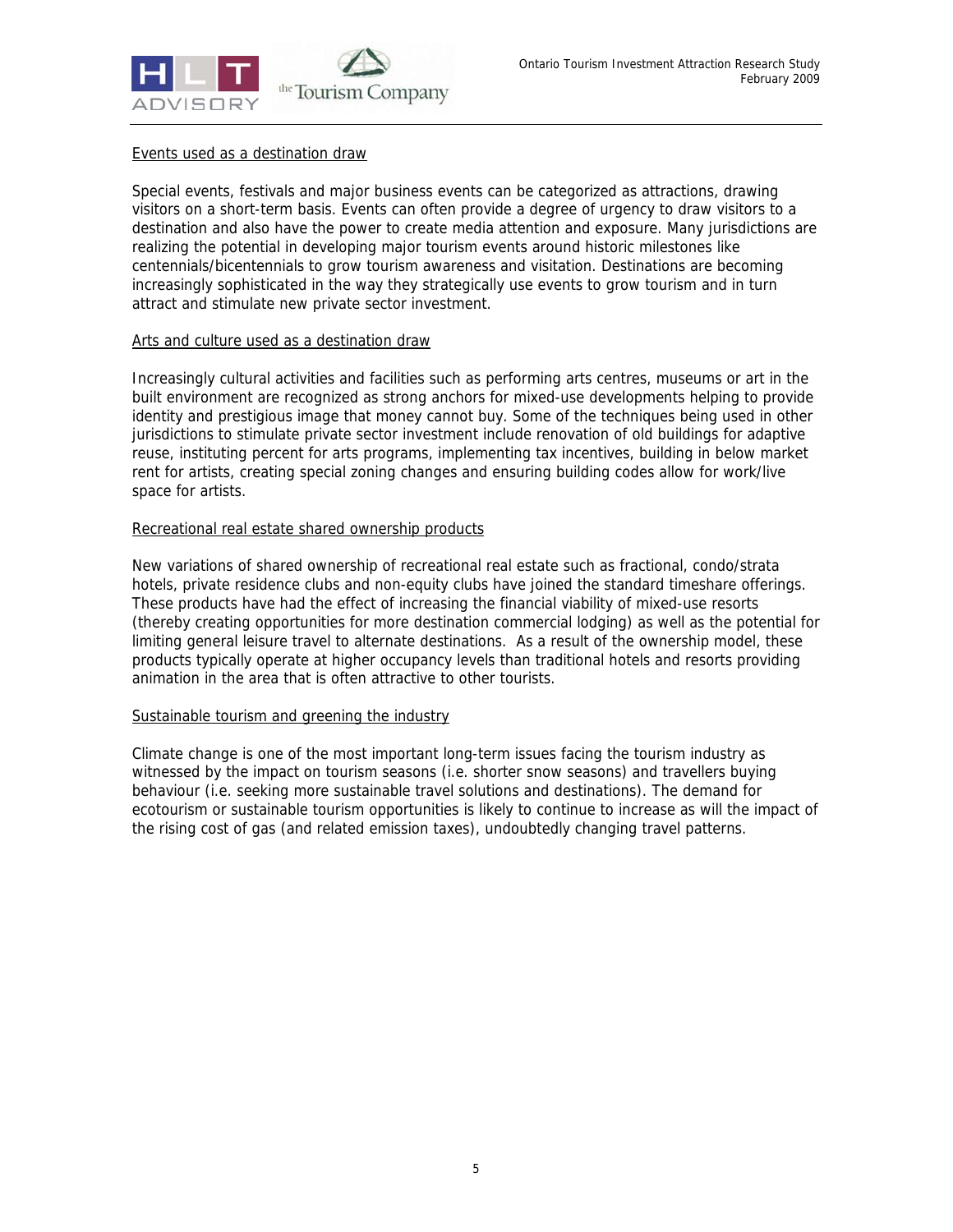

### New products and experiences

The accommodation sector continues to further segment with such concepts as mega resorts, boutique hotels, shariah compliant hotels, ecolodges, all-suite hotels, limited-service and extended stay properties. The choice of accommodation broadens the market for the tourism experience by meeting a wider range of traveller needs, preferences and price points. New attractions are being designed to provide greater participant control and encourage interplay between the visitor and his/her environment. Advances in technology have allowed attractions designers to realistically duplicate virtually any natural or special effects experience. A greater use of water related activities, attractions and landscaping is occurring in theme park design as well as in nearly all forms of real estate development. Design for all-weather operation/artificial environments - designed with a greater degree of weather protection in order to enable a longer operating season and longer operating hours per day. Future designs will incorporate indoor/outdoor combinations using new technology structures, domed enclosures and moveable walls. In the future they will play an increasing educational function to introduce, interpret and educate visitors to the local environment and to the host community and its values.

#### Weak tourism performance/increased investor risk

A particularly dramatic trend occurring in Ontario is the continuing decline in US visitation – both by air and auto. A variety of factors such as the increased value of the dollar, border issues, high gas prices, increased global competition and perhaps a sentiment of 'been there done that' is negatively affecting US visitation to Canada, and yet the US market is traveling in record numbers across the Atlantic to Europe.

### Implications for Ontario tourism investment attraction

Given these trends, Ontario needs to ensure:

- An environment that encourages aggressive pursuit of new tourism investment to stay in tune with changing market needs and expectations, as the market mix and type of traveller evolves;
- Constantly refreshment of the tourism offerings in the province to both expand market appeal and to continue to appeal to repeat markets;
- More creativity in attracting tourism investment to Ontario;
- The right tools are in place to promote Ontario's competitive advantages; and
- Effective and consistent destination marketing, an essential ingredient integral to future investment attraction.

The status quo is not an option. Continued improvement is essential to the medium- and long-term growth of tourism in Ontario.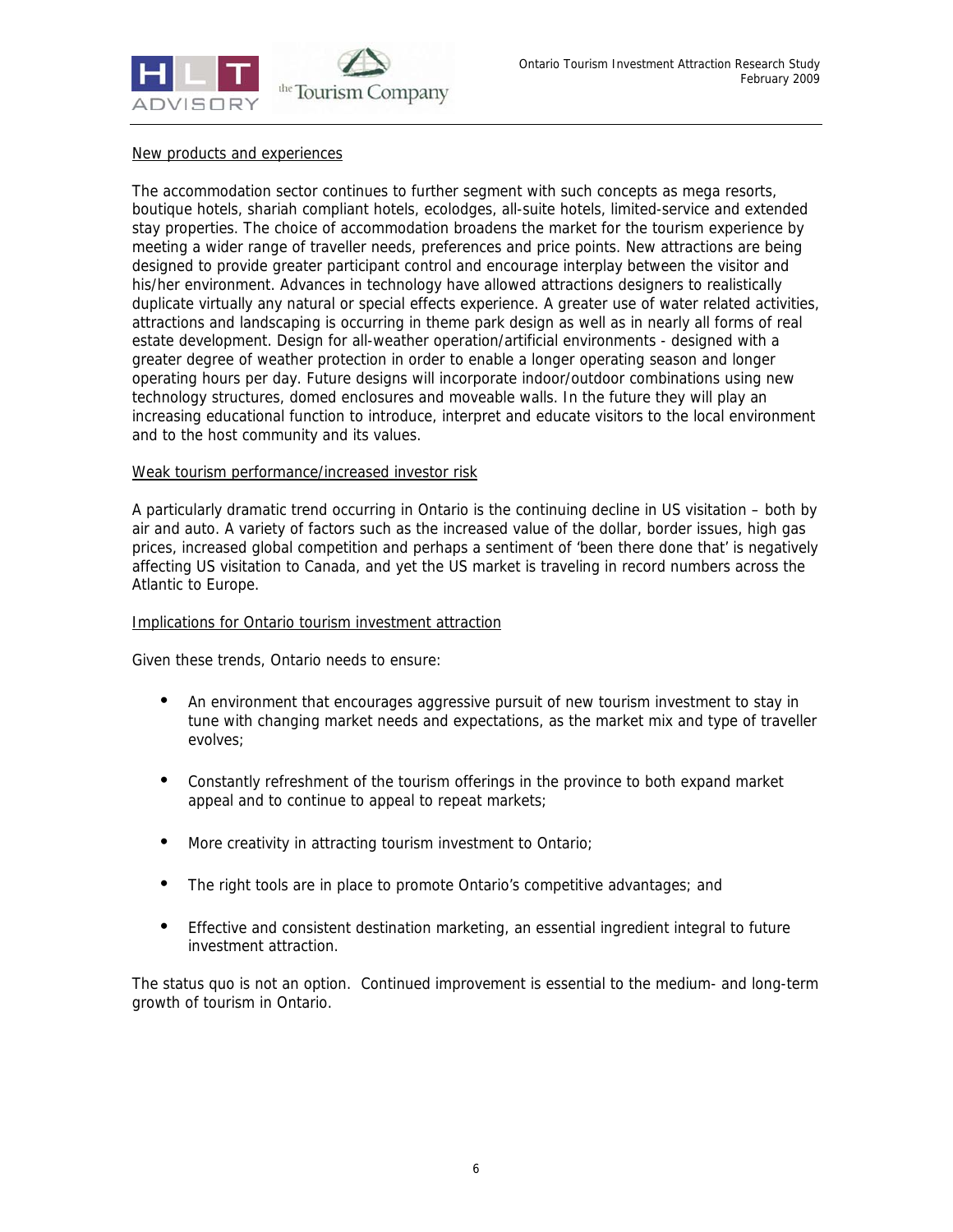## **2.2 TOURISM INVESTMENT GROWTH IN ONTARIO**

The 2001 Investment Climate Study contained an analysis of investment levels in Ontario tourism based on Statistics Canada data. The Tourism Industry was defined to include two industries as per the North American Industrial Classification System ("NAICS) - NAICS 71 "Arts, Entertainment and Recreation" and NAICS 72 "Accommodation and Food Services". The definition of tourism is much broader than these two NAICS industries, however, taken in aggregate they provide an approximation of investment and indicate year-over-year trend lines.

Using these two industries, the 2001 Investment Climate Study compared capital investment in Ontario to that experienced in other provinces and in Canada as a whole. Total public and privatesector capital investment projected for Ontario in 2001 was \$823.3 million or 40% of the \$2.04 billion projected for Canada.<sup>2</sup>

Statistics Canada has changed the methodology used to collect capital investment data since the 2001 Investment Climate Study. As a result, reconciling previous data to current data is not possible. Instead, Exhibit 1 contains a summary of private and public investment (excluding repairs) for the 1991-2008 period for both, the Arts, Entertainment and Recreation Industry and the Accommodation and Food Service Industry.

| <b>Exhibit 1</b>                                                                                                                                                                 |             |                                  |                  |             |                                          |                                                      |             |                |                  |
|----------------------------------------------------------------------------------------------------------------------------------------------------------------------------------|-------------|----------------------------------|------------------|-------------|------------------------------------------|------------------------------------------------------|-------------|----------------|------------------|
|                                                                                                                                                                                  |             |                                  |                  |             |                                          | <b>Total Capital Expenditure in Tourism Industry</b> |             |                |                  |
|                                                                                                                                                                                  |             | Arts, Entertainment & Recreation |                  |             | <b>Accommodation &amp; Food Services</b> |                                                      |             | Total Tourism* |                  |
|                                                                                                                                                                                  | Canada      | Ontario                          | ON as % of       | Canada      | Ontario                                  | ON as % of                                           | Canada      | Ontario        | ON as % of       |
|                                                                                                                                                                                  | (\$Million) | (\$Million)                      | <b>Total CND</b> | (\$Million) | (\$Million)                              | <b>Total CND</b>                                     | (\$Million) | (\$Million)    | <b>Total CND</b> |
| 1991                                                                                                                                                                             | \$344.4     | \$173.9                          | 50.5%            | \$1,712.2   | \$947.4                                  | 55.3%                                                | \$2.056.6   | \$1,121.3      | 54.5%            |
| 1992                                                                                                                                                                             | \$365.4     | \$151.3                          | 41.4%            | \$1,334.4   | \$750.0                                  | 56.2%                                                | \$1.699.8   | \$901.3        | 53.0%            |
| 1993                                                                                                                                                                             | \$511.5     | \$185.7                          | 36.3%            | \$1.293.2   | \$677.0                                  | 52.4%                                                | \$1.804.7   | \$862.7        | 47.8%            |
| 1994                                                                                                                                                                             | \$703.3     | \$285.5                          | 40.6%            | \$1.313.8   | \$568.8                                  | 43.3%                                                | \$2.017.1   | \$854.3        | 42.4%            |
| 1995                                                                                                                                                                             | \$772.5     | \$259.4                          | 33.6%            | \$930.2     | \$290.3                                  | 31.2%                                                | \$1,702.7   | \$549.7        | 32.3%            |
| 1996                                                                                                                                                                             | \$898.6     | \$513.3                          | 57.1%            | \$1,037.7   | \$304.8                                  | 29.4%                                                | \$1,936.3   | \$818.1        | 42.3%            |
| 1997                                                                                                                                                                             | \$907.1     | \$618.1                          | 68.1%            | \$1,297.5   | \$383.4                                  | 29.5%                                                | \$2,204.6   | \$1,001.5      | 45.4%            |
| 1998                                                                                                                                                                             | \$850.4     | \$346.5                          | 40.7%            | \$1.783.2   | \$518.8                                  | 29.1%                                                | \$2.633.6   | \$865.3        | 32.9%            |
| 1999                                                                                                                                                                             | \$1.083.3   | \$463.8                          | 42.8%            | \$1.482.3   | \$449.4                                  | 30.3%                                                | \$2,565.6   | \$913.2        | 35.6%            |
| 2000                                                                                                                                                                             | \$1.103.2   | \$512.9                          | 46.5%            | \$1.357.5   | \$400.9                                  | 29.5%                                                | \$2,460.7   | \$913.8        | 37.1%            |
| 2001                                                                                                                                                                             | \$1.141.1   | \$486.8                          | 42.7%            | \$1.420.1   | \$444.8                                  | 31.3%                                                | \$2.561.2   | \$931.6        | 36.4%            |
| 2002                                                                                                                                                                             | \$1,282.6   | \$504.3                          | 39.3%            | \$1,836.4   | \$603.0                                  | 32.8%                                                | \$3,119.0   | \$1,107.3      | 35.5%            |
| 2003                                                                                                                                                                             | \$1,473.7   | \$616.2                          | 41.8%            | \$2,141.2   | \$717.3                                  | 33.5%                                                | \$3,614.9   | \$1,333.5      | 36.9%            |
| 2004                                                                                                                                                                             | \$1.650.0   | \$838.2                          | 50.8%            | \$2.359.7   | \$798.1                                  | 33.8%                                                | \$4.009.7   | \$1,636.3      | 40.8%            |
| 2005                                                                                                                                                                             | \$1.395.1   | \$652.3                          | 46.8%            | \$2.640.2   | \$853.9                                  | 32.3%                                                | \$4,035.3   | \$1,506.2      | 37.3%            |
| 2006                                                                                                                                                                             | \$1,487.9   | \$642.7                          | 43.2%            | \$2,604.1   | \$891.8                                  | 34.2%                                                | \$4,092.0   | \$1,534.5      | 37.5%            |
| 2007                                                                                                                                                                             | \$2.046.4   | \$780.9                          | 38.2%            | \$2.699.5   | \$865.6                                  | 32.1%                                                | \$4.745.9   | \$1.646.5      | 34.7%            |
| 2008                                                                                                                                                                             | \$1.681.6   | \$632.5                          | 37.6%            | \$2.657.1   | \$857.8                                  | 32.3%                                                | \$4,338.7   | \$1,490.3      | 34.3%            |
|                                                                                                                                                                                  |             |                                  |                  |             |                                          |                                                      |             |                |                  |
| * The Arts, Entertainment & Recreation and the Accommodation & Food Services NAICS categories have been used as a proxy to define "tourism" for the purposes of<br>this example. |             |                                  |                  |             |                                          |                                                      |             |                |                  |
| Source: Statistics Canada, Statistics Canada. Table 029-0005 - Capital and repair expenditures, by sector and province.                                                          |             |                                  |                  |             |                                          |                                                      |             |                |                  |
| Note: Most recent 2 years of data are preliminary actuals and intentions.                                                                                                        |             |                                  |                  |             |                                          |                                                      |             |                |                  |

Based on this data, Ontario's share of Canada's total tourism investment has declined from 55% in 1991 to 35% in 2008. Overall, tourism investment in Ontario grew by 1.7% per year between 1991 and 2008 compared to 4.5% in Canada (based on compound annual growth rates).

 *2 GGA Management Consultants and Economics Research Associates, "Ontario Tourism Investment Climate Study", December 2001 (based on Statistics Canada data)*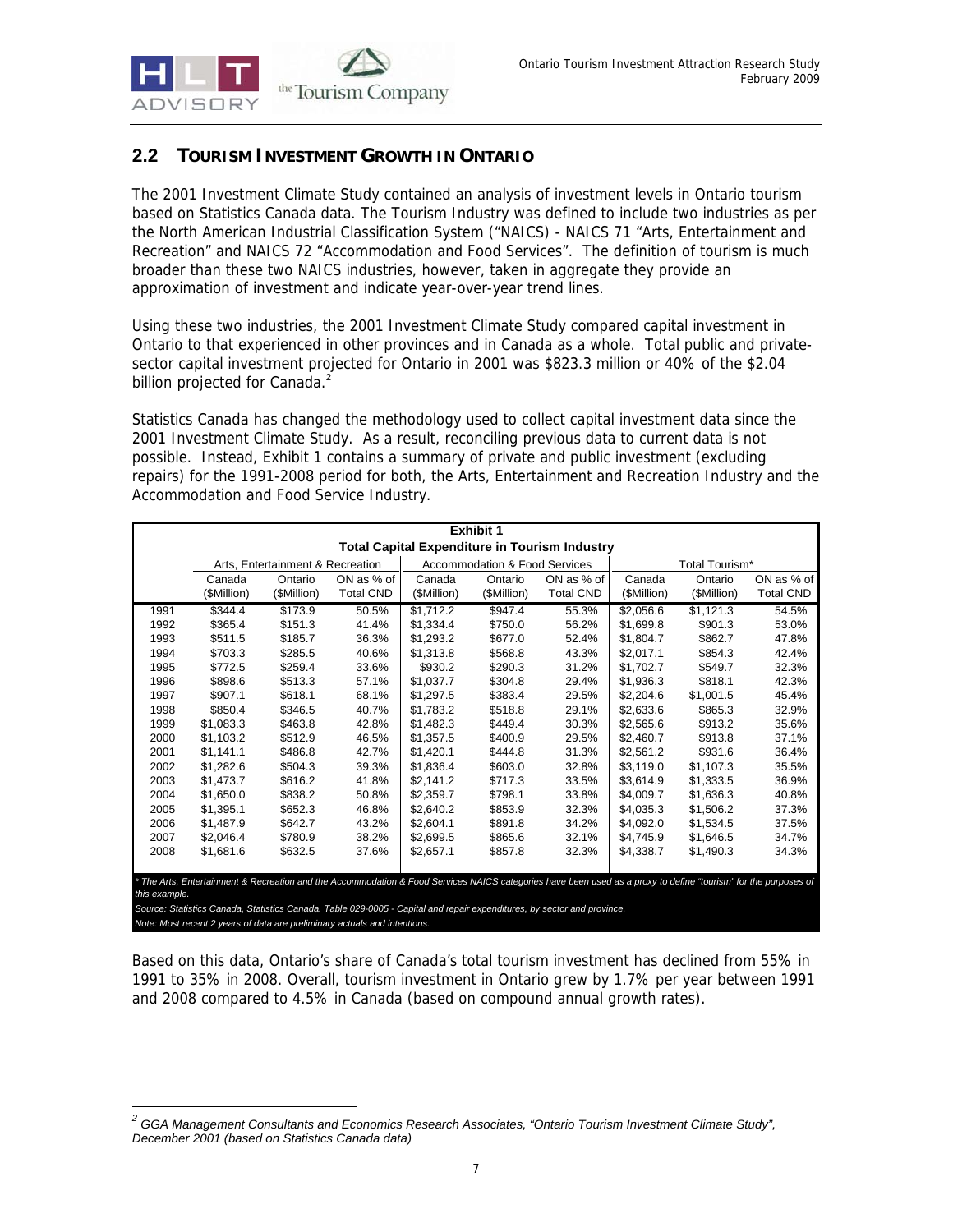

## **2.3 CONCENTRATION OF TOURISM ACTIVITY IN ONTARIO**

Statistics Canada does not provide a breakdown of investment by smaller geographic areas within individual provinces. Consideration of some key market characteristics, however, provides an indication of tourism investment concentration across the province.

### Population

Resident population is a key determinant of tourism market potential given the cross over of resident and tourist demand for many tourism products. Population concentrations in southwest Ontario and the north-eastern United States make this an attractive location for a variety of tourism products (including all manner of leisure, entertainment and recreation). Within a two hour's drive time from Toronto's Pearson airport, for example, there are about 8.3 million people. $3$ 



## Hotel room nights occupied ("RNO")

RNO reflect not only the supply of hotels and hotel rooms in a given marketplace, but also the occupancy levels of these rooms. Annual RNO are calculated by multiplying total rooms time the occupancy rate (i.e., the percentage of room occupied on any given night) times 365 days.

-

*<sup>3</sup> Mapinfo estimates based on Statistics Canada data.*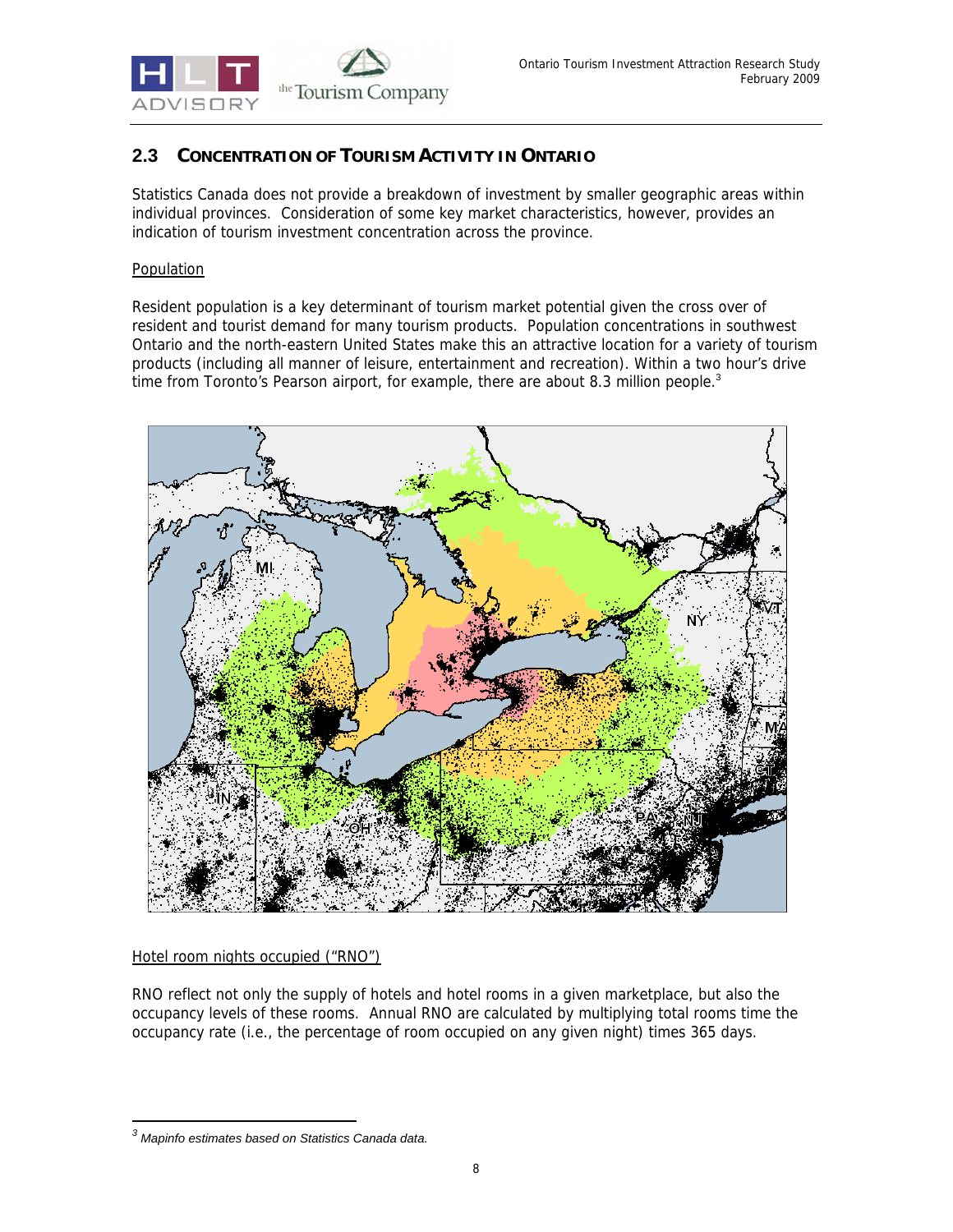

In 2007, Ontario markets generated an estimated 25.7 million RNO.<sup>4</sup> Of these, 9.8 million RNO or 38.1% were generated in the greater Toronto area, an additional 2.9 million (or 11.2%) in Niagara Falls, 2.6 million (10.3%) in Ottawa and a further 1.1 million (4.4%) in Cottage Country (Muskoka, South Georgian Bay, Haliburton). Clearly, a high concentration of tourist activity (about 64.0% based on RNO) occurs in a small number of major destinations.



# **Occupied Hotel Room Nights in Ontario Markets**

*Source: HLT Advisory Inc. based on data from PKF Consulting and Mapinfo.*

## Enplaned/Deplaned Traffic at Major Airports

-

Another measure of tourist activity is airport arrivals and departures. Recognizing that airport traffic includes outbound residents of the host community as well as tourists, air traffic (particularly international and transborder) is a good indication of visitor volume. In 2006, airports in Toronto, Ottawa and Hamilton generated 33.6 million enplanements and deplanements. Of these, 16.2 million (48.2%) were generated by Canadians, 28.3% from transborder or United States residents and the remaining 23.5% from international visitors. Toronto's Pearson airport realized 92.6% of the transborder and 96.4% of all Ontario international passengers.<sup>5</sup>

*<sup>4</sup> Market occupancies identified by PKF Consulting. Available rooms identified using HLT Advisory Inc.'s database of Canadian hotels with 30 rooms or more. These markets are estimated to represent over 80% of the supply of hotels in the province. 5*

*HLT Advisory Inc. analysis based on information from Statistics Canada "Air Carrier Traffic at Canadian Airports – 2006" and airport websites.*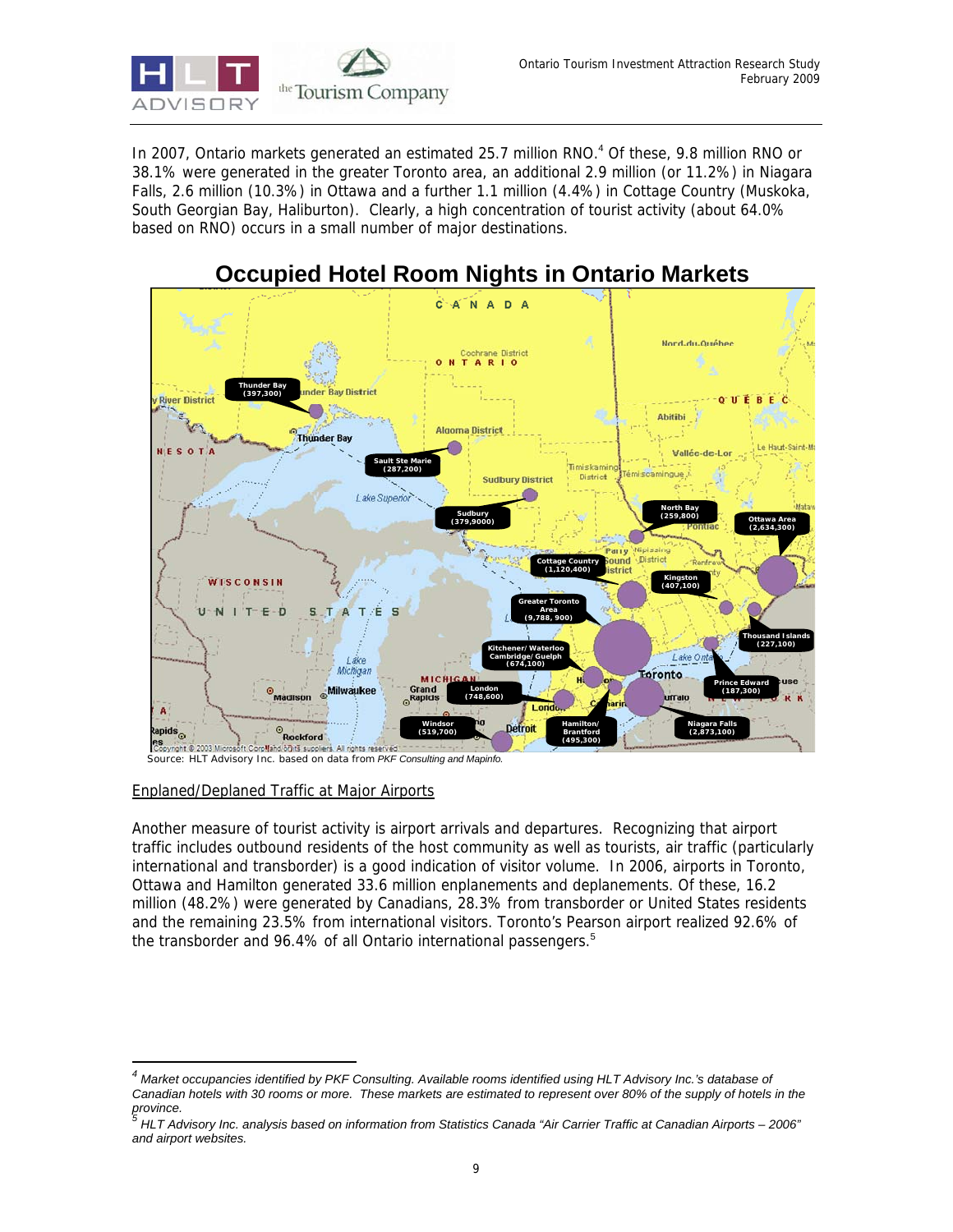



# **Passenger Volume at Major Ontario Airports**

*Source: HLT Advisory Inc. based on information from Statistics Canada, Air Carrier Traffic at Canadian Airports – 2006 (Catalogue no. 51-203-X) and airport websites.*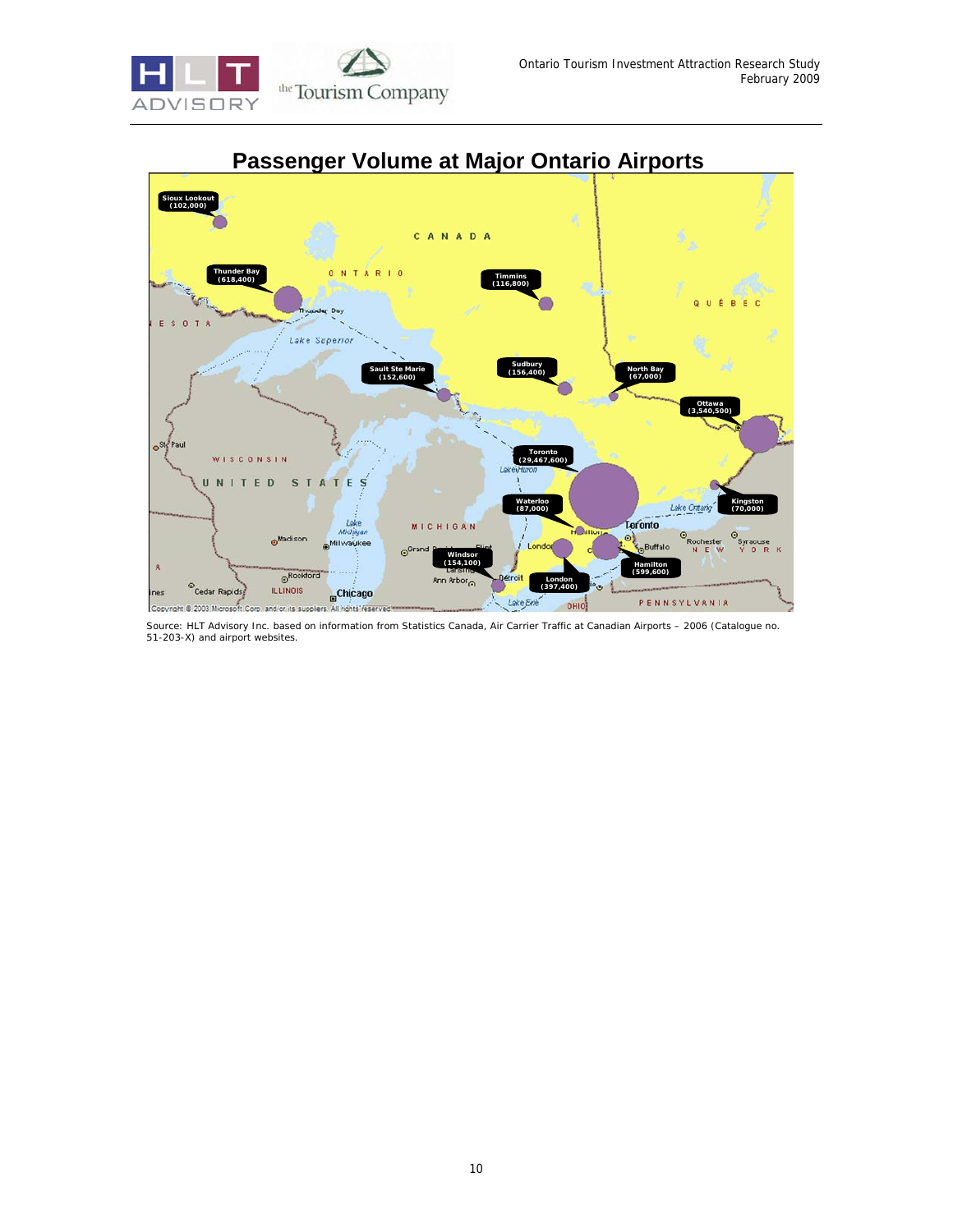

# **3. Investment Attraction: The Ontario Approach**

This chapter outlines the key entities involved in investment attraction to Ontario as well as the current status of past investment attraction initiatives according to interviews with staff, research collected, etc.

## **3.1 ONTARIO GOVERNMENT INVESTMENT ATTRACTION ENTITIES**

Numerous entities are involved in a range of activities designed to attract investment to Ontario. The Ministries most actively involved in investment promotion include:

- Tourism (Investment Development Office)
- International Trade and Investment
- Economic Development
- Northern Development and Mines
- Agriculture Food and Rural Affairs

A brief description of each Ministry's role follows.

### Ministry of Tourism

The objective of the Investment Development Office (IDO) of the Ministry of Tourism is to support destination development and investment in Ontario's tourism industry. IDO interacts directly with stakeholders in potential tourism investments including:

- Investors—IDO assists investors by organizing familiarization trips to Ontario, providing contacts with potential partners and providing information on tourism sectors and geographies of interest;
- Municipalities—IDO assists Municipalities by identifying business investment opportunities, providing information to support business case analyses, promoting individual investment cases; and
- Existing tourism operators looking to grow or expand—IDO provides assistance in identifying new markets, helps with data collection and analysis, reviews business and marketing plans and provides assistance in accessing government programs.

The Director of the IDO reports to the Assistant Deputy Minister of Tourism.

IDO has one senior development consultant whose primary function is to actively identify potential investors and investment opportunities. IDO does not have investment targets (either by quantum or nature of investment).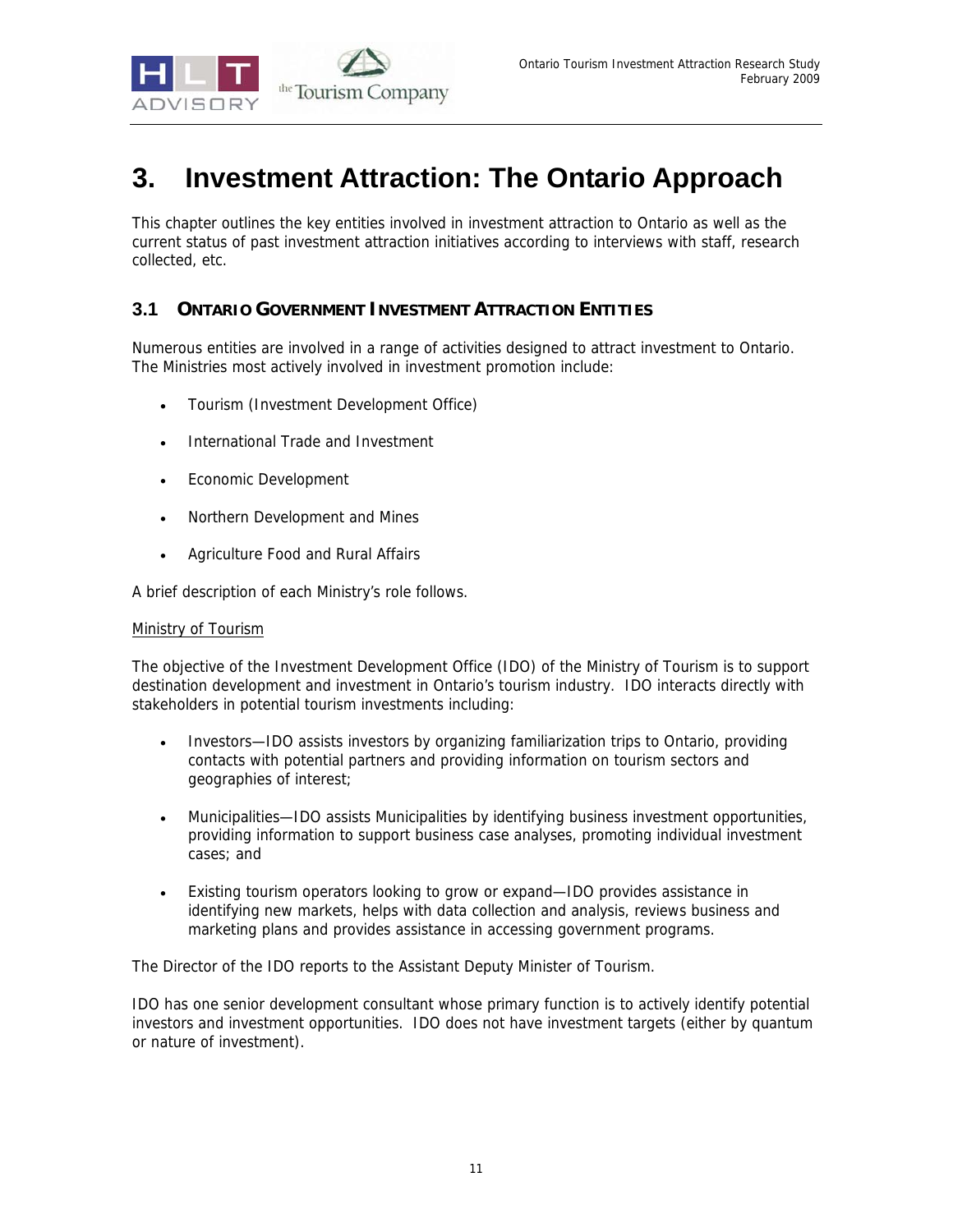

Tourism specific incentives have been available to encourage investment including:

- Tourism Development Fund—Accessible for projects that support destination development, support best practices and demonstration projects, enhance the competitiveness of strategic products and experiences and/or support recommendations from the Premier Ranked process.
- Sports, Culture and Tourism Partnerships Initiative—This initiative was launched in December 2000 to invest in sports, culture and tourism infrastructure through renewing, enhancing and improving municipally-owned or endorsed local sport, recreation, culture and tourism facilities, and major cultural and tourist attractions owned by provincial or notfor-profit organizations. The initiative supported several expansion/renovation projects, many in public-sector venues, but is no longer accepting new applications.

In addition to these services, IDO attempts to raise the profile of tourism in the province as well as managing sector/product-specific initiatives (e.g., festivals and events, culinary tourism).

### Ministry of Economic Development/Ministry of International Trade and Investment

Recently the Ministry of Economic Development and Trade (MEDT) was separated into two Ministries: Economic Development (MED) and International Trade and Investment (MITI). MEDT consisted of three divisions: Corporate Service, Industry, and Investment and Trade.

The goals of MEDT were/are to build a strong economy for all Ontarians by:

- Helping Ontario businesses innovate and compete.
- Attracting new growth and investment to the province.
- Supporting Ontario businesses expanding their exports.

The Investment and Trade Division, now MITI, consists of five branches:

- Investment—focused on attracting businesses in key industry sectors (currently manufacturing and science and technology) to Ontario. The Investment Branch also includes business immigration, which provides services to business immigrants prior to and after arriving in Ontario.
- International Trade—focused on attracting investments from key international geographic markets.
- Marketing—responsible for all marketing and public relations efforts of the Ministry.
- Representation and Research—Representation has in market consultants in ten international markets (located in Canadian Embassies) responsible for attracting investment to Ontario. Research is responsible for coordinating the efforts to identify key industries and markets to target for investment attraction. An annual review process considers input from Ministry Consultants as well as research (Global 500 companies, total FDI by a country, countries currently investing in Ontario, etc.).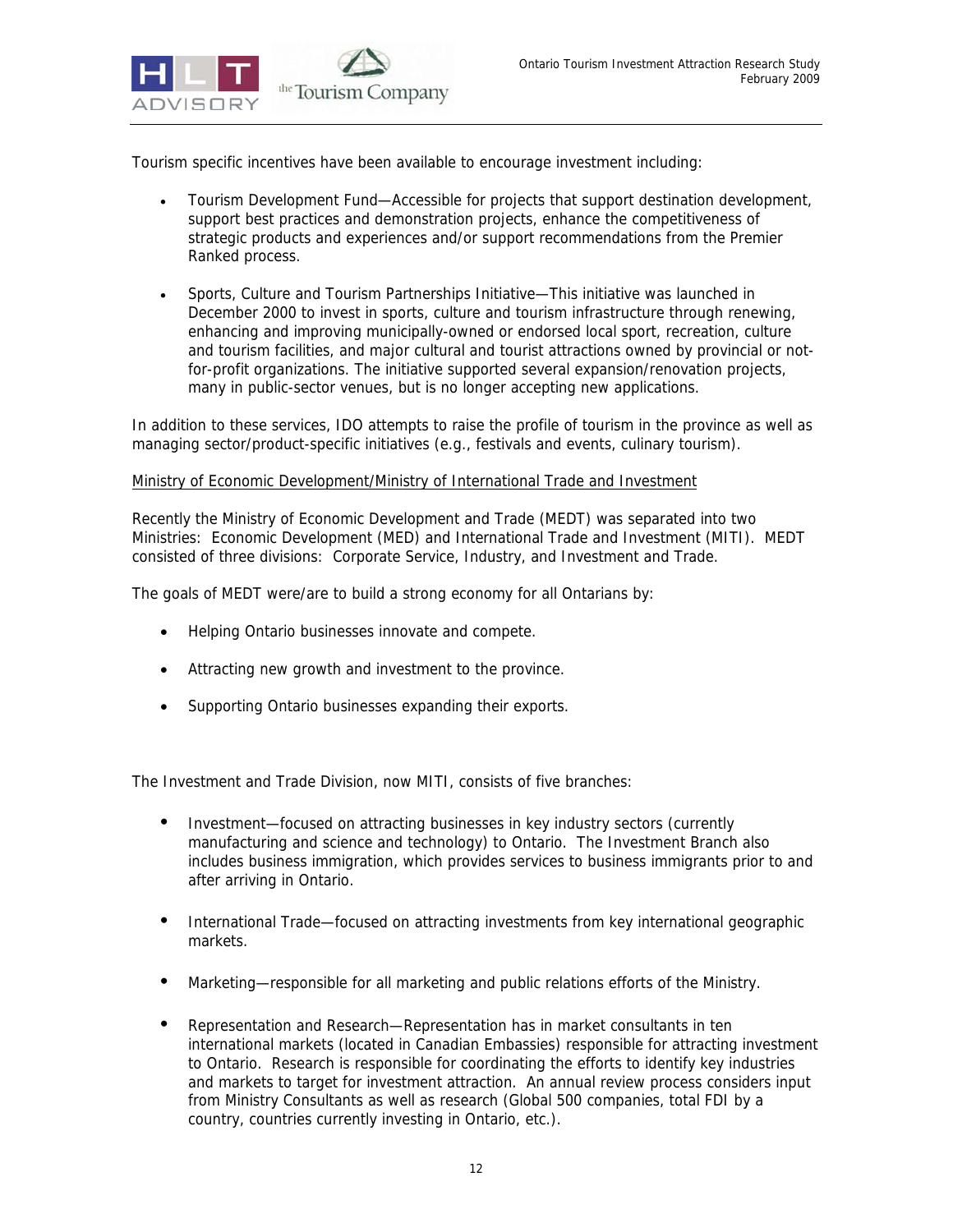

• Ontario Investment and Trade Centre—facilitates collaboration between MED and MITI and other ministries for the purpose of attracting investment. Potential investors often have to deal with several Ministries to start up and operate a business. The Investment and Trade Centre provides support to investors (and the government champion – often from another Ministry) in identifying contacts to facilitate the approval process.

Priority Projects are identified for collaborative support by the Ontario Investment and Trade Centre. These projects must generate significant economic impact and be approved by a Board with representatives from 19 Ministries. Once projects are approved, Board members self-nominate themselves to be on the project team. For example, the Woodbine Live project was identified as a priority project whose project team includes representation from the Ministries of Tourism, Public Infrastructure and Renewal (gaming) and Transportation.

The Ontario Investment and Trade Centre has been operating for less than two years. Ongoing considerations include identifying a framework to escalate issues for Priority Projects to the Assistant Deputy Minister level for prompt action.

Examples of provincial incentives available to encourage investment include:

- The Eastern Ontario Development Fund—This program assists projects working to secure investment, enhance investment attraction and lead to job creation. It is available in eastern Ontario providing 15% of project expenses for new technologies, new equipment, or skills training for employees that will drive the competitiveness or help your company grow. The Eastern Ontario Development Fund can also invest up to 50% for economic development projects valued at \$100,000 or more.
- Next Generation of Jobs Fund—This program assists companies to grow and create wellpaying sustainable jobs for highly-skilled workers. The program will make \$1.15 billion available to companies who create knowledge-based jobs.

## Ministry of Northern Development and Mines

The Ministry of Northern Development and Mines (MNDM) serves the northern Ontario region and the province's minerals industry. MNDM delivers provincial government programs and services and also represents northern and mining interests at Queen's Park. The Northern Development Division has a responsibility to promote economic growth and attract investment to the northern part of the province.

Incentive programs available to attract investment to the north include:

- Business Support Program—provides financial support to new and expanding businesses in Northern Ontario through a variety of programs:
	- Advanced Manufacturing Investment Strategy—provides loans (interest free for up to five years) for investments in leading-edge technologies and processes.
	- Grow Bonds Program—this program had two components: the sale of bonds and a loan program available for new and existing business. Small and medium businesses controlled by Northern Ontario residents are eligible for loans for capital investments of \$125,000 to \$1 million (50% of the capital costs).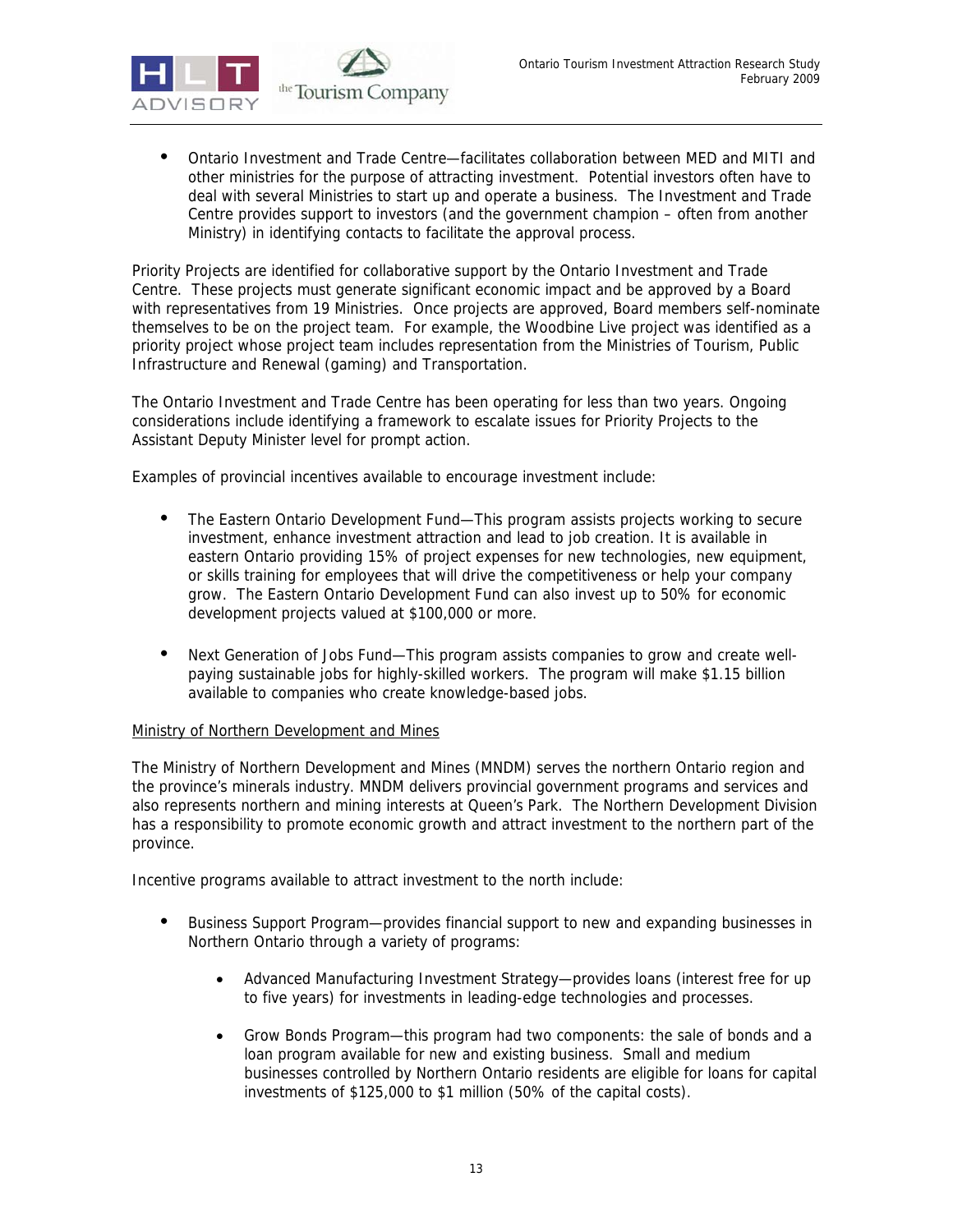

- The Northern Ontario Heritage Fund provides support to Northern Ontario businesses to assist with the creation of new jobs through a variety of programs including:
	- Enterprises North Program—provides financial support to new and existing businesses from targeted industry sectors (not including tourism) to create jobs in the north. Eligible expenditures include capital costs related to the establishment or expansion of a business, leasehold improvements, purchase of equipment (new or used) and intellectual capital.
	- Northern Ontario Young Entrepreneur Program—grants of up to \$25,000 available to young (18 to 29 years old) residents of Northern Ontario starting a new business.

### Other Ontario Ministries with responsibility for attracting investment

Other Ontario Ministries and Government Agencies have mandates that include a responsibility and/or initiatives designed for attracting investment. These include:

- Ministry of Agriculture, Food and Rural Affairs—offer a variety of financial and tax incentives to agriculture, agrifood and food processing businesses to invest in Ontario.
- Ministry of the Environment—the Green Industry Office has a mandate (with a variety of incentives available to support the mandate) that includes assisting current businesses in environmental initiatives as well as attracting investment by companies developing environmentally-friendly technologies.
- Ministry of Culture—has established the Cultural Attractions Fund to assist not-for-profit cultural and heritage organizations in creating new ventures. Partially non-repayable loans are available for start up capital as well as for marketing and promotional costs for new attractions or events.
- Ministry of Research and Innovation—has established the Innovation Demonstration Fund to support businesses in developing and commercializing emerging technologies through financial assistance of \$100,000 to \$4 million per project.
- Ontario Media Development Corporation—offers a variety of programs designed to assist entrepreneurs from the book and magazine publishing, film and television production, sound recording and interactive digital media industries in expansion initiatives.

## **3.2 OTHER INVESTMENT ATTRACTION ENTITIES ACTIVE IN ONTARIO**

In addition to Ontario Ministries and Agencies, several other investment attraction agencies are active within the province.

### **FEDNOR**

FedNor is a federal regional development organization whose mandate includes economic and business development in Northern Ontario. The organization provides financial support to Northern Ontario communities to develop economic development strategies. FedNor also implements recovery or diversification strategies for communities affected by downturns in the local economy.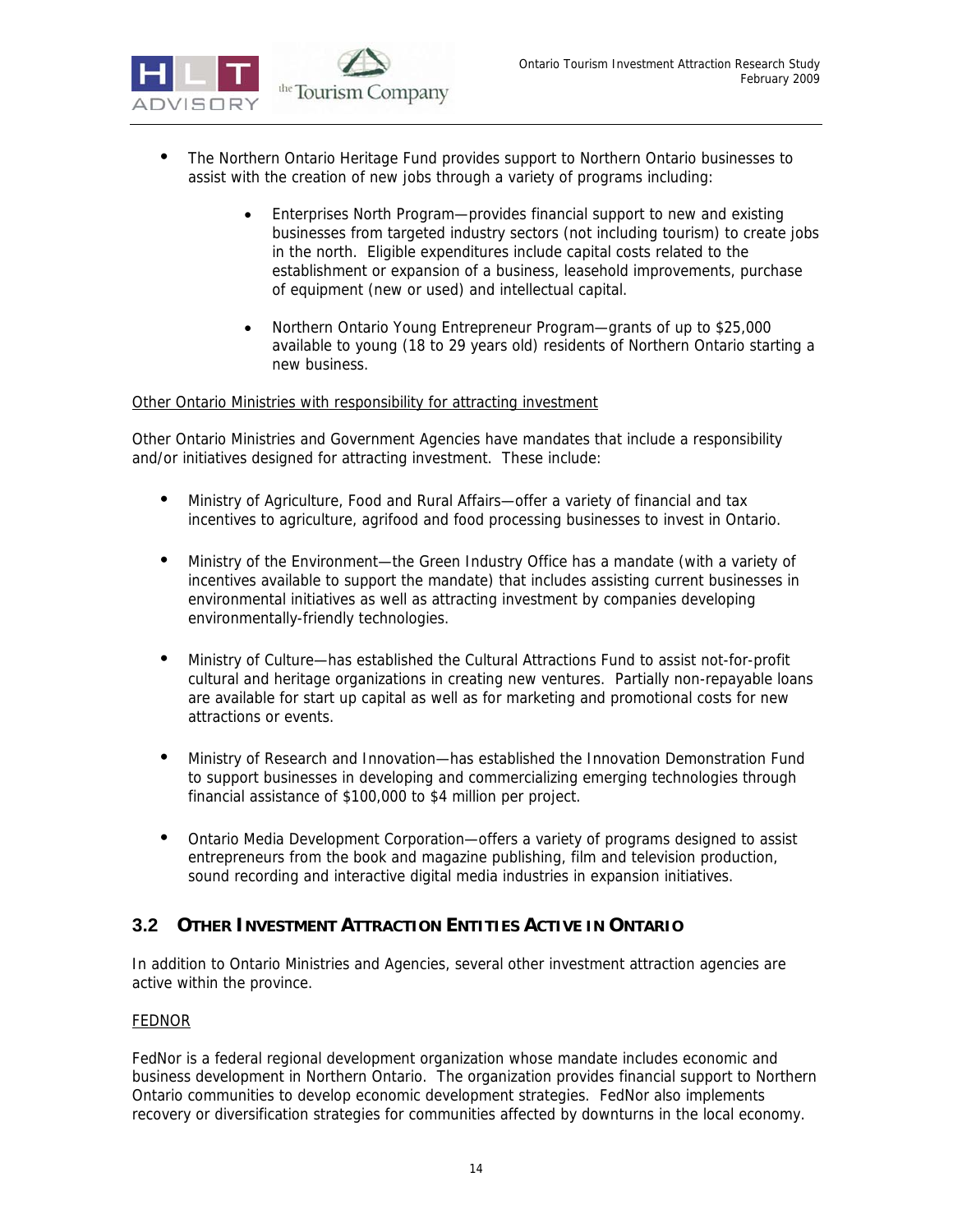

FedNor works with public sector partners to provide financial assistance to Northern Ontario businesses that may not be able to secure financing through traditional commercial lenders. The Organization further stimulates investment in high-risk enterprises by providing capital to community-based investment funds. FedNor has implemented a Trade and Tourism Program that provides financial support to the tourism industry for a variety of diverse initiatives including infrastructure development, marketing, product development and training and education.

FedNor assists small and medium-size enterprises in the North by working through a wide range of partners that provide financial assistance to Northern Ontario businesses that may not have the conventional means to finance. FedNor also stimulates investment in higher-risk enterprises by providing capital to community-based investment funds. Specific initiatives include the Eastern Ontario Development Fund. This fund, delivered through Community Futures Development Corporations (CFDCs) assists in economic renewal in five priority areas in Eastern Ontario: business and community development, skills development, access to capital, retention of youth and technological advancements.

### Aboriginal Business Canada

Aboriginal Business Canada is an initiative of Indian and Northern Affairs Canada, which has a mandate to support both Canada's original and northern peoples through social and economic development programs. Aboriginal Business Canada supports First Nations members' participation in the economy by providing support to entrepreneurs. Initiatives include financial assistance, business counselling as well as referrals to other sources of financial and business support.

### Regional marketing alliances

Several regional marketing alliances have been created to focus on investment attraction at a more local level. Examples of these include the Greater Toronto Marketing Alliance and Canada's Technology Triangle (covering the Cambridge/Kitchener/Waterloo area primarily). None of these entities has a primary (and in some cases none whatsoever) focus on tourism although each is dedicated to attracting investment to their respective jurisdictions.

### Municipal/regional economic development offices and chambers of commerce

At the municipal level a range of chambers of commerce, business improvement areas and municipal government economic development/investment attraction offices are also active in a range of promotion activities that may include investment attraction. The importance placed on tourism varies based on the degree to which tourism plays a role in local economic activity. Municipalities such as Niagara Falls concentrate economic and investment development activities on tourism while many others place much less importance on the tourism sector.

## **3.3 PAST ANALYSIS OF INVESTMENT CLIMATE**

In 2001 the (then) Ontario Ministry of Tourism, Culture and Recreation, shortly after creation of the Investment Development Office, commissioned a study on the tourism investment climate in Ontario (Ontario Tourism Investment Climate Study, GGA Management Consultants with Economics Research Associates, December 2001 referred to hereafter as the "2001 Investment Climate Study"). The primary objectives were to conduct a comprehensive assessment of the industry by sector and to identify challenges, barriers and factors affecting investment. The 2001 Investment Climate Study also identified the composition of the Ontario tourism industry and provided guidance to the Ministry as to the role in government in encouraging investment.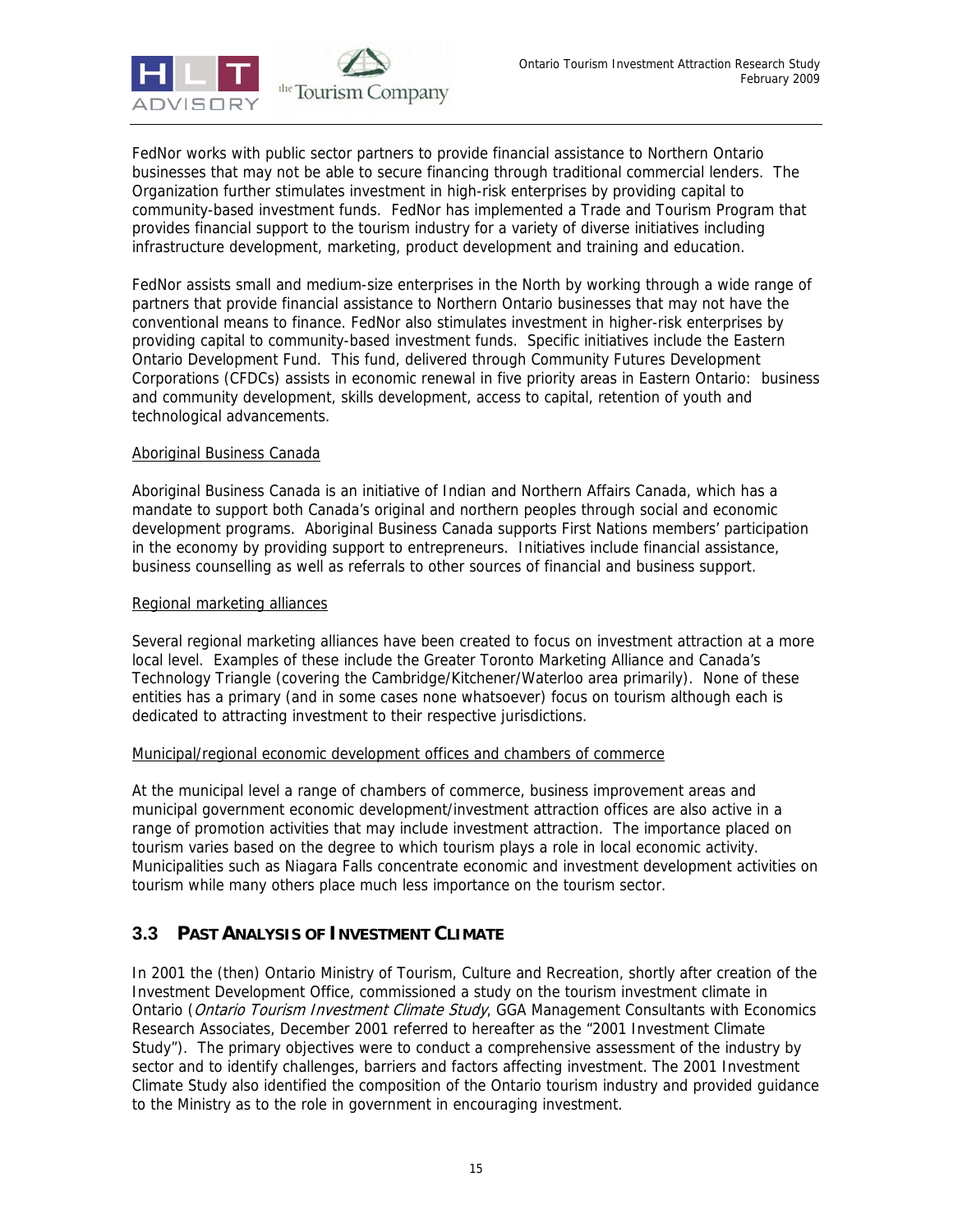

The report made 22 recommendations in an Action Plan designed to "…pursue a longer-term comprehensive strategy to support tourism investment…" Many of the recommendations were acted upon (in whole or in part) while others have yet to be commenced. Highlights of the 2001 Investment Climate Study and its recommendations, as well as current status, are summarized below:

• Information and Marketing Tools—five information initiatives were recommended including the establishment of a competitive intelligence database, establishment of a tourism investment data portal, preparation of a guide to investment in Ontario, establishment of a tourism investor/developer of the year award program and the creation of an Ontario tourism awareness travelling kiosk. Many of these initiatives have been completed. However, IDO representatives suggest some need updating and others are not utilized effectively.

Interviews with tourism industry investors conducted as part of this analysis suggested a requirement to more effectively provide information (e.g., on approvals, taxation and regulatory requirements) to potential investors. The ability to provide timely information is seen as a key factor in the success of other jurisdictions in attracting tourism investment.

- Government Assistance Tools—five government assistance initiatives were recommended: provide tax financing and related assistance, conduct a review of provincial tax policies affecting the tourism industry, promote the immigrant investor program, establish a tourism development capital pool and facilitate tourism development through streamlined processes and fast-tracked approvals. For the most part, these initiatives have not been addressed. The establishment of the Ontario Investment and Trade Centre and associated collaborative efforts will assist in the "cutting of red tape". The tax increment financing by the City of Toronto for Woodbine Live! was encouraging for the IDO.
- Opportunity Identification Tools—two initiatives were recommended: using the Premier Ranked Tourist Destination Framework and other tools to identify tourism opportunities (22 Premier Ranked Tourism Destination studies have been completed) and the creation of a Themed Tourism Development Framework (not completed). A review of select Premier Ranked Tourist Destination studies, however, did not provide many significant product development recommendations.
- International Investor Attraction—four recommendations for international investor attraction were provided: identify jurisdictions with potential investors to promote the Ontario tourism investment market, promote investment in Ontario tourism at relevant trade fairs, initiate market visits to promote Ontario tourism development and target international companies and establish key account relationships. To date, little progress has been made in these initiatives, primarily as a result of limited resources. Potential exists to "piggyback" on MITI initiatives in these areas.
- Investor Development and Education—six initiatives were recommended: make tourism investment presentations to international business delegations coming to Ontario; host Ontario tourism familiarization tours for international investors; increase tourism awareness and promote investment with Ontario international brand name tourism and entertainment companies; strengthen regional networks; develop Ontario tourism development opportunities and improve communication and understanding between Ontario's financial sector, tourism industry and Ministry of Tourism. Progress has been made on some of these initiatives.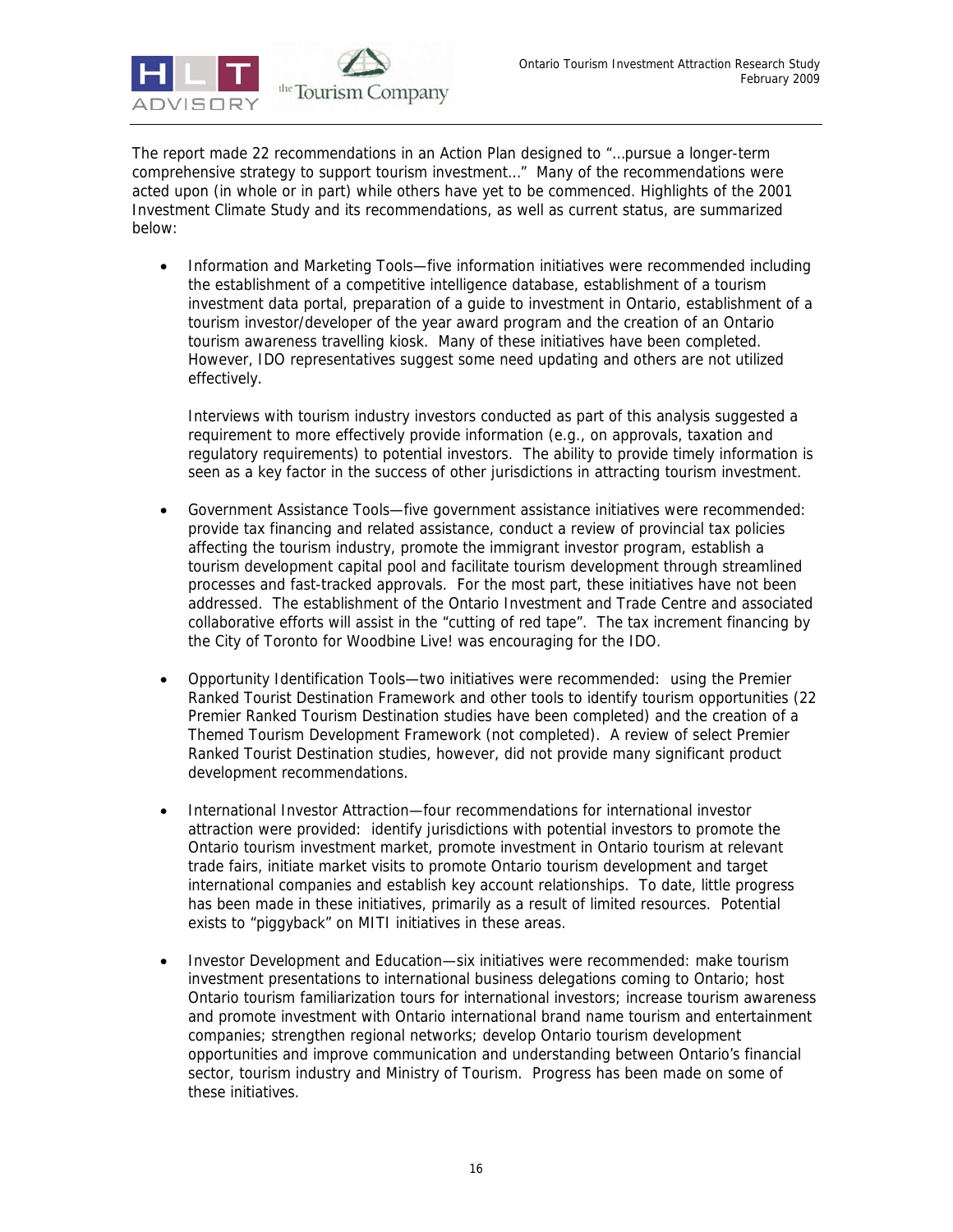

Many of these recommendations remain valid and are incorporated into the recommendations contained in this current report.

## **3.4 CONCLUSIONS**

A review of the current situation pertaining to investment attraction in Ontario suggests:

- Tourism investment attraction is managed separately from all other general economic development and investment attraction initiatives at the provincial level.
- Some coordination exists between Ontario ministries charged with investment attraction (the newly formed collaboration committee is the beginning of a centralized approach to investment attraction). Limited coordination is apparent however, between provincial investment attraction goals and those at the regional or municipal level.
- Very limited targeting (i.e., the identification of investors and matching them to product gaps) is conducted within the tourism investment attraction area. A situation at least partly a function of limited resources.
- No success measures are in place to determine success of investor attraction efforts.
- Some funding/financial incentive programs exists although these are not necessarily strategic or focused on enhancing tourism investment attractiveness that might generate substantial impact.
- Funds/grants available with no plan (e.g., major tourist attraction proposals in north).

Limited resources in the Investment Development Office have constrained the ability to make progress on recommendations outlined in the 2001 Investment Climate Study. The current Tourism Competitiveness Study process should consider resourcing this as a key element underlying the likelihood of achieving any future recommendations.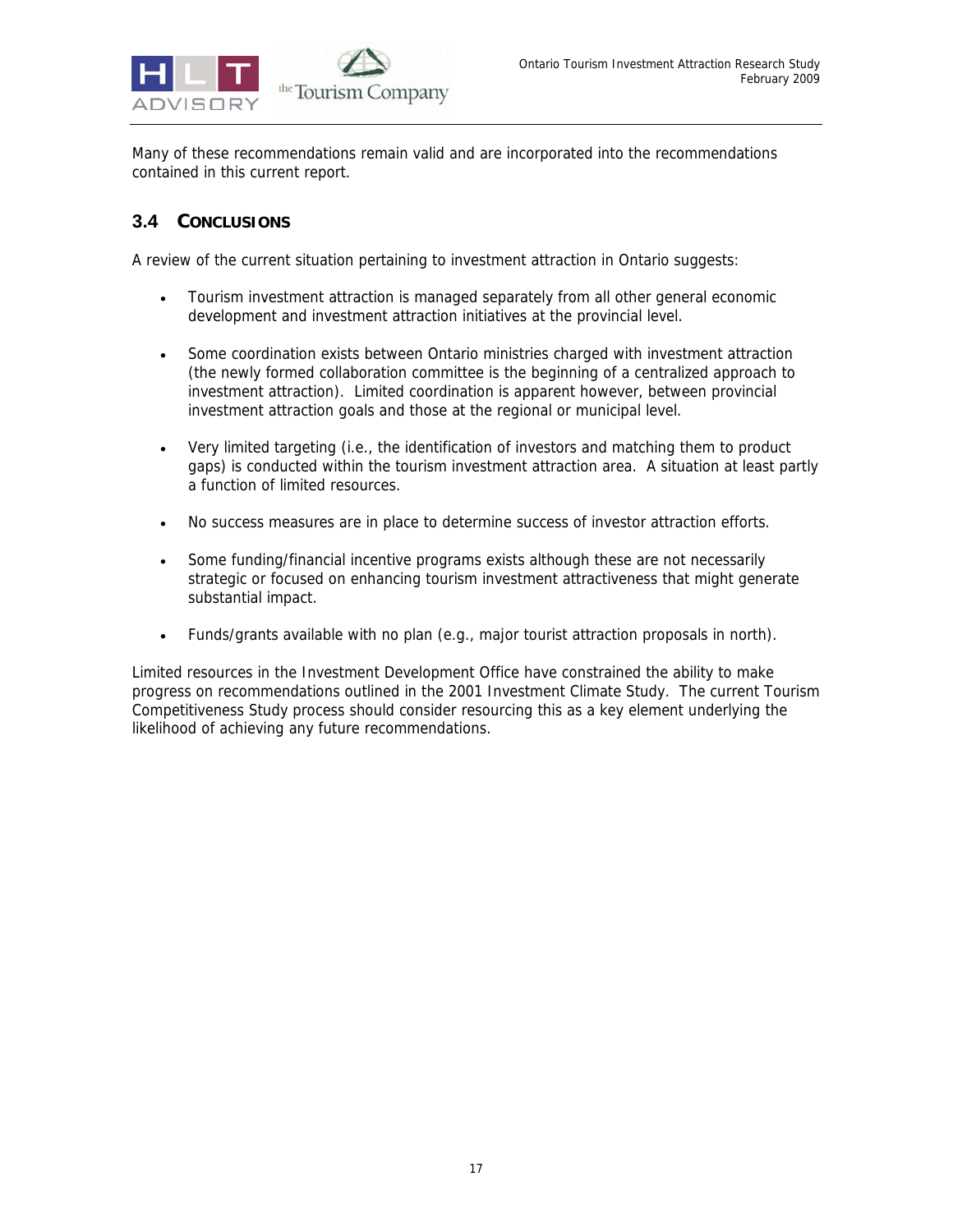

# **4. The Investment Decision Process**

This chapter outlines the broad components of an investment decision as well as the points at which government may intervene to affect the attractiveness of the investment opportunity.

# **4.1 STAGES IN THE PROCESS**

An investor and/or operator of any business enterprise, regardless of size or scale, will go through a relatively structured evaluation process when assessing a new development or expansion opportunity. Aspects of this evaluation process will be unique to a tourism enterprise but many others will be somewhat generic and, often, more a function of market, financial, economic, political and other factors.

Typically the path to a completed investment begins at the "Identification" or market opportunity stage progressing through an assessment stage (where the specifics of the investment opportunity are overlayed on relevant market factors) and culminating at the development and operation stage. Three stages of evaluation and implementation are summarized in Exhibit 4 and described more fully on the following pages.

**Exhibit 4** 

| Stages and Elements of the Tourism Investment Opportunity Evaluation Process                                                                                                                                                                                                                                                                  |                                                                                                                                                                                                                                                    |                                                                                                                                                                         |  |  |  |
|-----------------------------------------------------------------------------------------------------------------------------------------------------------------------------------------------------------------------------------------------------------------------------------------------------------------------------------------------|----------------------------------------------------------------------------------------------------------------------------------------------------------------------------------------------------------------------------------------------------|-------------------------------------------------------------------------------------------------------------------------------------------------------------------------|--|--|--|
| <b>Identify</b>                                                                                                                                                                                                                                                                                                                               | <b>Assess</b>                                                                                                                                                                                                                                      | <b>Develop and Operate</b>                                                                                                                                              |  |  |  |
| Ascertain if market meets<br>minimum criteria for business<br>model.                                                                                                                                                                                                                                                                          | Due diligence on project<br>feasibility given local<br>conditions/requirements.                                                                                                                                                                    | Design, construction, pre-opening<br>activities and ongoing operations.                                                                                                 |  |  |  |
| General:<br>Market-area population (and<br>visitation), income and<br>demographics<br>Economic stability<br>Political stability<br>Availability of labour<br>Operating costs<br>Tax regime<br>Infrastructure including<br>transportation<br>Tourism-Specific:<br>Tourism policy/support<br>Tourism infrastructure<br>Destination Marketing \$ | Competition<br>Clarity of public-sector<br>requirements<br>Responsiveness of approval<br>authorities<br>Fairness of legislative regime<br>Time requirements<br>Access to/cost of financing<br>Tourism infrastructure/tie ins<br>with critical mass | Cost of land and construction<br>Transportation<br>linkages/access<br>Project-specific design issues<br>Operating characteristics<br>unique to individual<br>businesses |  |  |  |

Public-sector policies, legislation and attitude towards investment can affect the outcome of each evaluation stage. However, both the degree of public-sector intervention and the evaluation stage where such intervention is employed varies considerably among jurisdictions.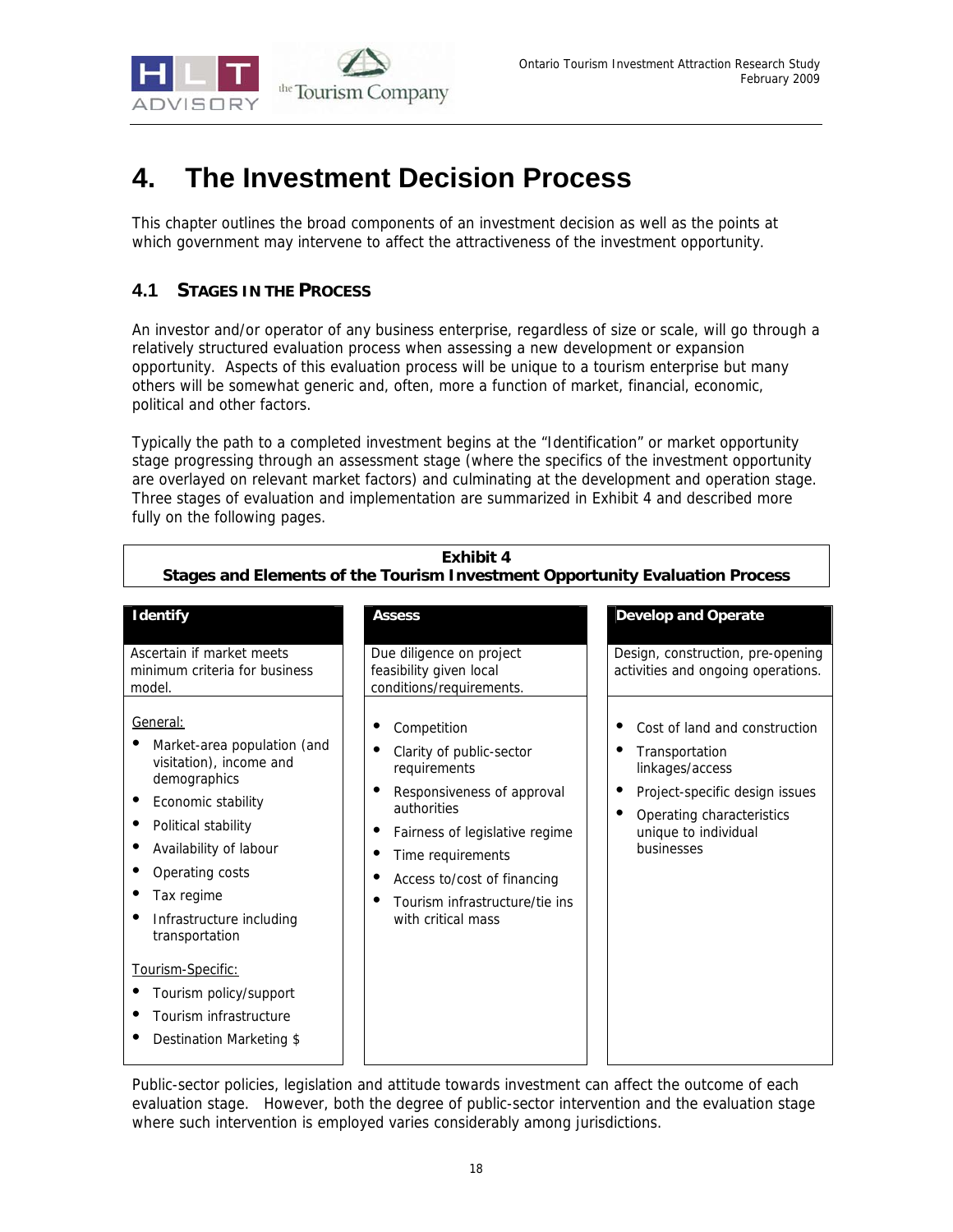

## **4.2 THE IDENTIFICATION STAGE**

This initial evaluation stage, "Identification", provides the potential investor with a high-level indication of the degree to which the minimum business case requirements are met. While the weighting of individual criteria will vary in importance the underlying market support for the product or service is inevitably the primary focus.

### Market-area population (and visitation), income and demographics

As with all consumer products, the success of a tourism product necessitates ready access to a base of consumers. The demographic (e.g., income levels, age, family status) and buying profiles (e.g., interests) of these consumers as well as the marketing and promotion efforts of the product determine patronage and revenue levels.

Tourism products are unique however, in that their "base" market is comprised of both the residents and visitors within any given geography. In some geographies visitors largely outnumber residents (e.g., Niagara Falls) while in others the economic potential of the resident market can be far greater than that of the visitor (e.g., a major metropolitan area such as Toronto). Some products are considered successful "tourism products" even though a majority of the visitors are resident based (e.g., Canada's Wonderland). While still comprising part of the tourism offering, these "tourism products" would not be viable in the same form if not for the resident population base. Other products are much more dependent on visitors (e.g., CN Tower); in these cases residents provide only a small portion of visitation. The examples used above (i.e., Canada's Wonderland, CN Tower) are attractions but the same principle applies to lodging, events, retail, food and beverage and all manner of other tourism products.

In addition to the quantum of residents and visitors other factors will also be taken into account such as:

- Demographic trends—The degree to which the current population profile will change over time and how these changes will affect the patronage of specific products.
- Repeat potential—Some products will be more likely to generate repeat visitation from the same audience, suggesting a heavier weighting towards a resident market (as opposed to visitor market) base.
- Seasonality—Resident market potential is more stable throughout the year than the visitor base (at least in most markets, including Ontario). Not all tourism product, however, has 12-month potential.

### Economic and political stability

In first world countries such as Canada, economic and political stability issues are much less of a concern than when attempting to secure tourism investment in jurisdictions without modern political, investment and economic structures (e.g., Caribbean, Eastern Europe and parts of Asia…although the market potential in some of these developing jurisdictions provides such a compelling opportunity that stability issues may be overlooked). In Canada and Ontario, the focus is most likely to be on taxation policies, tariffs, interest and inflation rates, currency exchange and the cost/compliance requirements of new policy initiatives (e.g., environmental or labour issues).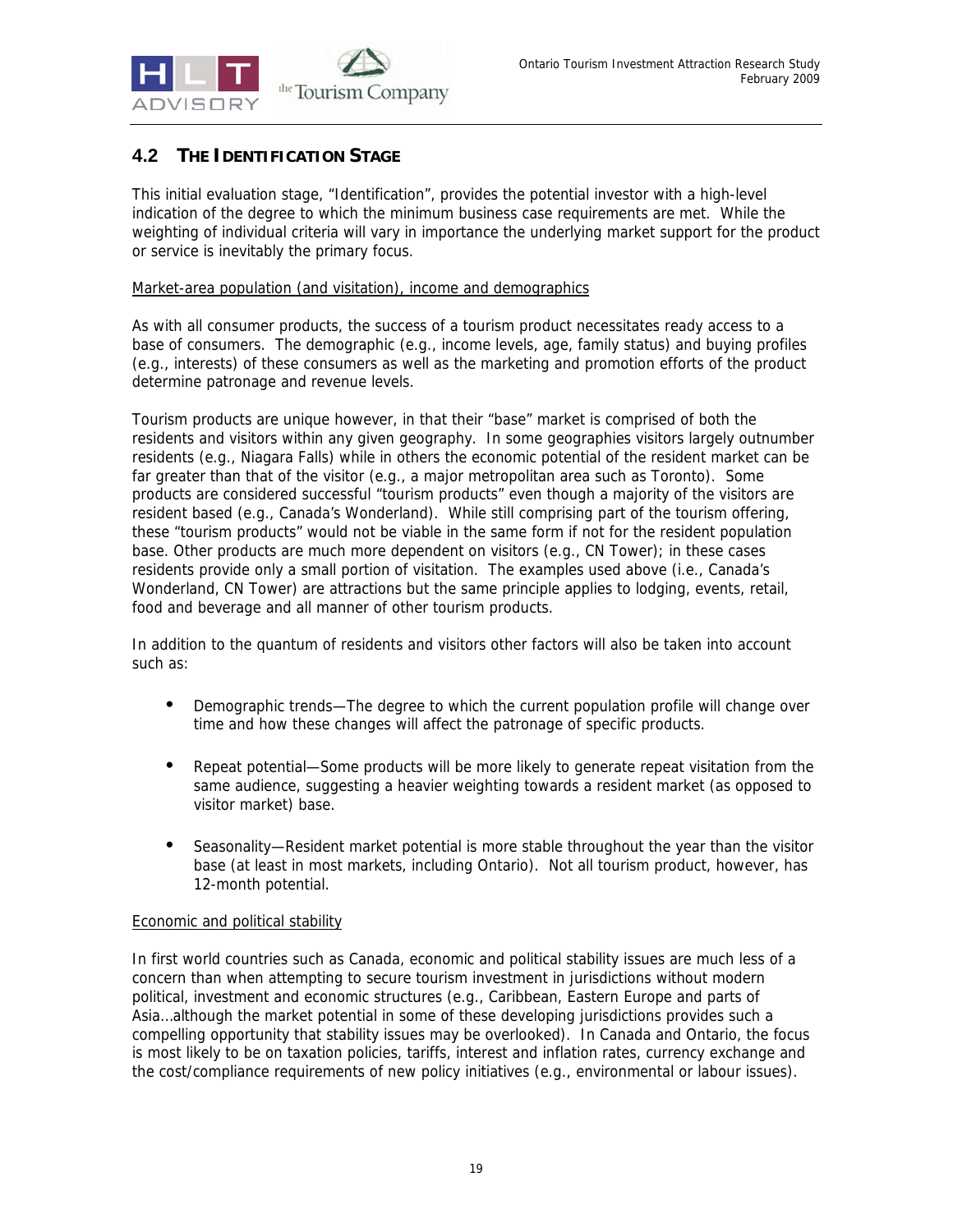

### Availability of labour

The presence of sufficient labour (i.e., full-time, part-time, seasonal) at a reasonable cost is a key criterion as is the availability of education and training. Management may be sourced locally or "imported."

### Operating costs

Operating costs will vary based on the nature of the tourism investment/business. The largest expense items in tourism businesses tend to be payroll, regulated commodities (such as utilities), costs of good sold (which, depending on the type and nature may be affected by transportationrelated costs) and fixed costs such as property taxes and insurance.

### Tourism policy/support

The degree to which tourism is recognized as an integral component of the economic base of the region will be demonstrated through policies that support tourism development/operation and the "welcome" afforded potential tourism investors. The host government (government at all levels, not just provincial but almost more importantly at the local level) must embrace tourism and demonstrate its support in marketing, infrastructure and all other policies affecting the ease and profitability of doing business in the jurisdiction.

### Infrastructure including transportation/access and tourism critical mass

In areas with an existing critical mass of tourism product (such as attractions, hotels, entertainment) the focus will be on compatibility, potential competitiveness and synergies. In existing tourism destinations and fledging or developing areas a greater concern will be the sufficiency of transportation and access infrastructure.

### Destination marketing

For those investors/tourism operators dependent on large volumes of visitors (as opposed to residents) for a significant portion of volume, knowledge that the destination has sufficient marketing wherewithal is a key decision criterion.

In Ontario, institution of destination marketing fees ("DMFs") have been instrumental in funding destination marketing organizations/convention and visitor bureaus at a level on par with other North American cities. The ability for private sector to direct how these funds are spent, for the benefit of the community in which funds are collected, is seen as a positive key factor in raising the attractiveness of many Ontario destinations.

\* \* \* \* \*

Together the criteria discussed above serves to characterize the investment friendliness and prerequisite suitability of a given jurisdiction given the investor's base business model. Significant change to any of these criteria within the short- to medium-term is limited. As a result, these criteria may be used to determine a range of potential investment opportunities on a location-bylocation basis. Further, these criteria should be used to eliminate consideration of inappropriate opportunities so as to limit use of time and financial resources.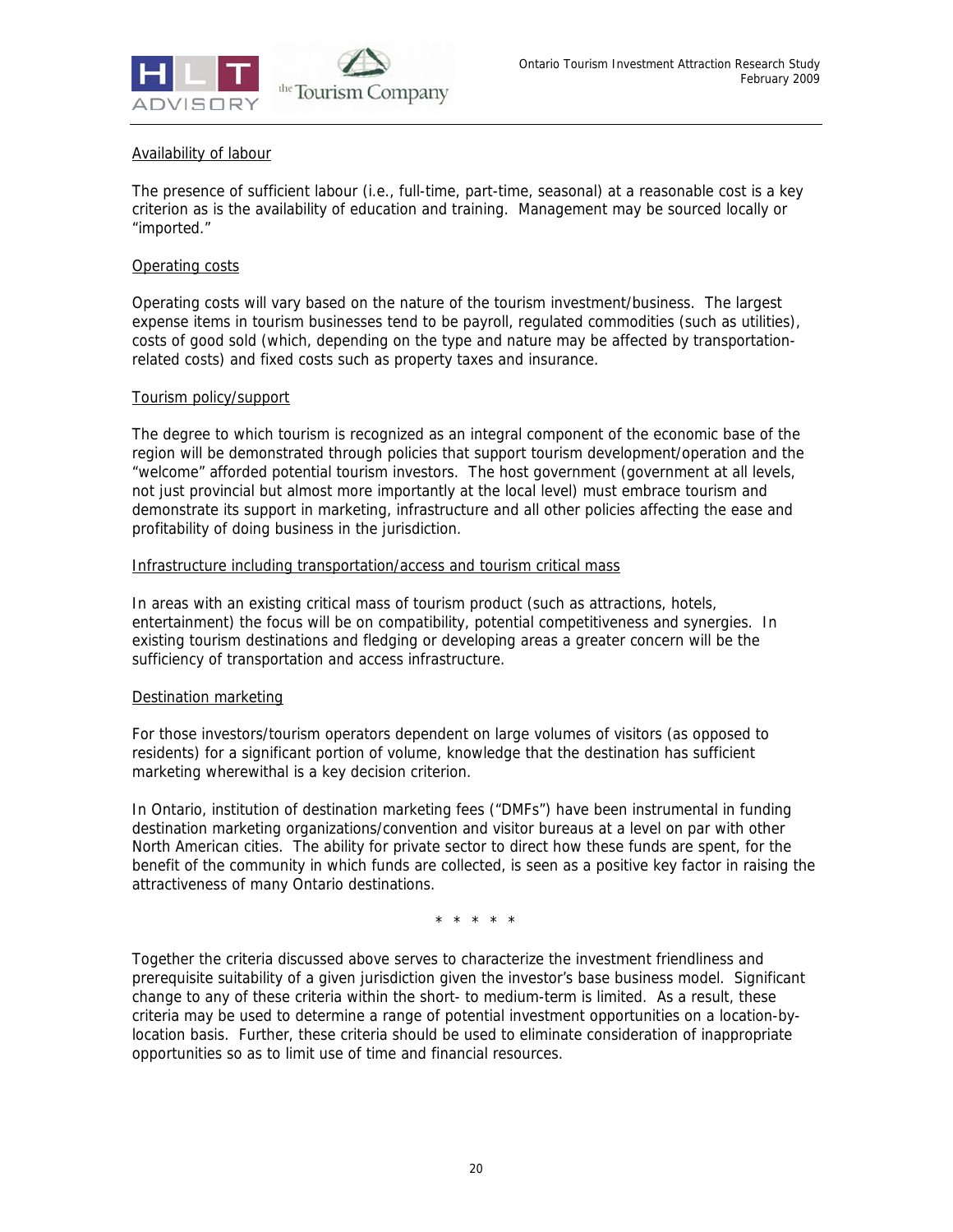

## **4.3 THE ASSESSMENT STAGE**

The Assessment stage is the process of conducting more detailed due diligence to ascertain if the specifics of the investor's business model can be addressed in the target location. Among other factors tourism investors/operators will be looking to assess the:

- Competitive profile of the location, including directly and indirectly competitive businesses, to permit modeling of revenue potential.
- Implication of regulatory, compliance, zoning and any other public-sector (all levels) requirements that may negatively effect the development (i.e., cost, timing) and/or operation of the business.
- Responsiveness of approval authorities and any conditions placed on approvals.
- Fairness of legislative regime including taxation (income, commodity and property) and implications on financial assumptions.
- Tourism infrastructure and potential linkages between the existing critical mass of tourism product and the investor's contemplated product/service.
- Access to and cost of financing given the specifics of the investor's proposal. The investor may bring financing to the jurisdiction or seek local financing for the project.
- Time required to assess, design and develop the contemplated business including those factors within and outside the investor's control.

Consideration of these assessment criteria will form the basis of a business case for the investor and the financial parameters necessary to attract external financing.

## **4.4 THE DEVELOP AND OPERATE STAGE**

The final stage in the process is the design, development, opening and operation of the business. The considerations present in this stage are unique to the business under consideration and include:

- The size and specific parameters of land necessary for the project as well as land costs.
- Cost of construction and fit out.
- Transportation linkages/access to the specific site.
- Project-specific design issues.
- Operating characteristics unique to individual businesses.

This stage is where financial and financial-related incentives will have the greatest impact in the decision making process.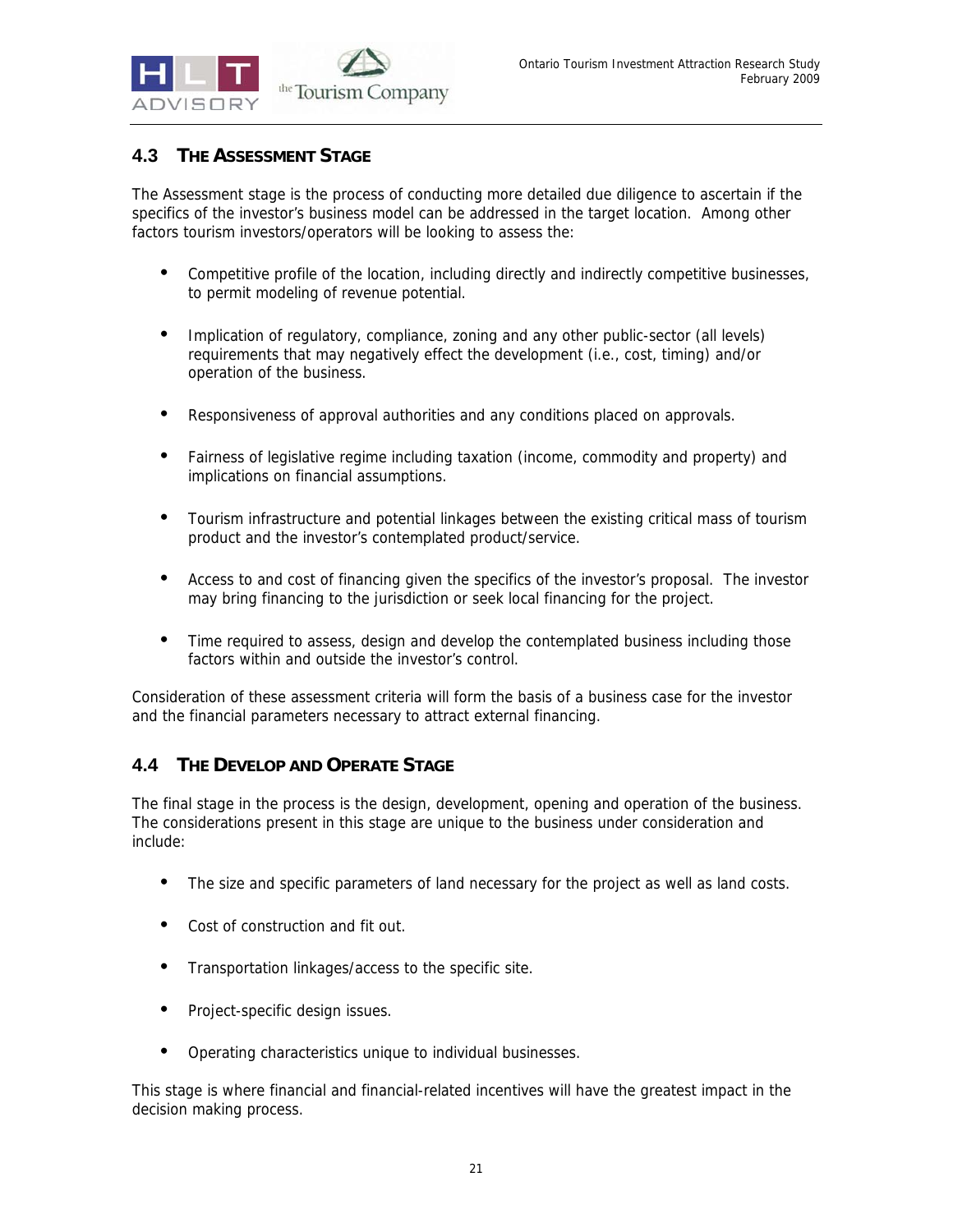

# **4.5 THE ROLE OF PUBLIC SECTOR**

The focus of this analysis is the role that public sector can play in attracting and supporting tourism investment. The ability of public sector to influence the investment decision runs a gamut from more passive actions to improve the investment climate (e.g., ensuring legislation and tax policies are investor friendly to all potential investors) to direct intervention and support of individual investment proposals.

Examples of activities undertaken by government to support tourism investment are outlined below. In addition to the Identify, Assess and Develop and Operate stages, a Preparation and an Aftercare stage have been added.

| Prepare:  | Preparation for actively promoting investment opportunities in a given<br>jurisdiction (and even a more passive approach directed at supporting<br>other's activities) might include:                        |
|-----------|--------------------------------------------------------------------------------------------------------------------------------------------------------------------------------------------------------------|
|           | $\bullet$<br>Documentation of specific product investment needs at the<br>local level.                                                                                                                       |
|           | Analysis and documentation of public sector tourism assets<br>potentially available for private sector involvement (outright<br>sale, partnerships involving capital injections, third-party<br>management). |
|           | Review (and amend to the degree possible) legislation affecting<br>the creation and operation of tourism businesses.                                                                                         |
| Identify: | A proactive investor targeting approach, given the underlying criteria<br>required in the Identification stage outlined above, should be limited to:                                                         |
|           | Development of a contact database of high-probability<br>investors including sufficient background to gauge interest in<br>individual opportunities.                                                         |
|           | Preparation of "teaser" documentation specific to the<br>opportunity and tailored to the investor's business case<br>requirements.                                                                           |
|           | Preparation of jurisdiction-wide and geographic market-specific<br>"teaser" documentation addressing key elements of the<br>Identification criteria.                                                         |
| Assess:   | Public sector's role in assisting the investor complete due diligence is<br>primarily focused on provision of information and streamlining approval<br>processes. In particular:                             |
|           | Preparation of demographic and economic profiles of high-<br>probability markets.                                                                                                                            |
|           | Preparation of "how to" manuals documenting basic regulatory<br>requirements (e.g., how to register a company, how to<br>effectively tax structure).                                                         |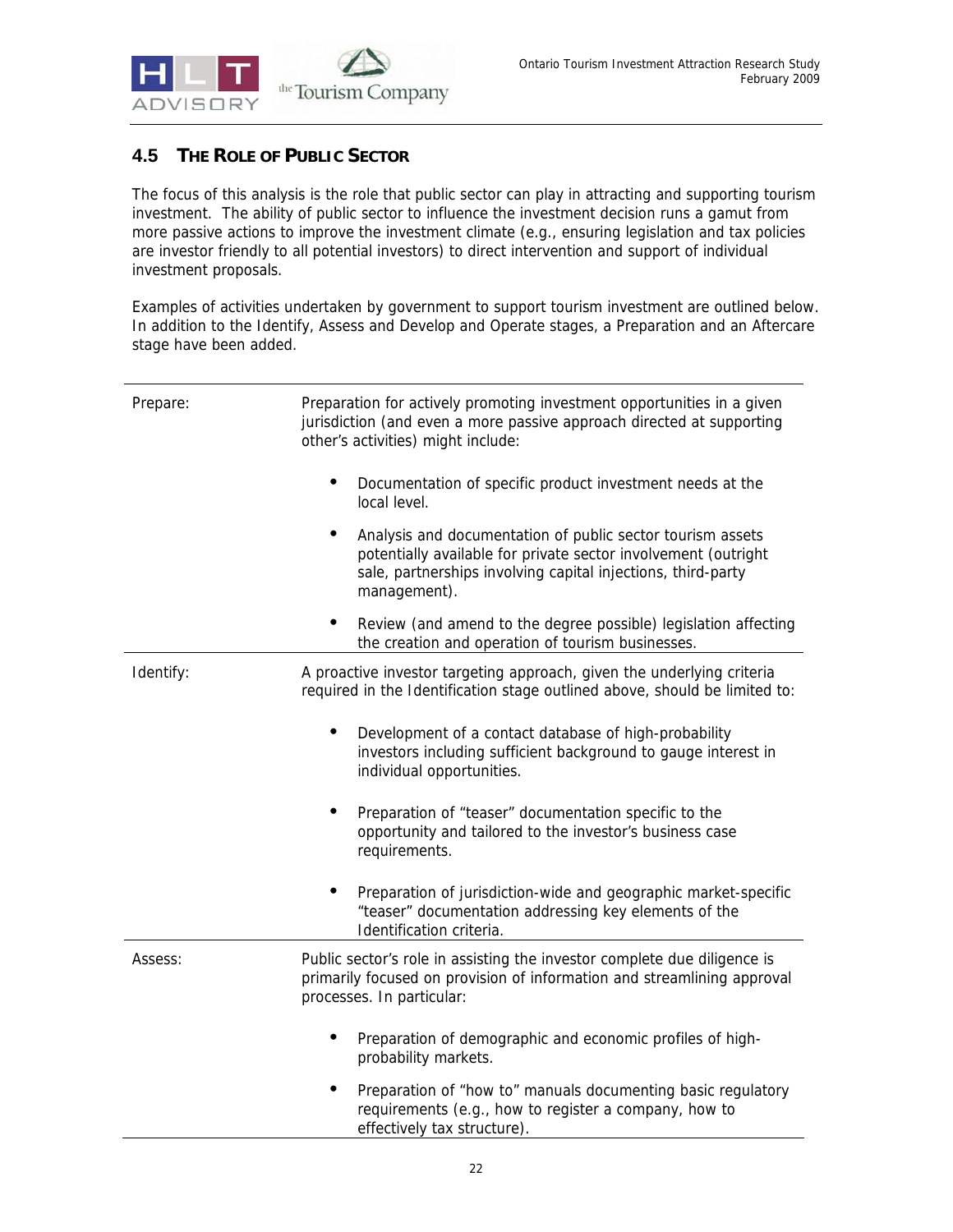

|                      | Expediting specific information requests including pre-approvals<br>required to complete due diligence.                                                                       |  |  |  |
|----------------------|-------------------------------------------------------------------------------------------------------------------------------------------------------------------------------|--|--|--|
|                      | Provide a one-window approach.                                                                                                                                                |  |  |  |
| Develop and Operate: | Public sector may, although not necessarily should, become much more<br>interventionist at the development and operation level through<br>provision of:                       |  |  |  |
|                      | Development land on preferential economic terms (either<br>freehold or leasehold).                                                                                            |  |  |  |
|                      | Financial incentives including loans, grants, or payments tied to<br>performance. These tools are discussed more fully later in this<br>chapter.                              |  |  |  |
|                      | Other concessions such as infrastructure development (road<br>access), support services and marketing.                                                                        |  |  |  |
|                      | Tax deferrals including income and property taxes.                                                                                                                            |  |  |  |
| Aftercare:           | Once a new investor/operator has been established potential exists for<br>further development opportunities either in the same location or else<br>where in the jurisdiction. |  |  |  |
|                      | Continue relationship with investor to facilitate future<br>investments and/or reinvestments.                                                                                 |  |  |  |
|                      | Investigate expansion opportunities within jurisdiction by<br>addressing product gaps in non-competitive areas.                                                               |  |  |  |

## **4.6 INVESTMENT INCENTIVES**

A wide range of incentives exist for governments to attract investment. These incentives, which can be utilized for tourism or a range of other investment types, can be classified into the following:

- Fiscal Incentives, which include special tax exemptions, deductions or allowances as well as customs duty exceptions.
- Financial Incentives, which include direct subsidies/grants as well as low-interest loans.

The effectiveness of incentives, specifically fiscal (tax) incentive, in attracting investment is the subject of much debate. Empirical evidence suggests incentives are not relevant to investors at the initial stage of the investment decision process. However, incentives do become more important when investors compare and assess the pros and cons between jurisdictions.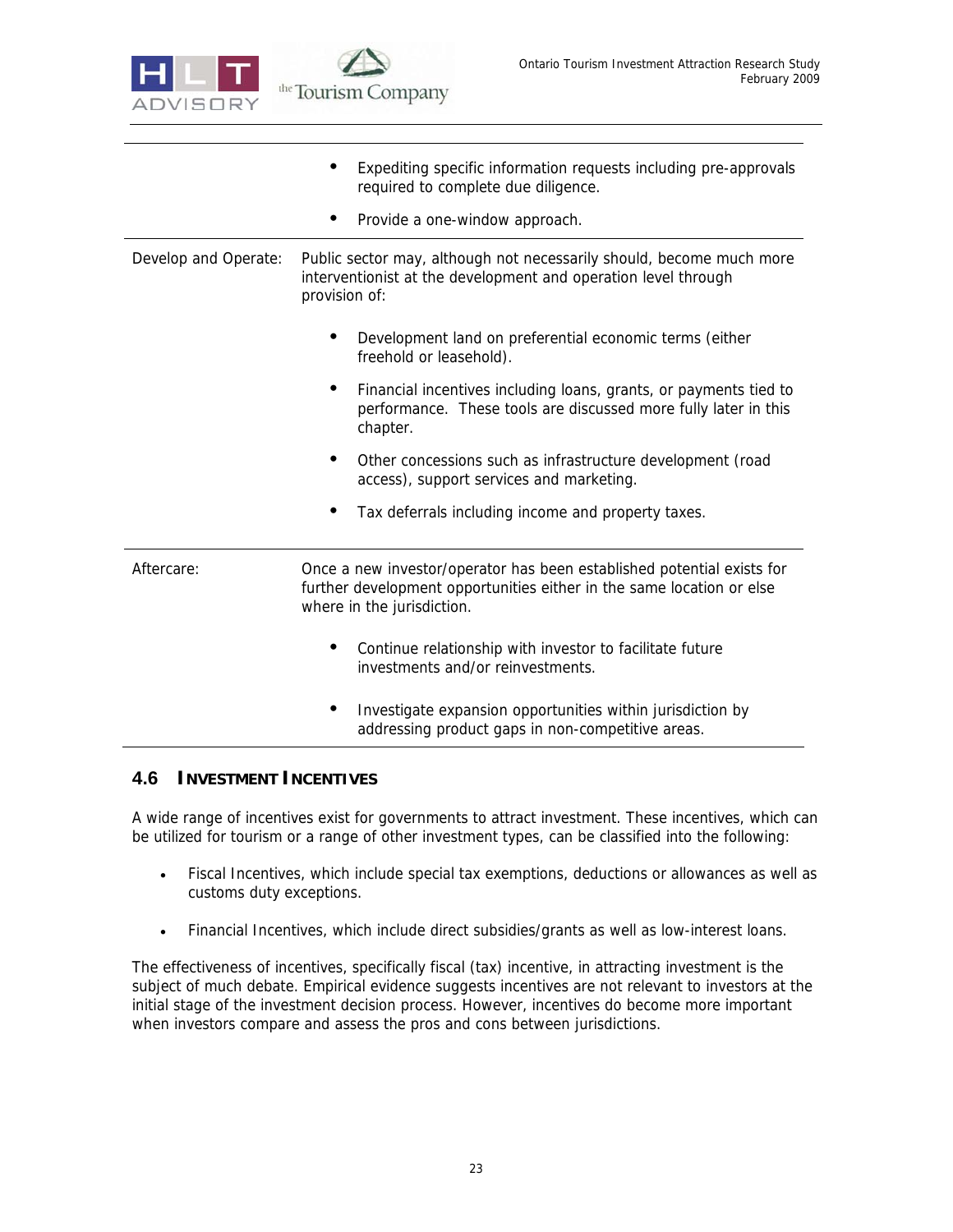

The Survey of Investors in South East Europe conducted by the OECD in 2003 show that factors like market size, cost of production and resource availability explain most of cross-country variation in foreign direct investment. Host country taxation system plays only a limited role in determining the international pattern of foreign direct investment. In addition, special tax incentives (rather than encouraging foreign direct investment) either were not taken into account or operated to discourage investment.

Despite the lack of evidence surrounding their effectiveness, incentives are used frequently by governments as a way to attract investment. Some examples of the various incentives used to attract tourism investment are described below.

### Fiscal (tax) incentives

Fiscal incentives represent the most commonly used tools to attract investment–they can be easily implemented without requiring actual government funds. These incentives can vary from a simple tax exemption to more complex tax allowances involving future assessed value of the project and the surrounding area. Fiscal incentives include:

- Tax Holidays represent a temporary reduction or the elimination of corporate income tax for qualifying newly established projects.
	- o In Malaysia, tourism projects/companies with Pioneer Status qualified for a fiveyear tax exemption on 30% to 100% of their income depending on location.<sup>6</sup>
- Tax Allowances on Capital Expenditures represents a deduction of taxable income by a percentage of the qualified capital expenditure.
	- o In Ireland, the Capital Allowance for Construction and Refurnishing of Hotels qualifies capital expenditure on any building or structure used as a hotel for an accelerated capital allowance of 15% for years one to six and 10% for year seven. This allowance is considered one of the most popular and widely used for encouraging investment in new and existing tourism stock.<sup>7</sup>
	- o Malaysia's Investment Tax Allowance provides a capital allowance of 60% to 100% on qualifying capital expenditure incurred within five years from the date on which the first qualified capital expenditure is incurred. Qualifying projects include hotels, holiday camps and convention centres with a minimum capacity of 3,000 participants.<sup>8</sup>
	- o Fiji's Tourism Supportive Accelerated Depreciation Allowance approves hotel building or expansion to be entitled to receive an investment allowance of 55% of approved capital expenditure, excluding cost of land.<sup>9</sup>
- Job Tax Credits represent a credit against income tax provided to businesses that create and maintain new jobs.

-

<sup>6</sup> *Malaysian Industrial Development Authority*

<sup>7</sup> *Fitzpatrick Associates Economic Consultants, "Capital Investment in Irish Tourism 2006", July2008*

*<sup>8</sup> Malaysian Industrial Development Authority* 

*<sup>9</sup> South Pacific Tourism Organization*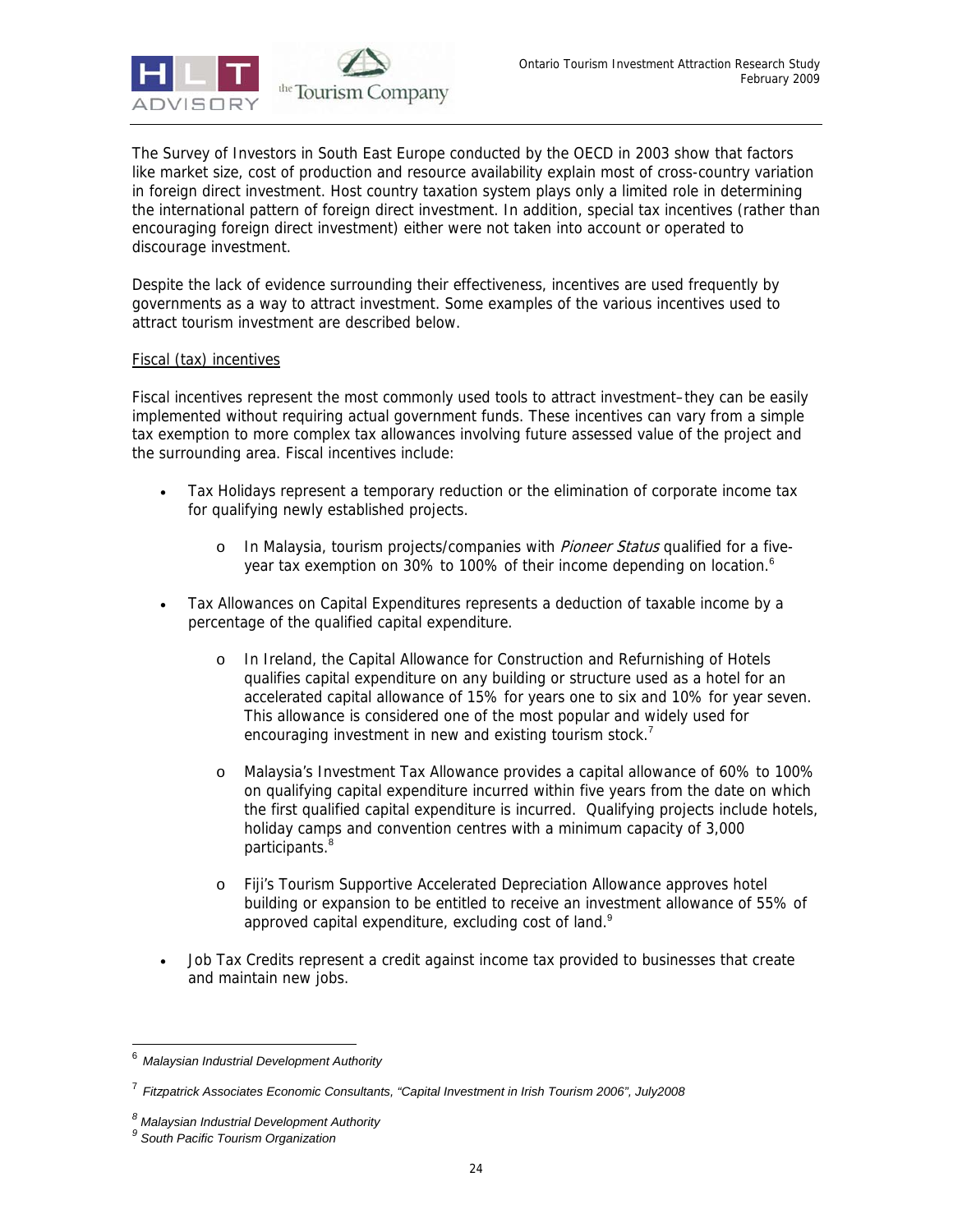- o South Carolina's Job Creation Tax Credit provides tourism-related businesses creating new jobs with a tax credit, which ranges from \$1,500 in developed counties to \$8,000 in distressed counties.<sup>10</sup>
- o In Mississippi, job tax credits are calculated as a percentage of eligible payroll each year for five years based on job location and salary paid. Tax credits in the state range from 2.5% to 10.0% of payroll expenses.<sup>11</sup>
- Sales Tax Rebates is a commonly used incentive in the US, whereby new projects are entitled to receive a portion of the sales taxes paid by the visitors attracted to the project.
	- o In Kentucky, developers of approved new or expansion tourism projects have the ability to recover 25% of the cost of the project through sales tax rebate. On an annual basis, developers of approved projects received the state sales tax paid by visitors to the attraction on admission tickets, food and gift sales and lodging costs. Developer has 10 years to reach the 25% threshold. An expanding attraction receives the incentive on increased sales tax due to the expansion.<sup>12</sup>
- Double Deductions represents a reduction of taxable income by an amount equal to a qualified operational expenditure.
	- o In Malaysia, hotels and tour operators qualify for double deduction on the expenditures related to promotional activities overseas (e.g., advertisement on mass media, brochures, magazines, market research, etc.). Also, companies qualified for a double tax deduction on approved international fairs in Malaysia.<sup>13</sup>
	- o In Singapore, similar double tax deductions are available for Inbound Tourism Promotion and Local Trade Exhibitions. These deductions are aimed at encouraging companies to market Singapore and expand their markets.<sup>14</sup>
- Tax Increment Financing ("TIF") is a tax mechanism commonly used through the US and it has recently been implemented by the City of Toronto. TIF captures incremental taxes resulting from the development of new projects to compensate investors for the costs of development. Examples of the different ways TIF programs have been implemented throughout North America include:
	- o In Massachusetts, TIF is used to provide upfront financing through the sales of bonds, which principal and interests are paid by the incremental tax. Specifically, the government provides \$1.0 million of TIF funding per every \$5.0 million of private investment.<sup>15</sup>

<sup>&</sup>lt;sup>10</sup> South Carolina Department of Commerce

<sup>&</sup>lt;sup>11</sup> Mississippi Development Authority<br>
<sup>12</sup> Kentucky Department of Economic and Community Development<br>
<sup>13</sup> Malaysian Industrial Development Authority<br>
<sup>14</sup> Singapore Tourism Board<br>
<sup>15</sup> Massachusetts Economic Development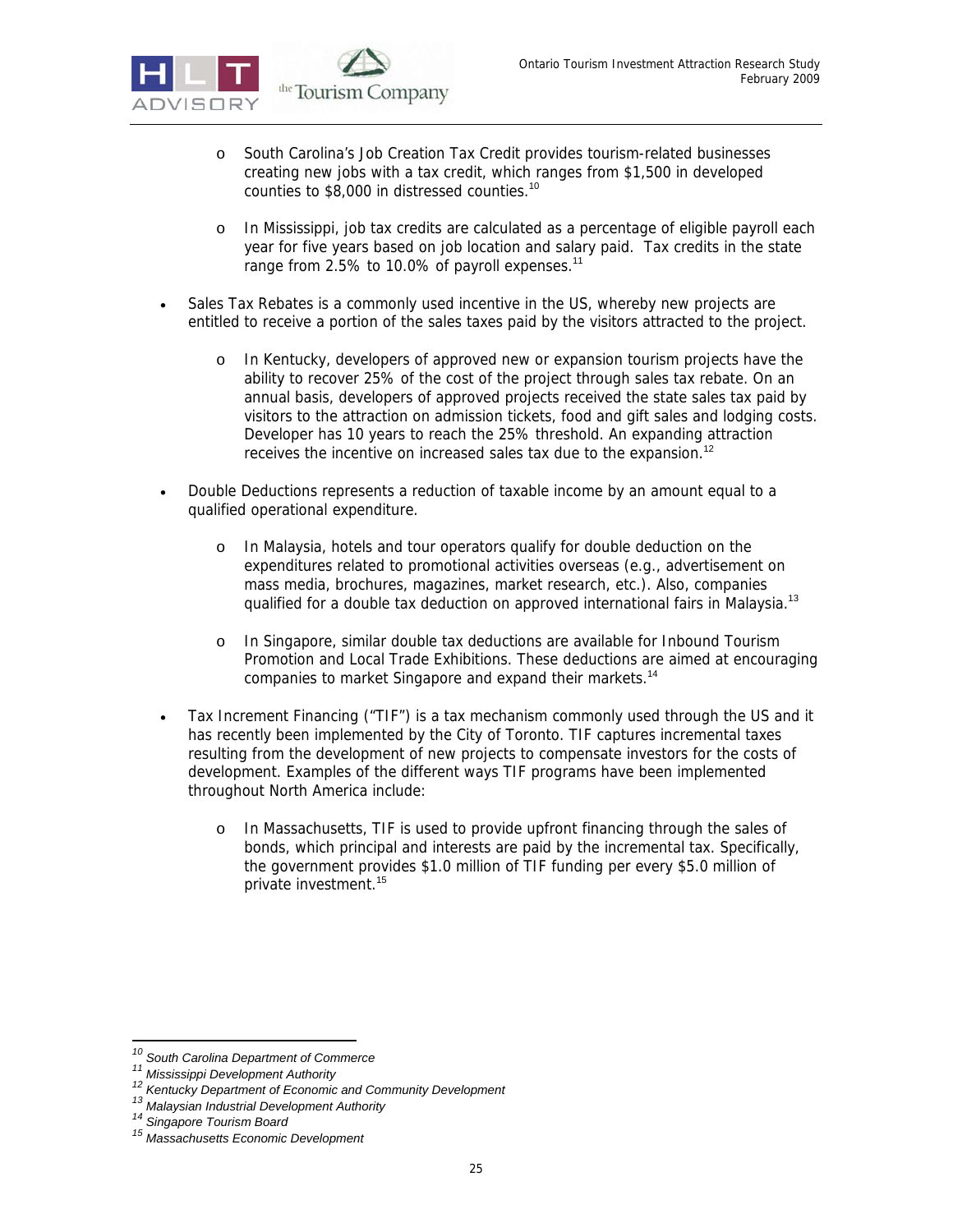

- o In Kentucky, TIF is done over the long-term by providing an annual compensation to investors. Kentucky's Tax Increment Financing program provides the developer of an approved project the ability to recoup up to 25% of their project costs over a twenty-year period. This is accomplished through the annual refund of up to 80% of state and local incremental taxes generated in the approved area. Taxes that may be considered in the refund include sales and use, income, property (excluding school and fire district property taxes), local insurance premium, occupational license fees and other taxes as determined by the Kentucky Revenue Cabinet.<sup>16</sup>
- o In The City of Toronto, the Tax Increment Equivalent Grants ("TIEG") program is similar to Kentucky's. Under the TIEG program, all new development within the allowable sectors (including tourism) qualify for a compensation equal to 60% of the incremental tax revenues generated by the project over a 10-year period. The TIEG has been modified to support the proposed Woodbine Live Development by increasing the percentage of taxes granted back to 90% over the first five years and declining to 5% for years 6 through year 20.<sup>17</sup>
- Tax Exemptions represent exemption from payments of certain charges (e.g., custom duties) or taxes.
	- o In the Bahamas, the Hotels Encouragement Act provides for duty-free entry of approved construction materials, furnishings and fixtures for hotel development.<sup>18</sup>
	- o In Korea, tourism-related businesses are fully exempt from excise duty on imported capital goods.

## Financial incentives

The most commonly used financial incentives are direct subsidies or grants to cover the capital costs associated with qualified tourism projects or to compensate for workforce training costs. Some examples of subsidies provided to tourism-related projects in international jurisdictions include:

- The Australian Tourism Development Program (ATDP) is a highly competitive merit-based grants program implemented to assist in the development of tourism projects in Australia. It offers grants for a two-year period ranging from \$50,000 to \$500,000.<sup>19</sup>
- Pennsylvania's First Industries Fund provides up to \$250,000 in cash grants for relevant tourism projects.<sup>20</sup>
- West Virginia's Governor's Guaranteed Workforce Program provides training grants to eligible companies that create a minimum of 10 jobs for a 12-month period.<sup>21</sup>
- Florida's Quick Response Training program provides grant funding to assist new and existing businesses with the necessary training for expansion.<sup>22</sup>

<sup>&</sup>lt;sup>16</sup> Kentucky Department of Economic and Community Development

*<sup>16</sup> Kentucky Department of Economic and Community Development 17 City of Toronto, "Stimulating Economic Growth: Toronto's Imagination, Manufacturing, Innovation and Technology (IMIT) Financial Incentives Program", April 2008* 

<sup>&</sup>lt;sup>19</sup><br>Australia Department of Innovation, Industry, Science and Research<br><sup>20</sup> Pennsylvania Department of Community and Economic Development<br><sup>21</sup> West Virginia Development Office<br><sup>22</sup> Enterprise Florida, "2007 Incentives Rep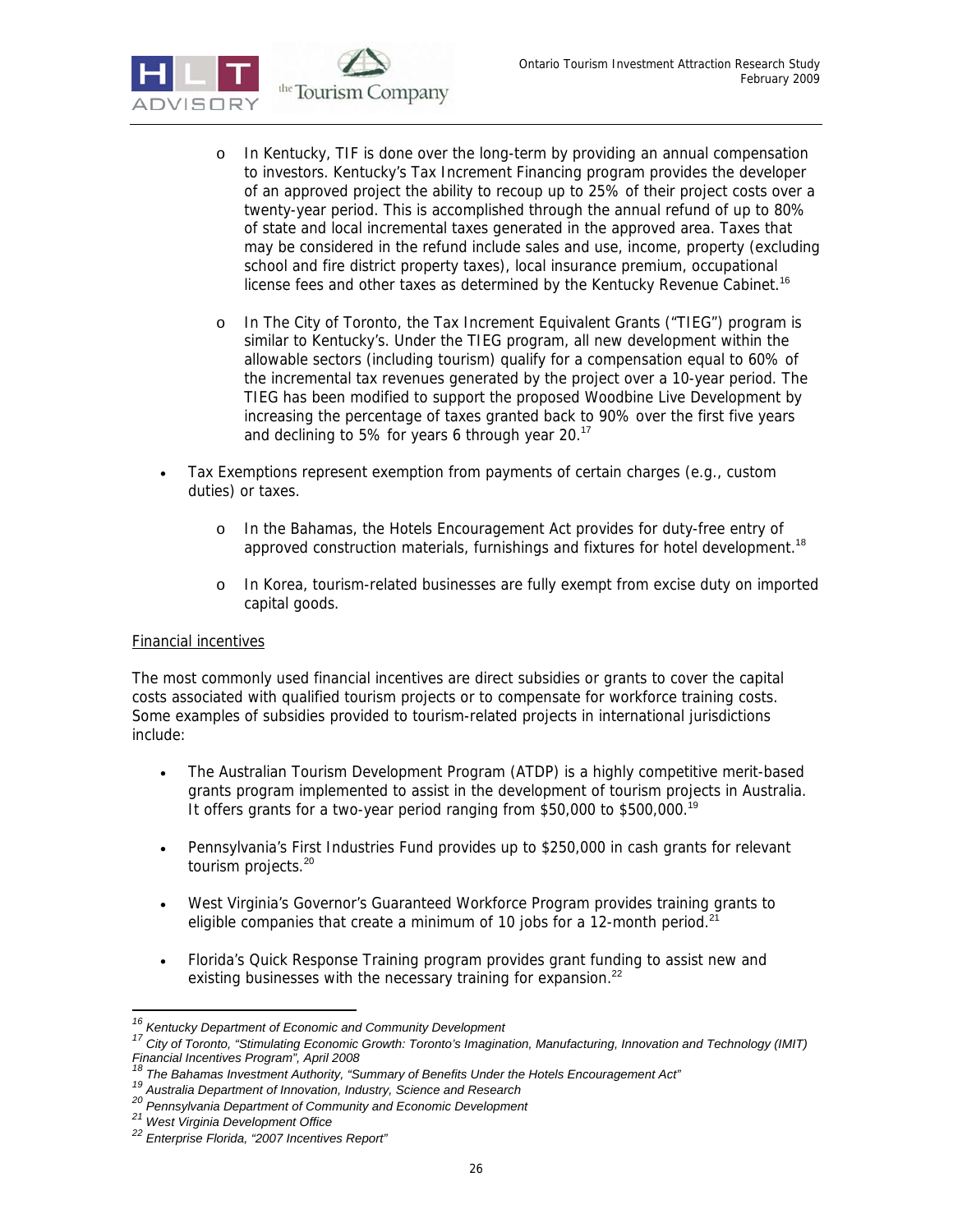

Low-cost loans are another form of financial incentives. Some examples of low-cost loans available for tourism-related projects in international jurisdictions include:

- Austria's ERP loan promotions are low-cost loans available for new construction, renovation and modernization of tourism-related projects–current rates range from 1.5 to 3.0%. These loans are available for 12-year terms. $23$
- Pennsylvania's First Industries Agriculture and Tourism offers loans through the Small Business First Program (SBF) for up to \$200,000 and/or the Machinery & Equipment Loan Fund (MELF) for up to \$500,000.<sup>24</sup>

-

<sup>&</sup>lt;sup>23</sup> ABA-Invest in Austria<br><sup>24</sup> Pennsylvania Department of Community and Economic Development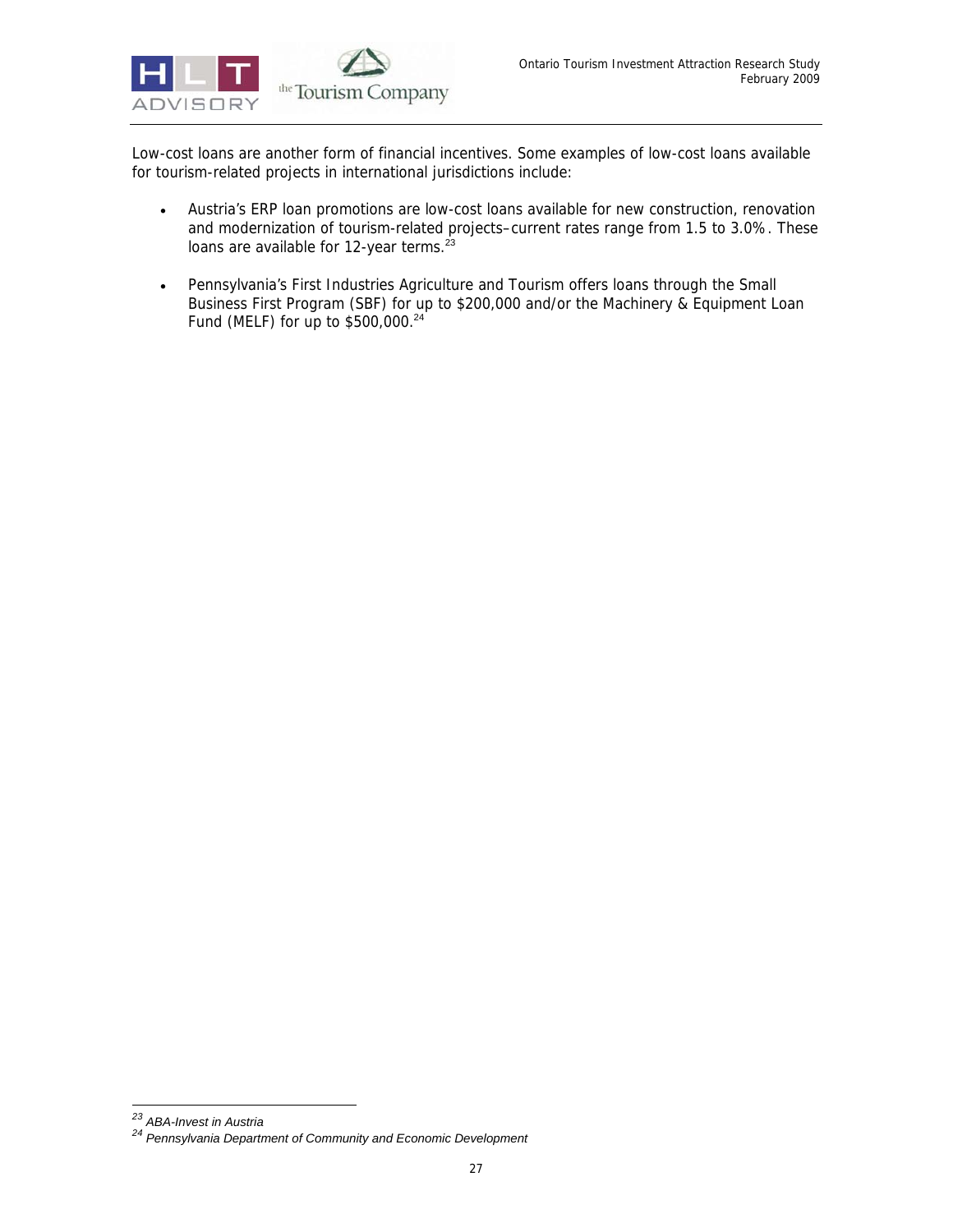

# **5. Lessons Learned From Successful Tourism Jurisdictions**

Several jurisdictions were identified as part of this Study with a view to determining best practices in tourism investment. Jurisdictions were selected from within North America (British Columbia, Kentucky, Mississippi, Pennsylvania and South Carolina) as well as further afield (Singapore, Montenegro, New Zealand and the United Arab Emirates). Not all jurisdictions, nor the approaches used within each jurisdiction, are applicable to Ontario (i.e., the political structure and control in the United Arab Emirates and Singapore is very different than in Ontario) but elements of how each jurisdiction has approached the building of a successful tourism industry through investment attraction is useful to understand.

Appendix A and B contain details on each international and North American jurisdiction respectively. Key lessons learned have been categorized and summarized in several sections below. The comments are solely focused on investment attraction in which public sector plays a role.

## **5.1 POSITION TOURISM AS A KEY COMPONENT OF A SUCCESSFUL ECONOMY**

One of the common elements across all successful jurisdictions analyzed as part of this Study is the positioning of tourism as a key element of the overall economic development program and economic targets for the jurisdiction. Separate plans, targets and success measures for tourism in relation to a broader economic strategy implies that tourism is less than a fully-contributing industry sector. While in some situations, notably transitioning economies, tourism has been positioned as a "fall back" industry (e.g., such as forestry, mining or similar resource-based economies/communities) where access to the resources is constrained or eliminated, anything less than full integration of tourism will most likely produce less than its full potential.

Most of the jurisdictions analyzed as part of this Study had a broader economic development and/or investment attraction-focused entity as well as a tourism investment entity. In some cases the tourism investment attraction entity operated from within the broader economic development entity and in some cases tourism was separate. However, no matter the structure, tourism was positioned as a key element of the jurisdiction's economy with tourism issues and ramifications considered as part of larger decision making processes.

## **5.2 SET GOALS AND COMMUNICATE BUY-IN FROM THE TOP DOWN**

Another universal characteristic of successful jurisdictions is the establishment of clear goals or targets. In 2003 British Columbia set a goal to double tourism-generated revenue by 2015. In 1995, Singapore established a goal to triple visitation within 20 years. Both jurisdictions are seen to be making progress towards these goals and, more importantly, are making other economic and general policy decisions after taking into account the potential impact on the tourism sector and tourism goals.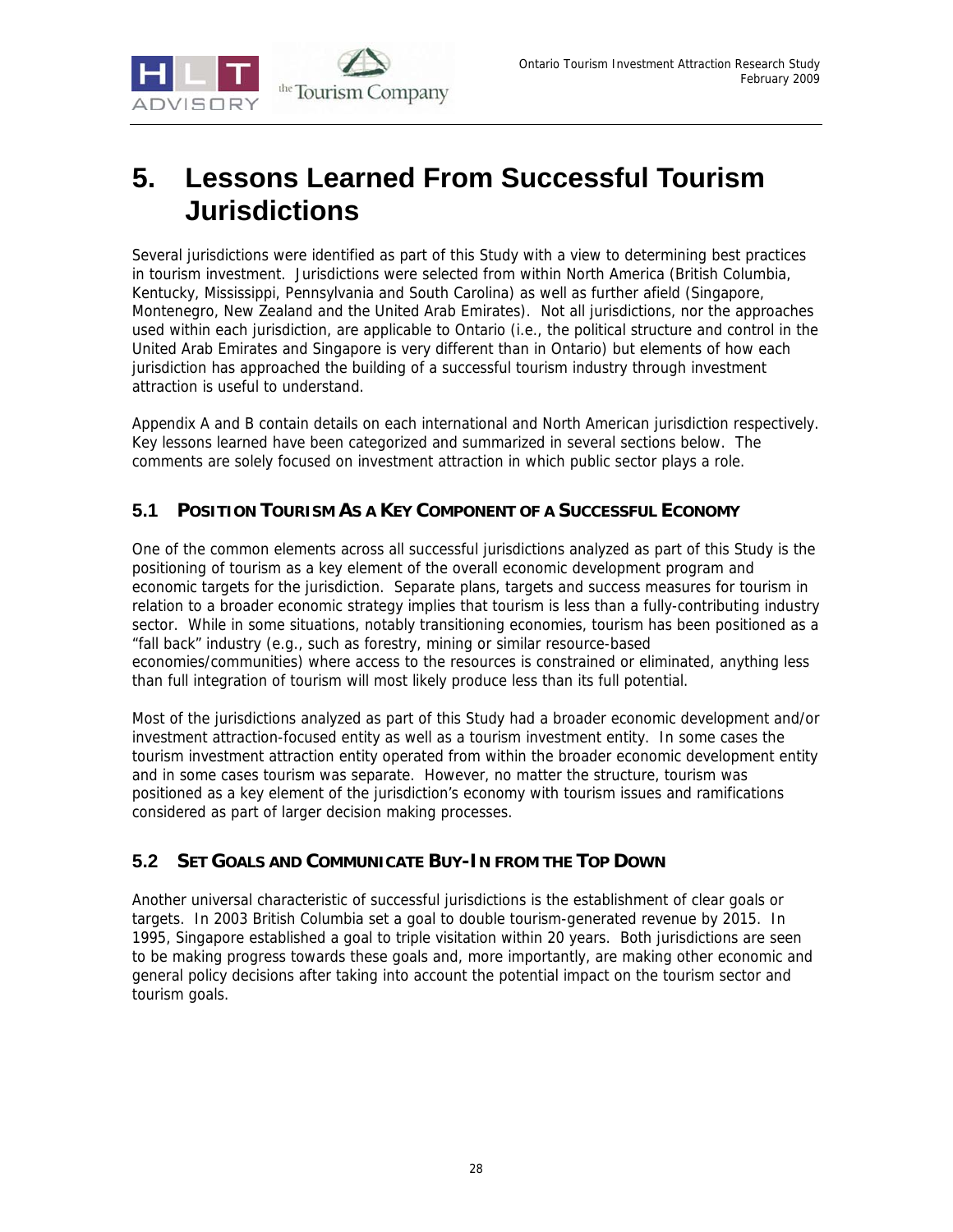

## A coordinated approach flowing from clear goals

Whether revenue, visitors or even quantum of investment a clearly defined goal(s), together with a finite timeline, should be used to clearly articulate how tourism fits within a broader economic growth strategy. The goal needs to be measurable, realistic and allocated to individuals or organizations together with clear accountabilities. These accountabilities need to dovetail with accountabilities established for the broader economic development plan. Areas of friction need to be eliminated or a work around put in place to ensure the likelihood of success.

### **Coordinated Approach**

j

Singapore offers a strong example of setting clear goals and following through with a strategic investment attraction program to achieve the goals. The 2015 Plan for Singapore calls for tripling of tourism expenditures and doubling of tourism visitation by the year 2015. To facilitate the level of new tourism investment to achieve these goals the government has set up a S\$2 billion Tourism Development Fund to be used for needed infrastructure improvements, capability enhancement, pursuing anchor events and product development to complement the existing tax incentive programs. The national DMO the Singapore Tourism Promotion Board has responsibility to help secure the tourism investment.

### Tourism's importance acknowledged from the top

Not only does a clear goal need to be set, but the goal must be embraced by senior leaders. In British Columbia, Premier Campbell has visibly and aggressively supported the goal to double tourism revenue and to support the underlying guiding principles and action plan designed to achieve the goal. The Premier's support is felt throughout the Ministry of Tourism, Sport and the Arts with the benefit of priority being placed on those tourism projects consistent with the guiding principles and action plan.

Similar commitment is evident in Singapore, the United Arab Emirates and New Zealand and to a lesser, but still noticeable, point in several of the jurisdictions investigated.

## **5.3 FOCUS, FOCUS, FOCUS**

The size, scale, complexity and diversity of the tourism "industry" and the range of operators/investors working within the industry can lead to well meaning but fragmented efforts at the investment attraction, policy and marketing levels. These characteristics, among others, have led some to describe tourism as a process or system rather than an industry in order to fully portray the many variables and exigencies. Regardless of the description, numerous examples exist of where public sector efforts have focused on helping aspects of the "industry" without benefit of an overarching tourism plan and the context of that plan within a broader economic strategy for the jurisdiction.

The establishment of a goal(s) forces public and private sector to take a more business-like approach to growing the industry. Aggressive goals tend to eliminate marginal initiatives by channelling resources into more meaningful opportunities having a greater probability of completion and less likelihood of being focused solely on addressing local versus jurisdiction-wide goals. The focus on performance-based goals drives behaviour.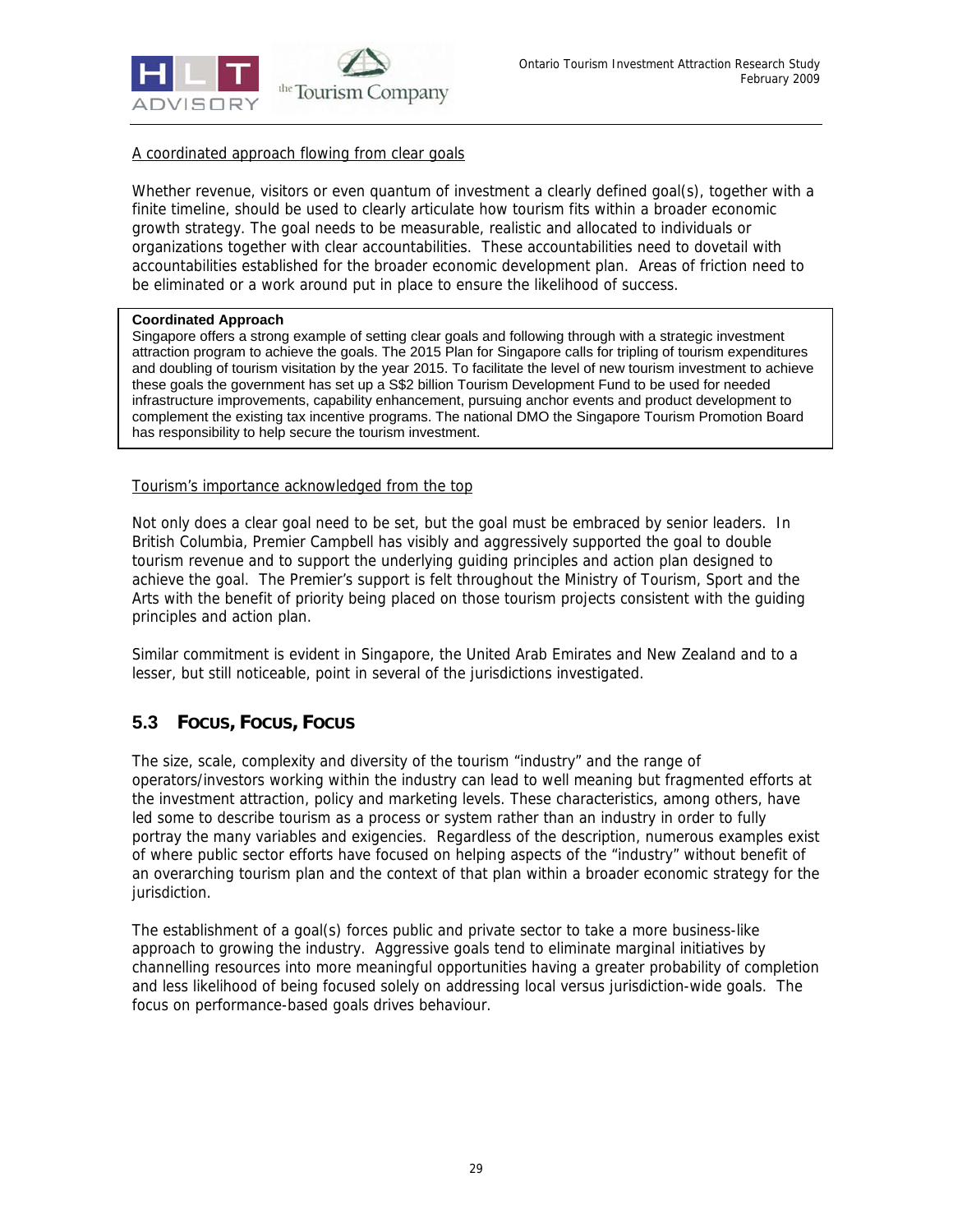

### Critical mass (or clusters)

Few investors, particularly in the tourism industry, are pioneers. For the most part, successful tourism jurisdictions have focused investment attraction efforts towards those geographies with existing critical mass of tourism product, support infrastructure and a solid marketing foundation. Critical mass is comprised not only of tourism product (e.g., lodging, attractions, events and festivals, convention facilities) but also supporting infrastructure such as transportation linkages, service companies and public amenities (that may be used by visitors). Critical mass creates brand awareness and perceptions that may be evaluated for "fit" with new tourism product. Finally critical mass reflects market size either in the form of a resident population base where the new tourism investment will also benefit from local patronage or in a predominantly tourist market with established visitation.

#### **Critical Mass Example**

South Carolina—in 2002, South Carolina business leaders invited Dr. Michael Porter and the Monitor Group, L.P., to assess the state's competitiveness. Dr. Porter identified tourism as one of the State's four industry clusters. The attributes of the Lowcountry Region (a unique ecosystem, early American history, seacoast location and cultural offerings) contribute to a tourism cluster. Four geographic areas, each with existing tourism infrastructure, have been targeted for tourism industry development by the state Tourism Alliance, a public-private partnership. Development strategies are being developed for each of these geographic areas.

The focus on critical mass should not be taken to imply that new market opportunities (e.g., remote resort, conversion of a resource community to a tourism focus) are not possible, but rather that the highest-probability investment options are likely to be those located within existing tourism clusters.

### **Targeting**

Successful investment attraction begins with knowledge, specifically knowledge of the investor's business case parameters (discussed in Chapter 4) and knowledge of product gaps in specific geographies that meet these parameters. With knowledge, product opportunities or gaps can be matched to specific opportunities sought by tourism operators and/or investors. The shotgun approach to investment attraction is rarely effective.

#### **Targeting**

The Montenegro government has been very targeted in their pursuit of investment. Starting in 2001 the government engaged international consultants to prepare a Touristic Master Plan which did two things:

It completed the benchmarking to determine the investment attraction needs and defined the tools that needed to be put in place.

It evaluated the opportunity areas throughout the country and identified the high potential opportunities for focused investment attraction activities.

The country has experienced significant success since MIPA was created in 2005. By example Peter Munk has committed to invest US\$500 million in a major marina development, Aman resorts have committed to a US\$40 million resort development and in 2007 alone they secured US\$1,247 million in foreign investment from 77 different countries.

#### Get all levels of government on side

To the extent multiple levels of government need to agree on the suitability of a tourism opportunity or gap, such agreement should be in place well before the investor is brought into the discussion. One level of government can rarely force another to embrace a potential tourism opportunity. Teamwork is the best approach to getting an investor on side. New Zealand does this well.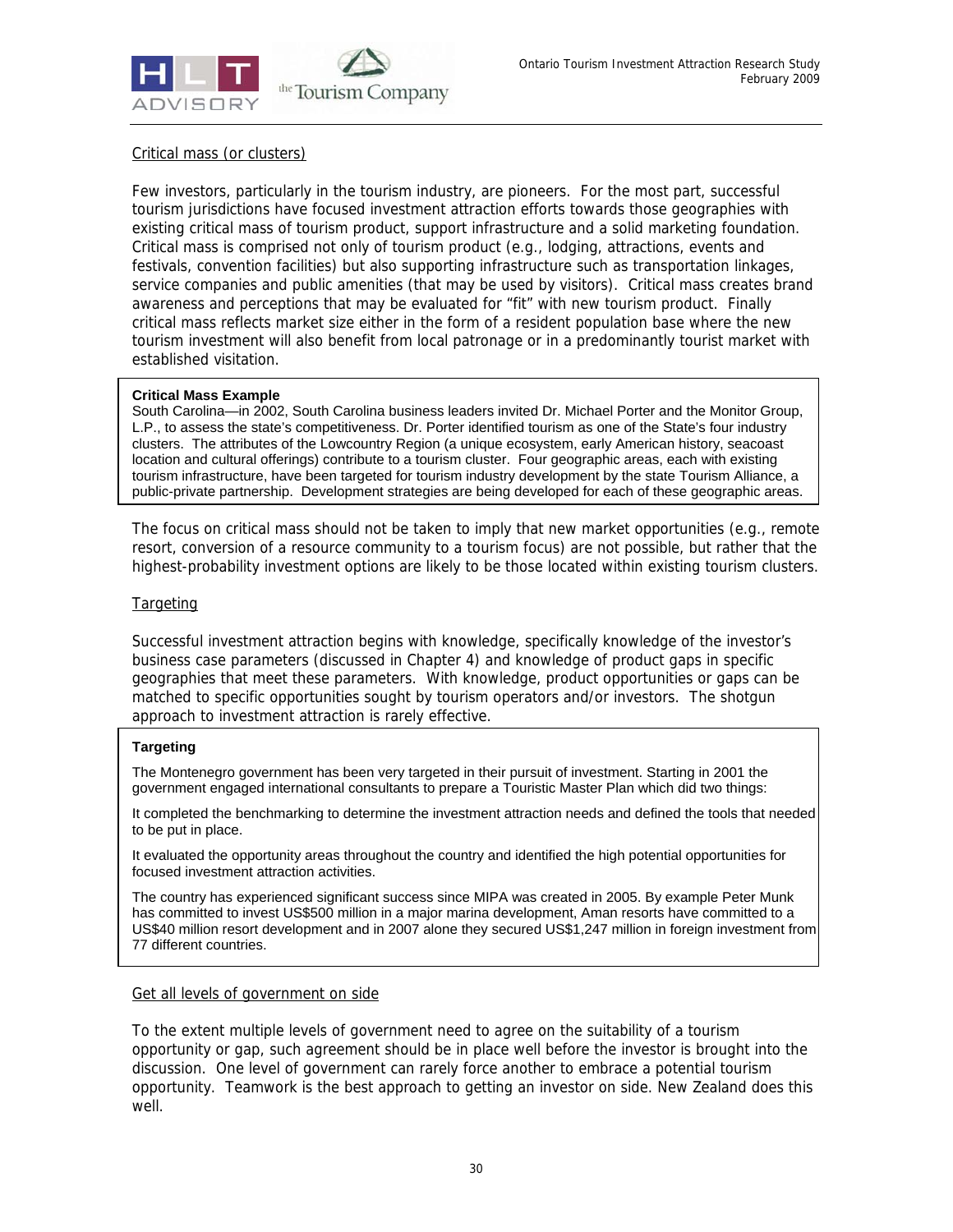

### Know when to move on

Sometimes, for various reasons, a match cannot be made between an opportunity and a potential investor. If no further value add is possible, the decision should be made to move on to another opportunity and/or investor in order to achieve the pre-determined goals.

## **5.4 IMPLEMENTATION TECHNIQUES**

The approach to interacting with potential investors and ensuring an investor-friendly environment will vary based on the specific geography under consideration, the nature and scale of the investment, role of local government and a host of other factors. Some common elements designed to create a welcoming investment environment include the following.

### Whole of government approach

The concept of a whole of government approach in implementation of an investment attraction program ties directly back to the overall economic strategy and tourism's inclusion within this strategy. Whole of government implies that approved tourism objectives and initiatives (those in keeping with the overarching economic development strategy) should be viewed favourably and expeditiously by all parts of government not just tourism. This does not imply blind and wholesale concurrences with a given tourism project, but rather a time sensitive and thorough review of specific initiatives.

#### **Whole of Government Approach**

**New Zealand** has adopted a strong 'whole-of-government' approach to seeking foreign direct investment. Invest NZ is a single contact point representing the range of government ministries that an investor needs to deal with. However, it is interesting to note that tourism is not a major area of focus for New Zealand foreign investment attraction.

**British Columbia**—in 2003, Premier Gordon Campbell set the goal of doubling tourism revenues to \$18 billion by 2015. This objective was subsequently confirmed by Cabinet and highlighted as part of the Liberal Party's 2005 provincial election platform. In order to meet this objective, an annual cumulative growth rate of 6.5% will be required. To achieve this growth, private sector investment in new product development is required, as is support of other Ministries and Government Agencies.

The Ministry of Tourism, Sports and Arts Tourism Development Branch, the entity responsible for tourism investment, benefits from a "whole of government" approach to development. Reducing "red tape" is a priority for the Tourism Development Branch and other provincial government organizations. As an example, adventure tourism initiatives are reviewed by the Tourism Development Branch and the Integrated Land Management Bureau. Approvals come from the Ministry of Agriculture and Land with a maximum "turn around" time of 120 days.

#### Judicious use of financial incentives

Efforts to attract investment should not be based on financial incentives that replace market support with grant support. Competition for investment is better based on a platform of being the most creative, investor friendly and proactive jurisdiction not on the jurisdiction prepared to provide the grandest incentives. Competing on an incentive-based method in North America is inherently problematic given the methodologies available to raise incentive funds across much of the United States.

The most common financial incentives used to support tourism products are summarized in Chapter 4. At a minimum, however, use of financial incentives should ensure:

• Creation of incremental visitation and critical mass.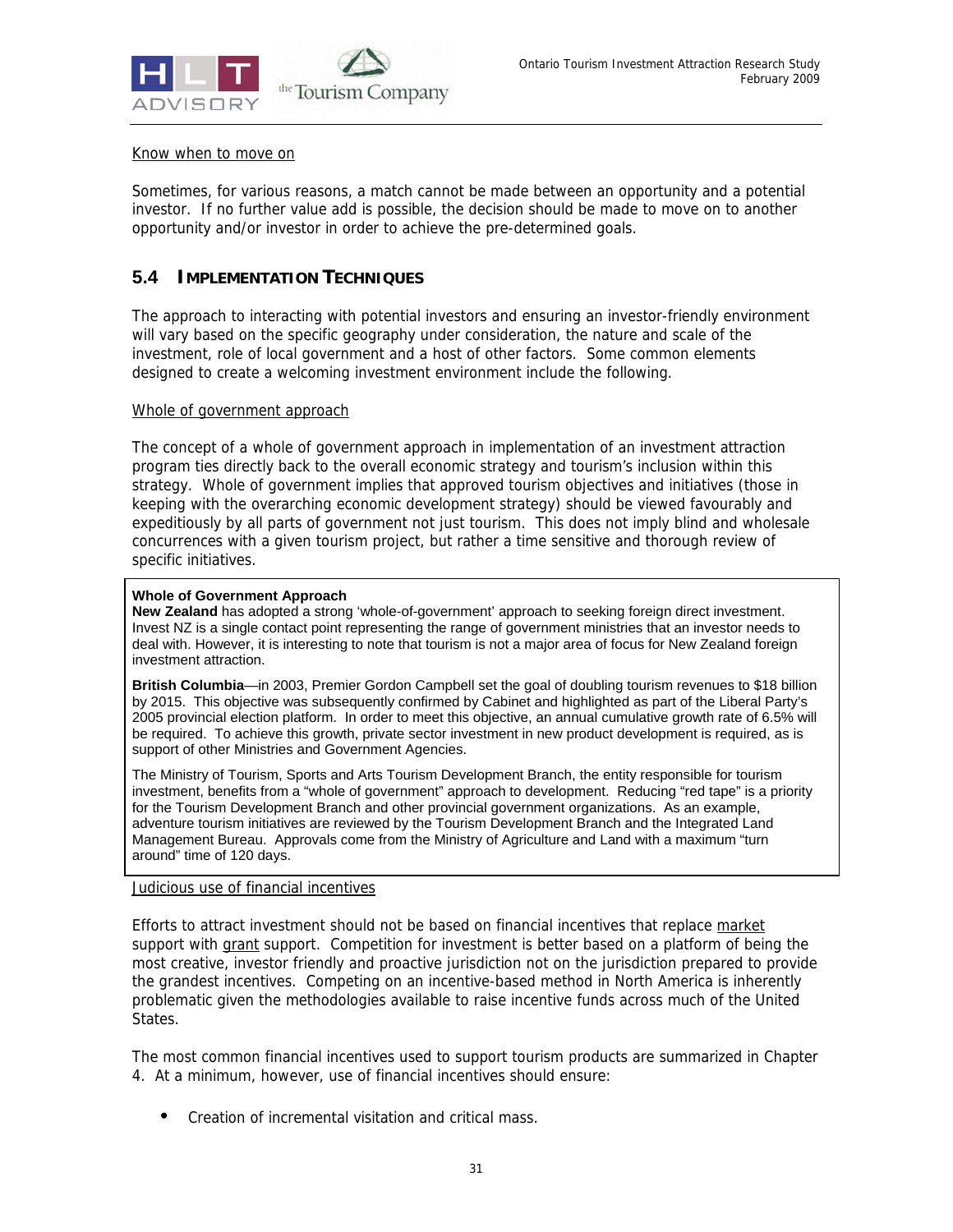

- Recipients are not placed in an advantageous situation vis-a-vis privately-funded tourism operators/investors.
- A demonstrated return on investment through quantification of the incremental community benefits created from the project.

### **Fiscal Incentives Success Story**

The Wickaninnish Inn—For over 20 years, the McDiarmid Family dreamed of opening a luxury hotel on the family's estate near Tofino, British Columbia on the west coast of Vancouver Island. However, several commercial lending institutions turned down the family's request for financing. The utilization of two financial incentive programs enabled the family to open the Wickaninnish Inn in 1996.

Capital cost to develop the 46-room hotel, 7,020 square feet of meeting space, The Pointe Restaurant as well as extending servicing from the highway to the site was \$6.1 million. The McDiarmid's severed eight acres of the estate for the development of the Inn. This land was valued at \$2.65 million. Through a British Columbia Venture Capital Corporation program, \$2.65 million of equity capital was raised. An additional \$500,000 was raised through a loan program of Federal Business Development Bank of Canada (the precursor to the Business Development Bank of Canada). To be eligible for the loan, a project must have been rejected by at least three traditional lenders.

The Wickaninnish Inn was a success. Five years after opening, the Federal Business Development Bank of Canada loan had been repaid and the equity investors in the venture capital program bought out. A traditional commercial lender holds the mortgage on the property, which was expanded by 30 rooms in 2002.

The success of the Wickaninnish Inn has generated additional tourism development in the Tofino area. In 2002, the 60-unit Long Beach Lodge was opened and the Middle Beach Lodge underwent an expansion program.

### Cut red tape

Time is money. Potential investors need to know that approval processes are fair and consistent, can be managed within a reasonable timeframe and are not onerously expensive.

### Develop and maintain an information repository

Accurate and comprehensive databases in a format permitting easy updating is a core resource and one best provided (or at least maintained) by the public sector. Databases need to include:

- Investment and development opportunities including product gaps at the local level.
- Investors and tourism operators, categorized into high and low value groupings based on how well business case criteria are matched to available opportunities.
- Information on those communities most suitable for tourism investment including not only specific product gaps but also basic community information addressing market size, services, cost parameters, etc.
- Information that would assist the investor to understand the set-up, development and operating parameters of the jurisdiction.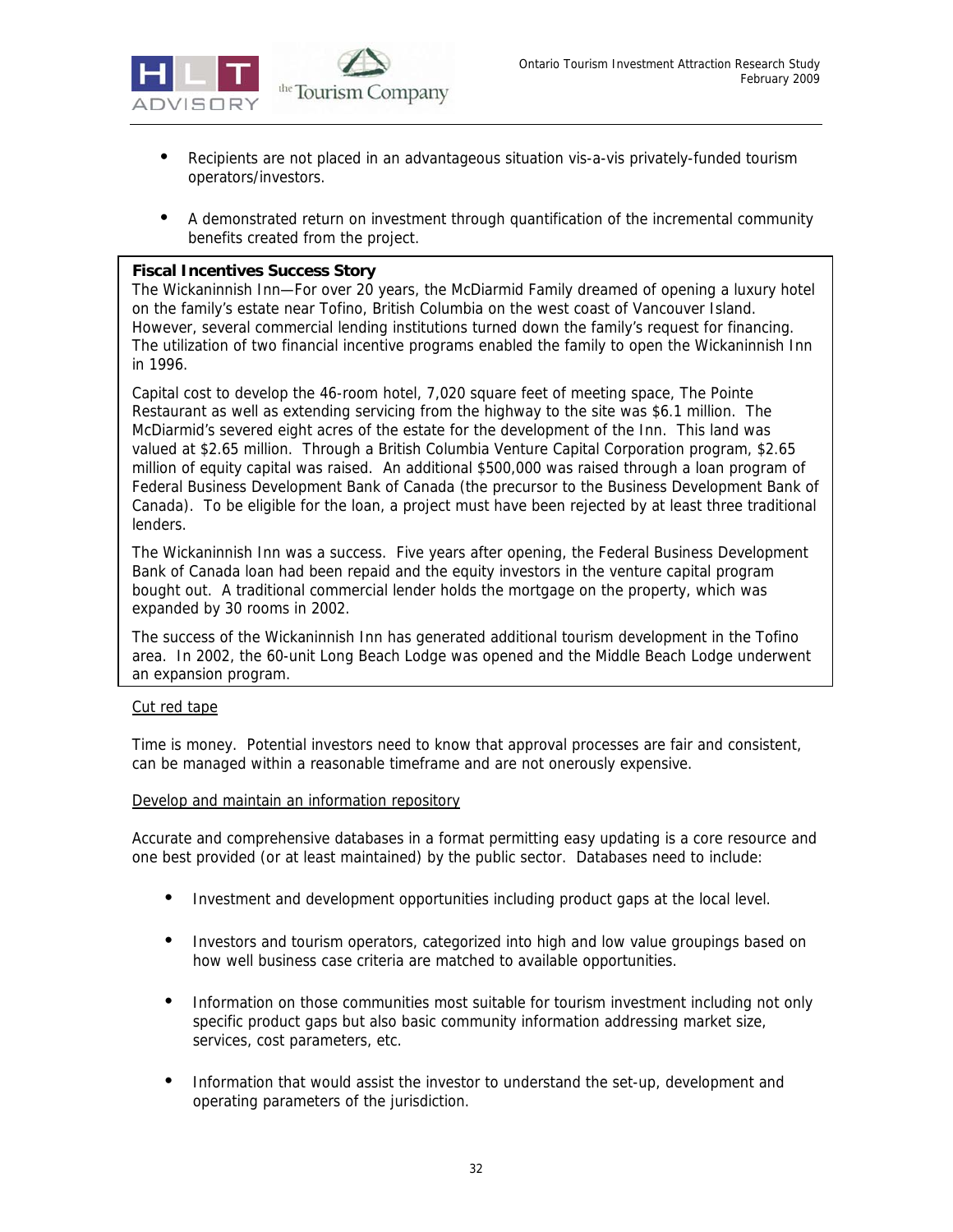

Regardless of the methodology used to initiate this step, data must be continually refreshed and made current.

#### Continual reassessment

Continually assess strengths and address issues that can create real or perceived disadvantages within the investment community (e.g., ease of doing business, destination image, corporate taxes, legal environment, cost structure). Changes may be necessary to ensure a once proactive and welcoming investment environment remains so amid changes in other jurisdictions and expectations of investors.

#### Self-sufficiency in destination marketing

Effective, competitive and appropriately funded destination marketing efforts are a critical component to investment attraction – a strong positive image and a desirable place to visit is a more likely place to invest.

#### Strong internet presence

Each of the successful jurisdictions reviewed had invested in a functional, well-marketed internet presence. The internet site can become the external portal for information maintained on product gaps, community descriptions and operating parameters. While internet sites are unlikely to achieve anything other than an initial introduction at the Identify stage, information can be extremely useful in assisting investors through the Assess stage.

#### **Stimulation of Partnerships**

A vehicle to identify and create partnership opportunities can be effective in leveraging existing public sector assets, capabilities and programs. A core element of such a vehicle is a database of opportunities (across all levels of government and including the private sector) identifying the characteristics and attributes sought from a partner.

#### Measuring costs of concessions provided against economic benefits created

To the extent any concessions (financial or otherwise) are provided to an investor, the cost of these concessions must be quantified and measured against the benefits created. The process of quantification and measurement should be established prior to the concession being provided.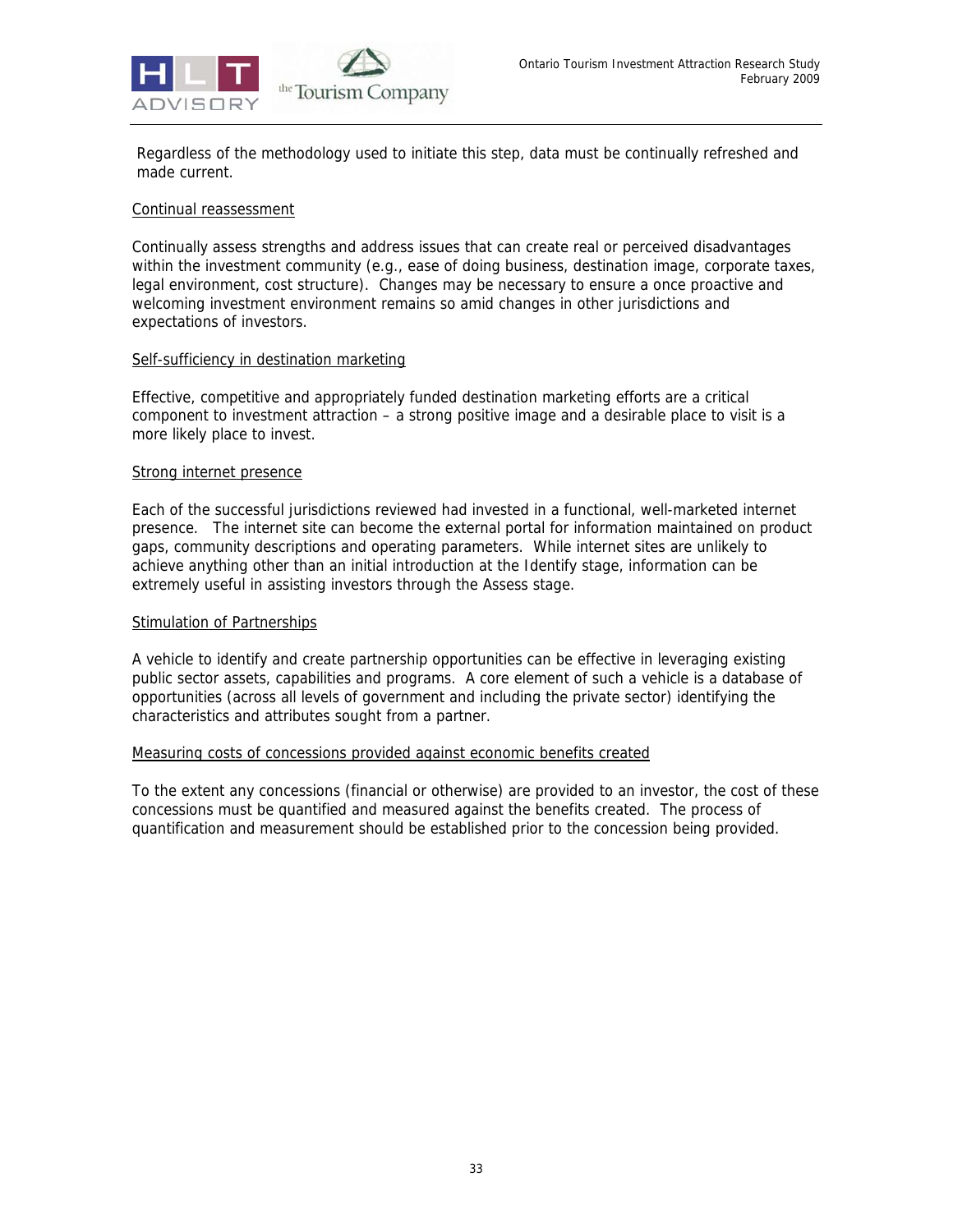

# **6. Ontario Tourism: Competitive Advantages and Barriers**

This chapter highlights several competitive advantages and barriers affecting the investment potential for the Ontario tourism industry.

# **6.1 COMPETITIVE ADVANTAGES**

Within a North American context, and to a greater extent a Canadian context, Ontario has several competitive advantages worth noting. Competitive advantages are highlighted instead of strengths so as to identify the degree to which Ontario has a clear advantage over other destinations as opposed to the myriad of areas where Ontario is "simply" competitive.

- Large affluent population base—Given the importance of the resident market, Ontario's \$12.7 million residents with an average household annual income of \$80,586 (when compared to the national average of \$73,392) is a significant advantage.<sup>25</sup> The concentration of population in southwest Ontario and concentration of an existing critical mass of tourism product sets this region out as one of the most attractive market areas in North America.
- Gateway to Canada—Ontario receives 64.9% of the total 19.2 million non-resident travellers crossing into Canada from the United States by automobile. The total international and trans-border air enplanements/deplanements at Toronto and Ottawa airports is 46.1% of the total international and trans-border air traffic into Canada.<sup>26</sup>
- Ontario generally and the Toronto area specifically is the economic capital of Canada. Ontario accounts for 38.0% of Canadian GDP and 40.7% of Canadian spending on entertainment (i.e., spending on movie theatre, live performing arts and sport events and admission to museums and other activities).<sup>27</sup>
- Ontario offers several established tourism "icons" with international recognition including natural wonders such as Niagara Falls and the Thousand Islands as well as urban destinations such as Toronto.
- Access to North American markets—Toronto is ideally situated to distribute international visitors into key North American markets. Further, the United States' requirements for Visas from residents of several countries permitted to enter Canada with only a passport (e.g., South Korea, Greece, several Eastern European countries) creates an advantage in the convention/meeting marketplace.<sup>28</sup>

<sup>&</sup>lt;sup>25</sup> Based on Mapinfo data for current year (2008).

<sup>&</sup>lt;sup>26</sup> Statistics Canada, CANSIM Table 427-0001 and Catalogue No. 51-203-X.<br><sup>27</sup> Statistics Canada, Survey of Household Spending in 2006, February 26, 2008.<br><sup>28</sup> United States Department of Homeland Security, Citizenship and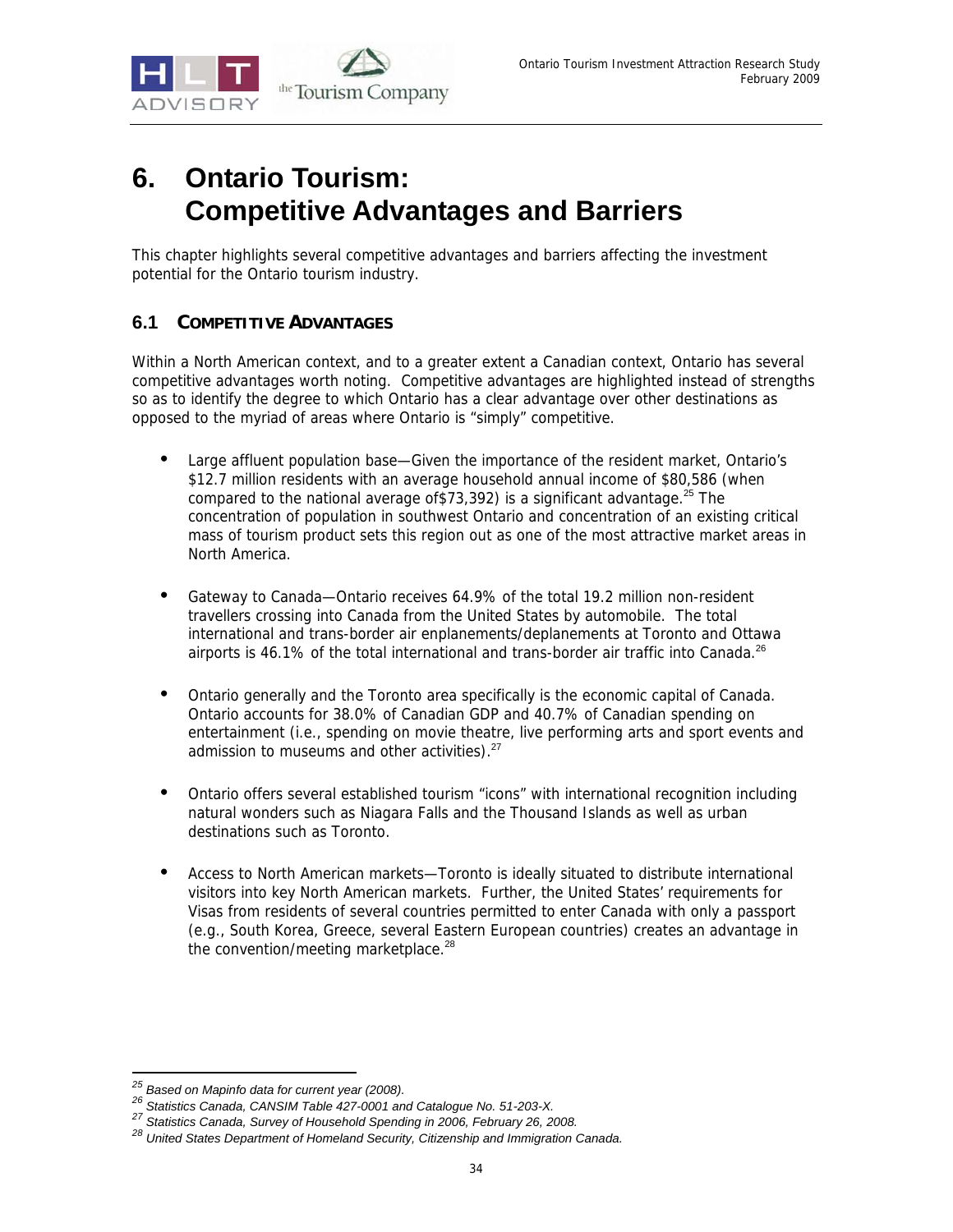

- Sports, science, cultural and arts "icons" with international recognition and awareness—A range of sport (e.g., Maple Leafs, Senators, Raptors), science (e.g., National Research Council, MARS), cultural (Stratford/Shaw, Royal Ontario Museum, Ontario Science Centre) and art (National Gallery, Museum of Civilization, Art Gallery of Ontario) icons are well know across Canada and internationally.
- Marketing resouces—the creation of Destination Marketing Funds (DMF) in several Ontario cities has resulted not only in financial self sufficiency for the affected destination marketing organizations but also funding levels commensurate with the size and scale of the product offering. Tourism Toronto, for example, is now one of the five best-funded destination marketing organizations in North America. DMFs have another distinct advantage: accountability for spending these funds by the private sector and in the community in which the funds are earned. This approach is a significant competitive advantage when compared to jurisdictions where marketing funds are determined annually at the political level.

As listed, Ontario has several competitive advantages within the national and international marketplaces which, for the most part, may be further exploited to a greater extent.

# **6.2 BARRIERS**

A number of barriers also exist. Some, like climate and the sheer size of the province, present challenges when attracting tourism investment and are not easily rectifiable, if at all. Still others may be mitigated by public and private sector actions, such as:

• Access—Whether getting into the province by road, rail or air, or moving around the province between tourism clusters, access is rapidly becoming a barrier to attracting more visitors. Travel within Ontario is expensive. Linkages between established tourism clusters is most often by highway and these routes (e.g., Queen Elizabeth Way, Highway 400, 401 and 416) are often congested. Distances and logistical issues have prevented the introduction of alternate transportation modes (e.g., rail/water links between Toronto and Niagara Falls or rail links to Ottawa).

Air access to Ontario, particularly from the United States is constrained and expensive. The meetings and convention industry in Toronto and Ottawa can point to numerous examples of lost conventions due to cost of air travel from U.S. origins. Many routes have limited or no competition.

- Tourism is rarely considered when developing government policy—Whether in transportation, urban planning or even more mundane areas such as rules and regulations governing alcohol service, tourism is not a top-of-mind consideration, for example:
	- o The September 2008 Metrolinx draft report on transportation contains no specific recommendations to deal with moving visitors through greater Toronto other than identifying the potential Pearson Airport – Union Station connection.
	- o Despite Toronto's Premier Ranked Tourism Destination Plan highlighting the opportunity for tourism product to be developed on the Toronto waterfront, the Waterfront Toronto master plan contains no specific tourism node.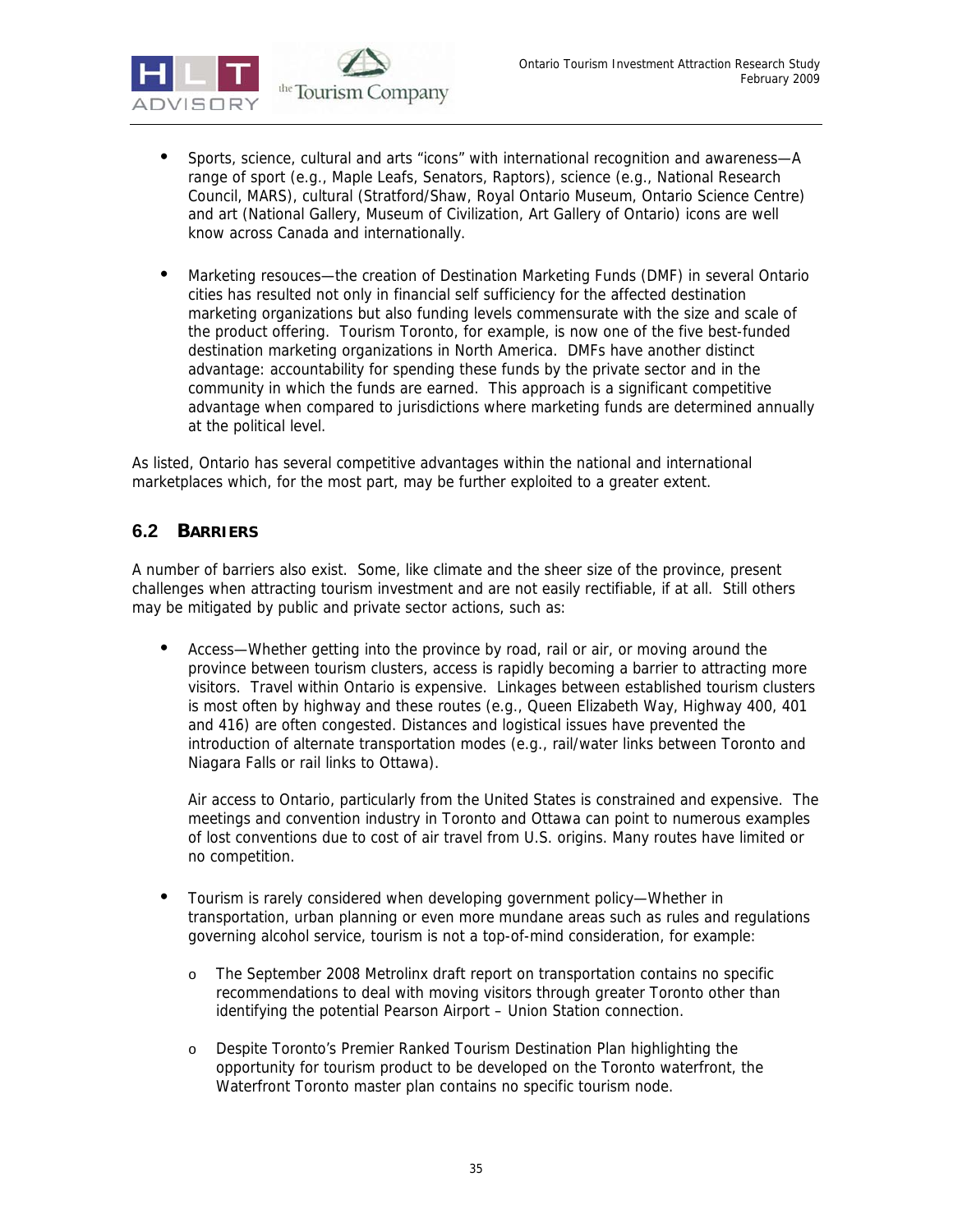

The lack of focus on tourism may not be apparent to potential out-of-market investors considering Ontario as an expansion or new development option, but existing tourism operators in the province may look unfavourably on expansion or redevelopment opportunities.

- An historical reliance on American visitors—This reliance coupled with ongoing annual reductions in visitation have resulted in the need to identify new markets, adapt product to meet this market need and retool marketing programmes for relevancy.
- A high tax jurisdiction—The combination of commodity (i.e., PST and GST), property and income taxes along with other fees and charges creates a perception of a high-taxing regime which, in many cases, is reality. The commodity tax burden on hotels, entertainment, liquor and other purchases that make up a leisure or business trip are high by comparison across North America. The lack of mechanisms to return portions of these funds to tourism marketing or development purposes creates a greater concern.
- The municipal tax structure—Other than property taxation, Ontario municipalities have a limited range of revenue sources. In the case of some municipalities, property taxes have risen to the point of posing notable barriers to new development as the property tax component is a significant fixed expense of any large-scale project be it an hotel, attraction or retail venue. The recent tax increment equivalent grant program instituted by the City of Toronto to address the property tax burden, has been used to incent the development of Woodbine Live!, a \$700+ million project planned for Woodbine racetrack. Such programs are used effectively in other jurisdictions to address fixed cost burdens in the initial years of operation of new developments.
- Restricted or limited range of financial incentives—Financial incentives employed by Ontario (and most other Canadian governments) are generally limited to outright grants and forgivable/low interest loans. These grant and loan programs have shown a degree of success in certain situations but are generally employed on an inconsistent basis (i.e., a short-term program available for a period of years). In the United States, several European and some Asian jurisdictions a broader range of incentive tools are not only in place but are permanent programmes (with conditions) creating an ongoing tool for investment attraction.
- Allocation of marketing expenditures not weighted towards high-yield destinations—Funds expended to market Ontario nationally and internationally come from general revenue and are spent at the discretion of the Ontario Tourism Marketing Partnership (OTMP). The OTMP is sensitive to the need to showcase Ontario, including a variety of tourism product across the province, but some may perceive the allocation of marketing expenditures as too democratized (i.e., spreading resource across the province) as opposed to highlighting those tourism destinations that attract greater numbers of visitors and, in turn, greater spending.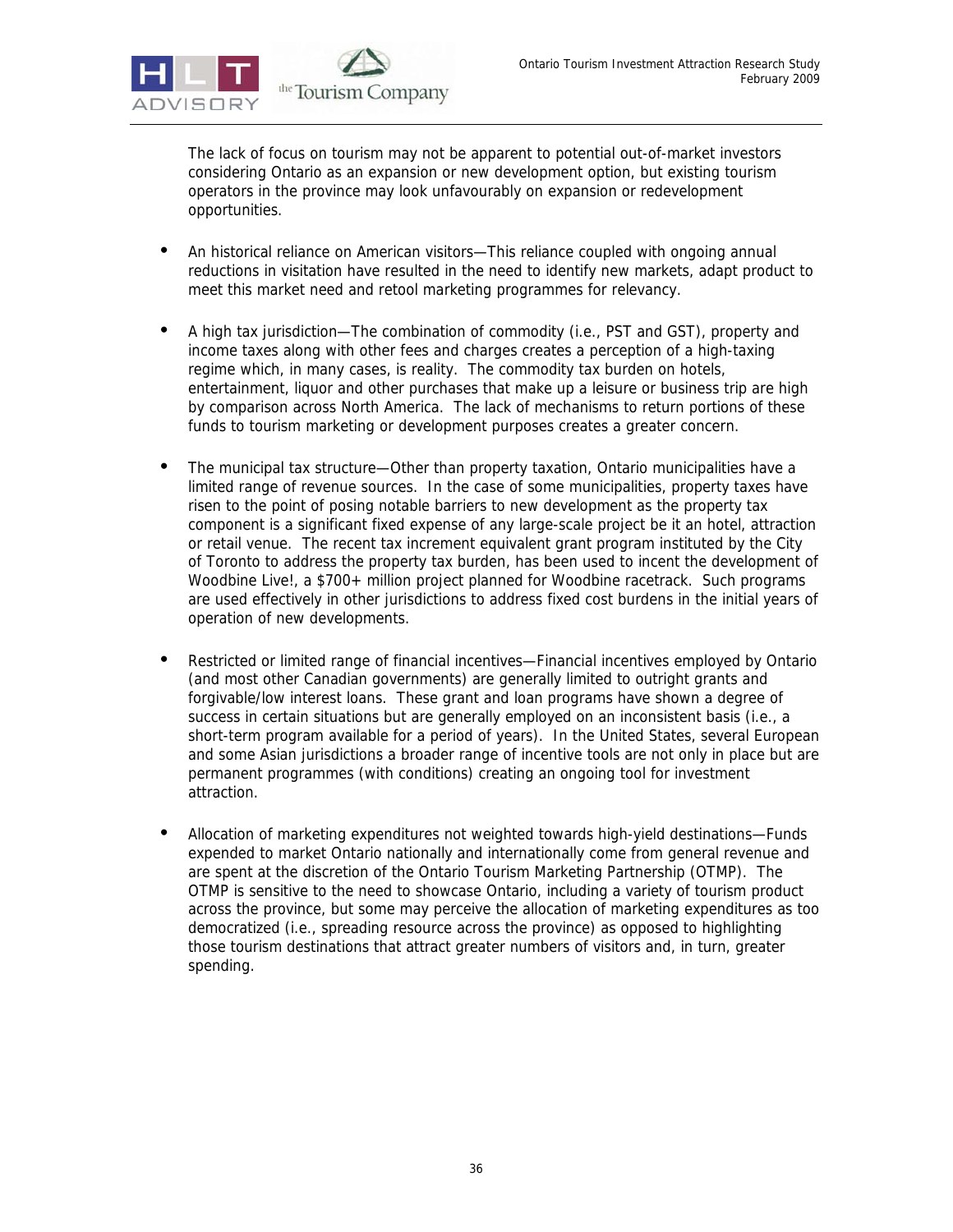

- Deteriorating public-sector tourism infrastructure—The Government of Ontario has committed substantial capital to refurbishment and modernization of provincial tourism infrastructure ranging from the Art Gallery of Ontario and Royal Ontario Museum to Science North to the Niagara Parks Commission's new attractions. However, several other provincial tourism assets remain underutilized (e.g., Ontario Place). Where these assets are the principal tourism draw in a geographic area (e.g., Upper Canada Village) the lack of reinvestment cannot help but have a negative impact on the degree of private-sector investment.
- Access to debt financing—Financing of tourism product has long been challenging given the seasonal and cyclical nature of the business.

Recommendations to address many of these barriers are included in the conclusion section, which follows.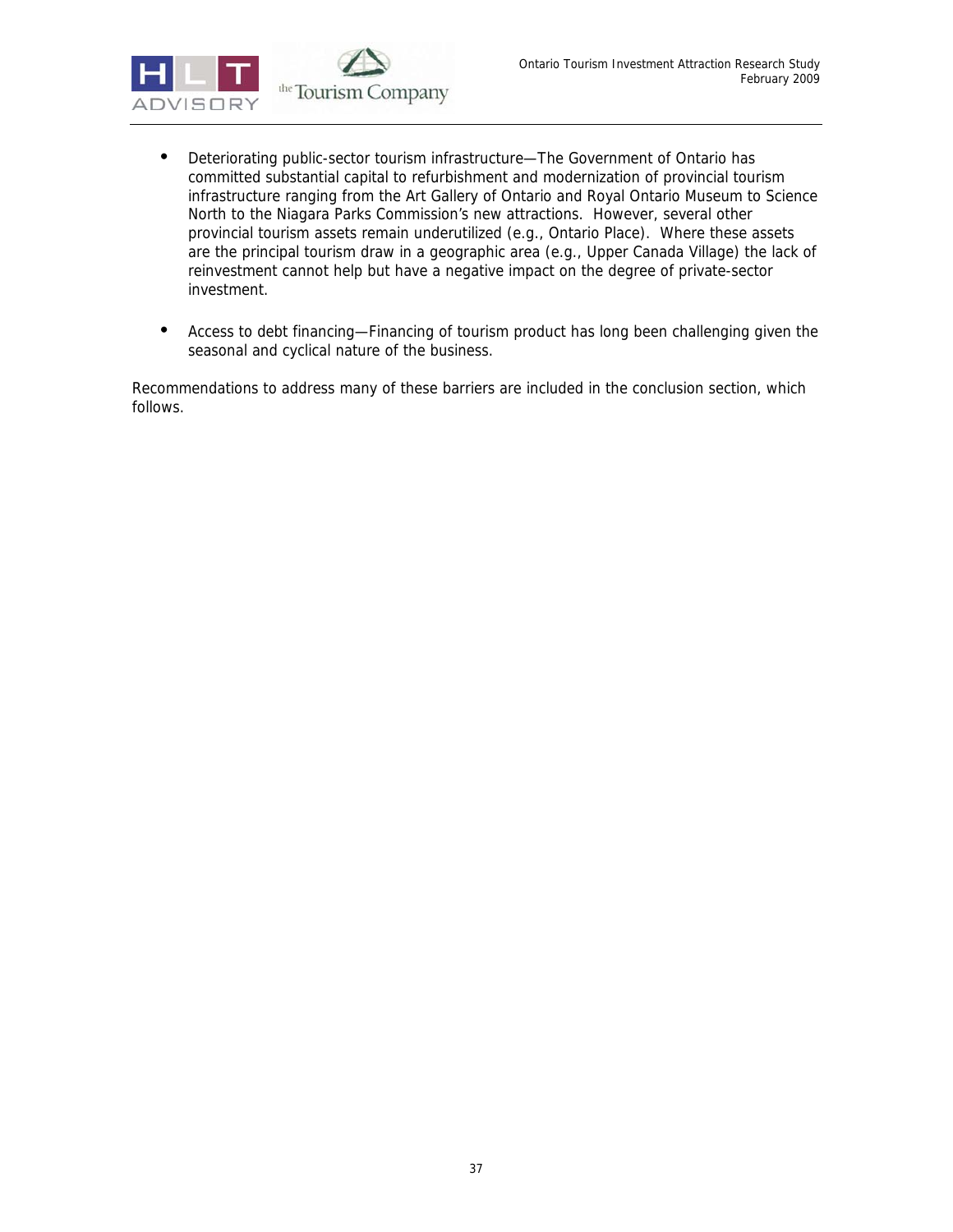

# **7. Directions for Ontario**

This chapter sets out recommendations for the Government of Ontario with respect to tourism investment attraction activities in Ontario. Recommendations are grouped into three categories, specifically:

- Structure and responsibility
- Focus and targets
- **Implementation**

The recommendations are designed to support active attraction of large-scale tourism investments as well as more passive support of smaller, SME-based investment opportunities. The recommendations and supporting commentary follows.

# **7.1 STRUCTURE AND RESPONSIBILITY**

Success in the Ontario tourism industry is dependent on tourism being positioned as an integral part of the provincial economy, no less relevant than manufacturing, agriculture or financial services.

**Recommendation #1** 

**Tourism needs to be positioned as part of, not parallel to, the Province's overall economic development and investment attraction strategy.**

Over the years divergent views have seen tourism placed within a broader economic development and trade envelope on one hand and kept separate on the other. The separation view has been grounded in the inherent differences between tourism (an "export industry" but one where customers need to travel to "pick up" the product) and other export industries (where goods are shipped around or out of the province). In some respects, however, separation has lessened the importance placed on tourism as a key economic driver and promotion vehicle for the province.

Tourism is becoming a key component of economic development and diversification strategies of jurisdictions around the world. At the national level, Singapore and the United Arab Emirates have used tourism (as evidenced by capital investment in key transportation, lodging, event and attraction infrastructure) as a leading edge component of plans to transform the national economy, aggressively compete for a range of business investments ranging from regional head offices to research and development, but more importantly place the jurisdictions front and centre on the world stage as investment friendly. While substantial differences exist between these two autocratic national governments and the government of Ontario, lessons can still be learned regarding the value of tourism as a means of demonstrating a welcoming and engaged investment environment.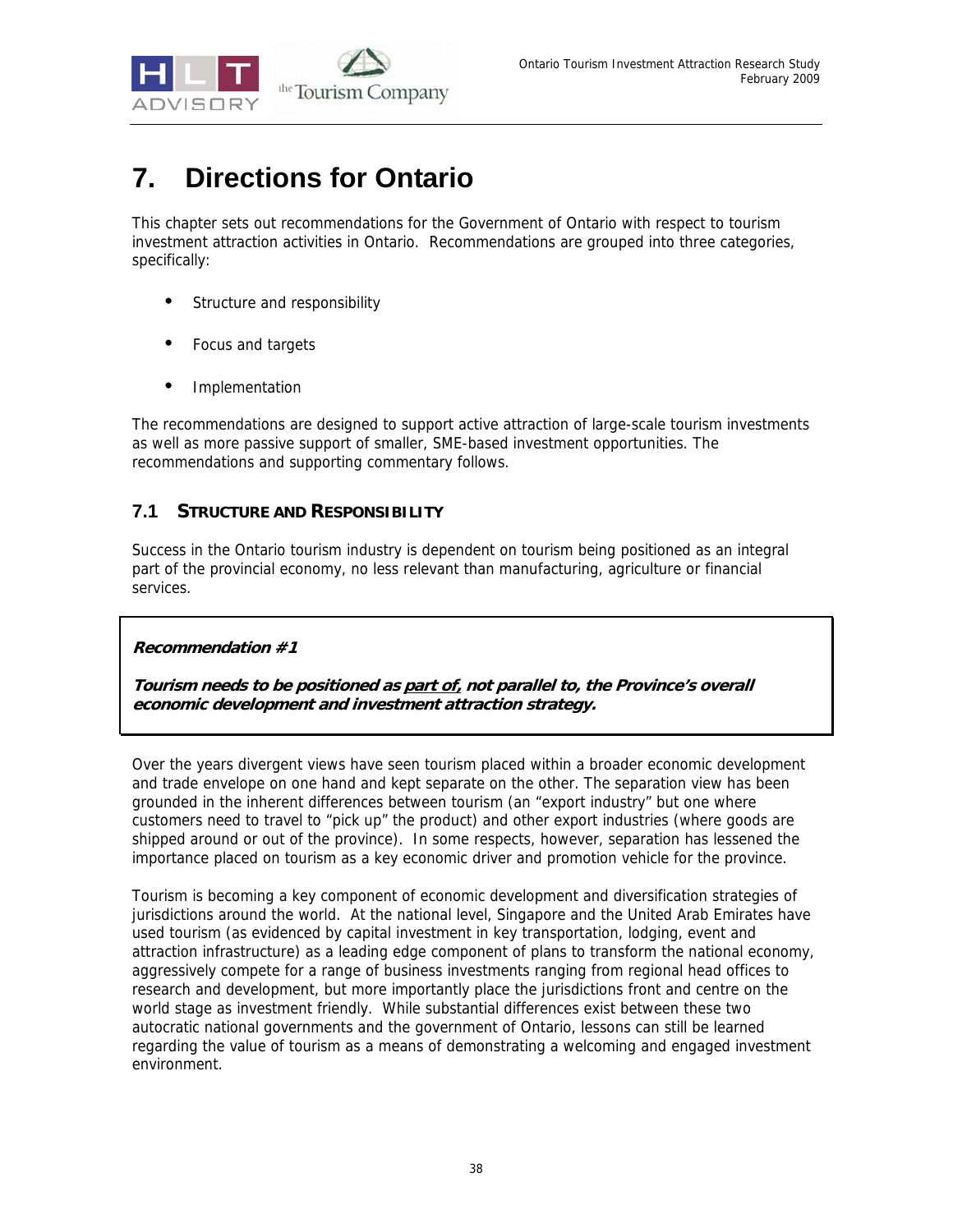

Achieving an integrated economic development strategy for Ontario requires effective integration of investment activities currently housed in the Ministry of Tourism's Investment Development Office, the Ministry of Economic Development and the Ministry of International Trade and Investment. Integration of activities does not necessarily imply integration of ministries, but rather the need for a coordinated effective approach to setting targets, identifying opportunities, interacting with potential investors and measuring success.

# **Recommendation #2**

# **The importance of tourism to the Ontario economy needs to be reinforced from the top.**

The best signal that Ontario means business when it comes to encouraging investment in a thriving Ontario tourism industry is active, sustained and vocal commitment from the Premier and Cabinet. In jurisdictions where political leaders have identified tourism as a key priority, investment has been fast tracked and buy-in has been evidenced across other levels of government. Promotion of Ontario on the international stage as an investment-friendly jurisdiction should include a tourism element.

# **Recommendation #3**

**Create a "whole of government" approach to dealing with substantive (threshold to be determined) investments.** 

A whole of government approach provides the potential investor with a single point of contact through the Identification and Assessment phases discussed in Chapter 4. Such an approach will not be practical for every, potentially not even many, tourism investment opportunities. However significant investments in tourism, as with significant investment proposals in energy and manufacturing, require a timely and coordinated response. Such approaches have been put in place in the past, although on an ad hoc and project-by-project basis, and have proven successful.

Care must be taken that in attempting to create a "one-stop-shop" for investors looking to establish a base in Ontario that the one-stop-shop doesn't become what the Commonwealth Secretariat, when referring to a similar approach in the Caribbean, referred to as a "one-more-stop-shop." A whole of government approach requires assembly of the right mix of people, with a single focus on advancing a finite number of investment opportunities and possessing the authority (or having the channel to authority) to make timely decisions.

# **7.2 FOCUS AND TARGETS**

From an investment viewpoint, tourism must be looked upon as a business not a regional economic development vehicle. This is not to suggest that tourism isn't a useful component of regional economic development initiatives or that government shouldn't channel resources towards such initiatives in situations where support is required to offset structural, economic or financial challenges. However, the approach to market-based investment attraction (i.e., self-supporting private sector investments) should be directed toward those opportunities in locations with an existing critical mass and market, supporting a high probability of success.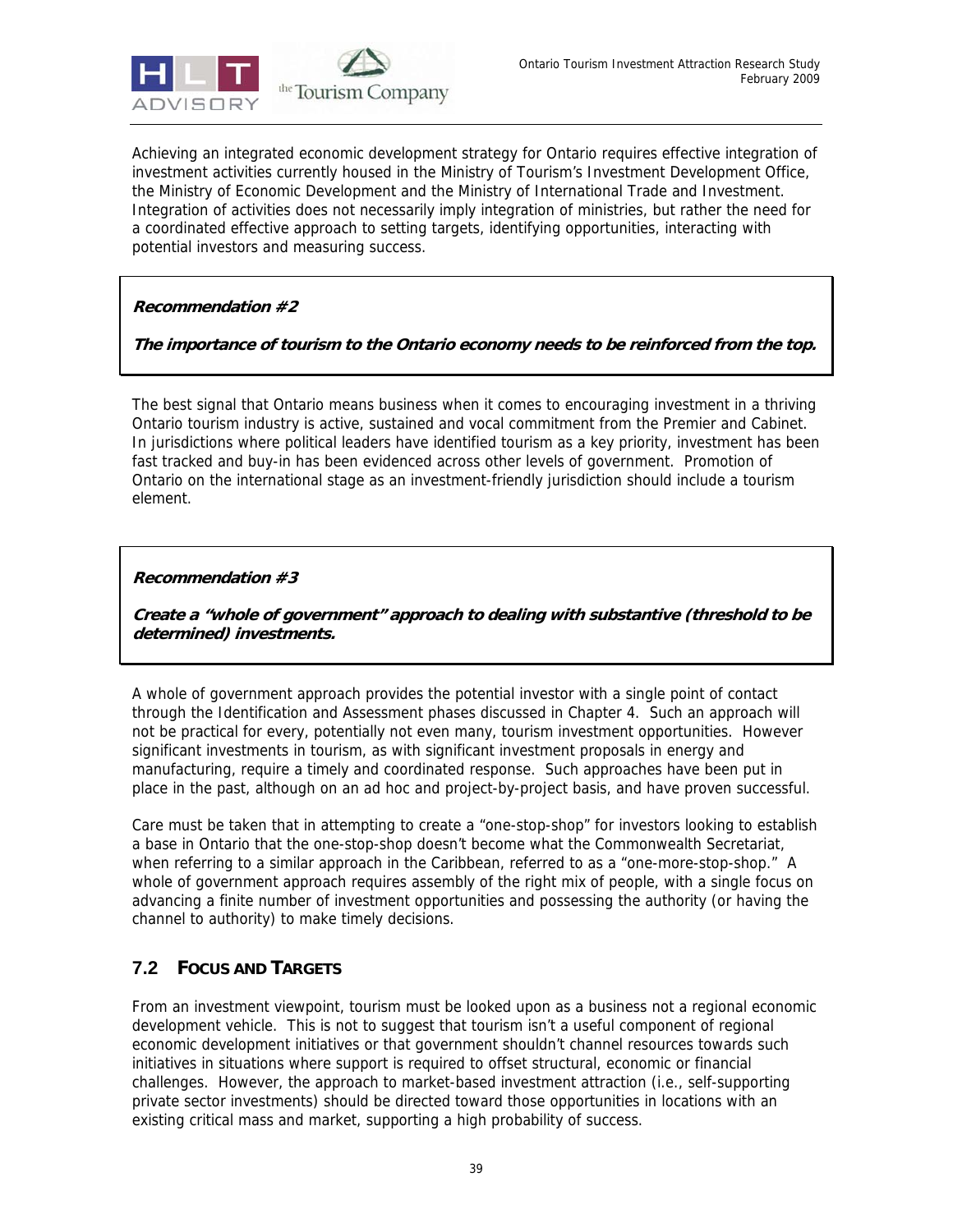

The focus and targets referred to below are weighted towards attraction of larger-scale investment opportunities where the Province and other levels of government may wish to be more proactive. Opportunities for SMEs and more remote areas of the province will be dealt with more passively in the following section: Implementation.

# **Recommendation # 4**

**Active investment attraction efforts should focus on high-probability investment destinations ("Key Locations") offering existing critical mass of tourism infrastructure, product and visitation.** 

In determining how to identify "Key Locations" for investment attraction efforts, consideration was given to several must have criteria, including:

- Significant resident or visitor population base, or both.
- Transportation infrastructure including road, air and rail offering reasonable access.
- A defined contiguous area.
- Unique attributes either already exploited for tourism purposes or future potential.
- An existing image as a tourism or recreational destination.
- A destination marketing organization.

After giving consideration to these criteria, primary markets were defined together with several secondary or satellite markets.

| Primary Market          | Satellite Markets                                          |
|-------------------------|------------------------------------------------------------|
| Toronto and area:       | Toronto West (Kitchener-Waterloo, Burlington,<br>Hamilton) |
|                         | Toronto North ("Cottage Country")                          |
|                         | Toronto East (Prince Edward County)                        |
| Ottawa and area:        | Thousand Islands                                           |
|                         | Kingston                                                   |
| Niagara Falls and area: | Niagara Region/Wine Country                                |

These primary markets and the corresponding satellite markets should be the focus of any proactive investment attraction initiatives undertaken by IDO.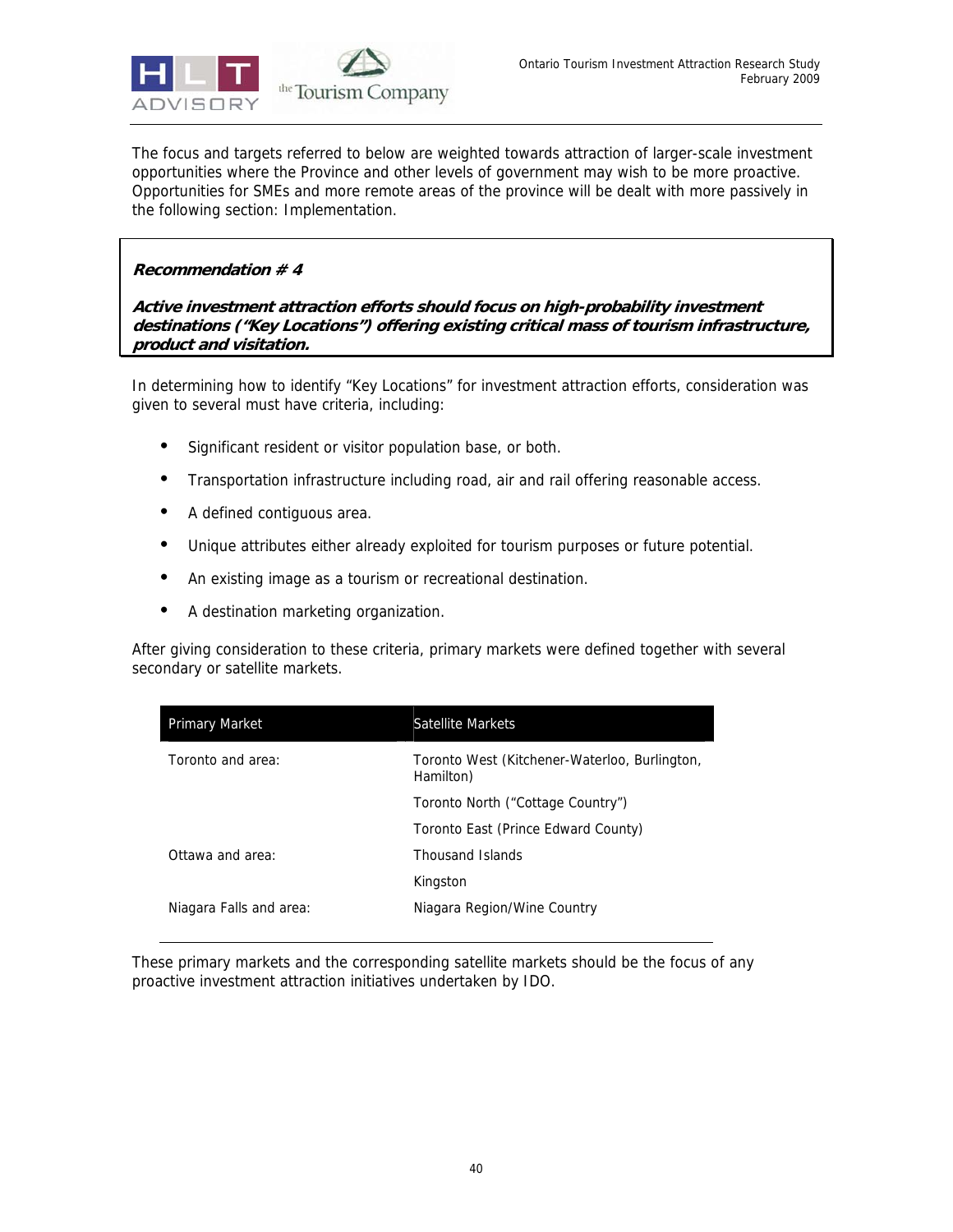

**Recommendation # 5** 

**Develop investment targets for each Key Location together with success measures.**

The intent of developing investment targets is threefold:

- To ensure IDO has the active participation of local government and the private sector (as evidenced through local industry associations, business improvement areas, chamber of commerce, etc.). If active participation of the local government and private sector is not forthcoming, IDO may wish to re-evaluate the appropriateness of this Key Location.
- To relate the targets to incentive packages (e.g., municipally- or provincially-owned land that might accommodate a tourism opportunity, tax increment financing) contemplated by local government and/or the private sector.
- To identify any challenges or obstacles that might occur.

Responsibilities and time lines should be applied to each target.

## **Recommendation # 6**

**IDO investment attraction efforts to focus on identified target in key locations.** 

Premier Ranked Tourism Destination Studies have been completed for 22 areas across the province. All of the Key Locations (including sub markets) have been covered by a study with the exception of Ottawa. The purpose of these studies was, in part, to identify product gaps and infrastructure needs. While the Province oversaw the process and contributed funding in many cases, the responsibility for undertaking the study, and acting on the recommendations is that of the local government and partners (the structure of which varied in every case).

With few exceptions though, the detail contained in the studies is insufficient to identify specific targets or priorities.

#### **Recommendation # 7**

**Ontario government to leverage publicly-owned tourism assets through private-sector investment.** 

The Ontario government is in a unique position to act as a catalyst for tourism investment in Ontario by identifying underutilized publicly-owned/operated tourism product that requires reinvestment/redevelopment (e.g., Ontario Place, certain parks commissions) and/or land holdings with no other strategic use. The intent of this recommendation is to engage the private sector to inject new capital to renovate, redevelop or otherwise rejuvenate tourism assets that no longer optimize visitation.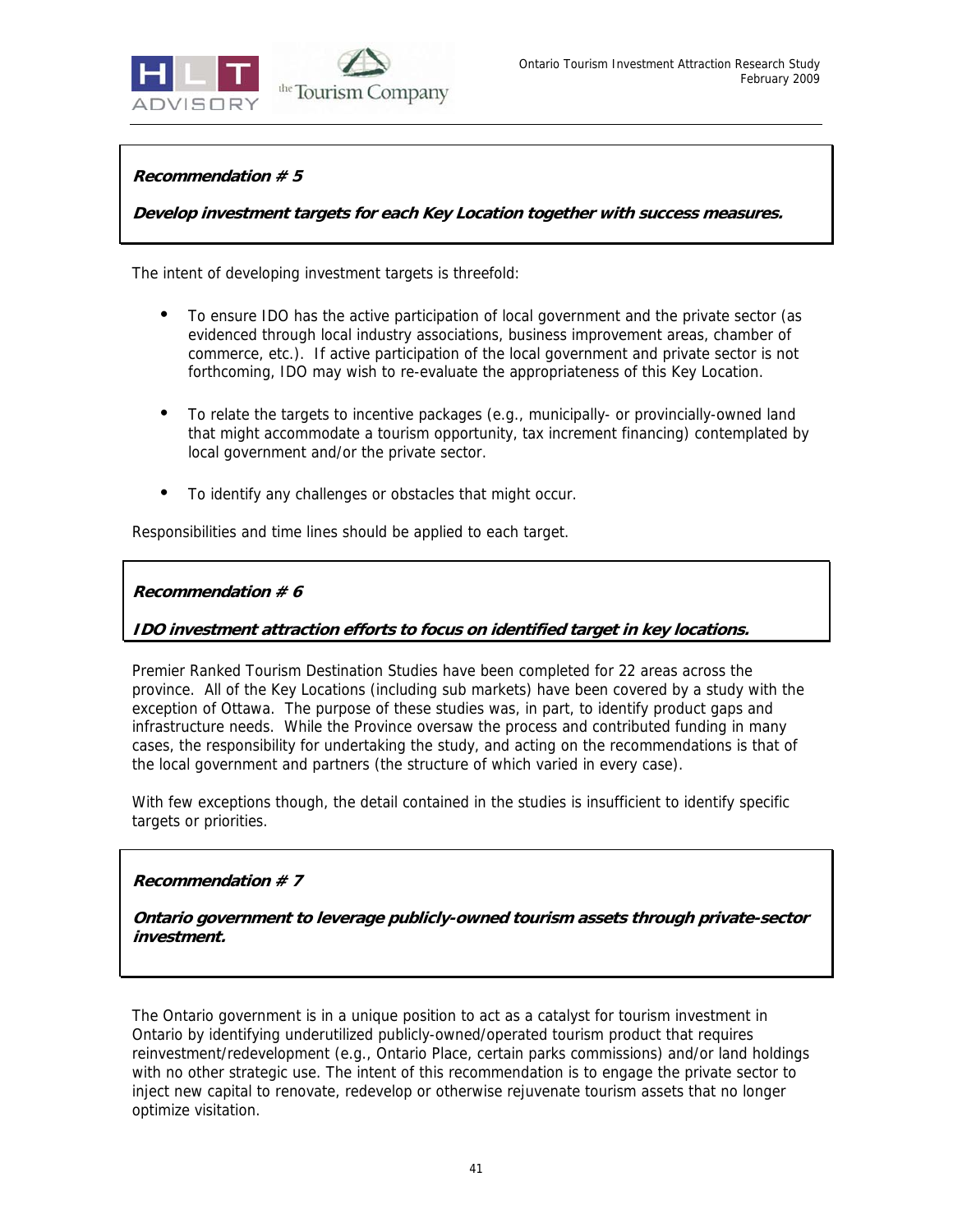

The initial focus of this recommendation would be provincially-owned (and possibly municipallyowned, although likely run through a separate process) assets in each of the Key Locations, although other assets may also be incorporated into this initiative.

In order to achieve maximum creativity in the redevelopment and planning of these assets, government should use a competitive bidding process to select a private-sector partner. The Province would need to establish ground rules respecting private-sector involvement (e.g., change of use, operating hours, pricing) as well as any overarching master planning/design issues and "ideal" partners. Once ground rules are established and the overall goal for the asset determined the private sector partner should be allowed maximum flexibility in the redevelopment process.

In some cases, the involvement of private sector in these assets may generate an initial cash payment to government (particularly if asset sales are contemplated as opposed to long-term leases) while in others a long-term revenue stream is more likely.

# **7.3 IMPLEMENTATION**

The following recommendations support the proactive steps set out above under Focus and Targets, however, these steps also take into consideration the large number of SMEs active in the province's tourism industry and the need to support private sector investment activities, albeit in a more passive role.

## **Recommendation # 8**

# **IDO to create investor support resource centre and enhanced website.**

IDO has already created a website containing a very good range and depth of information for a variety of investment, research, community profile and related purposes. IDO is also active in compiling and disseminating information designed to assist municipalities and other communities demonstrate the value of tourism, presumably as a means to raise tourism profile and encourage local support.

The IDO website should be maintained but several amendments to the current content are suggested:

- The website should be thought of as a resource centre/information repository. Some information will be shared on the site initially without use identification but others should be retained until information is secured on the user.
- Information retained within the resource centre should include a constantly updated database of potential investors including a profile of what individual investors require. A contact programme should be established with communication points and follow up milestones.
- Information retained within the resource centres on potential product gaps/requirements at the local level for Key Locations and other locations across the province. Presumably this information could be collected through fixed information contacts at Key Locations and other centres. Information on product gaps and opportunities should be showcased on the website sparingly and users should be required to provide contact details to update the investor database.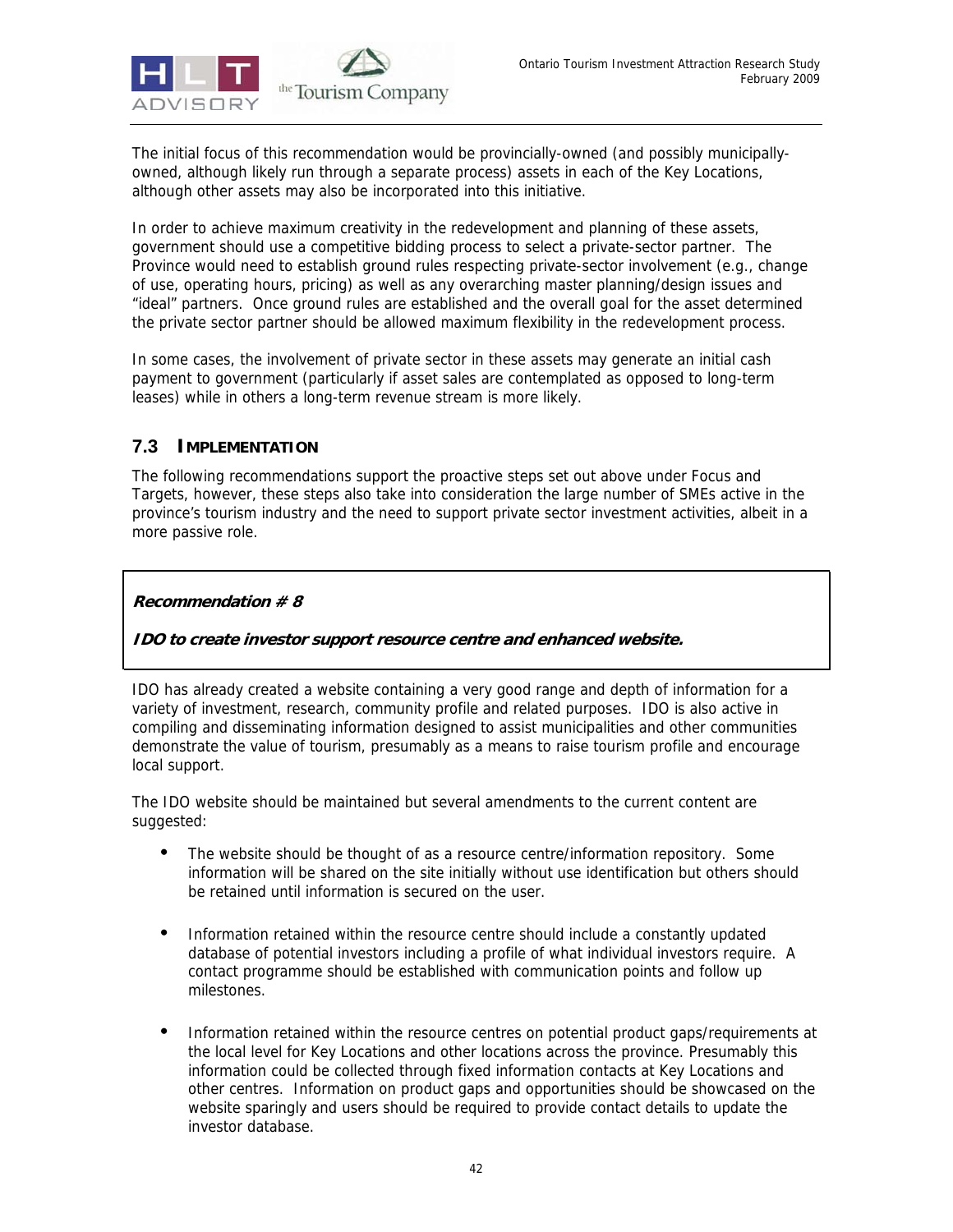

• The resource centre should be linked to external sites designed to facilitate investment in international tourism such as Tourism ROI.

More information should be made available of a "how to" nature. Information to assist non-Ontario companies in starting a business in the province such as corporate set up, taxation requirements and GST registration would be useful.

The resource centre data must be reviewed, parsed and updated on a regular basis in order for it to have any meaningful use.

# **Recommendation # 9**

**Create an investment facilitation function to shepherd high-probability investments through approval/assessment stage.** 

One of the key findings from several of the jurisdictions reviewed as part of this analysis is the importance of streamlining the approval process or even the initial approval process in order to give a potential investor an indication of project feasibility. Investment facilitation should be considered as part of the process for implementing all approvals (e.g., transportation, environmental) placing equal emphasis on the importance of investment attraction as the other necessary approvals to ensure compliance with provincial laws and regulations. However, fast tracking approvals for all projects is not feasible. To the extent a fast track process is instituted consideration should be given to:

- Flexibility—The entity created should be comprised of representatives of a broad range of ministries and agencies necessary to grant approvals.
- Seniority—The entity should be comprised of decision makers (or those with a direct pipeline to decision makers) recognizing the entity will only be able to move as quickly as the slowest approval.
- Practicality—The entity must be able to scope out the approvals necessary and know when to move on if approvals are not forthcoming.

Ultimately any entity created to facilitate investment in tourism should be tied into broader province-wide investment decision processes and procedures.

**Recommendation # 10** 

**In cooperation with local governments in Key Locations, introduce financial incentive tools to be used sparingly to attract investment.**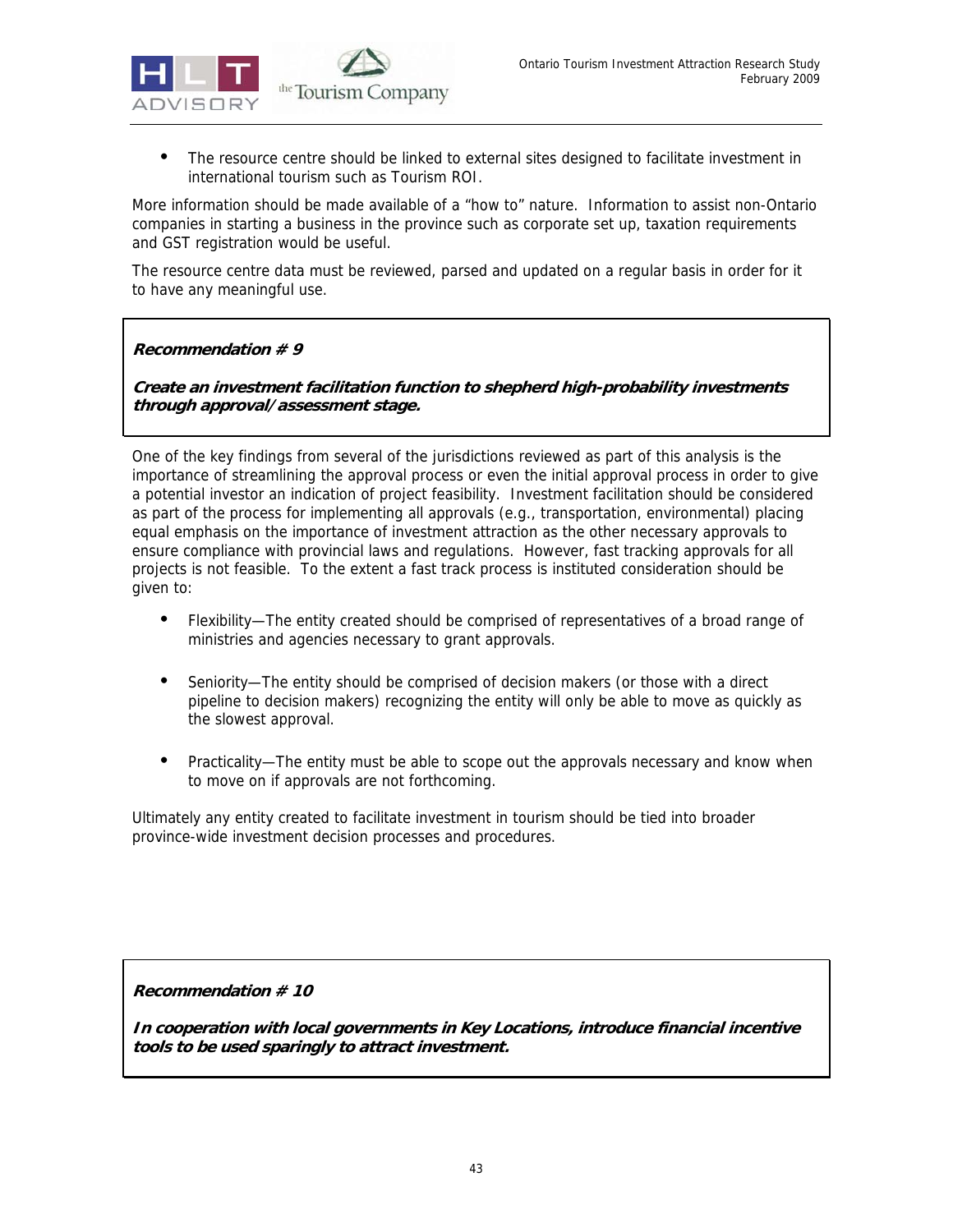

An underlying premise of this investment attraction study is the focus on market-based, selfsupporting investments in Ontario's tourism industry. Notwithstanding this focus, some situations may require financial support to either improve the investor's business case outlook and/or meet the destination's tourism planning/investment objectives.

A range of tools is available to government to encourage investment. Financial incentives provided to investors should ideally be focused on improving the long-term operating attractiveness of the project (as opposed to providing up-front capital support). Financial incentives provided to meet a destination's tourism planning objectives should take into account the potential to destabilize the current competitive environment.

Preferred financial incentives include:

- Tax increment based models that return incremental property or sales taxes to the investor for a prescribed period of time. If property tax-based, these tools will be delivered through the municipality in which the investment is located. If commodity or sales tax-based, the Province would need to be involved in the creation of initial legislation although delivery could be conducted at the local level.
- Low interest loans or guarantees predicated on substantial investor equity and a review by an independent party to signing off on project feasibility. These loans or guarantees should be restricted to investments in Key Locations although a smaller programme for SMEs might be considered in more remote areas.
- Land contributions or provision of leased land (at a reduced rate) to support investment/development opportunities within Key Locations.

**Recommendation # 11** 

**Engage existing Ontario-based tourism investors/operators, destination marketing organizations and tourism industry suppliers on a periodic basis to identify targets, gaps and opportunities.** 

The Ministry of Tourism, its agencies (such as the Ontario Tourism Marketing Partnership) and municipalities (notably Key Locations identified above) are the lead entities with respect to establishing tourism policy and guiding Investment. The Ministry is in the best position to engage the private sector and public-sector entities in re-evaluating objective and targets as well as implementing actions designed to achieve these targets.

One of the methods gaining popularity as a means of showcasing investment opportunities in emerging and mature destinations is trade shows/investment showcases. These events act as a catalyst to bring investors/tourism operators to a single point and showcase specific opportunities. The following chapter introduces several events designed to facilitate investment in various locations around the world.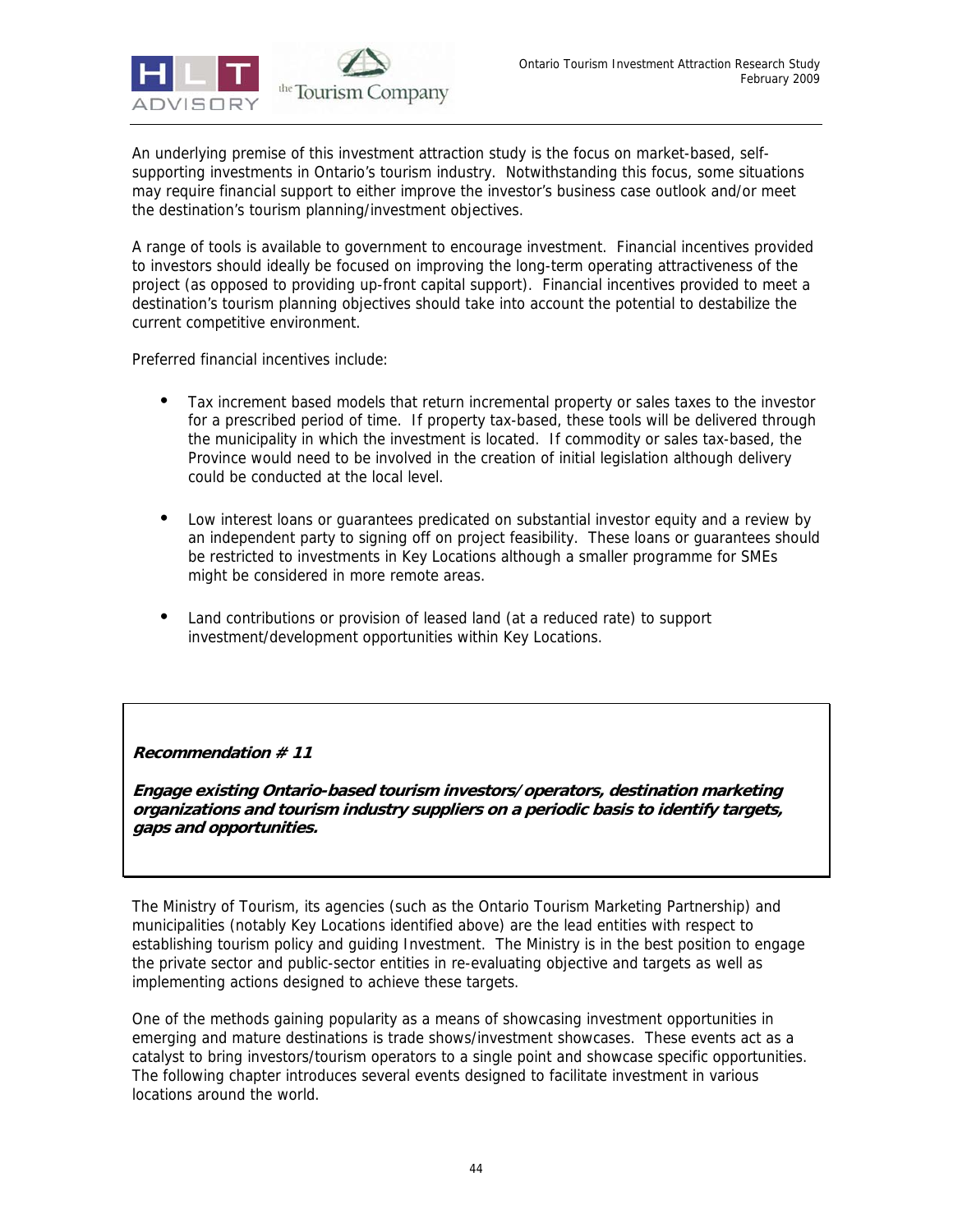**APPENDIX A INTERNATIONAL TOURISM DESTINATION CASE STUDIES**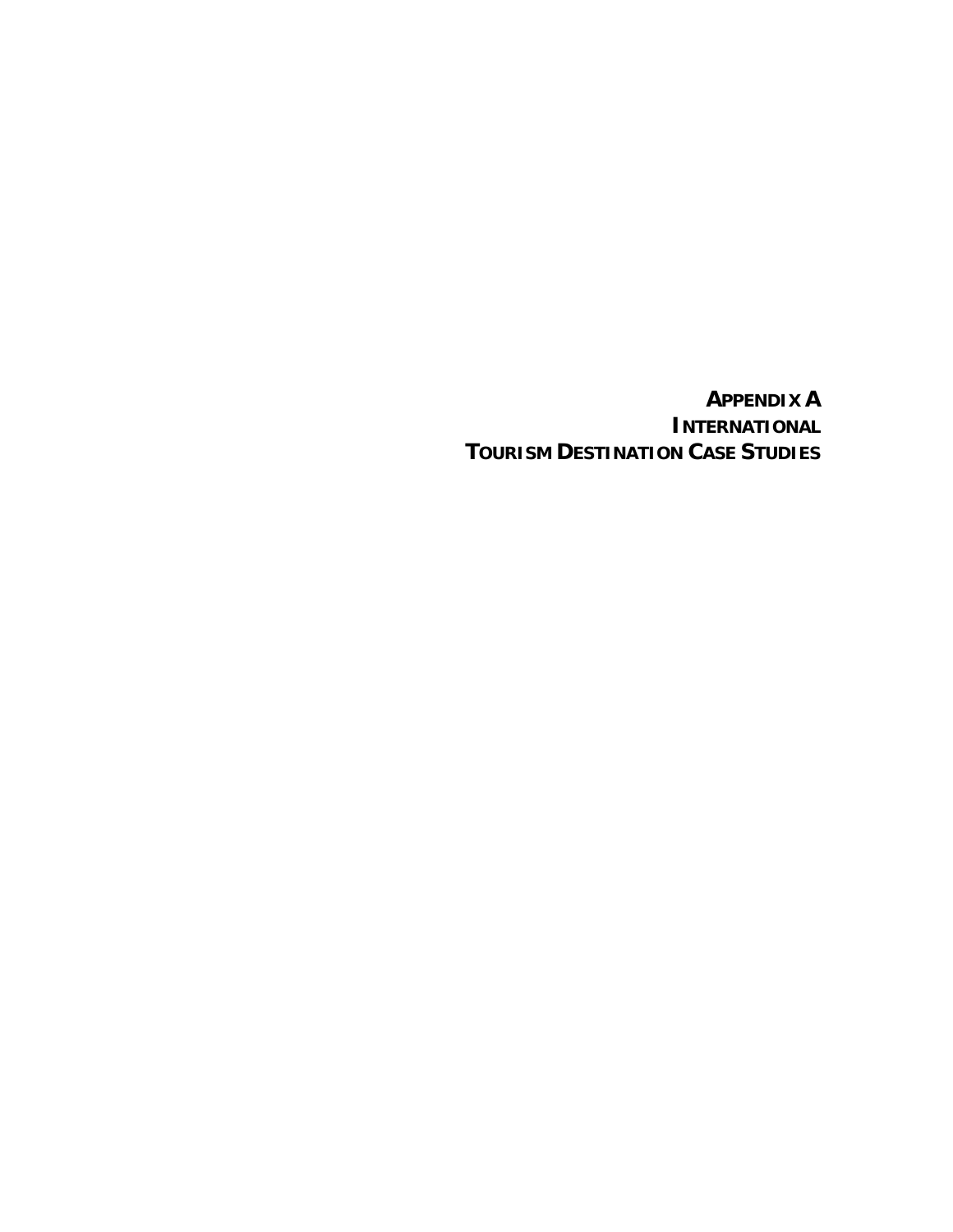

# **Appendix A1 – New Zealand**

# Impetus

Future forecasts in the 2015 Tourism Strategy for New Zealand call for international tourism contribution to increase to \$12 billion by 2015 (4% growth per year) with an annual growth of 0.8% for domestic tourism. Ensuring the NZ tourism industry is prosperous and attracts ongoing investment is one of the four key outcomes of the 2015 strategy along with:

- Delivering a world-class tourism experience.
- Ensuring the tourism sector takes a leading role in protecting and enhancing the environment.
- Ensuring the tourism sector and communities work together for mutual benefit.

#### Tourism Investment Success Stories

Tourism is now the largest of New Zealand's export industries in terms of both earnings and economic impact–earning 19.2% of exports and 9.0% of GDP. The domestic tourism contribution to the economy grew from \$7.8 billion in 2001 to \$10.7 billion in 2006. The contribution from international tourism grew from \$5.9 billion in 2001 to \$8.3 billion in 2006. Over the period 2001 to 2006 there was a total of \$1.1 billion invested in hotels and other short-term accommodation. In Auckland, Wellington and Christchurch hotel investment grew at 13% and 28% during 2005 and 2006. A total of 142 new export-ready products and businesses exhibited at TRENZ (Tourism Industry Rendezvous) between 2002 and 2006 and there were a total of 47 new companies and 58 new export products exhibited at the 2007 TRENZ. Another focus of both the 2010 strategy prepared in 2001 and the 2015 strategy has been to grow investment in Maori tourism – today there are more than 350 Maori tourism businesses in NZ and 20% of all international visitors experience Maori culture.<sup>29</sup>

In 2006 and 2007 New Zealand Trade and Enterprise (NZTE) commissioned the Nielsen Company to conduct research into the perceptions overseas markets have of New Zealand business, culture and values. The research was conducted in Los Angeles and San Francisco in the United States, London in the United Kingdom, Shanghai in China and Tokyo in Japan. Research was also carried out in Sydney and Melbourne, Australia.

The findings present a picture of New Zealand business as 'high in human values, but low in business acumen'. There is now a strong focus on developing the business acumen within the NZ business community.

#### Entity Responsible for Attracting Tourism Investment

**Tourism New Zealand** is New Zealand's national tourism organisation, marketing New Zealand internationally as a visitor destination under the 100% Pure New Zealand campaign. TNZ has no grant, loan or sponsorship programmes.

www.tourismnewzealand.com

-

*<sup>29</sup> World Travel & Tourism Council, "The 2008 Travel & Tourism Report – New Zealand", Ministry of Tourism, "New Zealand Tourism Strategy 2015" and "Key Tourism Statistics – August 2008".*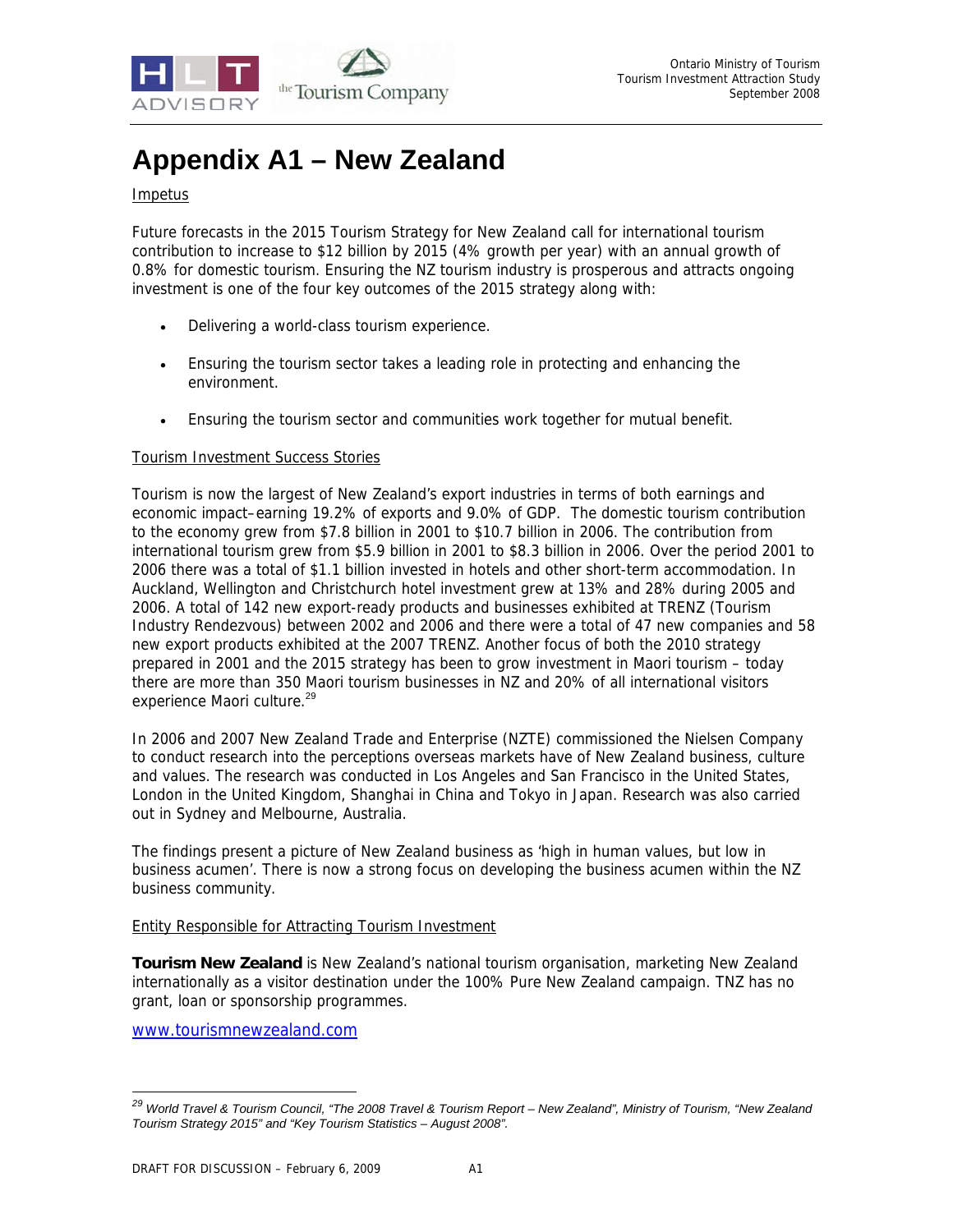

**The Ministry of Tourism** is responsible for the provision of quality information, research and forecasts to meet the needs of a wide range of tourism sector users.

The rationale for the Ministry undertaking this work is to ensure the tourism industry has the information it needs to support policy, marketing and commercial decisions relating to the sector.

#### www.tourismresearch.govt.nz

New Zealand has a 'whole-of-government' approach to economic development. This means a range of ministries and departments work together closely to improve the international competitiveness and sustained profitability in New Zealand businesses.

**Investment New Zealand (INZ)** is New Zealand's single contact point for international investors looking at business opportunities in the country. INZ can help identify sustainable business prospects and develop tailored investment solutions for overseas investors. INZ also acts as a link between high-growth New Zealand businesses in strategic sectors and international investors. Finally, INZ helps potential investors identify sustainable business prospects and develop tailored investment solutions together with helping investors efficiently manage regulatory requirements.

Investment specialists identify any financial assistance available for feasibility studies or preinvestment site visits to New Zealand. These specialists also help coordinate national and local government investment support. INZ has experienced investment specialists in offshore offices in Sydney, Melbourne, Singapore, Hong Kong, Tokyo, London, Paris, New York and Los Angeles. These offshore managers work effectively with New Zealand-based sector investment managers to provide regional and sector expertise. INZ also collaborates closely with regional economic development agencies (EDAs), headed by the Economic Development Association of New Zealand (EDANZ).

#### www.investmentnz.govt.nz

**New Zealand Trade and Enterprise (NZTE)** is the government's national economic development agency. NZTE works to stimulate economic growth by helping to boost export earnings, strengthening regional economies and delivering economic development assistance to industries and individual businesses. NZTE also focuses on connecting New Zealand businesses with trade and investment opportunities.

NZTE services cover specific aspects of trade and enterprise:

- Services for businesses starting up and at an early stage of development;
- Services for businesses seeking to grow and internationalize: including new exporters, high growth businesses and other exporters;
- Investment services including specialised services for investors, providing New Zealand business information as well as extensive networks for investors seeking existing and startup New Zealand-based ventures with excellent future potential;
- Business partnerships: Supporting companies working together to export and grow internationally
- Regional development: Working with and funding regions to grow by encouraging them to focus on their regional economic advantages; and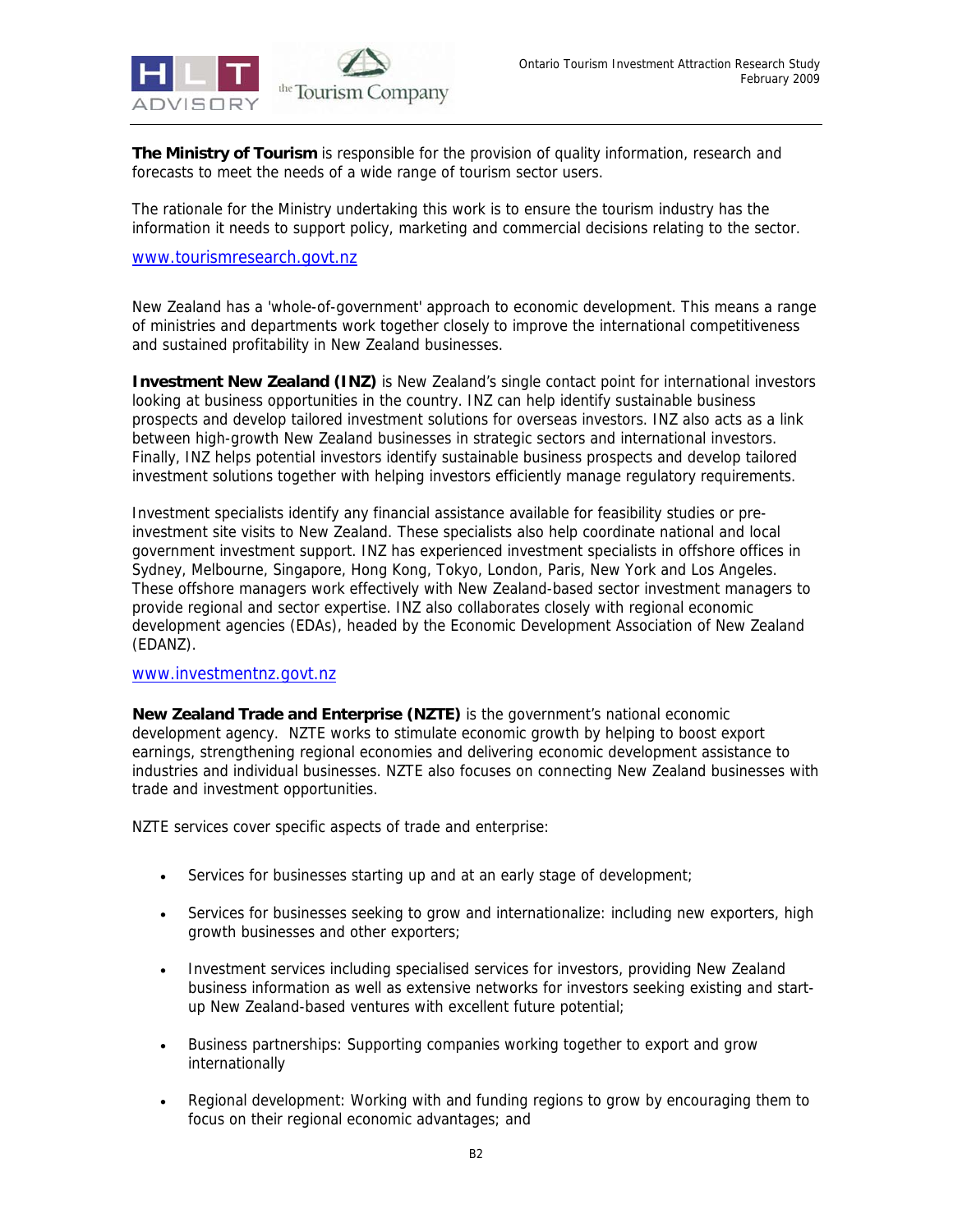

• Fostering an enterprise culture: encouraging New Zealanders to have a positive attitude towards business success.

An interesting program run by NZTE is the Investment Ready Training workshops designed to provide generic training and information about raising capital. These workshops are intended to help business people and entrepreneurs learn about the types of finance they may consider to expand, diversify or commercialise a new concept and how they can access funding from investors.

#### www.nzte.govt.nz

**EDANZ** is a membership-based organization representing stakeholders that have a role in stimulating sustainable economic development and increasing prosperity in regional and local communities. Members are the regional and local economic development agencies (EDAs) throughout New Zealand plus other significant stakeholders including local government and the central government agencies that influence and contribute to economic development.

- Escalator is a New Zealand Trade and Enterprise service run by EDANZ that assists businesses prepare for and seek capital for growth. At any one time 30-40 investment opportunities are reportedly available through participating brokers.
- EDANZ holds a Securities Act (Local Authority and Other Venture Capital Schemes) Exemption Notice 2003 that effectively lowers the cost of raising capital for SME's, enabling companies meeting certain criteria not to issue a prospectus.

#### www.edanz.org.nz

#### Financial Incentives

New Zealand Investment Fund (http://www.nzvif.com/index.html), established by the New Zealand government, offers a program of equity investment to innovative young companies and seed investment for early stage businesses with high growth potential. Tourism is not a focus of this program.

Key business cost facts:

- Maximum effective tax rate of 21.18% on non-resident foreign investors.
- Office rental rates average USD\$200 per square metre per annum. (World Competitiveness Yearbook, 2005).
- Ranked 7th in the world in flexibility of employment. (World Bank 'Doing Business in 2005' Survey – New Zealand).
- Ranked 2nd in the world in absence of protectionism and 3rd in absence of corruption. (World Competitiveness Yearbook, 2005).

New Zealand's competitive advantage as promoted by Investment NZ:

• New Zealand's efficient, market-driven economy delivers key benefits to investors, including business stability, extensive free-trade agreements and active government support for investment.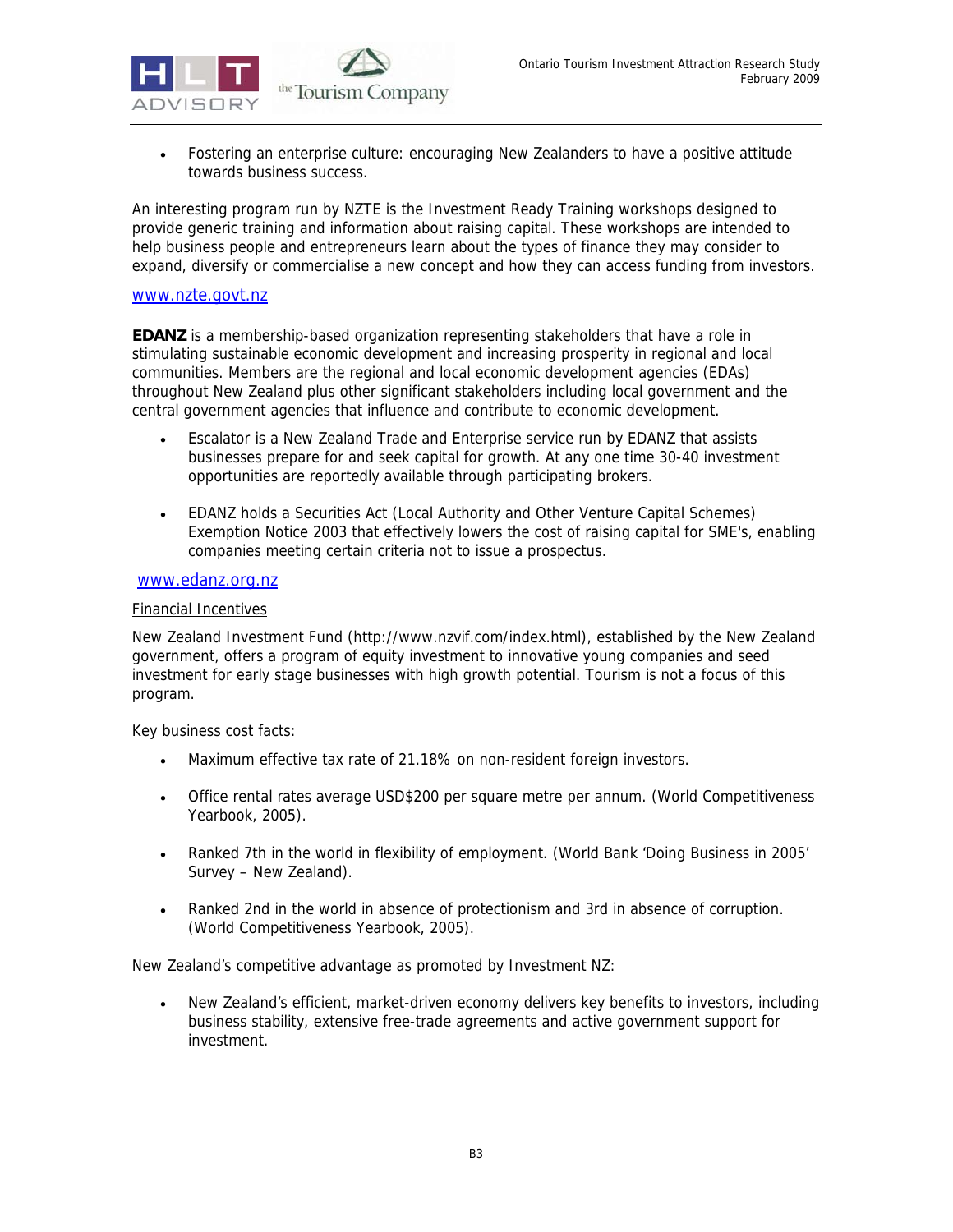

- Infrastructure for Business—New Zealand is an export nation connected locally and globally by efficient technology and logistics. Globally we connect to the world through efficient ports, a wide range of global airline services and high-capacity submarine fibre-optic cables.
- Competitive Business Costs—New Zealand's business-friendly taxation system supports capital development, research and development and international investment. Flexible labour policies ensure low employee add-on costs and minimal losses of work days to industrial action. Competitive property and telecommunications costs are also attractive.

For domestic tourism businesses the site www.business.govt.nz provides access to funding and support programs.

#### Infrastructure Investment

The NZ government provides grant assistance to rural communities faced with major water and wastewater infrastructure pressures resulting from tourism growth.

#### Other Initiatives

New Zealand Trade and Enterprise (NZTE)'s Brand Partnership programme allows the licensed use of the Fern Mark by exporting companies on their products and/or generic marketing collateral for promotional purposes in selected international markets.

The two-year programme is run under the auspices of the New Zealand Way, a company jointly owned by NZTE and Tourism New Zealand and the assessment process is managed by Qualmark. NZTE has engaged Qualmark to conduct and manage the assessment process. Qualmark is known in New Zealand for managing the quality assurance system on behalf of Tourism New Zealand.

#### Strategies to Overcome Barriers to Investment

The 'whole-of-government' approach is used to coordinate government efforts to assist in attracting investment and ensure a prosperous business community.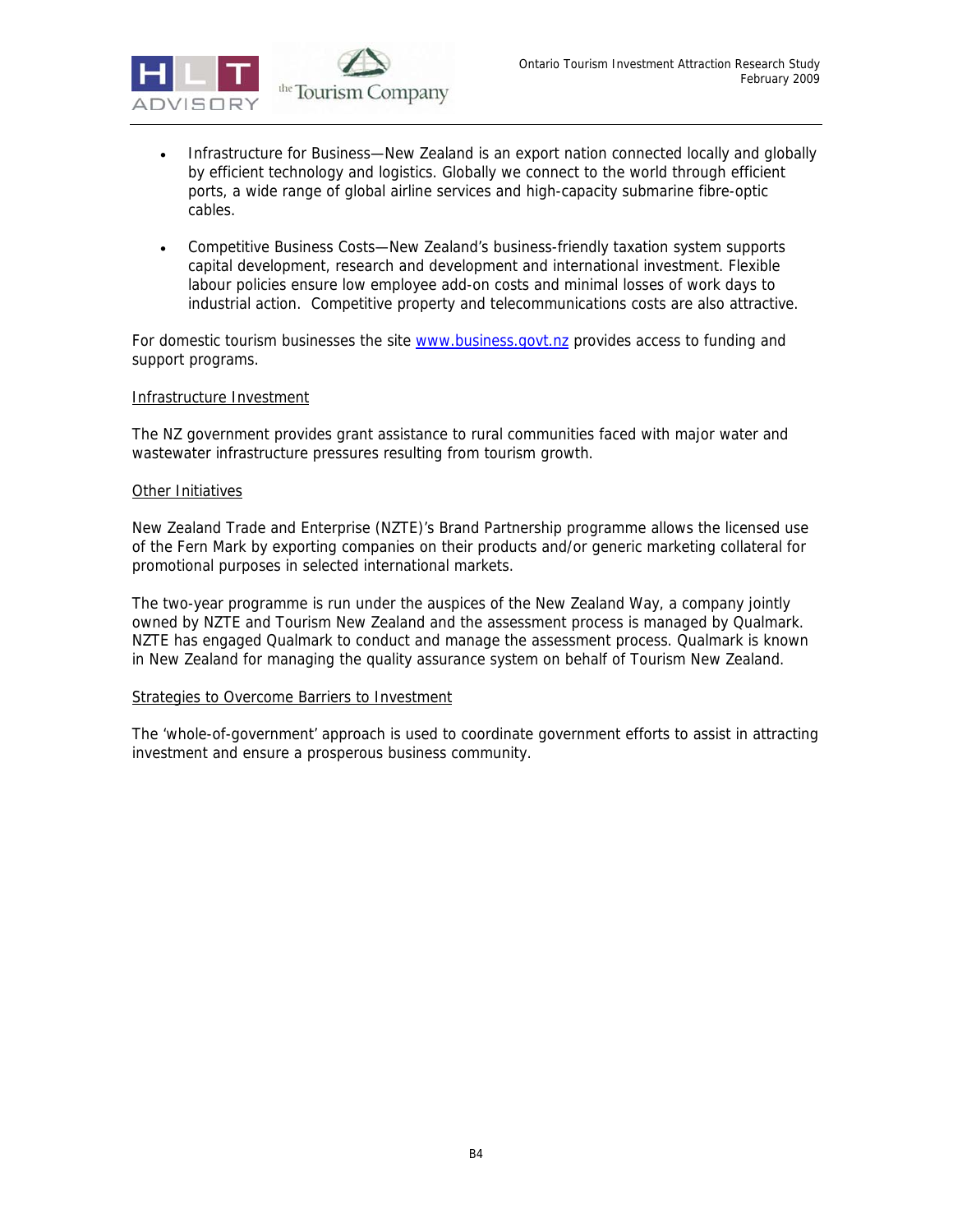

# **Appendix A2 - Singapore**

# Impetus

-

The current Tourism Plan for the Singapore Tourist Board (STB), **Tourism 2015**, calls for tripling tourism receipts to S\$30 billion, doubling visitor arrivals to 17 million and creating an additional 100,000 jobs in the sector by 2015. These targets will require a significant investment in tourism infrastructure.

Tourism 2015 identifies three key areas of focus:

- Strengthening Singapore's position as a leading convention and exhibition city in Asia;
- Developing Singapore as a leading Asian leisure destination by providing an enriching experience that is uniquely Singapore; and
- Establishing Singapore as the Services Centre of Asia a place where visitors come to enjoy high-end services such as healthcare and education services.

#### Tourism Investment Success Stories

Singapore has gone through a series of tourism growth stages. Following independence in 1965, tourism was seen as an important means of creating employment. In the 1970s the efforts were concentrated on developing the garden attractions and modern hotels – and marketing Singapore as Instant Asia.

During the mid 1980s when the recession hit the first significant declines in tourism occurred resulting in an oversupply of hotel rooms. STB along with the industry began to realize the city was losing its Oriental mystique and charm due to rapid urbanization and industrialization. The weakness in the tourism product was also seen as a contributing factor in the declines – specifically the increasing loss of natural, historical and cultural attractions. In response, in 1986, the Tourism Product Development Plan dedicated US\$223 million for the redevelopment of ethnic enclaves such as Chinatown, Little India, Kampong Glan as well as Raffles Hotel, the Singapore River and Bugis Street. The funding assisted in creating a cultural consciousness with Singaporeans.

In 1996 the Tourism 21 Plan was developed envisioning Singapore as a Tourism Capital. With increasing competition from neighbours like Malaysia and Indonesia as well as others, and considering Singapore's small size and lack of natural attraction disadvantages, the Tourism 21 Plan resulted in the concept of 'Tourism Unlimited'. This strategy called for the industry to break free from traditional geographic boundaries and begin packaging Singapore with the surrounding regions and establish Singapore as the Gateway to Asia. The overall intent was to establish Singapore as the tourism hub and begin to 'destination twin'. A new tagline was developed – 'New Asia – Singapore' reflecting the new role as a tourism business centre and hub. The strategy took stock of the infrastructure and realized there would be a shortfall in hotel rooms given projections, and there was a need to make the retail sector more vibrant and exciting.

Between 1996 and 2005 Singapore experienced an average annual growth in tourist visitation of 2.3% and 2.6% in visitor days. In 2005 Singapore attracted 8.9 million visitors, an increase of 7% over 2004. Total visitor receipts increased by 11% over 2004.<sup>30</sup>

*<sup>30</sup> Singapore Tourism Board, "Annual Report on Tourism Statistics 2005", September 2006.*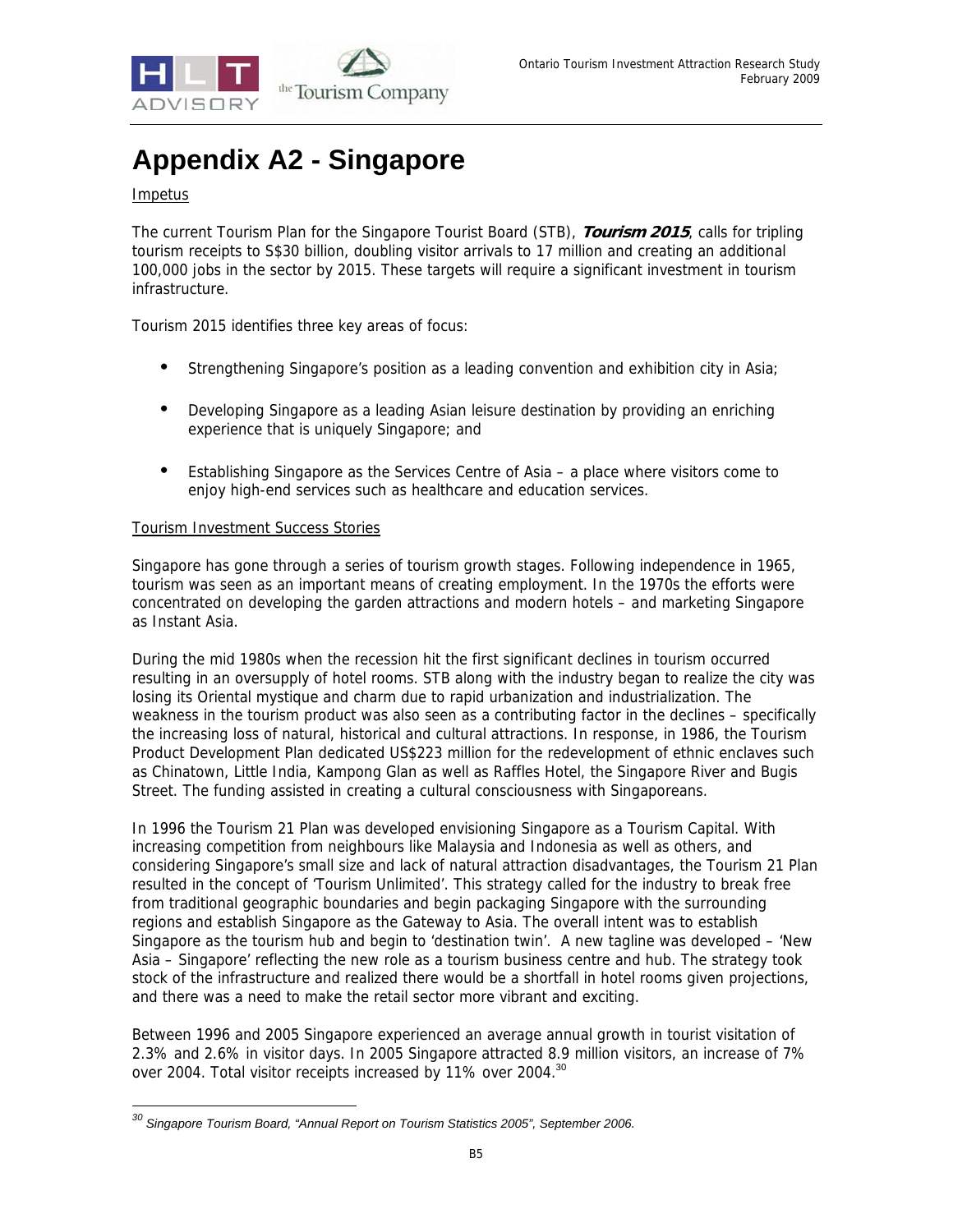

Entity Responsible for Attracting Tourism Investment

**The Singapore Tourism Board (STB)** is an economic development agency for one of Singapore's tourism sector. The mission of the Board is to develop and champion tourism, to help build the sector into a key component of the economy. The major role of the STB is to firmly establish Singapore as a destination of choice for international markets in order to achieve the 2015 targets of S\$30 billion in tourism receipts and 17 million visitor arrivals.

With its strategic tourism units aligned to visitor purpose, the STB works towards revitalizing traditional segments ranging from sightseeing and attractions to business travel, as well as actively tapping into emerging segments such as healthcare and education services.

#### Vision

 To be a leading economic development agency in tourism, always pushing new frontiers, setting new benchmarks and pioneering best practices.

## Mission

 We develop and champion tourism, so as to build the sector into a key driver of economic growth for Singapore.

## www.stb.gov.sg/

In February 2003, the Singapore Tourism Board announced a review of its strategies and resource allocation to place more emphasis on growth areas. The result of this was a re-organisation of STB's former internal structure, with the major change being the formation of eight strategic tourism units which are tasked to propel growth in the various growth sectors. These include Business and MICE (meetings, incentive, convention and exhibition), Sightseeing and Attractions, Tourism Shopping, Events, Cruise, Healthcare Services and Education Services. These units are established to rejuvenate core segments such as shopping and sightseeing, grow the cruise, events and business and MICE segments, and develop emerging segments such as healthcare and education services. Each unit covers a broad range of activities from marketing to industry development. Currently the Singapore Tourism Board has 22 Regional Offices and 2 Marketing Representatives spread over eight regions.

The Regional Offices undertake the entire range of tourism functions from tourism marketing to investment promotion.

#### Financial Incentives

As part of the Government's commitment to grow the tourism sector, a S\$2 billion Tourism Development Fund (TDF) has been set up to support initiatives in the following four areas:

- Infrastructure Development: Developing critical infrastructure to support tourism growth;
- Capability Development: Enhancing the capability of Singapore-based travel and tourism players as well as attracting world-class travel and tourism businesses and organizations to set up in Singapore;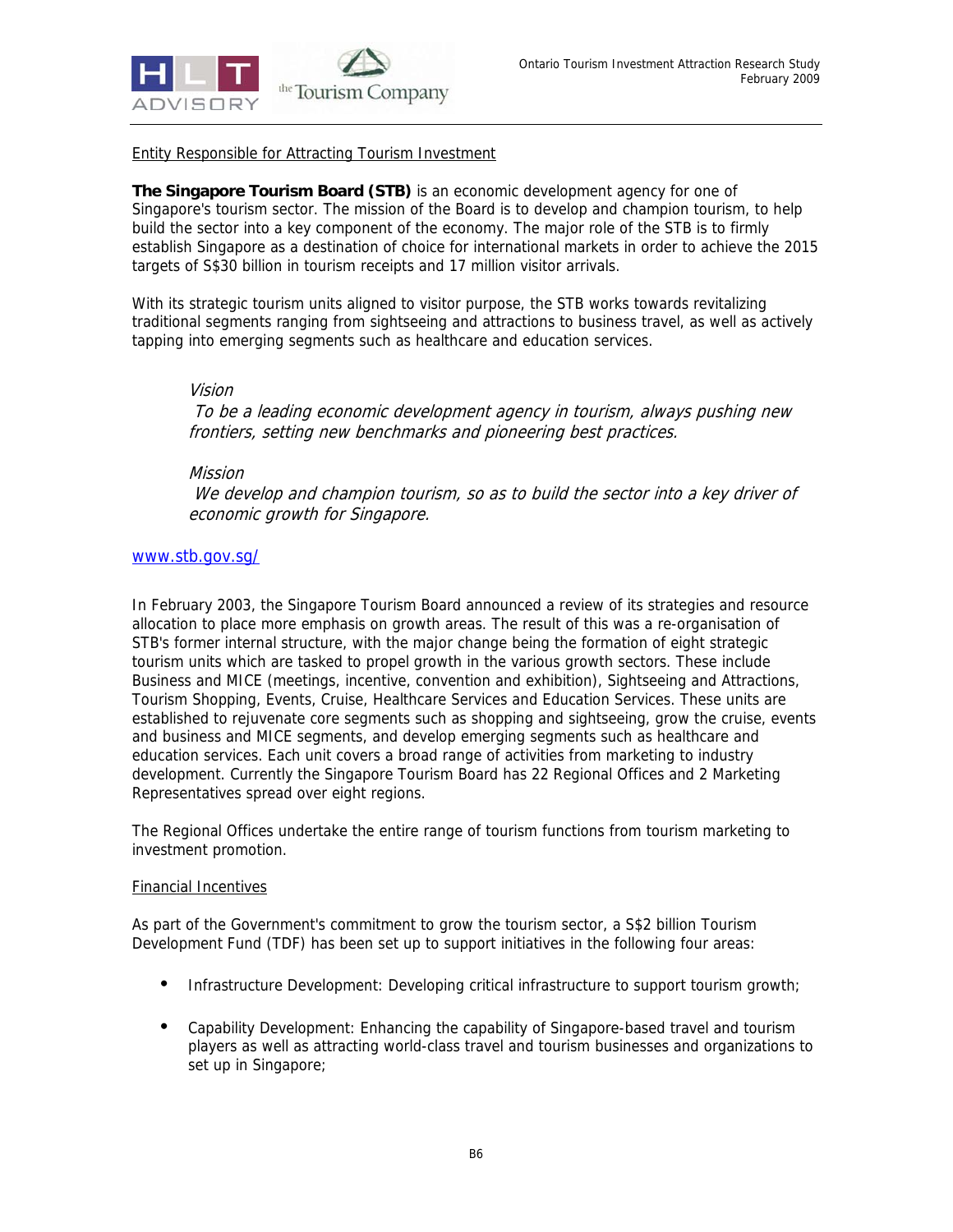

- Anchoring Iconic/Major Events: Attracting iconic or mega events that will highlight Singapore as a premier destination for Leisure, Business and Services customer segments;
- Product Development: Developing strategic tourism products.

Allocation of funds under the TDF program is based on a projects ability to contribute to the 2015 targets and potential commercial viability.

The STB provides support, incentives and acts as a catalyst to encourage the private sector to take the lead in investing for sector growth. Investment attraction activities include investment promotion, product and industry development, financial grants and tax incentives. The following are some of the current programs:

- Tax Incentives—the STB offers Double Tax Deduction for Inbound Tourism Promotion and Double Tax Deduction for Local Trade Exhibitions, which are aimed at encouraging companies to market Singapore as a destination at overseas trade fairs and missions as well as to expand their markets by participating in international trade-oriented exhibitions held in Singapore.
- Investment Allowance Scheme For Flagship Concepts (Relief from Income Tax) encourages new investments in flagship concepts stores in the retail, food and beverage and entertainment sectors.
- Concessionary Tax Rate For Approved Mega Events (10% concessionary tax rate)encourages event organizers to bring in or stage mega events.
- The Film in Singapore! Scheme (FSS)—facilitates international film-makers and broadcasters in the shooting, production and post-production of quality movies and television programmes in Singapore.
- The Training Industry Professionals in Tourism (TIP-iT)—supports strategic companies in their manpower development through the acquisition and application of specialized skills / new capabilities that would directly contribute to achieving Tourism 2015 objectives.

The STB, as the lead agency for tourism also facilitates the application of other grants by other Singapore government agencies such as the Economic Development Board, International Enterprise - Singapore and SPRING Singapore.

**The Economic Development Board** was set up in 1961 as a one-stop agency to lead Singapore's industrialization drive through investment promotion. The fundamental policy in Singapore is the "open-door" concept where foreign investors are free to own 100% equity, free to repatriate profits and free to bring in foreign skilled workers to operate their facilities.

#### Other Initiatives

EnterpriseOne (One Network for Enterprises) is a multi-agency initiative managed by SPRING Singapore. EnterpriseOne aims to help local enterprises find the answers they need to start, sustain and grow their businesses.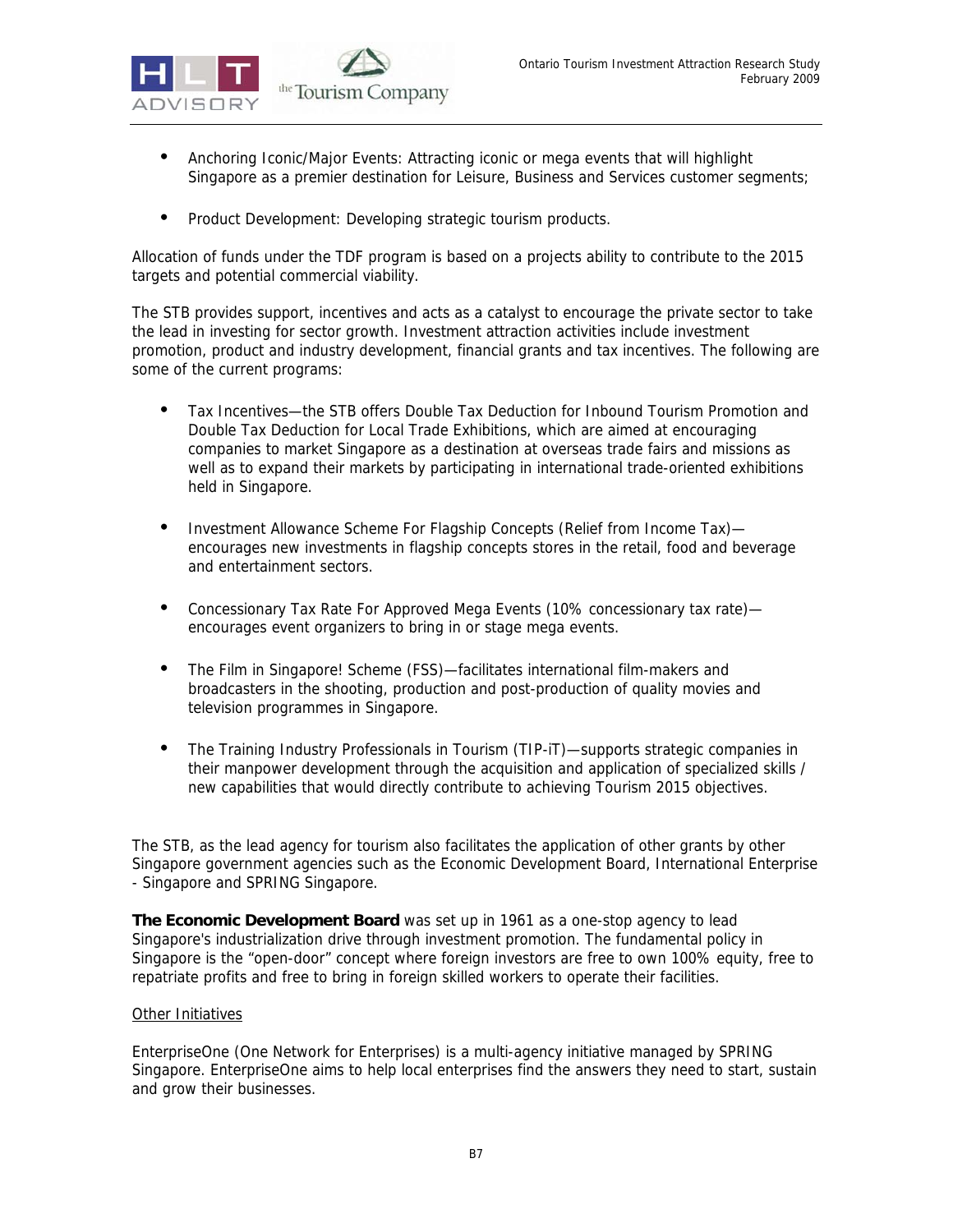

- Local businesses looking for Government information and services—available 24/7 and managed by the EnterpriseOne team in close conjunction with 44 other partners.
	- o Funding options customised for a business.
	- o Government assistance based on needs.
	- o Market statistics released by Government agencies.
	- o Business-related Government e-Services.
	- o Licenses and permits based on needs.
- For expert help and advice business consultants at the Enterprise Development Centres (EDCs) offer consultancy and advisory services to enterprises in Singapore.

### Taxation Policies

There is no restriction on the repatriation of funds related to foreign investment.

There are currently no exchange control regulations.

There are no restrictions on the convertibility of currencies for the overseas transfer of funds.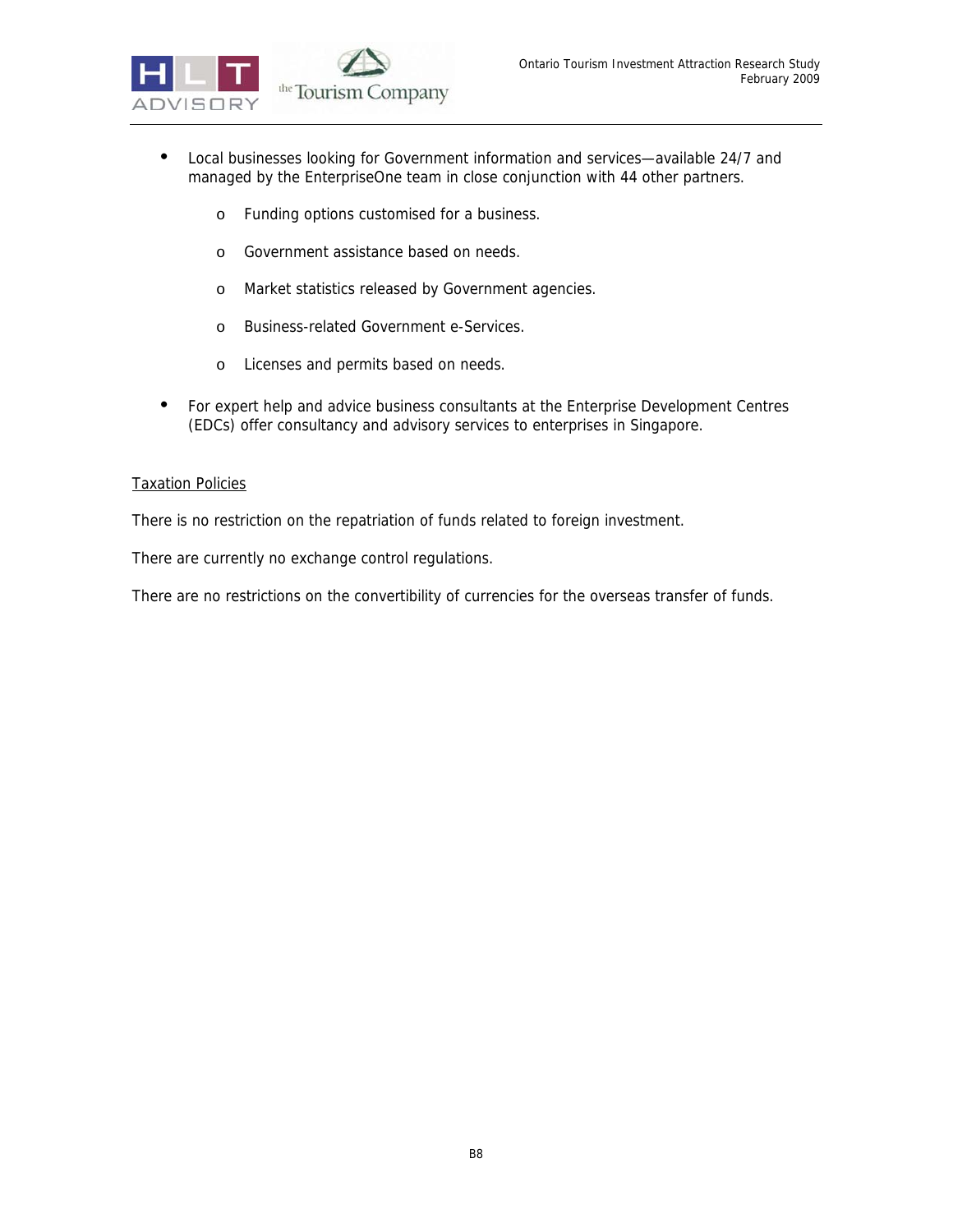

# **Appendix A3 - Montenegro**

## **Impetus**

-

Tourism in Montenegro (part of Yugoslavia at the time) reached a peak in 1987 when total visitation amounted to 1.3 million visitors and 10.8 million visitor nights. At the time the emphasis was on mass tourism. With the ensuing Balkan conflicts tourism dropped dramatically to a low in 1999 of 298,000 and 2 million visitor nights.<sup>31</sup> Through the 1990s the tourism plant was suffering from neglect due to international sanctions during the Balkan conflict, even though Montenegro was never directly involved in the war. In 2006 Montenegro achieved independence and tourism was recognized as one of the economic pillars for renewal.

#### Tourism Investment Success Stories

In 2008 the World Travel & Tourism Council ranked the Republic of Montenegro as one of the top five destinations in the world in terms of forecast travel and tourism growth over the ensuing decade. In terms of real growth for 2008 Montenegro was ranked 3rd with a growth of 14.2%.<sup>32</sup>

Montenegro has come to be known as the 'jewel in the Balkan crown' and the Monaco of Eastern Europe. By 2007, 95% of the existing hotels have been privatized and over the previous five years investors poured close to 400 million Euros into the renovation and modernization of more than a dozen privatized hotels.<sup>33</sup>

In 2007 there were 1.15 million visitors with 87% from international origins, and 7.3 million visitor nights representing a 20.79% and 22.8% increase respectively. The national hotel occupancy rate increased from 30.4% to 33.3% while average rates continued to increase.<sup>34</sup>

Since independence the value of real estate has grown dramatically leading to significant foreign direct investment (FDI), reportedly placing the country as one of the most attractive destinations in the world in terms of return on FDI.

A total of 12 Greenfield sites are being offered for tender through long term lease agreements by the government for tourism development.

In 2006 Peter Munk concluded a deal with the Montenegrin government for the purchase of a former shipbuilding and naval yard in Kotor Bay. Munk plans to redevelop the 24 hectare site into the largest luxury yacht marina on the eastern Mediterranean with over 700 berths. The first stage will represent US\$150 million in direct investment with a total of US\$500 million by buildout.

Aman Resorts signed a 30-year lease agreement of the former fisherman's village of Sveti Stefan, a former playground of the rich and famous, along with two adjacent properties. The deal worth US\$40 million will see two properties run by Aman and the third by GHM.

*<sup>31</sup> World Travel & Tourism Council, "Montenegro Travel and Tourism: Unlocking the Potential for Growth"; Ministry of Tourism & Environment, "The Information on the Work of the Ministry and 2007 Tourism Season Data", 2008; DEG, "Touristic Masterplan for Montenegro", 2001* 

<sup>33&</sup>lt;br>World Travel & Tourism Council, "Montenegro Travel and Tourism: Unlocking the Potential for Growth"<br><sup>34</sup> World Travel & Tourism Council, "Montenegro Travel and Tourism: Unlocking the Potential for Growth"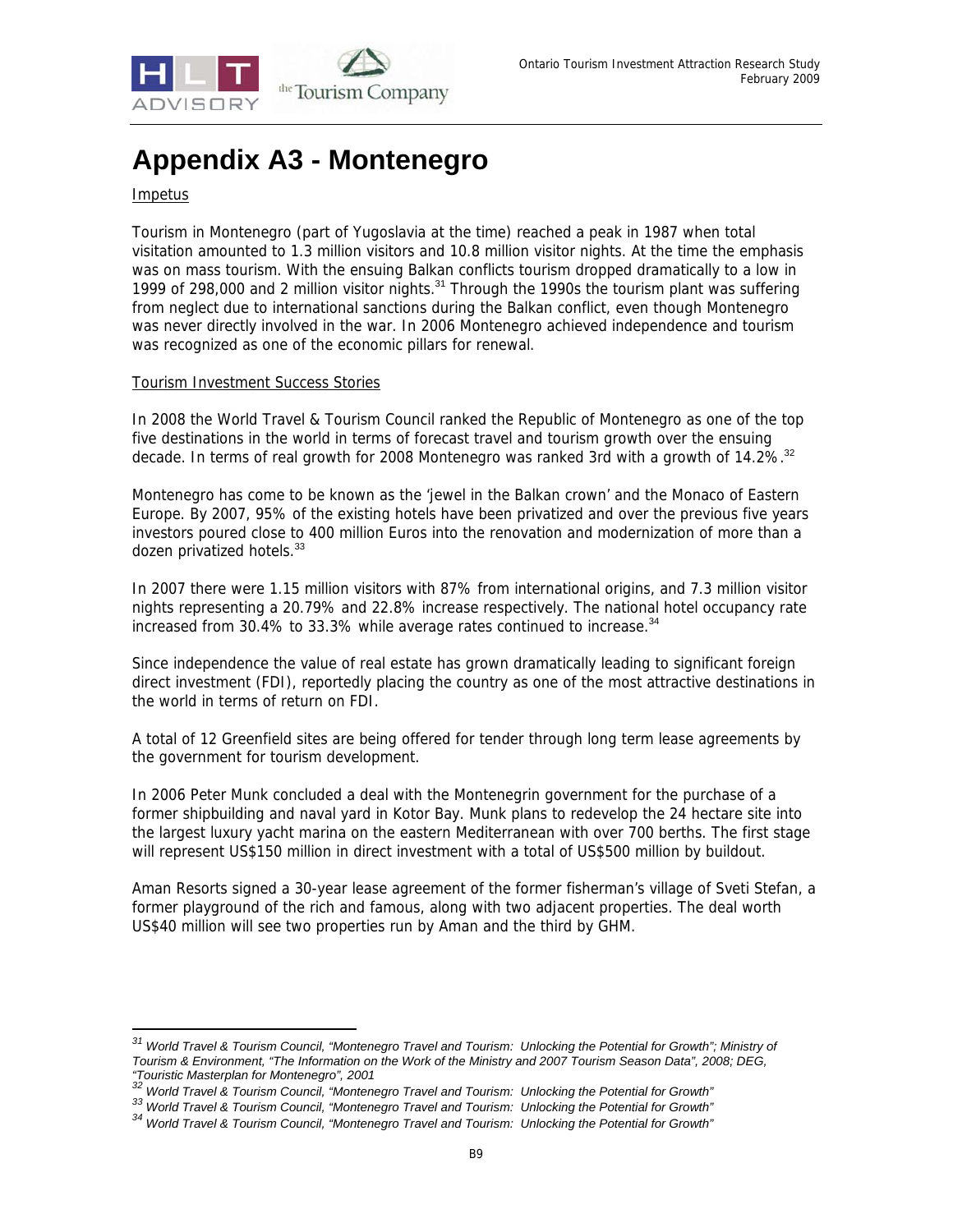

Total foreign investments from 1997 – 2004 amounted to 420 million pounds. Following the establishment of MIPA investment increased – in 2005 the total was 382 million pounds, in 2006 over 502 million pounds and in 2007 678 million pounds. Foreign investors come from 77 countries.<sup>35</sup>

## Entity Responsible for Attracting Tourism Investment

**The Montenegrin Investment Promotion Agency (www.mipa.cg.yu/)** is the national investment agency set up in 2005 to promote foreign investment and assist in developing the economy. The mission of this organization is to partner with foreign and domestic investors, the public and private sector, and international groups or individuals to increase investment. MIPA does this in a very proactive manner by actively promoting specific project opportunities to the international community. MIPA assists foreign investors in a variety of ways as follows:

- Partnering
- Providing timely information on the investment climate
- Assisting with permits and licenses
- Locating sites Greenfield and/or brownfield
- Supporting local partner relationships
- Lobbying government to lesson the 'red tape'
- Advertising a foreign partners project to assist in furthering other partnerships
- Providing incentives

The Montenegrin Investment Promotion Agency (MIPA) focuses on promoting the key competitive strengths as follows:

- Stable and predictable macroeconomic policy
- An open economy
- Private property rights protection
- A strong currency (Euro) with inflation calculated on a Euro base
- Favourable tax climate
- Ability to repatriate profits, dividends and interest
- Visas not required for many countries
- Foreigners and nationals treated equally (i.e. taxed the same)
- Business registration process is simple, efficient and quick

-

*<sup>35</sup> Montenegrin Investment Promotion Agency.*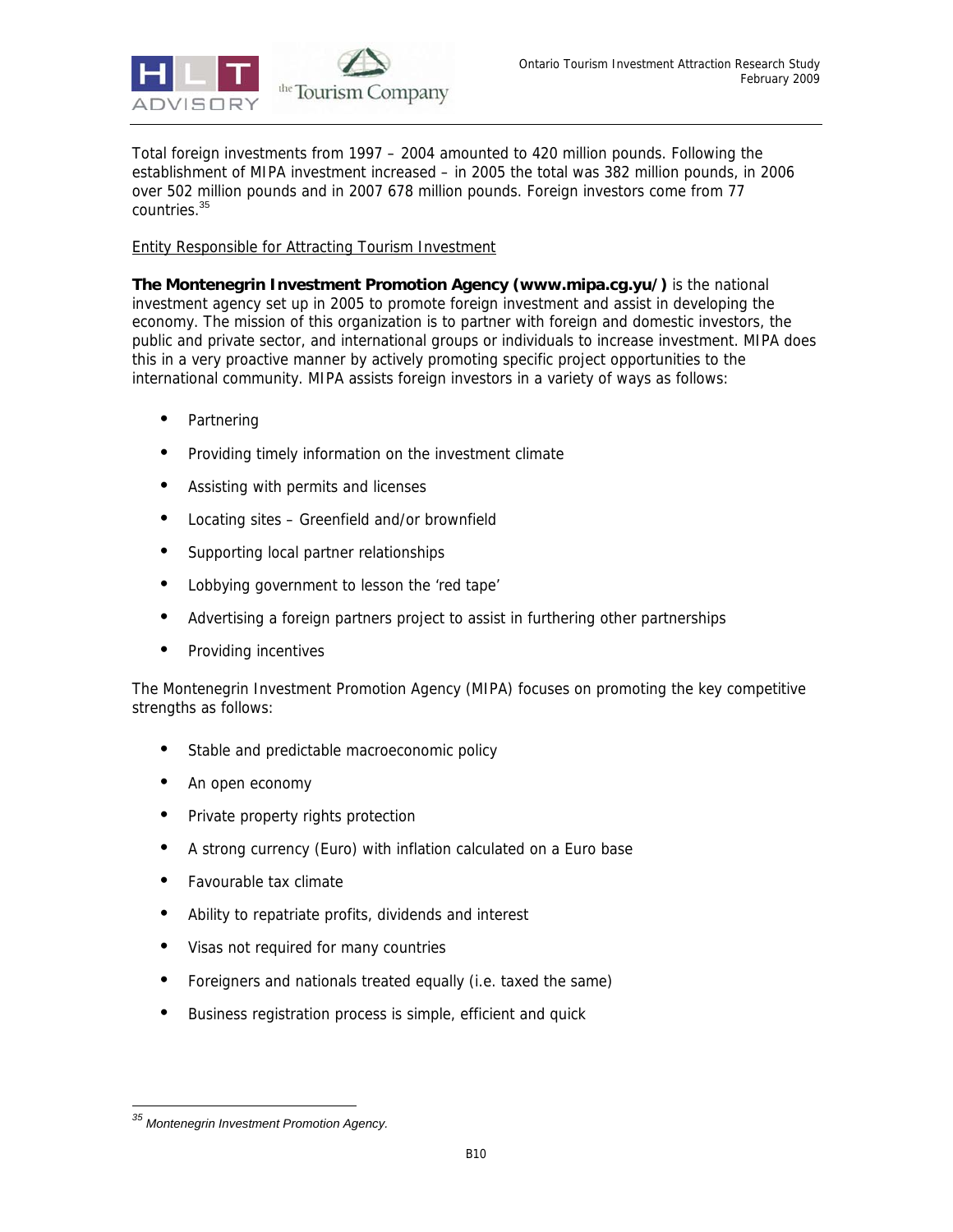

**The Ministry of Tourism and Environmental Protection** is responsible for tourism marketing and environmental and sustainable development. They are also the lead agency in public tenders for tourism development opportunities.

**Agency for Economic Reconstruction** - In order to cope with the problems of economic transformation and privatization the Government of Montenegro has formed a specialized agency (under its control) to deal with these issues.

### Financial Incentives/Strategies to Overcome Barriers to Investment

Tax incentives used to entice foreign investment include:

- Tax credits—tax due can be reduced by 25% of amount invested in fixed assets up to 30% of total tax liability.
- Incentives for non-developed areas—corporate tax free for three years.
- Carrying loss—losses from business relations can be transferred forward to offset profit, not exceeding five years.
- Incentives for new employment.

Given the small size of Montenegro they are making an effort to offer a bit more than other destinations to potential investors. One additional service that MIPA offers is investor after care. Other strategies are listed below:

- The Republic of Montenegro provides tax exemptions and other incentives to encourage the establishment of foreign companies.
- An open skies policy has been implemented.
- Corporate taxes were reduced with investors gaining the right to repatriate all tourism earnings. The foreign company pays profit tax at the rate of 2.5%. A company is exempt from sales, property, building or land taxes. Personal income tax is 5%. Any pension income is taxed at a rate of 2%. A qualified individual is exempt from inheritance tax and any tax on capital gains made in the Republic.
- A special VAT of 7% was introduced for tourism—the standard VAT is 17%.
- Attractive terms are made available to investors for borrowing.

#### Infrastructure Investment

Over the period 2002 – 2007 the Montenegrin government invested 250 million Euros into the modernization and upgrading of airports, roads, border crossings and servicing. Agreements have been signed with the World Bank, the International Monetary Fund and the European Bank for Reconstruction and Development as well as with a range of other aid and donor organizations to continue upgrading the service infrastructure throughout the country.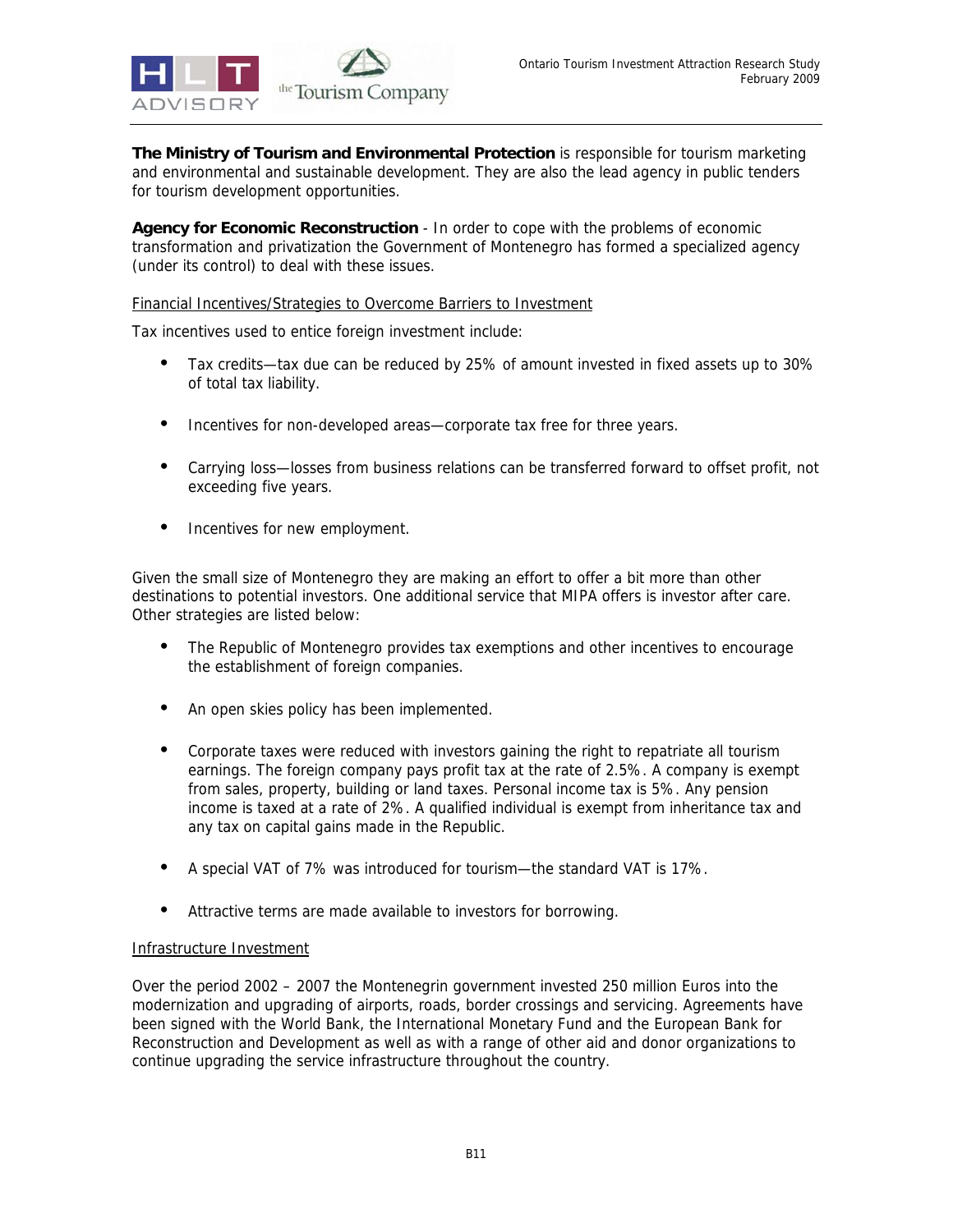

# Other Initiatives

Privatization has been the major investment attraction tool. Yugoslavia had a unique system of social ownership under which everybody effectively owned everything and nothing in the same time. Most of the state-owned enterprises were privatized in the last five years and the full privatization process will be completed in the next two years.

With an aim to European integration Montenegro has entered a Stabilization and Association Agreement with the European Union. Moving towards compliance with European standards the country will be able to access European Commission regional and rural development funds.

A Touristic Master Plan for Montenegro completed in 2001 by the German group DEG recommended that the country would need to develop competitive instruments to stimulate investment such as tax relief, long term loans at reasonable conditions and assistance in product strategy, product design, training and marketing. The range of instruments being used at the time in the Mediterranean region included:

- Provision of supply, waste and leisure infrastructure
- Subsidies from own or EU funds
- Concessionary long term loans for acceptable collateral
- Tax relief or exemption for many years
- Marketing subsidies
- Real estate at favourable terms
- Extension of supply and disposal infrastructure up to the project premises
- Public private partnerships
- Extension of public leisure and amusement facilities
- Extension of transport links

#### Taxation Policies

Montenegro has the lowest corporate tax rate in Europe at 9% flat and personal tax is 15% flat.

#### Key Public and Private Sector Stakeholders

The Centre for Entrepreneurship and Economic Development

Directorate for Development of Small and Medium-Sized Businesses

Euro-info Correspondence Centre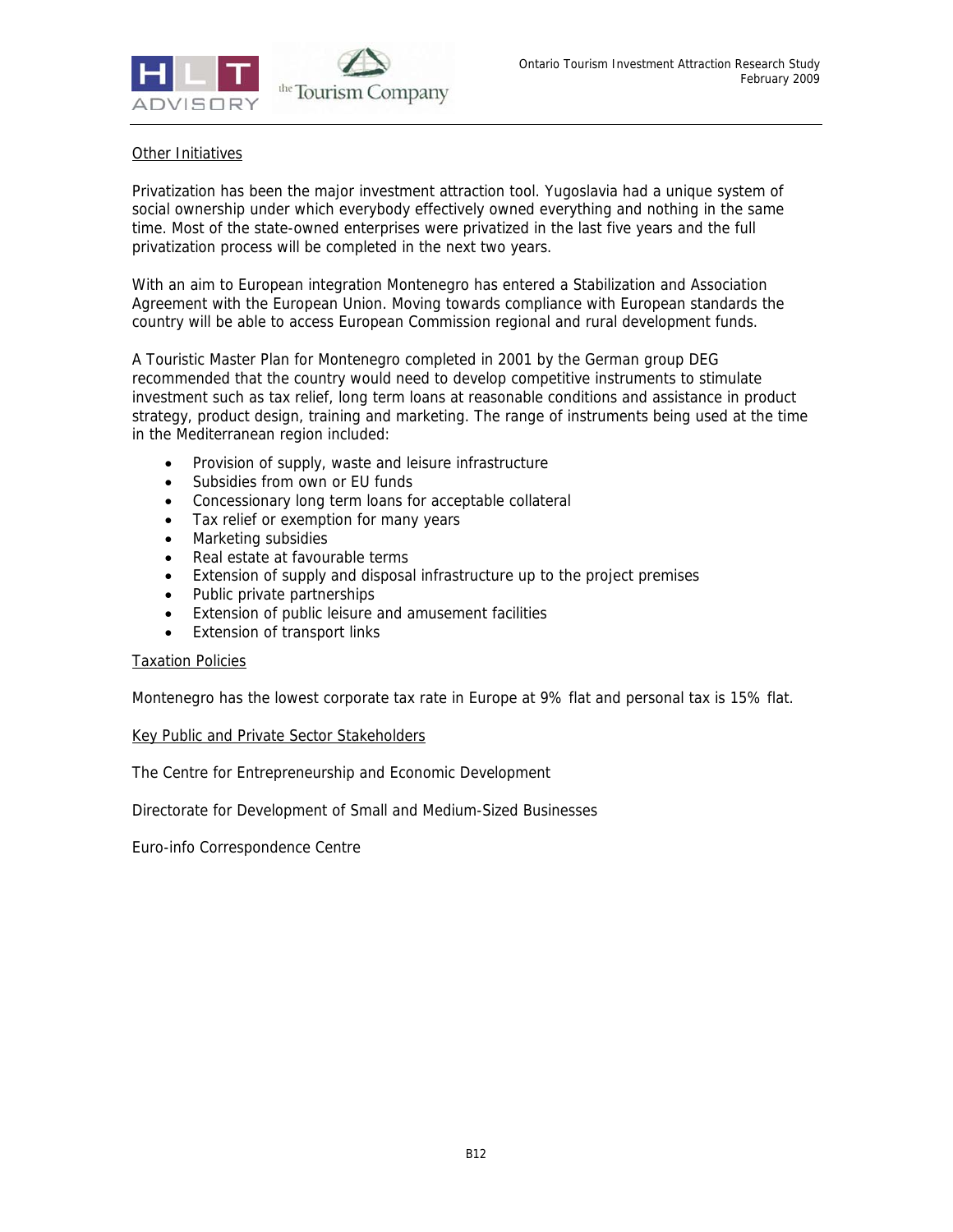

# **Appendix A3 – United Arab Emirates (Abu Dhabi & Dubai)**

# Impetus

In 1968, the UK announced its decision, reaffirmed in March 1971, to end the treaty relationships with the seven Trucial Sheikhdoms (located on the Arabian peninsula) which had been, together with Bahrain and Qatar, under British protection. In 1971 six of the seven Emirates in the Trucial States formed the United Arab Emirates. Ras Al Khaimah (the 7th Emirate) joined a year later.

Oil was discovered in the late 1950s/early 1960s and exports began in 1962. Through this period the economy was still dominated by pearl diving, fishing, agriculture and herding. Residents were poor living for the most part in barasti huts. Abu Dhabi did not have a proper school or hospital until the late 60s/early 70s. When oil prices started to rise in the early 70s the economy began to be dominated by petroleum.

With over 90% of the UAE's oil wealth controlled by Abu Dhabi, the largest emirate and federal capital, Dubai set about building an economy based on re-exportation using large ports, creating a plethora of free zones serving industries as diverse as media, IT, automotives, healthcare and precious metals, and developing a strong tourism economy building on its natural advantages of sandy beaches and year-round sunshine, plus its economic advantages of tax-free living and plentiful international flight connections, Today Dubai strives to be the new Riviera for the Middle East as well as its undisputed trade and services centre. Abu Dhabi is following Dubai's lead into tourism but in a more conservative and carefully master-planned manner.

Historically the UAE has acted as a connecting link between Europe, the Indian subcontinent, the Far East and Africa. The oil money has financed the major development program of tourism infrastructure in each of the Emirates with Dubai and Abu Dhabi becoming by far the largest destinations.

#### Tourism Investment Success Stories

-

Through a Tourism Satellite Accounts analysis of 176 countries the World Travel and Tourism Council (WTTC) identified that the UAE ranks 21<sup>st</sup> in terms of absolute size of the travel and tourism account and 27<sup>th</sup> in terms of relative contribution to the national economy. In 2008 the UAE travel and tourism sector is expected to generate AED 182 billion (US\$49,603 million) of economic activity (GDP) accounting for direct and indirect impacts. In 2008 travel and tourism (T&T) contributed 22.6% of GDP and is forecast to increase to 23.7% by 201—this compares to T&T contribution to the world GDP of 9.9% and 11.1% to the Middle East GDP. The T&T economy in the UAE is expected to grow by 4.1% per annum in real terms between 2009 and 2018—this compares to a growth rate of 4.0% worldwide and 3.9% in the Middle East.<sup>36</sup>

*<sup>36</sup> World Travel and Tourism Council, "The 2008 Travel and Tourism Economic Research: United Arab Emirates".*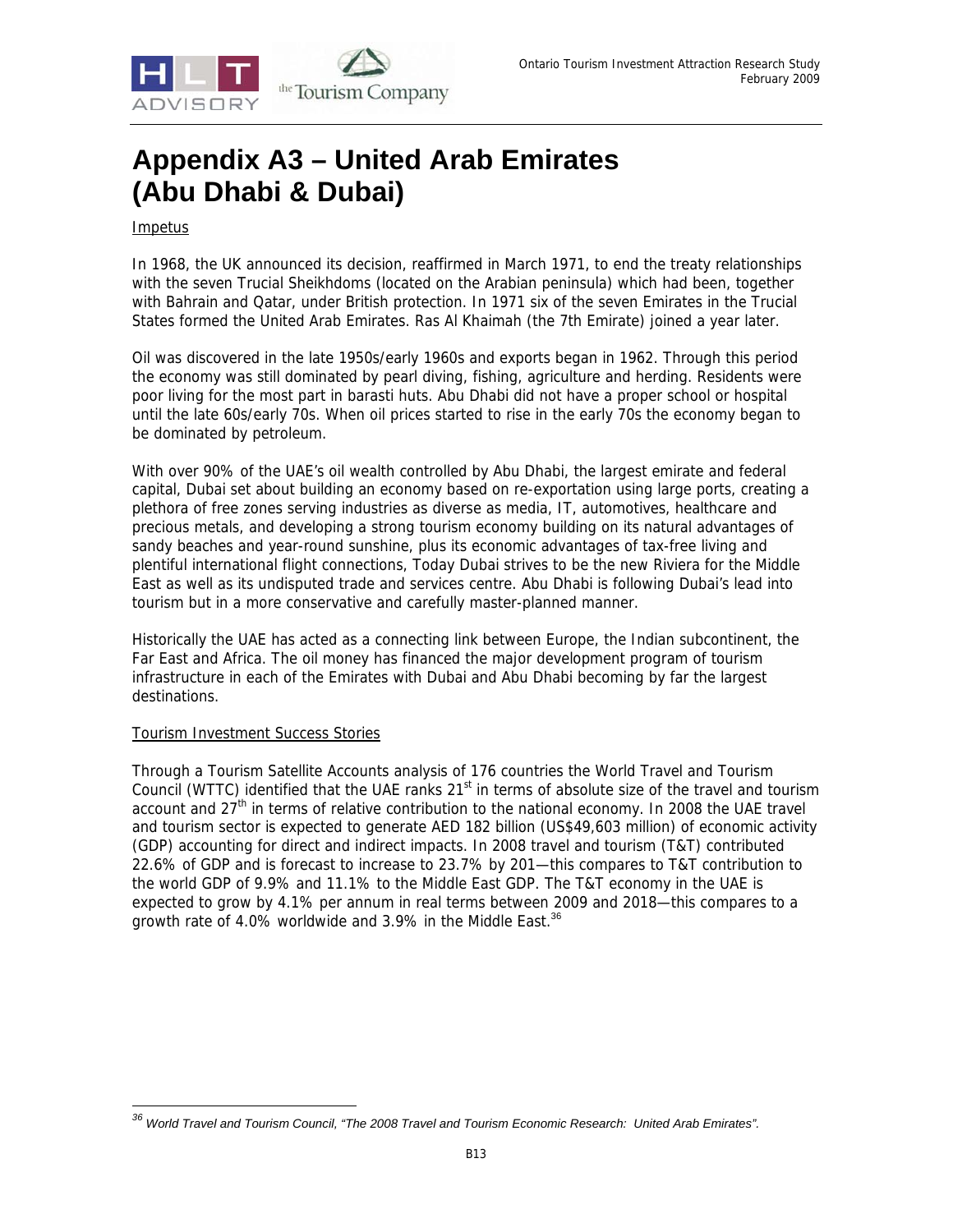

Tourism to Dubai is growing at an astonishing rate. The Strategic Plan to 2015 targets double digit growth in GDP from travel and tourism. The target for 2010 is 15 million business and leisure visitors contributing 20% of GDP, compared to over 7 million visitors in 2007. There are 80,000 hotel rooms (by 2010) within the current development pipeline, compared to 42,000 hotel rooms in place today (approximately 320 hotels). Expansion plans underway for the airport are to accommodate 70-100 million passengers by 2025 (compared to 34 million passenger movements in 2007). The planned new Jebel Al Airport is to become the world's largest airport servicing 120 million passengers when it is built in 2010.<sup>37</sup> In 2007 annual occupancies for 4 and 5 star hotels in Dubai achieved an amazing 85.2% and 88.7% respectively.<sup>38</sup> Over the past few years occupancy rates have continued to increase seemingly irrespective of the growing inventory of hotel rooms.

Abu Dhabi is not as far along the tourism curve but is implementing plans to invest \$136 billion to increase visitor numbers from 1.35 million in 2006 to 3 million in 2015. Abu Dhabi airport is to become a Middle Eastern hub handling 20 million passengers by 2010. There are a projected 40 new private sector hotels and resorts by 2010 with available rooms rising from 11,500 in 2006 to 25,000 by 2012.<sup>39</sup>

Hotel RevPAR performance in both Abu Dhabi and Dubai has increased at a cumulative annual growth rate of 8% between 1994 and 2007.<sup>40</sup>

Through the Tourism Development and Investment Company there are more than 14 significant tourism projects underway financed and developed through private public partnerships. The two flagship projects are Saadiyat Island and Desert Islands. Saadiyat Island is being developed with a focus on cultural tourism (the largest single ensemble of world-class cultural facilities ever built) the four main buildings are being designed by four of the world's leading architects:

- Frank Gehry Guggenheim Museum
- Todao Ando Maritime Museum
- Jean Nouvel Classical Museum
- Zaha Hadid Performing Arts Centre and the Louvre

The Desert Islands destination, comprised of Sir Bani Yas Island and the six Discovery Islands is being developed as a unique destination encompassing a nature reserve, a cultural experience, a showcase for world-class environmental, and conservation and ecological tourism including the Arabian national park – rivalling experiences in the Caribbean and the Maldives. Development of the Desert Islands requires an estimated total investment from public and private sources of more than US\$3 billion.

<sup>&</sup>lt;sup>37</sup> Dubai Strategic Plan 2015

<sup>38</sup> Government of Dubai Department of Tourism and Commerce Marketing, "Analysis of 2007 Hotel Establishment Statistics.<br>39 Hazel Heyer, Arabian Business, "Abu Dhabi Aims for 2.7 million visitors by 2012", April 23, 2008; Wo

*Tourism Council, "The 2008 Travel & Tourism Economic Report – United Arab Emirates", 2008 40 HVS, "Abu Dhabi Market Snapshot", 2008*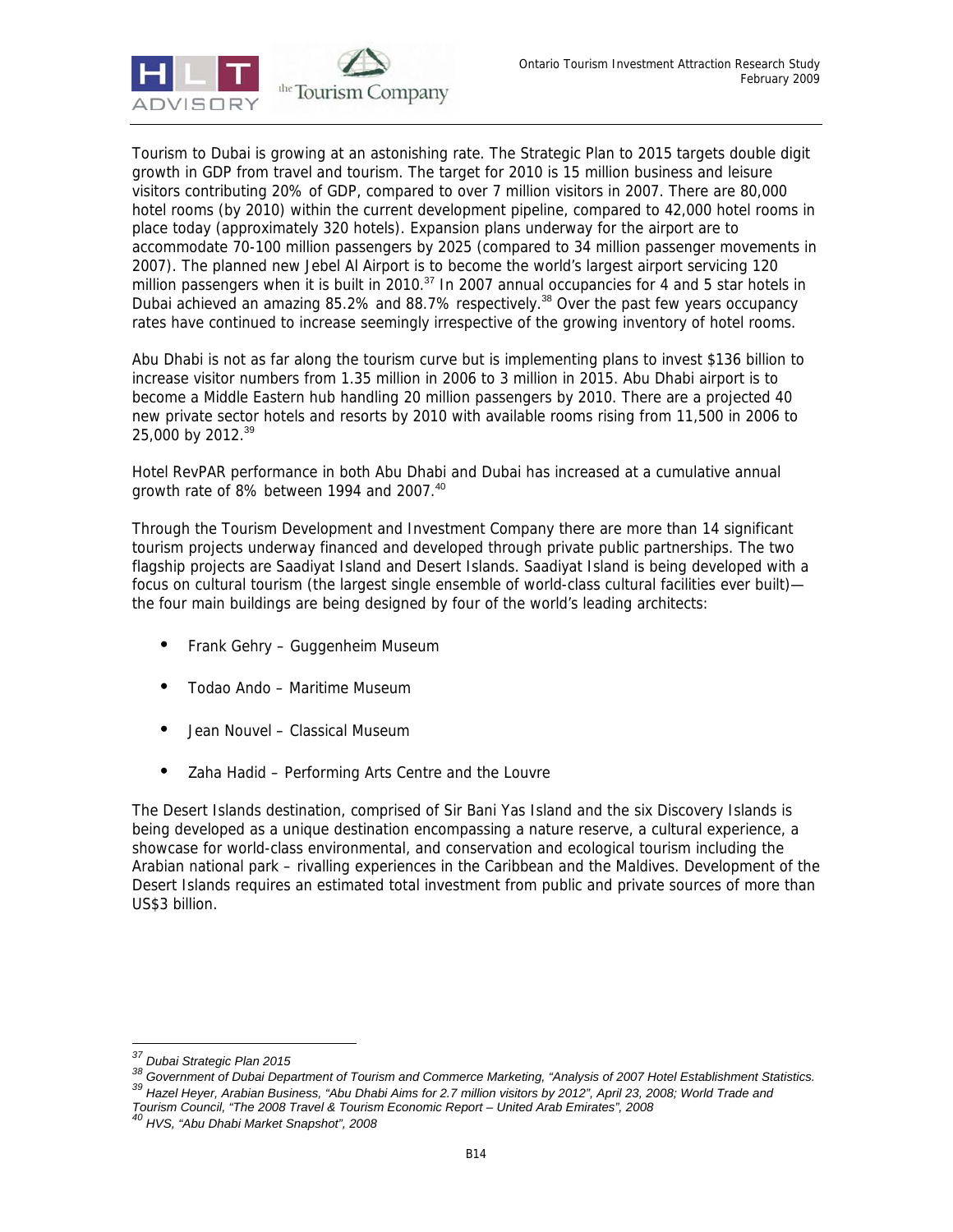

# Entity Responsible for Attracting Tourism Investment

In Dubai the **Department of Tourism and Commerce Marketing** (DCTM) was established in 1997 replacing the former Dubai Commerce and Tourism Promotion Board, with overall responsibility for marketing Dubai's commerce and tourism interests, and for planning, supervision and development of the tourism sector. Underlining the importance being placed on tourism the DCTM Chairman is the UAE Vice President and Prime Minister and Ruler of Dubai. DCTM implements an integrated program of international promotions and publicity activities with assistance from 18 overseas offices. They are responsible for tourism business licensing and act in a supervisory role for all touristic, archaeological and heritage sites, tourism conferences and exhibitions, and the operation of tourism information services. In 2001 they developed the Dubai Cruise Terminal hoping to establish the Emirate as the Middle East Hub. In 2002 they established the Dubai Convention Bureau to coordinate international bids and attract major events. Two other significant industry development initiatives include setting up DTCM Tourism and Hospitality Training Solutions and an Emiratization drive to encourage young Emiratis into the tourism industry.

Prior to 2006 the **Dubai Development and Investment Authority** operated as a Government Authority formed to boost the growth and development of Dubai's economy by attracting corporate and private investors to the UAE.

The authority was responsible for facilitating the growth of leading local business and encouraging local entrepreneurs. To meet these goals DDIA was entrusted with developing strategies to attract inward private sector investment into Dubai.

The Dubai Development and Investment Authority offered a broad and comprehensive services platform with numerous value propositions to investor and multinational corporations. These included:

- Access to a range of lucrative, sizeable, quality, strategically significant projects across all sectors.
- Project Development Assistance: As business plan development support, market testing, legal structuring and corporate governance services.
- Access to Capital: Assist in raising capital for projects and provide MNCs access to local and regional investors.
- One Stop Shop Government and Convenience services: Provide "Single window" Government and Convenience services to investors and MNCs and executing and setting-up projects at a fast rate.
- Project Specific Incentives: Provide project-specific incentives to investors and MNCs.
- Regional Research and Analysis Macro and micro economic data on all aspects of business, legal, financial and demographic information in the Region to assist with investment and expansion decisions.
- Business Assistance: Support for top local companies in building expertise, innovating growing, creating new partnerships and reaching international customers.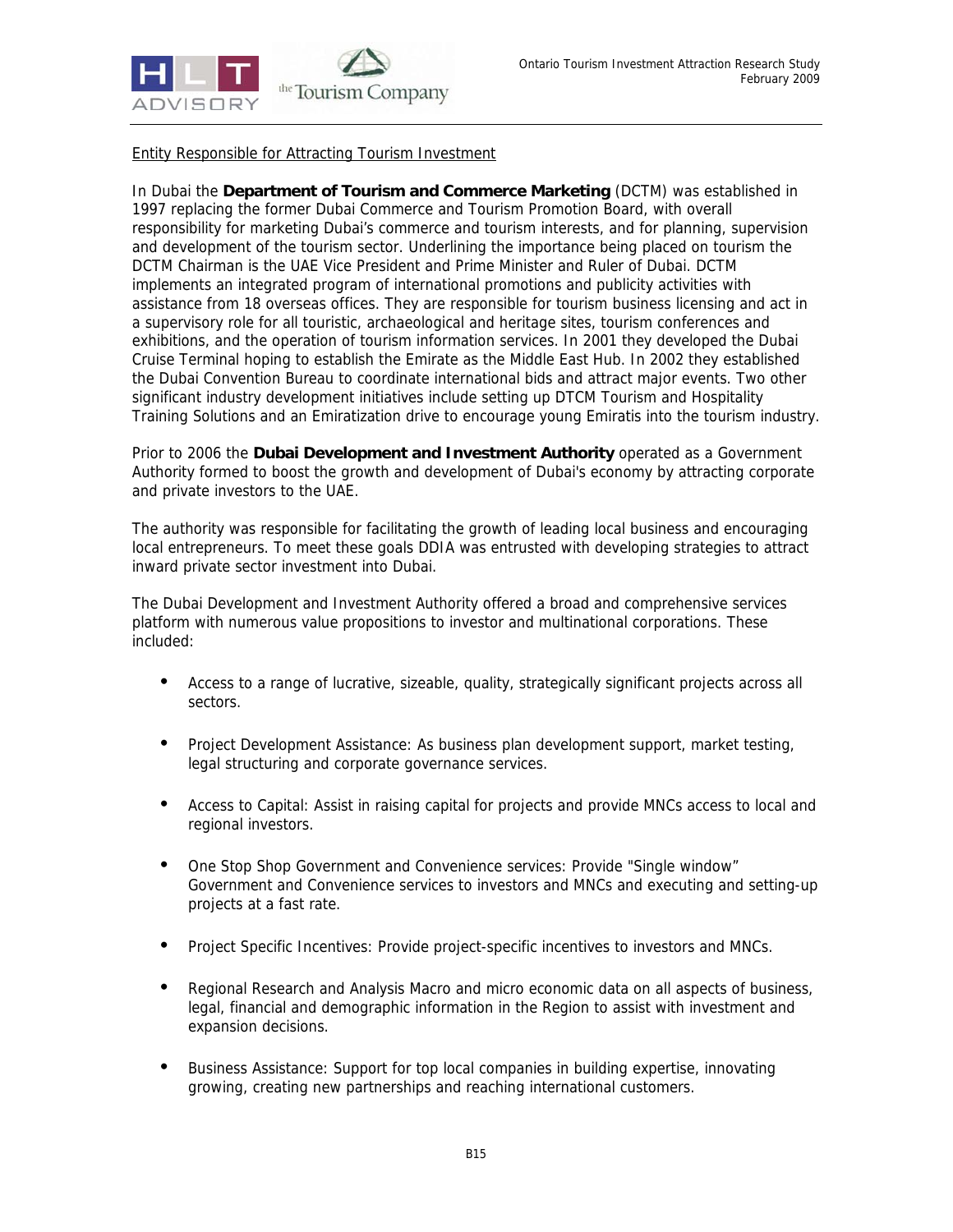

In mid 2006 the Dubai Development and Investment Authority (DDIA) was liquidated and as a result its subsidiaries were folded into Tatweer. Tatweer is a member company and subsidiary of Dubai Holdings, a Dubai-based holding company set up by the government of Dubai to manage its assets and investments. Founded in 2005, Tatweer is responsible for Dubai's single largest development, Dubailand. Set for completion in 2016, the \$65 billion project will include a series of theme parks and a Tiger Woods-designed golf course, as well as a 10km Vegas-style hotel strip called Bawadi.

The company has also invested \$3.4 billion in Dubai Healthcare City, has a stake in Dubai Mercantile Exchange and manages Dubai Industrial City.

In Abu Dhabi tourism marketing is handled by the **Abu Dhabi Tourism Authority** (ABTA) a statutory body established in 2004 with wide ranging responsibilities for the promotion and development of the emirate's international tourism industry. The mandate covers three primary areas: destination marketing; infrastructure and product development; regulation, and licensing; and classification. Investment attraction is handled by the Tourism Development and Investment Company a fully owned commercial company of the Abu Dhabi Tourism Authority.

**Tourism Development & Investment Company** (TDIC) is a master developer of leading tourism real estate assets within Abu Dhabi. It was created as a subsidiary of the Abu Dhabi Tourism Authority. The company is charged with assisting the provision of a world-class infrastructure which will fulfill the emirate's ambitions of becoming a truly global destination of distinction. TDIC was launched with a paid up capital of US\$27.5 million to be operated commercially with projects being self-sustaining and economically feasible. Its primary mandate is to develop the real estate assets that support the ADTA's mission of economic diversification through tourism. TDIC's activities include creating tourism development concepts for specific sites and locations, disposing of, or repositioning government-owned tourism assets, entering into joint ventures with investment partners for assets such as hotels or residential products, as well as serving a master developer for large-scale projects.

Since its establishment in April 2006, TDIC has built up an impressive portfolio of projects, some developed under joint venture partnerships, including flagship destinations. These include the transformation of Saadiyat Island, the 27 square kilometre island offshore the UAE capital, and Desert Islands, a multi-experiential destination which is opening up the emirate's Western Province. The range of TDIC's project portfolio spans redevelopment of urban landmark districts, new-build mixed-use complexes, down-town business and leisure resorts, desert resorts and a leading-edge headquarters which is to be a showcase in sustainability. TDIC has also earned an international reputation as a world-class partner with its credentials now boasting alliances with some of the world best architects, hospitality brands and cultural institutions.

TDIC's philosophy is based on delivering best practice across every segment in which it operates whether it be luxurious desert resorts, nature-based tourism destinations, world class cultural hubs or mixed-use urban redevelopments. Each TDIC project is designed to live up to the company's core values of environmental sustainability, progressive partnerships, cultural stewardship and enhancement and socio-economic viability.

In delivering on these core values, TDIC, and its private sector partners, are assisting Abu Dhabi in its goal of becoming a truly international destination of distinction. A destination which respects everyone and everything and where the values of the past enrich the present and shape the future.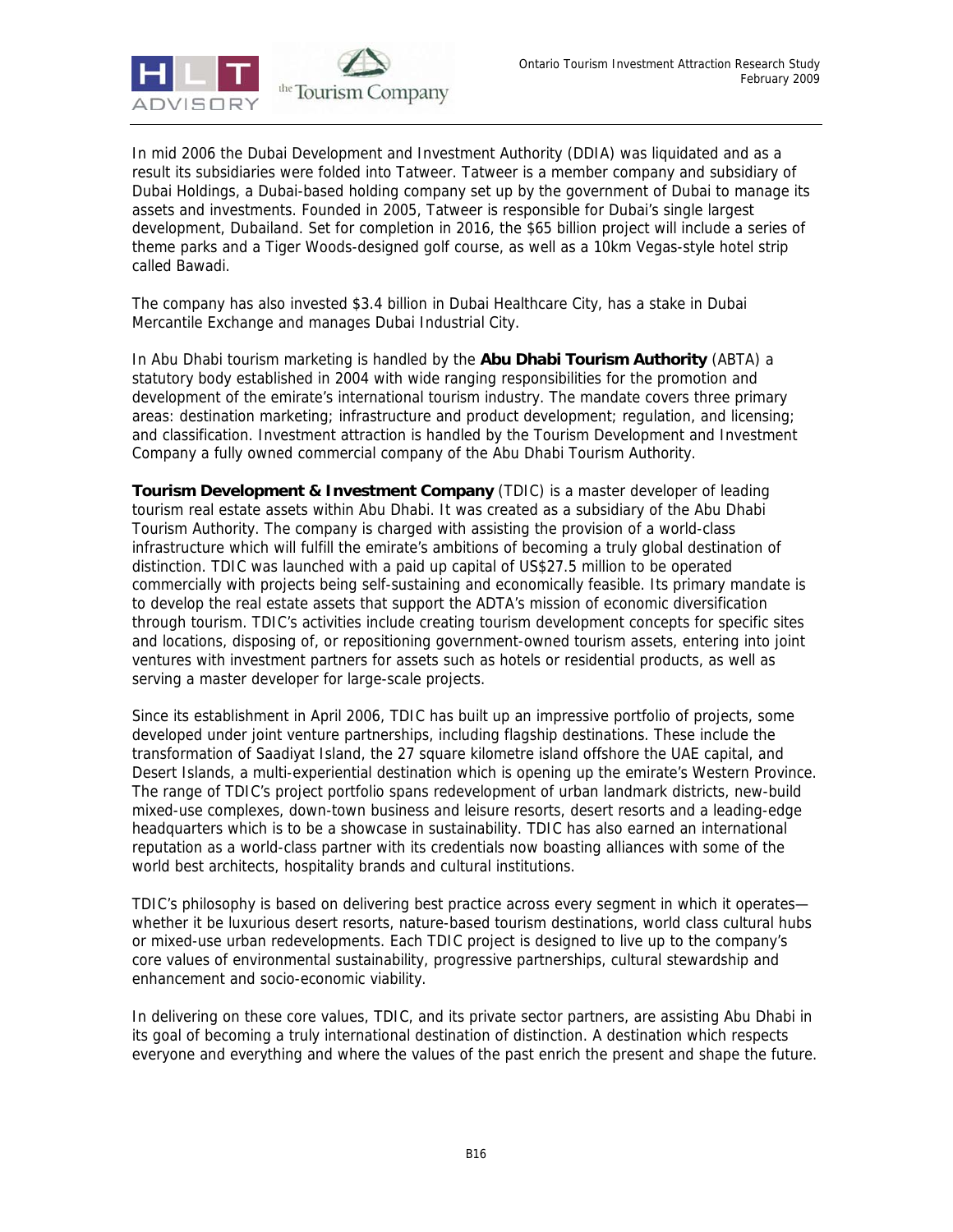

# Financial Incentives

The government, through entities like the **TDIC** in Abu Dhabi, invests alongside private sector partners. The government has and continues to make large commitments to investing in necessary supporting infrastructure like transportation, servicing and communications. A good example is the partnership relationship between TDIC and the Solomon R. Guggenheim Foundation. An operating agreement was established in 2007 for 25 years for the design development and construction, plus the first 15 years of Museum operation, renewable in 2027. Principal elements of the agreement include:

- Formation of a joint administrative and curatorial entity to oversee creation and management of the Museum.
- Creation of a mentorship and training program of UAE personnel.
- Allocation of an acquisition and commissioning budget over 20 years to build a unique and extraordinary modern and contemporary art collection.
- Formation of a special committee appointed by government to implement the acquisition and commissioning program.
- Development of a visionary special exhibitions program.
- Development and implementation of an educational program for UAE schools and universities.
- Establishment of a Guggenheim Abu Dhabi office in NYC.

Other key partnerships for the TDIC include:

- Anatara Resorts
- Gary Player
- Angsana Resort and Spa
- Gulf Leighton
- **Louvre**
- Rotana Hotels and resorts
- St Regis Hotels and Resorts
- Troon Golf
- Urban Land Institute
- Westin Hotels and resorts

Other incentives used in both Dubai and Abu Dhabi to stimulate FDI include: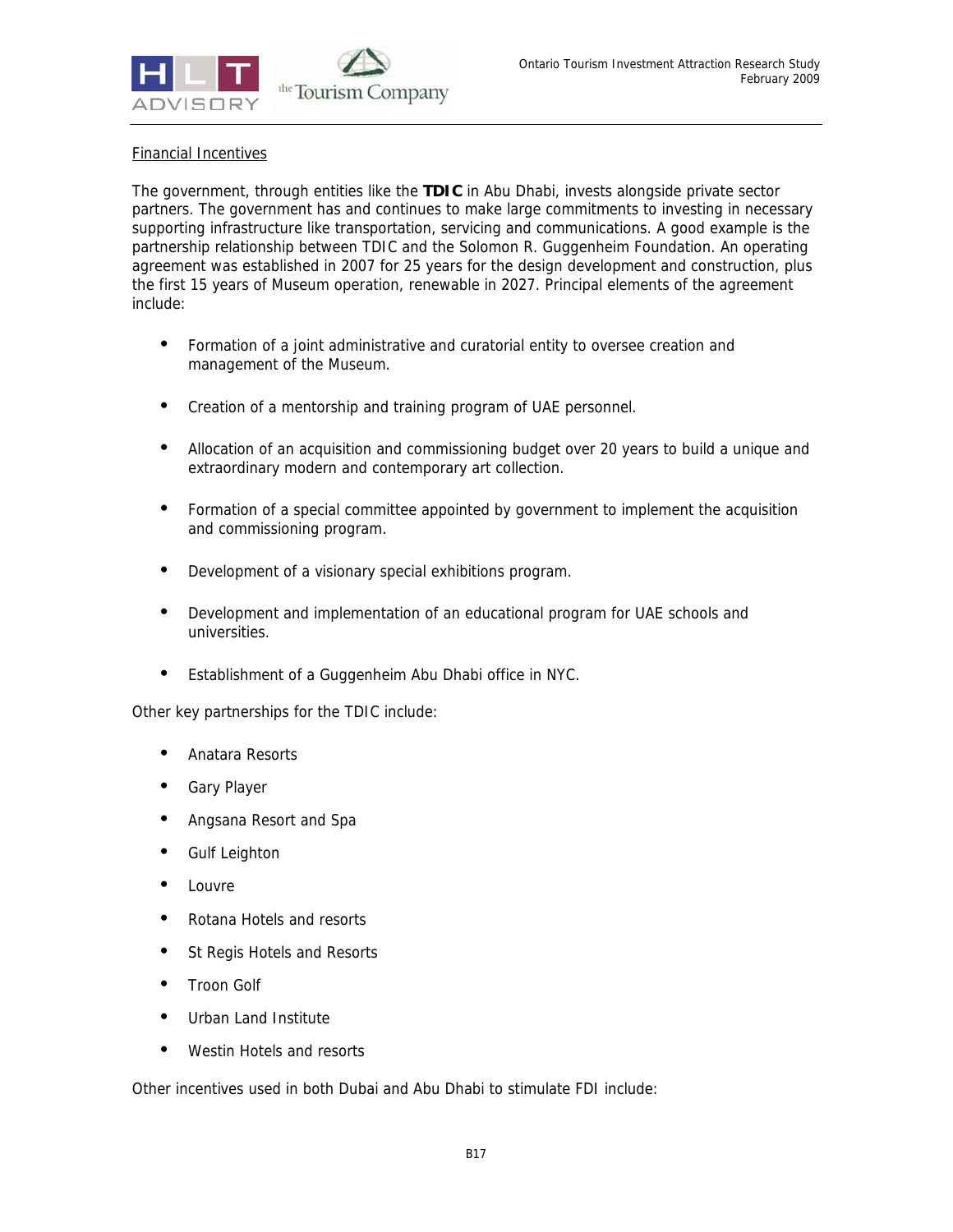

- Establishing economic free zones where development must begin within 24 months.
- Opening the market to allow freehold ownership of real estate by foreigners.
- Developing a banking free zone.
- Creating a pro-western culture and an open arms approach to FDI.
- Simplifying the development planning and approvals process.
- A requirement for local partners in all developments.

#### Infrastructure Investment

The government of both Abu Dhabi and Dubai have and continue to make significant investments in the supporting infrastructure such as airports, national airlines, highways/roads, port facilities, development services, a core inventory of high-end hotels and resorts (i.e. Jumairah Group in Dubai and the Palace Hotel in Abu Dhabi), redevelopment of the souks to more modern standards, exhibition/trade centres and investing in core attractions and iconic architecture.

#### Other Initiatives

Both Dubai and Abu Dhabi are effectively using the tactic of hosting or encouraging/supporting major trade events to create awareness of investment opportunities and to entice FDI. The following are examples:

- Both Abu Dhabi and Dubai run Cityscape events on an annual basis. These major international investment conferences both provide a range of venues and events for investors, real estate developers, cities and regional authorities, consultants, contractors, etc. to gather and share opportunities and benchmarking data. In 2008 Cityscape Dubai added a three-day hotel and tourism investment and development conference. In 2008 the Dubai event attracted 51,855 participants from 136 countries with 18% investors and 15% real estate developers. The Abu Dhabi event attracted 50,000 attendees from over 100 countries with 24% investors and 16% real estate developers. Cityscape Abu Dhabi witnessed transactions and investments worth an estimated US\$36 billion.
- Middle East Attractions, Amusements, Parks, Leisure and Entertainment International trade Exhibition. Prominent theme parks under development include Warner Brothers and Ferrari theme parks in Abu Dhabi and Dubailand in Dubai, a multi million dollar development with 24 them parks on an area 4.5 times the size of Manhattan.
- Dubai Entertainment, Amusement and Leisure Show. Four new aquariums have been built or are under development in Dubai and Sharjah.

#### Taxation Policies

Very favourable taxation policies for Foreign Direct Investors—no income tax or capital gains tax. Duty free goods lead to a strong shopping experience.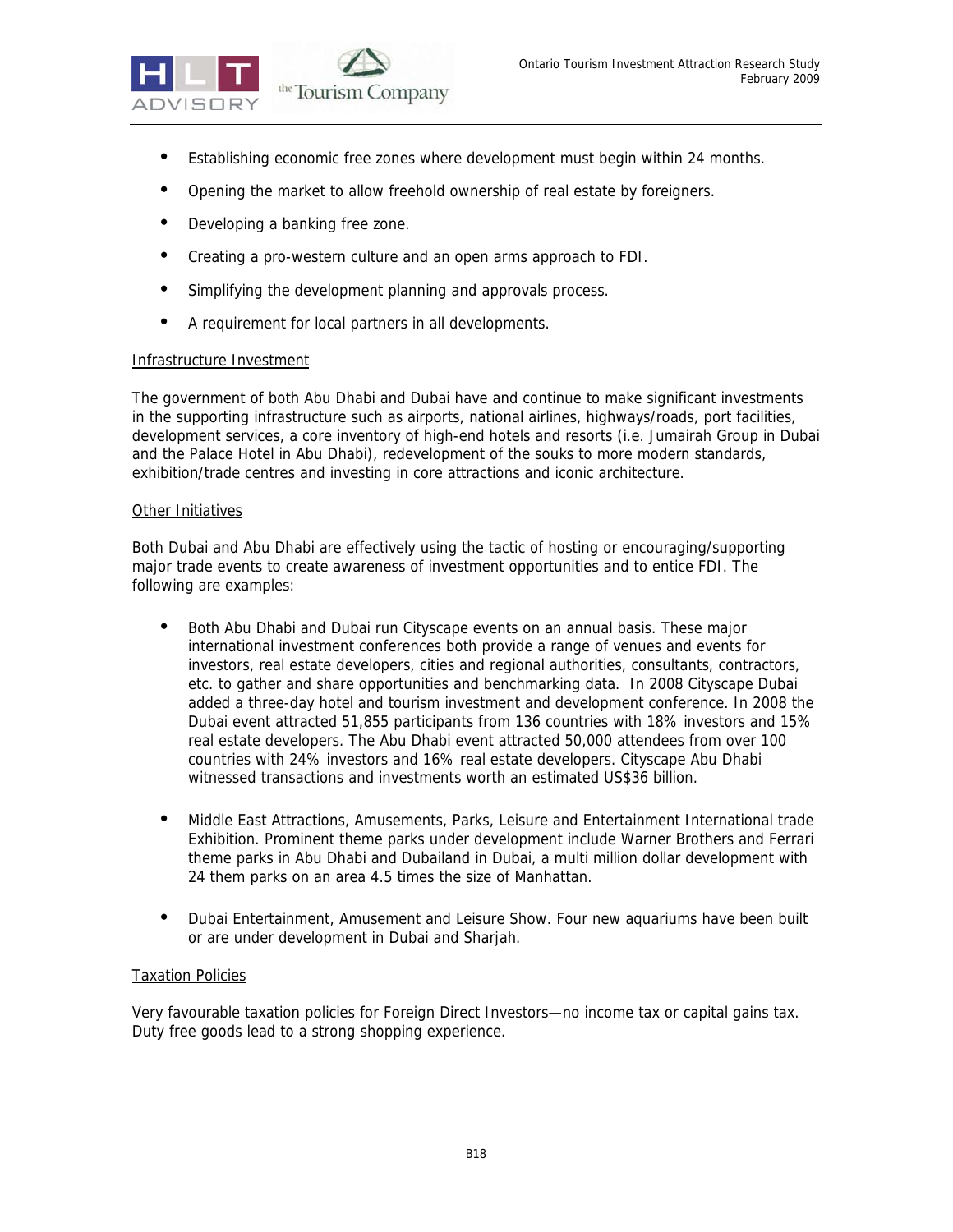**APPENDIX B NORTH AMERICAN TOURISM DESTINATION CASE STUDIES**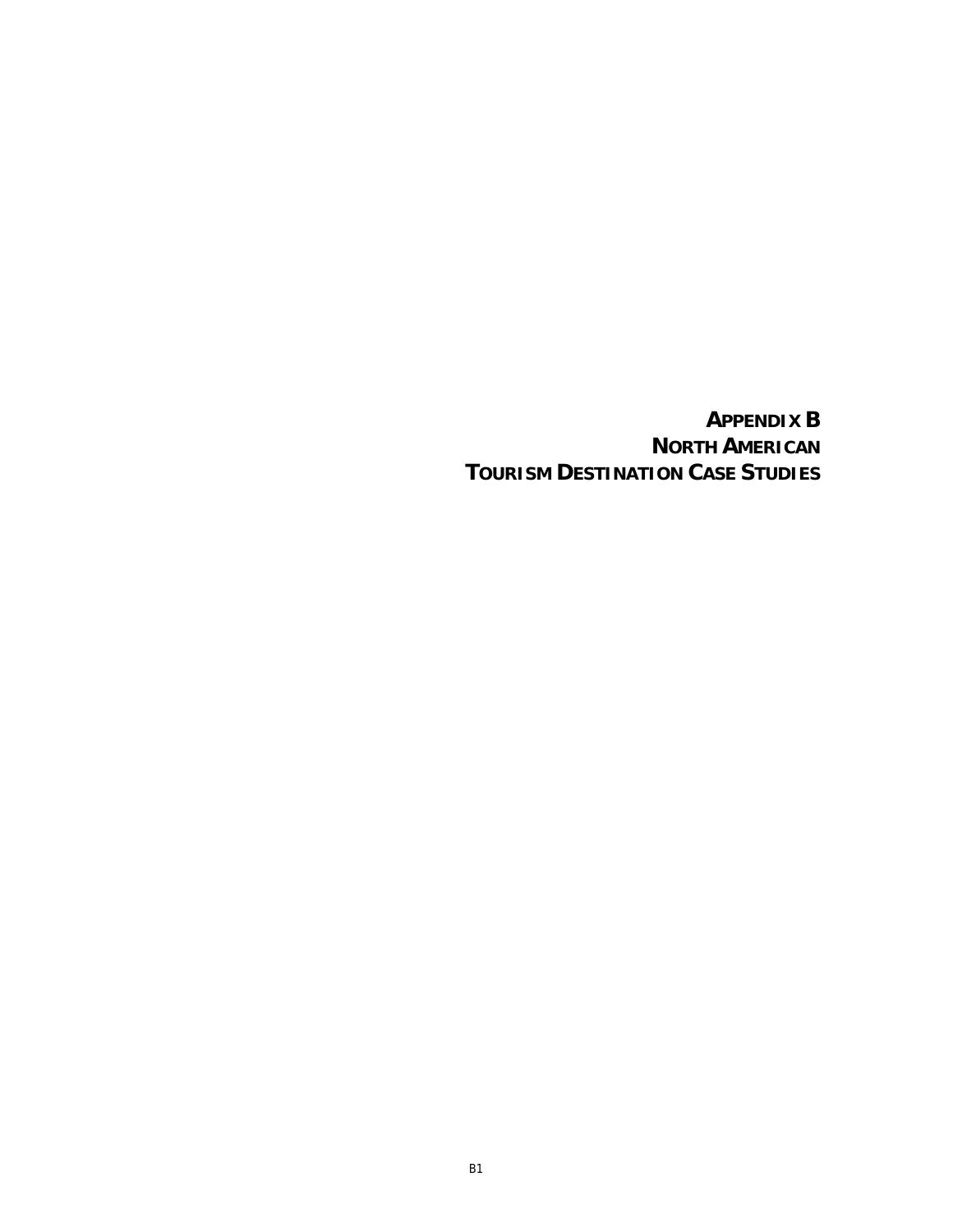

# **Appendix B1 – British Columbia**

## Impetus

In 2003, Premier Gordon Campbell set the goal of doubling tourism revenues to \$18 billion by 2015. This objective was subsequently confirmed by Cabinet and highlighted as part of the Liberal Party's 2005 provincial election platform. To achieve this objective, an annual cumulative growth rate of 6.5% will be required.

British Columbia plans on using the 2010 Olympic Games as an impetus for development of the tourism industry. The provincial government views tourism as one of the most important economic sectors in British Columbia that has a high potential to grow at an unprecedented rate.

#### Tourism Investment Success Stories

Since 2005, 18 new master development plans for all season resorts have been improved.<sup>41</sup> These resorts include:

- Mount Baldy (total proposed investment \$100 million)
- Crystal Mountain (total proposed investment \$110 million)
- Saddle Mountain (total proposed investment \$115 million)
- Whitewater Ski Resort expansion (total proposed investment \$15 million)
- Resorts at Jervis Inlet Marina, Canadian Mountain View Paradise Lodge, Callaghan Country Wilderness Adventures Backcountry Accommodation and Kasiks Wilderness Resorts (expansion)

A considerable amount of new hotel supply has recently opened or is in various stages of development within the province. Significant hotel development projects include:

- Loden Hotel Vancouver, 77 rooms, September 2007
- Shangri-La Hotel Vancouver, 119 rooms, Q1 2009
- Coast Coal Harbour Hotel Vancouver, 220 rooms, Q4 2009 (\$60 million)
- Fairmont Pacific Rim Vancouver, 415 rooms and 176 residences, 2009 (\$350 million)
- Valencia Hotel Vancouver (former Hotel Georgia), 168 rooms, 2010
- Ritz-Carlton Vancouver, 180 rooms and 123 residences, 2011

<sup>-</sup>*41 Ministry of Tourism Sports and Arts Tourism Development Branch*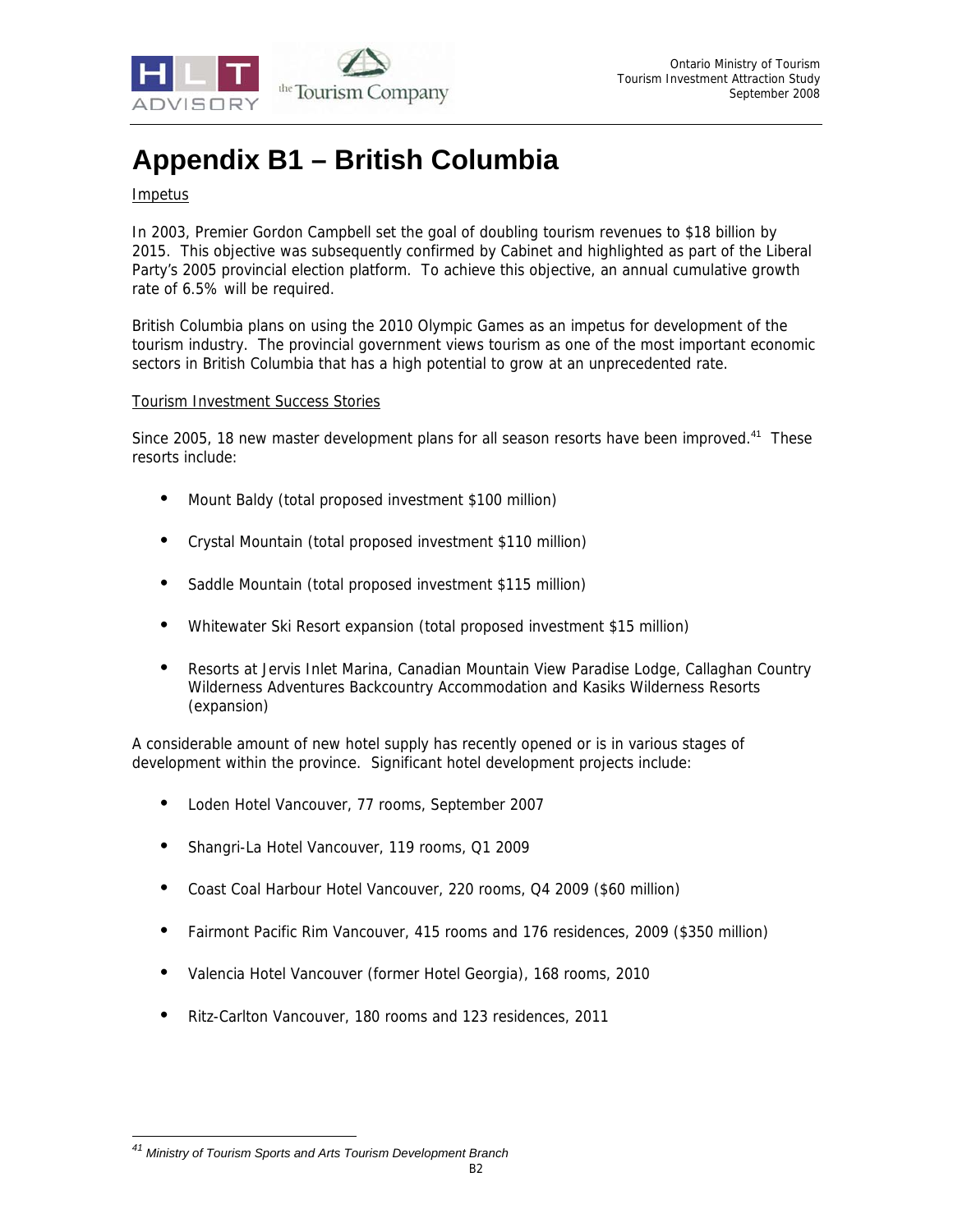

Several other major tourism developments have occurred in British Columbia. For example, the \$72 million Vancouver Island Conference Centre recently opened in Nanaimo. The Vancouver Convention and Exhibition Centre is undergoing a \$800 million dollar expansion that will triple the size of the venue. In 2007, \$1.2 million was spent upgrading 13 recreation sites.<sup>42</sup>

# Entity Responsible for Development

The Ministry of Technology, Trade and Economic Development is responsible for facilitating economic growth in the Province of British Columbia. Activities of the Ministry include:

- marketing and promoting the province;
- expand trade and investment opportunities;
- increase sales and exports of goods; and
- encouraging immigration in response to labour shortage challenges.

The Ministry of Technology, Trade and Economic Development works with other provincial ministries and the private sector to identify and address competitive issues such as barriers to investment, labour mobility, diversification of the provincial economy as well as providing funding for infrastructure development. Other responsibilities of the Ministry include ensuring economic benefits from the 2010 Winter Olympic Games are maximized as well as the Asia Pacific Initiative.

#### Entity Responsible for Attracting Tourism Investment

The Ministry of Tourism, Sports and Arts consists of five branches. Two of these branches, the Tourism Development Branch and the Resort Development Branch, include mandates for attracting tourism investment. In order to meet Premier Campbell's objective of doubling provincial tourism revenues by 2015, the Ministry prepared a Tourism Action Plan designed to allow a whole-ofgovernment approach. In addition to the Ministry of Tourism, Sports and Arts, 14 other ministries and 7 Crown agencies have agreed to work in concert to achieve the objective.

The Ministry of Tourism, Sports and Arts Tourism Development Branch is responsible for coordinating on-going development and implementation of the Tourism Action Plan.

The Branch reports directly to the Minister of Tourism. The Branch has an annual budget of about \$4 million and includes 19 staff members. Functions performed by the Tourism Development Branch include:

• Business Research and Investment—provides a broad range of research services primarily to ministry branches and tourism stakeholders including: monitoring of tourism trends, reporting on tourism sector supply side performance measures, support to the BC Tourism Research Advisory Council, and through economic impact and financial analyses. In addition, the section works with the Tourism and Resort Operations Group to create new green tourism and resort investment opportunities by working with local First Nations to identify lands suitable for tourism resort and recreational vehicle development, and by facilitating First Nation partnerships with national and international developers/investors and/or financial institutions.

<sup>-</sup>*42 Ministry of Tourism Sports and Arts Tourism Development Branch*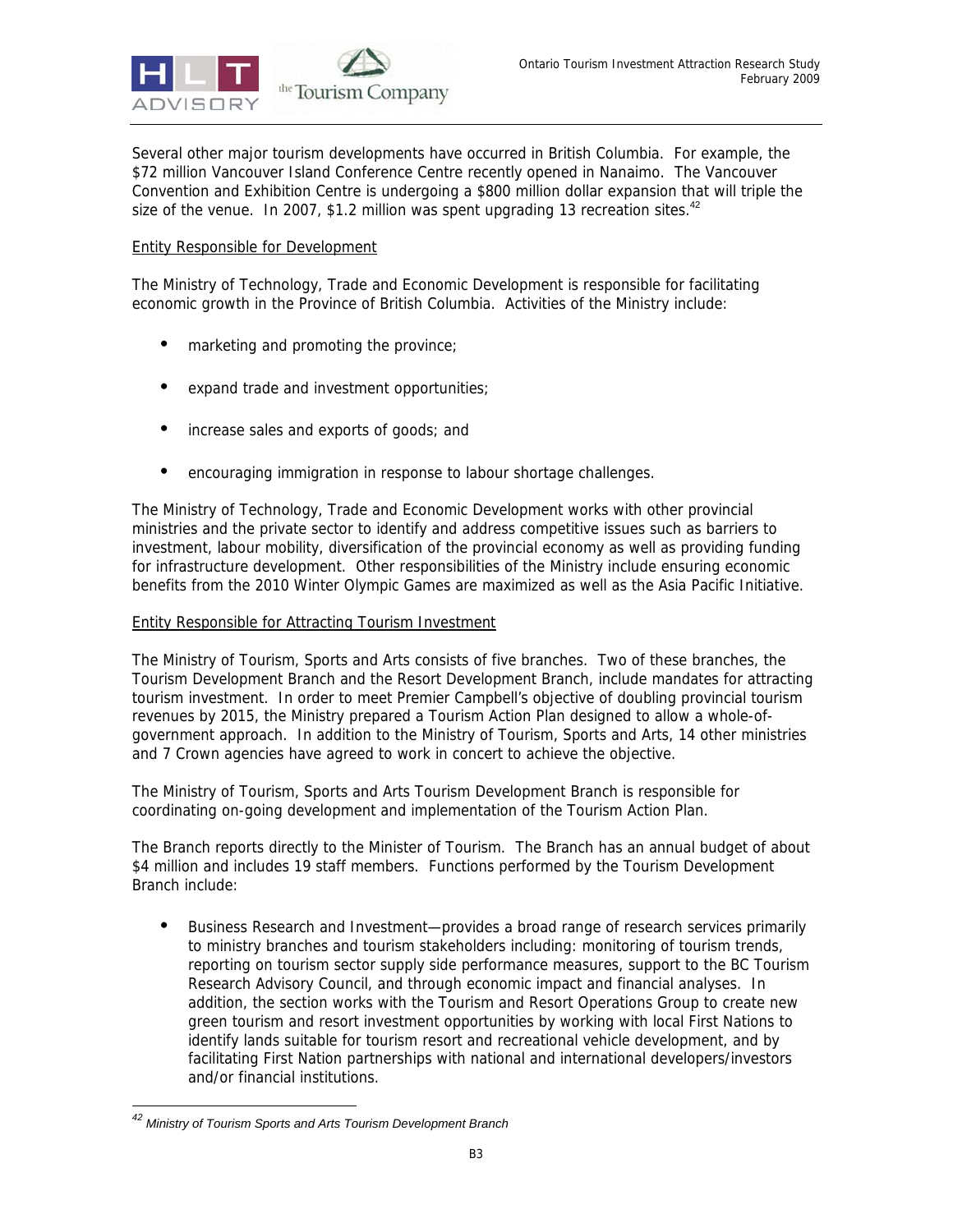

- Industry Development—responsible for increasing BC market share of high growth and/or high yield tourism sectors such as cruise ships, conventions and meetings, and emerging growth sectors such heritage tourism and aboriginal cultural tourism. The section works first to bring more visitors to BC via these products, and then lever the visitor stay to increase pre and post visits, and return visits. Also the Ministry of Tourism, Sports and Arts acts as lead on tourism labour force issues and works closely with government's WorkBC initiative and tourism human resources associations.
- Outdoor Sector Development—responsible for facilitating and enabling outdoor recreational opportunities through product development and/or marketing strategies. The section is currently focusing its energy and resources on recreational vehicle park development, a recreation sites market development plan, rail-to-trail development, a provincial highway tourism signage initiative, a BC Marine trail and a safe-harbours handbook. Also the ministry lead on development and implementation of a Green Tourism Strategy for Sustainability, including green house gas emission reduction initiatives.
- Tourism Policy and Land Use—responsible for providing strategic advice and policy direction on inter-ministry and cross-government issues integral to Ministry of Tourism, Sports and Arts' tourism and recreation mandate and is the lead on tourism legislation, regulation and policy. By championing tourism sector interests at inter-agency forums related to tourism land use and policy, this team works with other branches and industry associations to resolve strategic policy and land use issues early on, address opportunities and build strong relationships providing opportunities for tourism businesses to thrive and grow within a sustainable resource management framework.

The Ministry of Tourism, Sports and Arts Tourism Development Branch benefits from a "whole of government" approach to development. Reducing "red tape" is a priority for the Tourism Development Branch and other provincial government organizations. As an example, adventure tourism initiatives are reviewed by the Tourism Development Branch and the Integrated Land Management Bureau. Approvals come from the Ministry of Agriculture and Land with a maximum "turn around" time of 120 days.

# **Ministry of Tourism Resort Development Branch**

The Resort Development Branch is responsible for administering all ski resorts (regardless of the size) as well as all non-ski resorts with at least 100 commercial bed units or \$1 million in recreational infrastructure. Smaller non-ski resorts are administered by the Integrated Land Management Bureau. The resorts may have a residential component.

The Resort Development Branch has a staff of 15 and an annual budget of \$1.5 million (payroll and office expenses). The staff includes four development managers, each with a support person as well as a manager to facilitate developers' relationships with First Nations. In addition to the regular budget, operations may be funded under the Crown Land Account outside of the normal budget process should funds be required to administer resort development agreements. The branch does not actively solicit developments.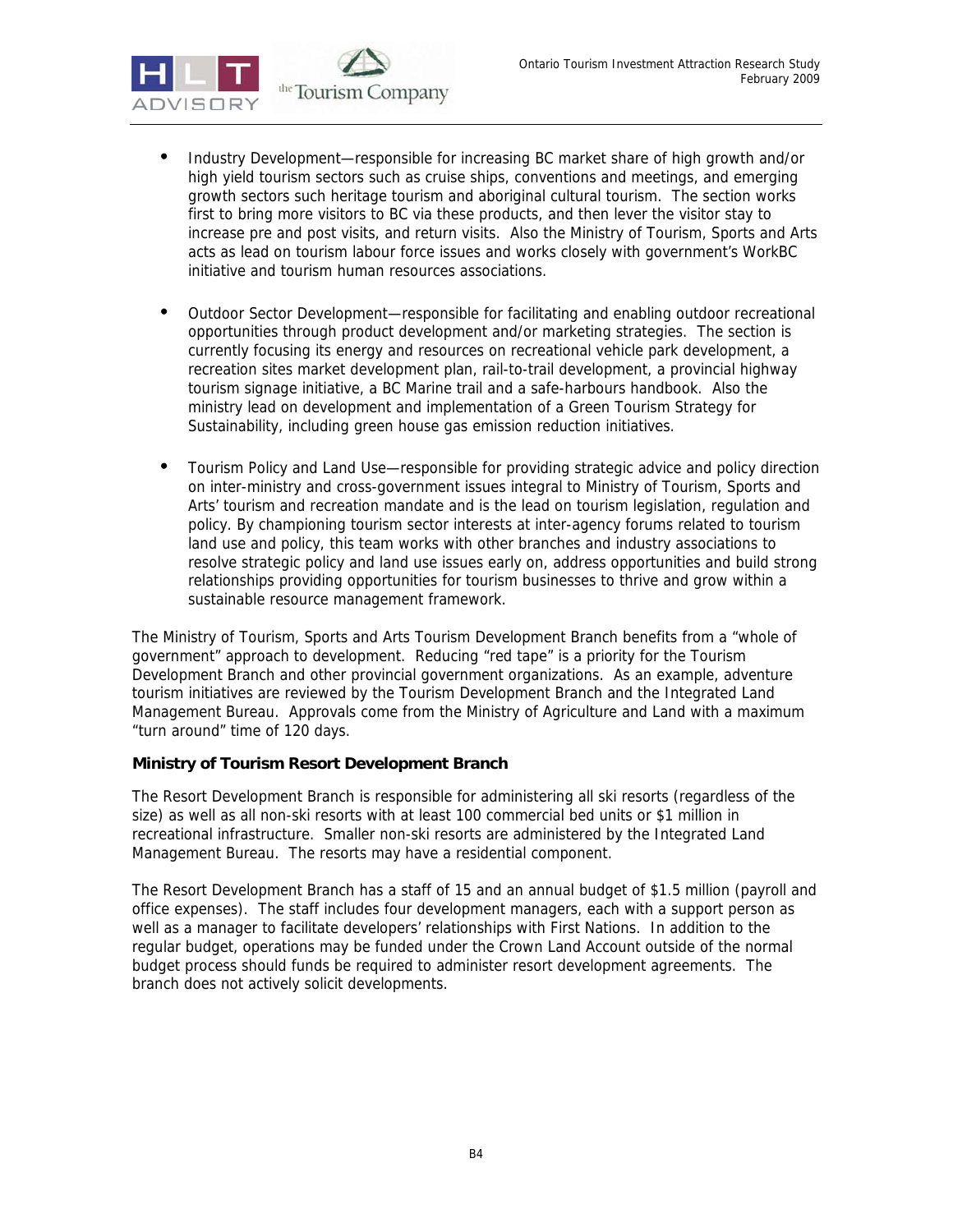

The Resort Development Branch administers existing resorts as well as works with proposed resorts throughout the development process. The development process may be lengthy and costly for developers (some developers spend up to \$2 million). An interim agreement may take a year while a final agreement may take two to three years depending if an environmental assessment is required. The branch is working to reduce the length of the process by harmonizing the approval process with local and regional governments as well as harmonizing the environmental assessment process.

# Entity Responsible for Tourism Marketing

Tourism British Columbia is responsible for tourism marketing in British Columbia. The goals of this organization are to promote development and growth in the tourism sector, increase tourism revenues and employment throughout the province, and increase economic benefits. Tourism British Columbia's annual budget has been increased to \$60 million in 2008 by increasing the share of the 8% hotel tax from 1.65% to 3.0%.<sup>43</sup>

Tourism British Columbia has a Marketing Development Division that is responsible for assisting tourism product businesses, communities and sectors by providing tools to help grow the business opportunity. Its programs focus on providing useful tools for tourism businesses and communities to help grow their business. Additionally, the Market Development Division provides research to the government and industry partners, develops revenue-generating opportunities and publishes British Columbia Magazine.

#### Financial Incentives

The Ministry of Tourism, Sports and Arts Tourism Development Branch does not offer financial incentives or subsidize private sector initiatives. Instead, the Development Branch provides land base access for tourism operators and works with developers to cut red tape and facilitate approvals.

The Ministry of Technology, Trade and Economic offers three programs to help small businesses access capital:

- Small Business Venture Capital Tax Credit Program—provides British Columbia Investors a 30% refundable tax credit;
- Employee Share Ownership Program—offers employees investing in their companies a 20% provincial income tax credit; and
- Labour Sponsored Fund Program—assists in the creation of investment funds which are able to invest in small- and medium-sized businesses.

Community Futures Development Corporation British provides loans, seminars, counselling, business plan consulting and self-employment assistance) to rural communities across British Columbia.

<sup>-</sup>*43 Tourism British Columbia*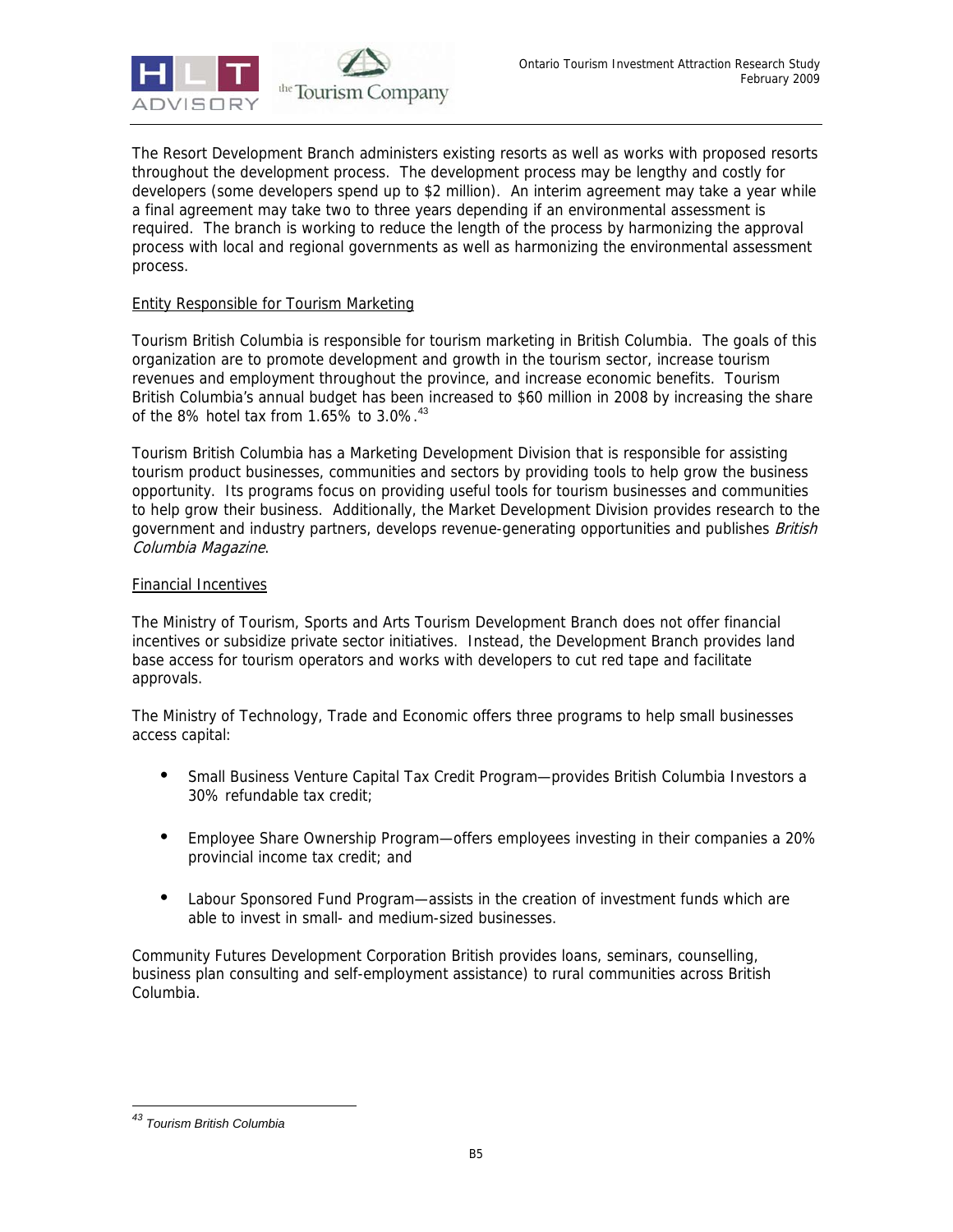

#### Infrastructure Investment

The Province of British Columbia has made significant investments in tourism infrastructure to support the goals of the Tourism Action Plan. Provincial investments include:

- Vancouver Convention and Exhibition Centre construction and expansion (province share \$500 million).
- Olympic Games \$600 million.
- Passenger rail service to the BC heartlands.
- Investment of \$1.3 billion to ensure a reliable transportation network throughout British Columbia.
- Prince Rupert Cruise Terminal.
- Investing in the Vancouver, Victoria, Comox, Prince George, Cranbrook and Kamloops airports.
- Investing in, and facilitating the development of, tourism facilities throughout the province such as the Squamish/Lil'wat Cultural Centre in Whistler, Mount Washington Resort, Canoe Mountain Resort, Kicking Horse Mountain Resort and Big White.
- Providing \$25 million to the Union of British Columbia Municipalities to develop community tourism development programs.
- A one time payment of \$2 million to each of the Province's six regional Destination Marketing Organizations.
- \$5 million has been provided over four years to the Aboriginal Tourism Association of British Columbia for the completion a tourism strategic plan.

#### Other Initiatives

Ministry of Tourism, Culture and the Arts completed a Tourism Action Plan in February 2007. This plan is based on several previous plans including the Spirit of 2010 Tourism Strategy. The plan focuses on variables that the government has a reasonable level of influence on and identifies specific actions by government that will "encourage a positive business climate, increase investment in tourism, maximize the potential of Crown assets, and develop and expand cultural attractions."

The Tourism Action Plan is a framework of 34 specific objectives organized in to four key areas:

- Development and Investment
- Access and Infrastructure Investment
- Tourism Workforce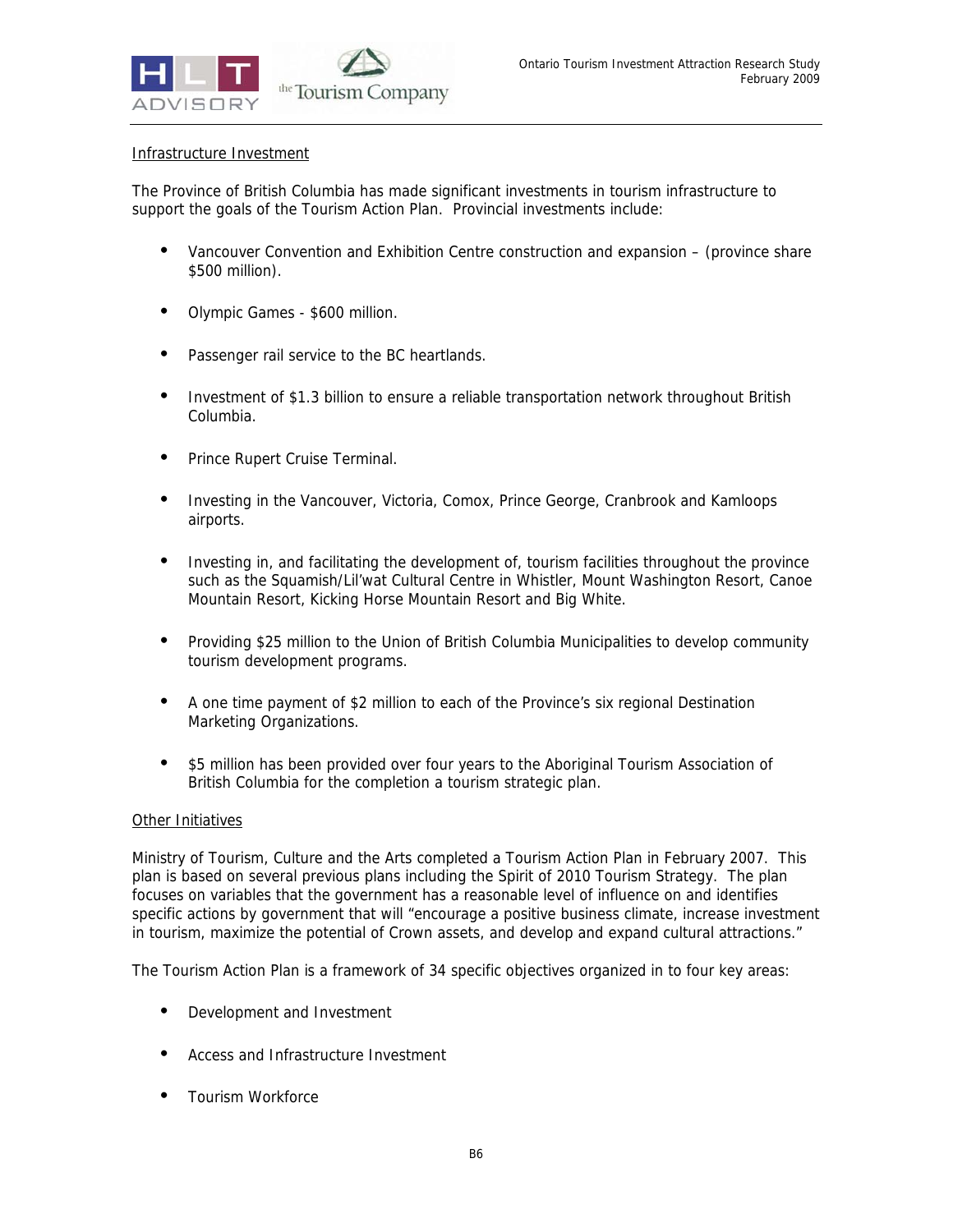

• Marketing and Promotion

According to a 2008 Tourism Action Plan update, all 34 actions are underway. An emphasis has been placed on the top eight:

- Improve air and vehicle access to BC and strengthen our role as Canada's Pacific Gateway;
- Leverage the exposure and benefits of the 2010 Olympic and Paralympic Winter Games;
- Increase tourism workforce by raising the career potential of tourism and expand the scope of the labour market pool;
- Fully realize tourism benefits from government's capital investment in BC's convention centres;
- Ensure new resort approvals are expedited;
- Maximize return on Province's tourism marketing investments;
- Increase First Nations investment in the tourism and outdoor recreation sectors;
- Leverage our 'Super, Natural BC' branding with a new, world class Green Tourism Strategy for Sustainability.

In addition, the plan identifies four specific actions by government that will coordinate investments, encourage hassle-free entry to and travel through BC and raise the retention rate of the tourism sector:

- Establish a mechanism for periodic analysis of projected infrastructure enhancements by region (public and/or private sector funded) to meet anticipated future tourism demand. This will include air and marine ports, other transportation infrastructure, parks, RV facilities, trails, accommodations, etc.
- Ensure planning processes identify infrastructure gaps necessary for tourism development (expansions or enhancements to airports, roads and highways, ports, etc.) and devise specific government actions required to fill those gaps and support Canada's Pacific Gateway.
- Leverage transportation infrastructure investments and other tourism-related development.
- Work with the federal government to improve air access to British Columbia in support of Canada's Pacific Gateway Strategy.

Other initiatives by the Ministry of Tourism, Sports and the Arts include:

The creation of a working group to develop a green tourism strategy for sustainability.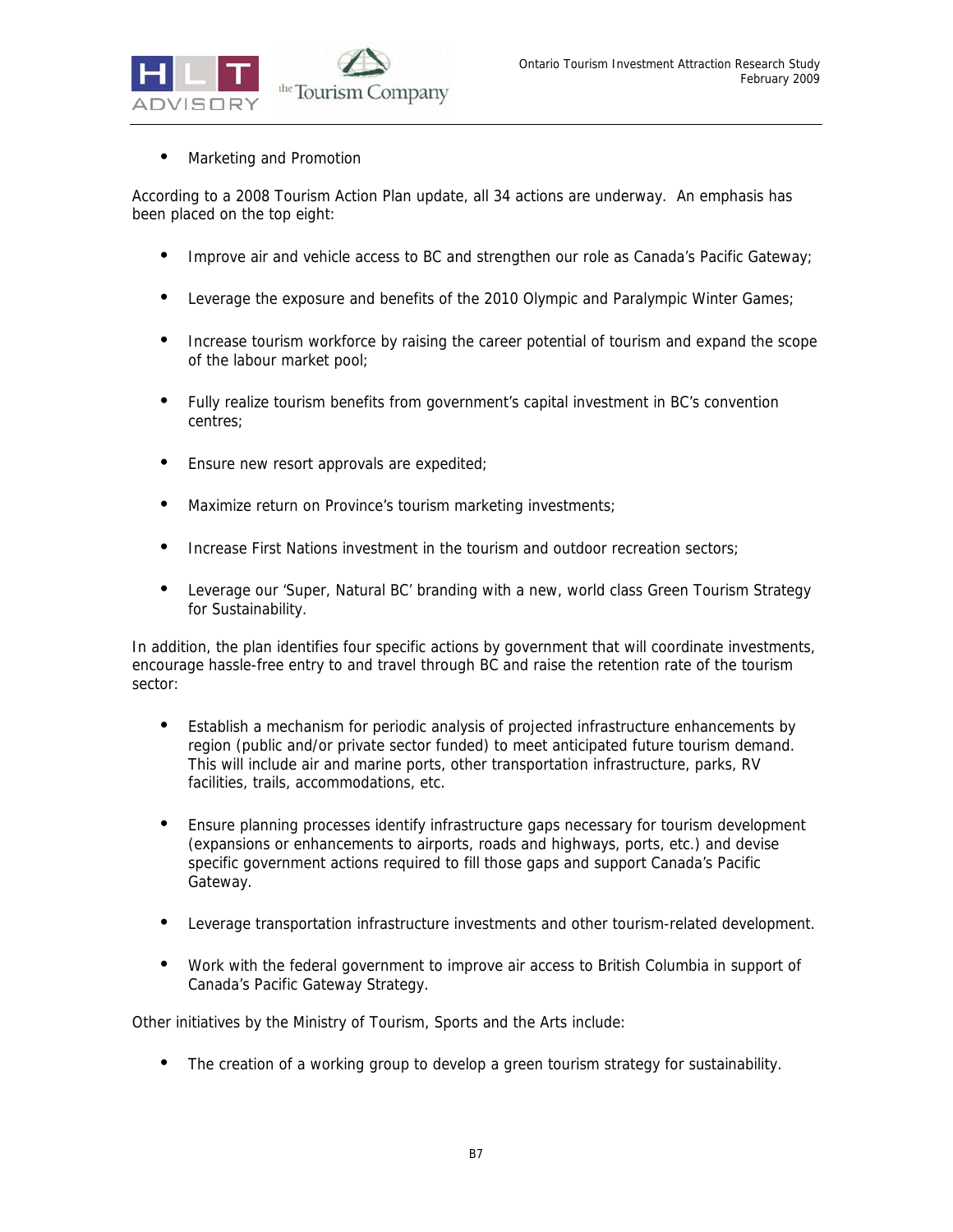

- The creation of a cruise sector working group to develop a strategy to take advantage of the British Columbia cruise industry through long pre- and post-cruise stays in the province.
- Implemented an Aboriginal Tourism Blueprint Strategy with Tourism BC, Aboriginal Tourism BC, the Government of Canada and industry partners.
- Created the Industry/Government Working Group for Recreational Vehicle Park Development.
- Established the Cruise Industry Working Group to identify ways to increase the benefits to British Columbia from the fast-growing cruise ship sector.

#### Key Public and Private Sector Stakeholders

With over 150 member organizations, Council of Tourism Associations represents all regional and municipal tourism associations in the province. The Council is designed to assist the associations in working toward common initiatives.

The Royal BC Museum is a Crown corporation responsible for the protection and exhibition of provincial collections, including specimens, artefacts, archival records and other materials that illustrate the natural and human history of British Columbia.

The BC Pavilion Corporation generates economic and community benefits through the prudent management of public facilities such as BC Place and the Vancouver Convention and Exhibition Centre.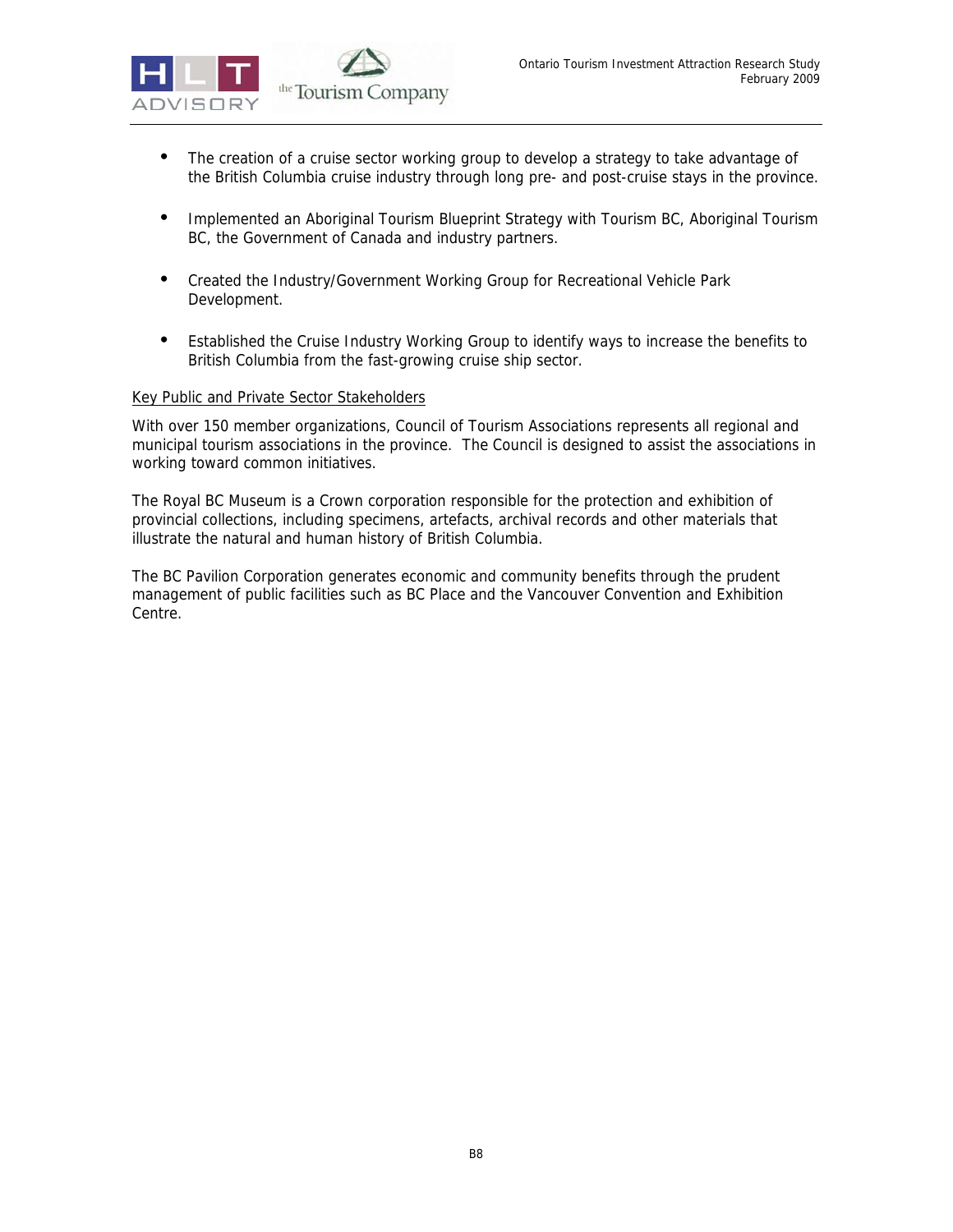

## **Appendix B2 – Kentucky**

#### Impetus

In 1995, the Kentucky Commerce Cabinet realized the tourism sector in Kentucky had stagnated while surrounding states were experiencing growth in the sector. The Cabinet commissioned a study which concluded new attractions were required. However, public funds were not available to accomplish this task. As a result, the Kentucky Tourism Development Act was passed in 1996 to stimulate private sector tourism investment.

#### Tourism Investment Success Stories

Kentucky's tourism industry generates \$10.1 billion annually and employs over 175,000 people. In the last three years, tourism in Kentucky increased more than 24% and created more than 6,000 new jobs.<sup>44</sup>

The Tourism Development Act has been successful in attracting private sector investment in tourism projects. Since the Act was passed in 1996, 316 projects representing \$733 million in private investment have been approved to receive financial incentives.<sup>45</sup> Tourism Development Act projects include:

- Newport Aquarium (\$32 million)
- Newport on the Levee a 250,000 square foot entertainment centre
- Kentucky Speedway (\$100 million)
- 4<sup>th</sup> Street Live! (\$70 million)
- Newport on the Levee Entertainment Destination Center
- Glassworks a facility for glass artisans (\$4 million)
- Owsley Brown Frazier Historical Arms Museum
- Hilton Garden Inn Kentucky Fairgrounds
- Heaven Hill Distillery Visitors Center
- Galt House Renovation
- West Main Museum & Hotel, Louisville
- Hofbrauhaus

-

• Green River State Park Resort & Golf Course

Paducha Kentucky has become a model for the development of arts districts. Prior to the development of the arts district, Paducha was a depressed area. A several block radius was designated as a development area and incentives were provided to artisans to live and work in Paducha.

<sup>&</sup>lt;sup>44</sup> Kentucky Department of Travel and Cabinet for Economic Development<br><sup>45</sup> Kentucky Tourism Development Cabinet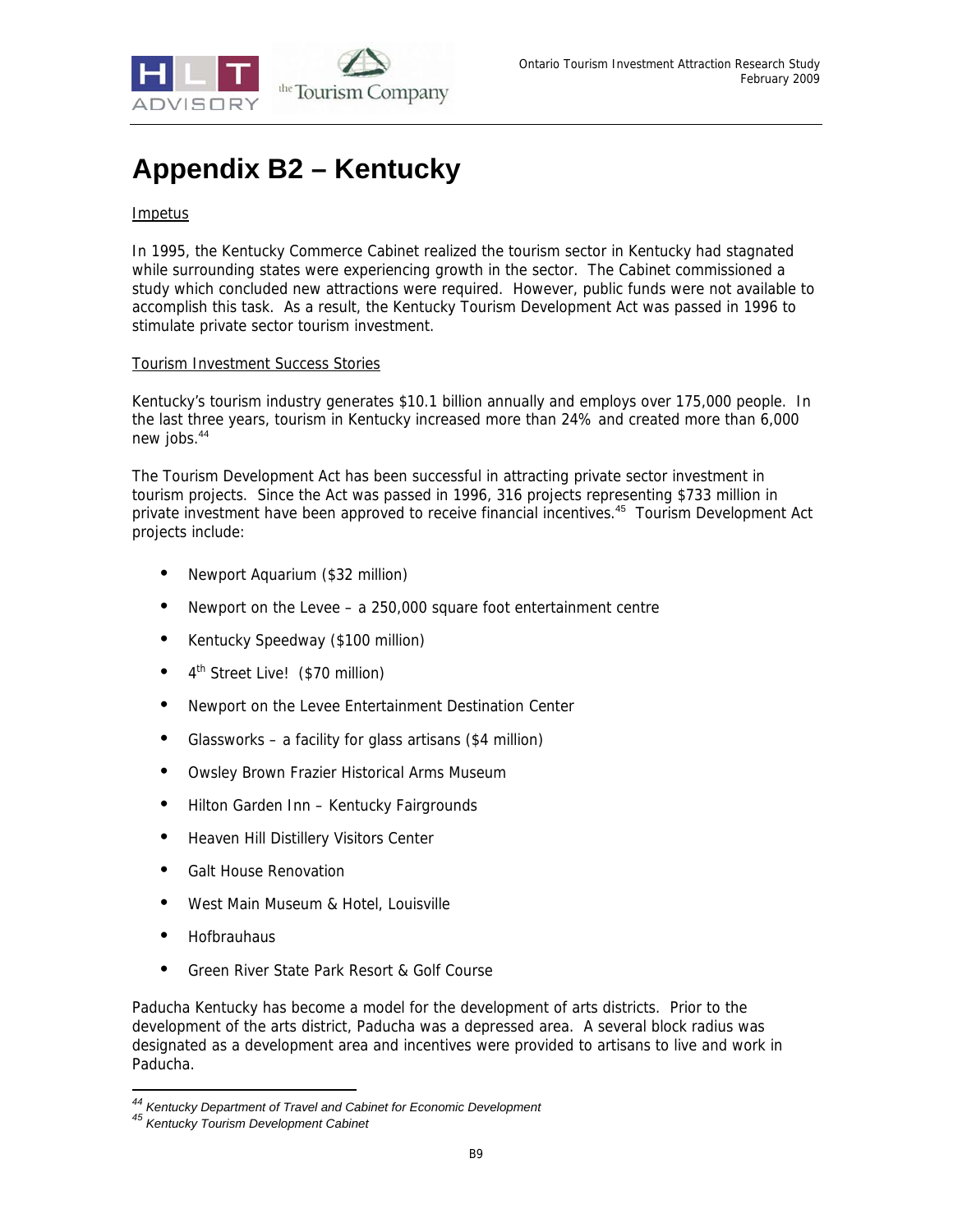

Entity Responsibly for Tourism Marketing

#### **Kentucky Department of Travel**

An \$8 billion matching funds program is available to tourist attractions, local and regional tourism groups and the Kentucky Department of Tourism to help promote area tourism or specific attractions.

#### Entity Responsible for Economic Development

#### **Kentucky Cabinet for Economic Development**

The Kentucky Cabinet for Economic Development is the primary state agency in Kentucky responsible for creating new jobs and new investment in the state. The Cabinet consists of:

- Office of the Secretary—responsible for the development and administration of the executive policies and for the overall management of the agency.
- Department of Existing Business Development—responsible for assisting and encouraging job retention and creation by working with existing business and industry.
- Department of New Business Development—responsible for coordinating the recruitment and attraction of companies that will enhance the overall viability of the state's economy.
- Department of Commercialization and Innovation—responsible for leading the efforts of the Kentucky Economic Development Cabinet in creating a knowledge-based economy.
- Department of Financial Incentives—coordinates all the financial assistance, tax credit and related programs available to business and industry.

#### **Kentucky Economic Development Partnership**

The Kentucky Economic Development Partnership was created by the Kentucky General Assembly in 1992 to direct the state's economic development efforts.

The Partnership includes eight private-sector members, whom are appointed by the Governor, and includes one member from each of the state's congressional districts. The secretaries of four Cabinets (Economic Development, Finance and Administration, Environmental and Public Protection, Commerce) serve as public sector, ex-officio members (non-voting members). The Governor serves as the Chair of the Partnership.

#### Entity Responsible for Attracting Tourism Investment

#### **Kentucky Tourism, Arts and Heritage Cabinet**

The Kentucky Tourism, Arts and Heritage Cabinet works with local economic development officers by keeping them current on incentive and educates the local council on the importance of tourism from an economic development perspective.

Until 1996 Tourism, Arts and Heritage was part of the Commerce Cabinet. Today, the Tourism Arts and Heritage Cabinet is one of nine state cabinets reporting directly to the Governor's office.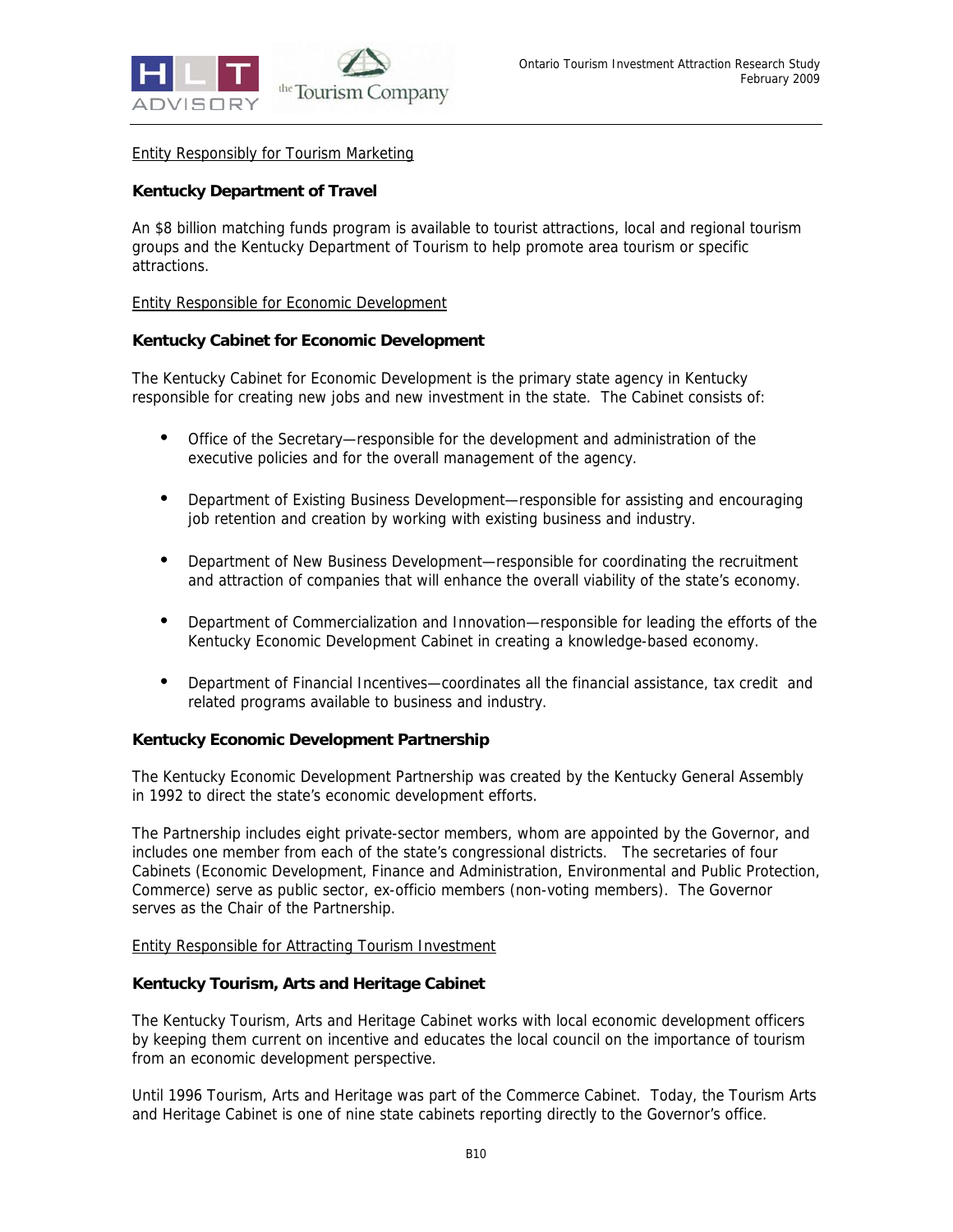

#### Financial Incentives

### **Kentucky Tourism Development Act**

Kentucky was the first state to create a tax-credit program to support tourism-related development. The Kentucky Tourism Development Act provides a sales tax incentive program for major tourism developments. A hidden purpose of the program is to promote development on the Kentucky side of the Ohio/Kentucky border near Cincinnati.

Under the Act, developers may recover up to 25% of the project's development costs through a refund of the 6% sales tax paid by visitors to the attraction on admission tickets, food and gift sales and lodging tasks. The developer has 10 years to reach the 25% threshold. If the development is located in a State Park, the developer may recover 50% of the project costs over 20 years.

To be eligible for the incentive, the developer must prove the project would not proceed without the incentive. To date, two projects were denied funding under the tourism development act. Neither project proceeded as envisioned when the funding application was prepared.

The Kentucky Tourism, Arts and Heritage Development Cabinet unsuccessfully tried to attract investors by marketing the program. Upon the passage of the Act, the Kentucky Tourism, Arts and Heritage Cabinet sent a mailing to major US-based developers describing the act. Despite the expense involved in this campaign, it yielded little in the way of results.

Program guidelines are as follows:

- New or expanding tourism projects qualify.
- Minimum \$1 million investment.
- The development must attract at least 25% of visitors from out-of-state.
- Minimum 100 days per year open to the public.
- The development must generate a positive fiscal impact after inducements.
- Must be located in an area of natural phenomenon or scenic beauty.
- Eligible developments include:
	- Cultural or historical sites.
	- Kentucky crafts and products centres.
	- Recreation or entertainment facilities.
	- Lodging (when built in conjunction with a tourism attraction that costs more than the lodging facility; built on state or federal parks and recreation lands; project involves restoration or rehabilitation of historic structure or lodging facility with more than 500 rooms and renovation costs of more than \$10 million).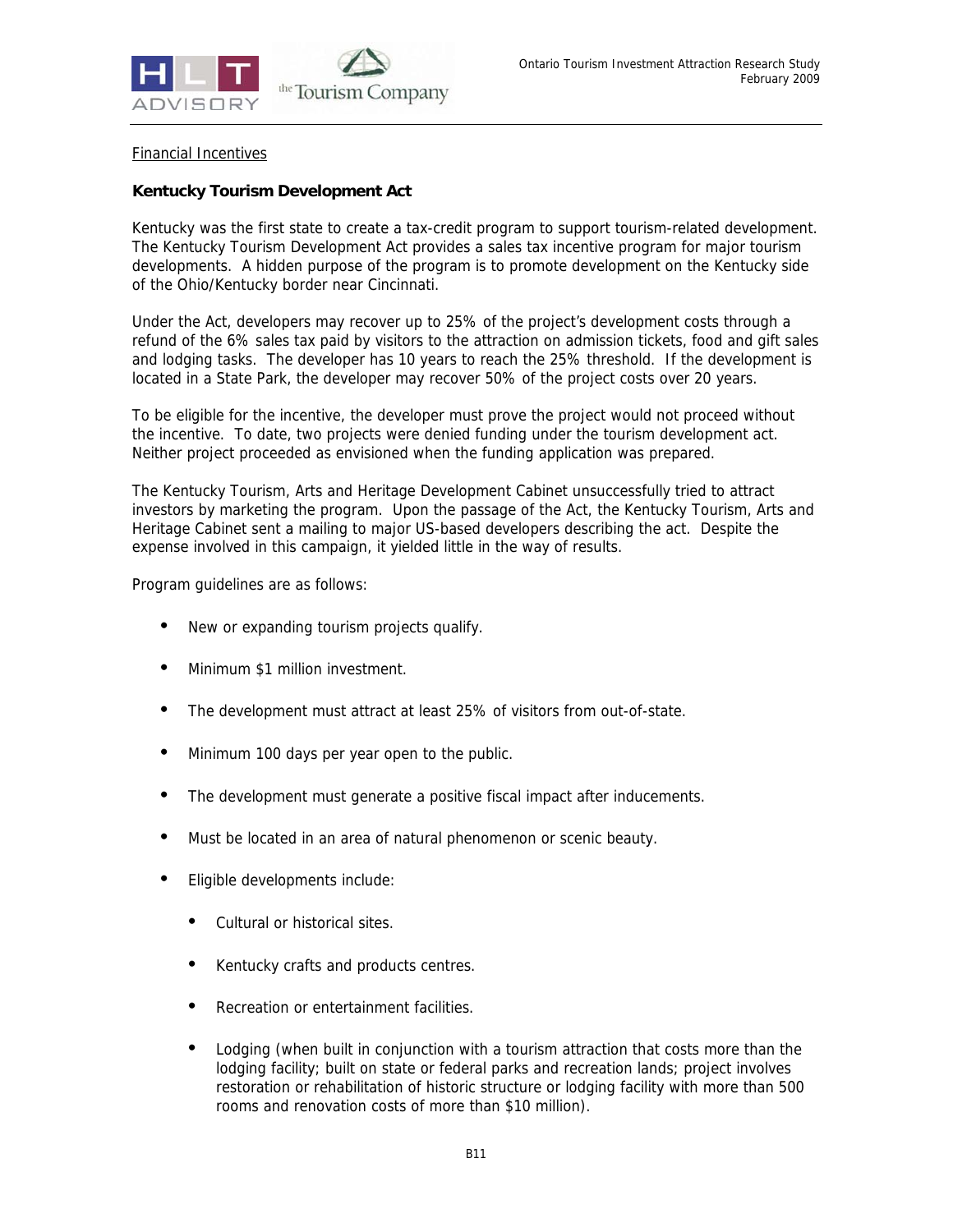

#### **Tax Increment Financing for Tourism Projects**

Tax Increment Financing for Tourism Projects is a new incentive program similar to the Kentucky Tourism Development Act. Tourism developments with a capital investment of at least \$10 million are eligible for a refund of up to 80% of state and local incremental taxes generated in the approved area. Taxes that may be considered in the refund include sales and use, income, property (excluding school and fire district property taxes), local insurance premium, occupational license fees and other taxes determined by the Kentucky Revenue Cabinet. Projects are able to recover 25% of development costs over 25 years. To be eligible, projects must be located in designated development area.

Until this year, the Tax Increment Financing for Tourism incentive was operated through the Kentucky Finance Cabinet and is lightly promoted relative to the Tourism Development Act (which is operated by the Kentucky Tourism, Arts and Heritage Cabinet). As a result, program activity has been relatively light. In 2008, the program was moved to the Kentucky Economic Development Cabinet.

#### **Tourism Development Loan Programs**

In 2002, the Tourism Development Loan Program was launched. Under this incentive, tourism developers are eligible for loans (up to \$250,000) at favourable interest rates. \$1.5 million was made available for this program and, to date, \$1.4 million has been lent to developers. Funding for the program has not been "topped up". However, \$1.2 million is currently available due to the receipt of interest payments and the repayment of principle.<sup>46</sup>

Projects that have benefited from this incentive include:

- Cowboy's of Kentucky
- Torrent Falls/Via Ferrata
- Old Crow Inn
- Chaney's Dairy Barn
- Equine Show Facility
- Rock Climbing Adventure
- Bed & Breakfast, Restaurant & Winery
- Agritourism Facility

#### **Kentucky Economic Development Partnership**

Kentucky Economic Development Partnership Financial Incentive Programs include:

<sup>-</sup>*46 Kentucky Tourism Development Cabinet*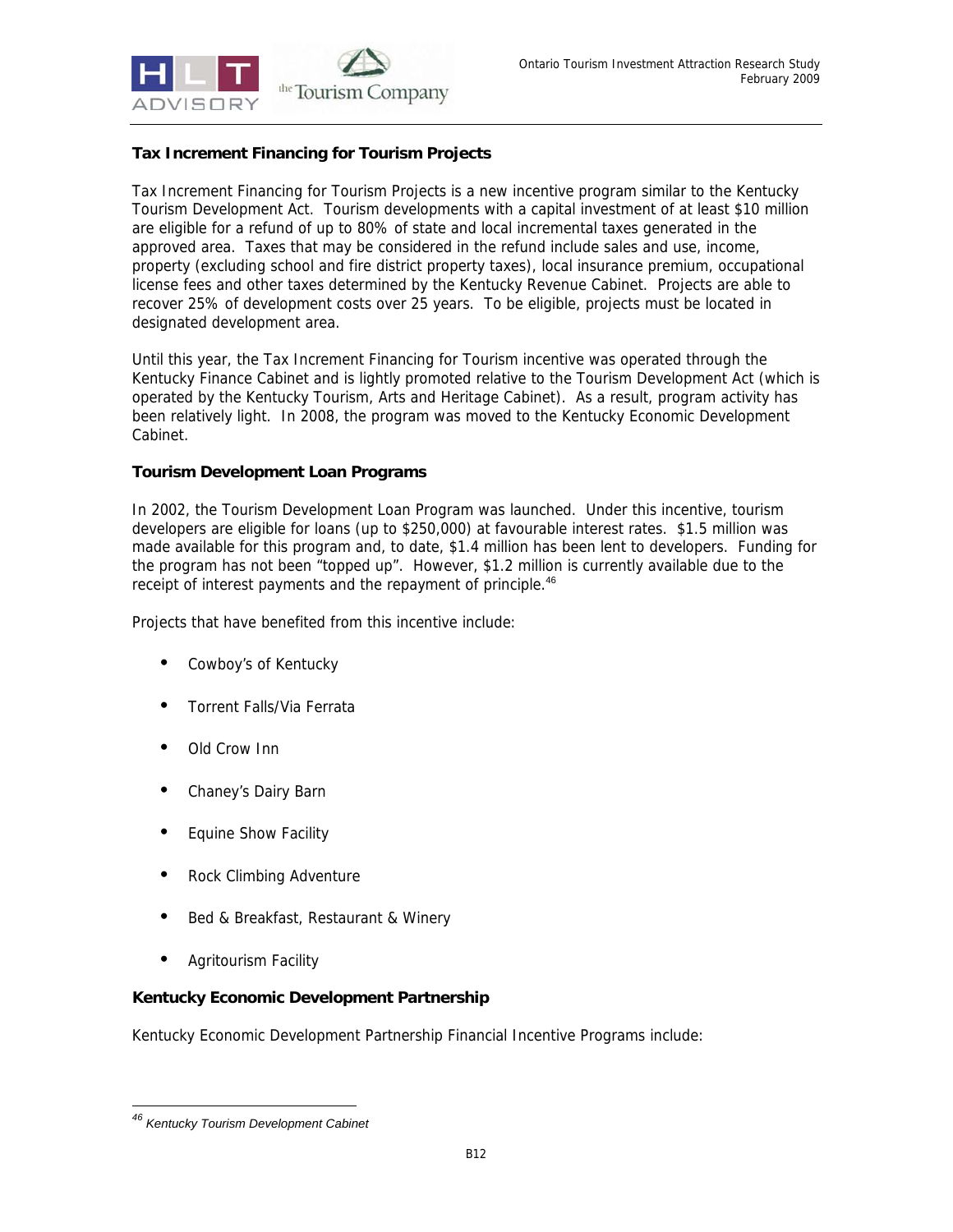

- Kentucky Micro-Enterprise Loan Program—provides loans up to \$35,000 to small businesses (less than 50 employees with an emphasis on disadvantaged businesses).
- Small Business Innovation Research and Small Business Technology and Transfer Matching Funds Program—the Commonwealth will match Federal Awards up to \$500,000 per year.

#### Infrastructure Investment

- The state is spending nearly \$100 million to improve the Kentucky State Parks System. Improvements include renovations to campgrounds, recreation facilities, guest rooms and public areas of many state parks including furniture, carpeting and lighting. All park lodges now have wireless internet.
- Kentucky International Convention Center realized a 40% increase in business following its expansion and renovation, which was completed in 2000.
- The Kentucky Exposition Center, with over 1.2 million square feet of exhibit space, is the sixth largest exposition facility in the nation. With the newly completed opening of the North Wing, the facility now has over 800,000 square feet of Class A exhibit space making it the third largest in the country. The Kentucky Exposition Center is home to five of the nation's top 25 largest trade shows.

#### **Other Initiatives**

- Tourism signage programs.
- Kentucky will host 14 international sporting events over the next five years including the Alltech FEI World Equestrian Games in 2010, the Ryder Cup in 2008 as well as the annual Kentucky Derby.
- Transient Room Tax of 1% is charged at all Kentucky commercial lodging establishments (in addition to the 6% State Sales Tax). Receipts are deposited in the Tourism, Meeting and Convention Marketing Fund, which is administered by the Commerce Cabinet. The sole purpose of the Fund is to market and promote tourism (including events, meetings, conventions, trade shows, cultural activities, historical sites, recreation, entertainment, etc.).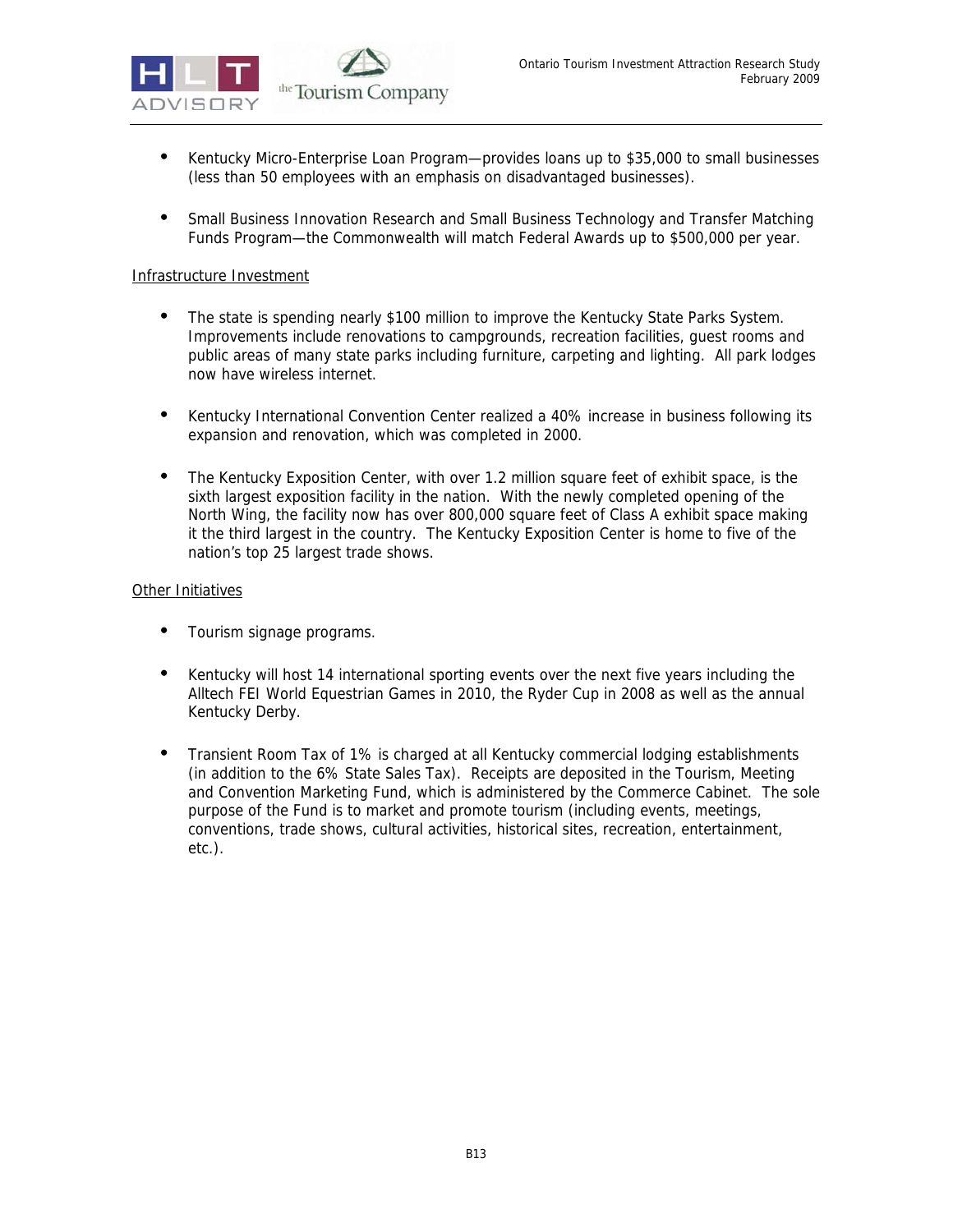

# **Appendix B3 – Mississippi**

#### **Impetus**

Mississippi is the third largest jurisdiction in terms of casino gaming in the United States. The Tourism Incentive Plan is designed to target family-friendly tourism attractions as well as outdoor experiences (lakes, trails, hunting, etc.).

The casino developments are primarily located along the Gulf Coast. The goal is to attract tourism to other areas (e.g., Tunica).

No target has been set (revenues or visitors).

#### Tourism Investment Success Stories

According to the Mississippi Development Authority Tourism Division Annual Report, tourism capital investment totalled \$551.2 million in 2007. The Tourism Incentive Program has been operating for about one year, with some modest success. Success stories from the Tourism Incentive Program include:

- The relocation of the Mid-South Fair from Tennessee. The Mid-South Fair is a two-week event attracting up to 70,000 people per day. Year-round activity occurs at the fairgrounds.
- The Myriad Tunica Resort received a Mississippi Tourism Investment Certificate making it eligible for up to \$290,950,000 of sales tax rebates, effective during the first 10 years of operation. Planned resort features included the first fully-enclosed, climate-controlled championship golf course, water park, 400 ft observation wheel, 1,200-room hotel and multiple enclosed botanical gardens.

#### Entity Responsible for Tourism Marketing

In 1986, a Governor's Task Force on Tourism was appointed to assess the strengths and weaknesses of the state's tourism industry and provide recommendations on how to increase tourism revenues. The major objective identified by the Task Force's report was the establishment of a state public/private sector promotional association. This lead to the establishment of what is known today as the Mississippi Tourism Association.

#### Entity Responsible for Development

#### **Mississippi Development Authority**

The Mississippi Development Authority is the state's lead economic and community development agency. The Authority is organized into three groups:

- Economic Development Group—focused on traditional business recruitment and retention, community development, tourism development and export development.
- Asset Development Group—pursues innovative ways to develop unique Mississippi assets such as cultural heritage, natural resources and small town lifestyles.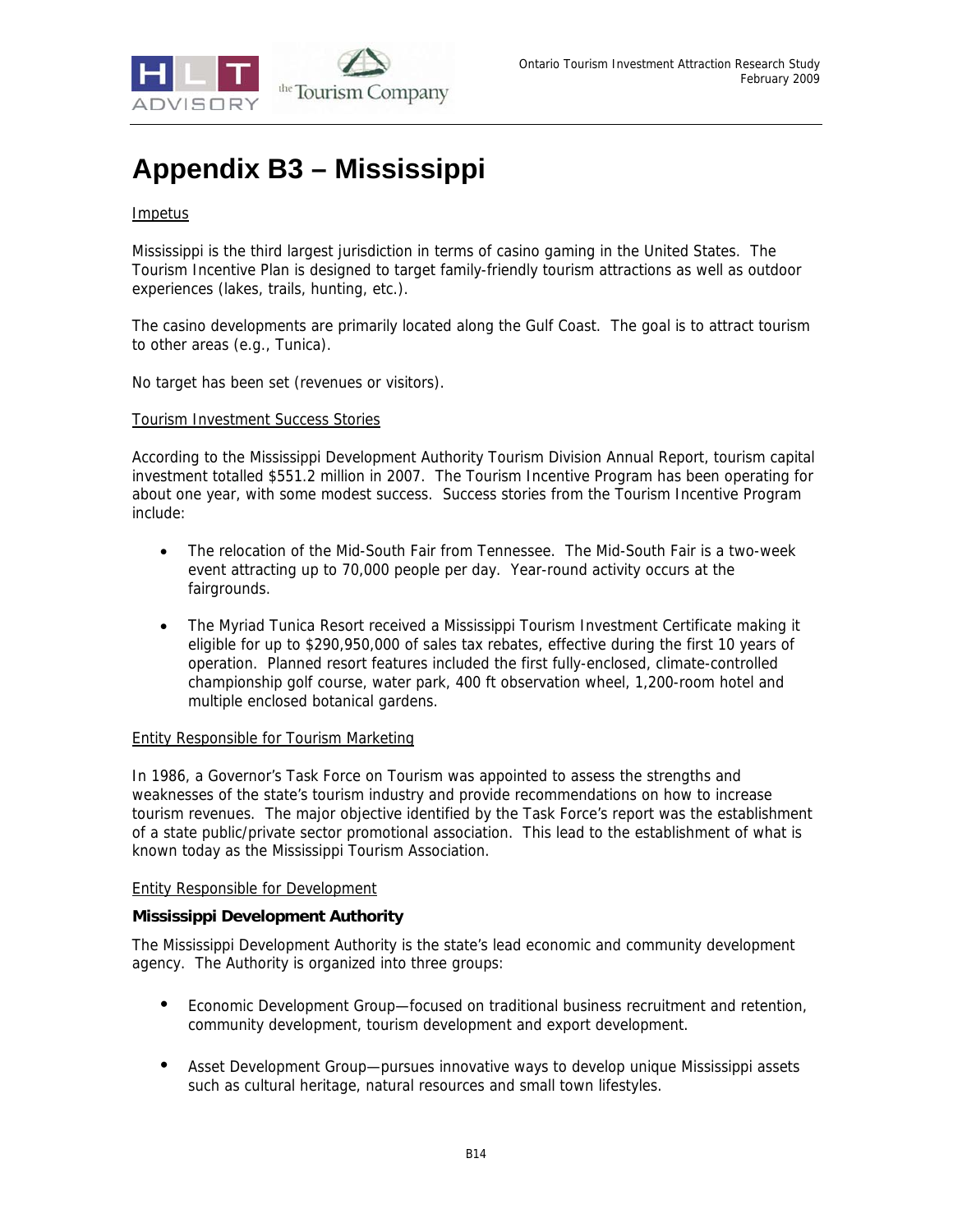

• Administration and Financial Services Group—oversees the Agency's financial and administrative responsibilities and community development grant programs. The Financial Services Group operates the Tourism Incentive Program and the Job Tax Credits

#### **Mississippi Major Economic Impact Authority**

The Mississippi Major Economic Impact Authority is administered by the Mississippi Development Authority and the State Bond Commission. The Authority is designed to allow the state to assist local communities in meeting development requirements inherent in large capital projects.

#### Entity Responsible for Attracting Tourism Investment

Mississippi Development Authority—Tourism Division

#### Financial Incentives

Mississippi Tourism Incentive Program:

- Administered by Mississippi Development Authority.
- Second program—about one-year old. Original program had a three-year mandate and resulted in the development of several golf courses and waterparks.
- Revised program different from the first program as casinos and existing project expansions are not eligible.
- Designed to provide an incentive to qualified developers of new family-oriented tourism projects within the State of Mississippi.
- Allows sales tax paid by visitors to the eligible tourist project to be diverted to the developer to cover project costs and may include public and/or privately owned facilities.
- Eligible projects must meet at least one of the following criteria:
	- o Have an initial investment of not less than \$5 million in a tier I area.
	- o Have an initial investment of not less than \$3 million in a tier II area.
	- o Have an auditorium, dining facility, gift shop, lodging facility on the Project site or within one mile of the Project and owned by the owner of the Project (note the capital investment in any dining or lodging facility shall not be included in the capital investment required by the project, however, the tax revenue can be used to recover costs of the Project and other facilities).
	- o If a family-oriented entertainment enterprise is owned by an entity which has a gaming license, the project must be in excess of that which is required by the State Gaming Commission for the issuance or renewal of a gaming license.

Job Tax Credits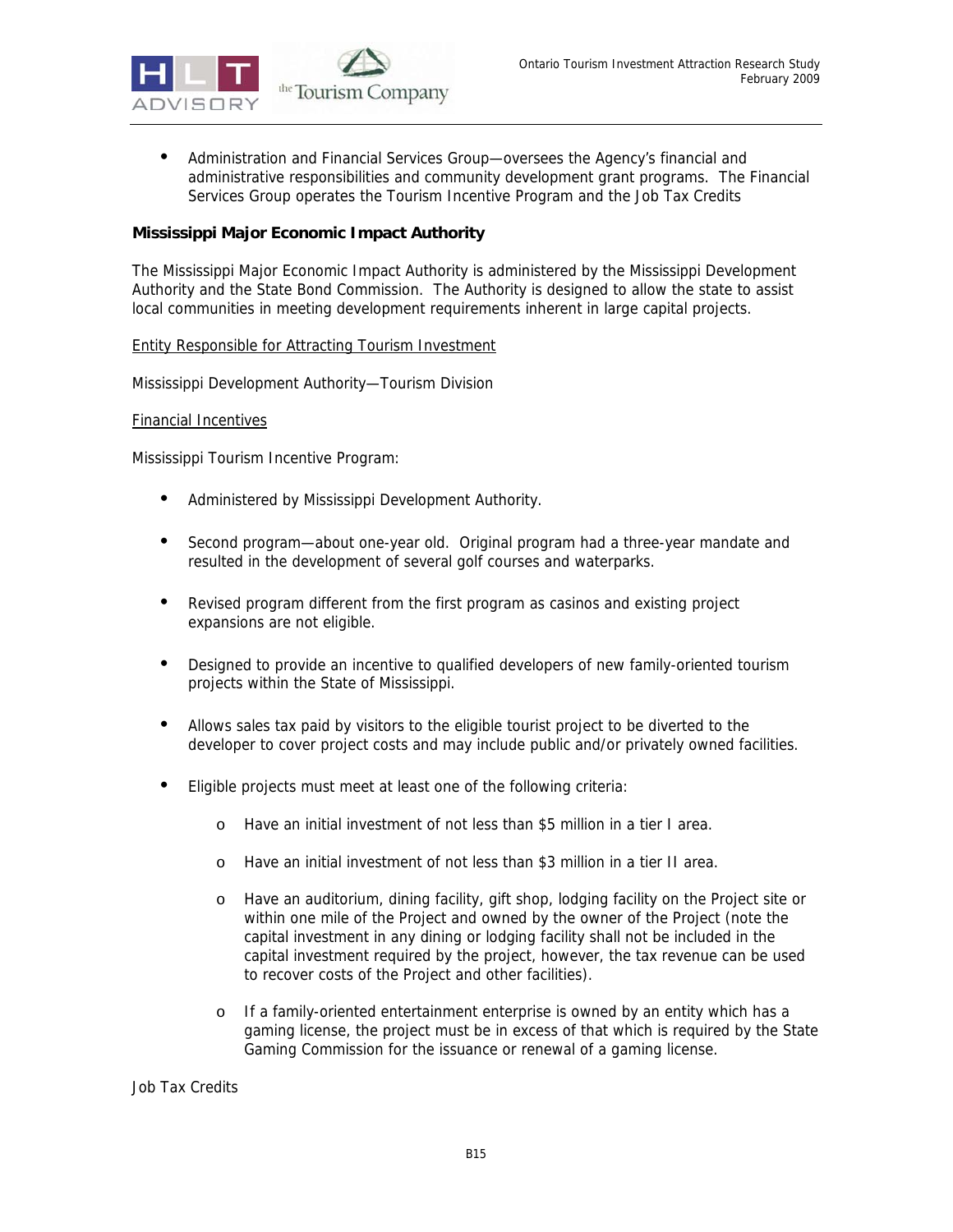- Available to certain types of businesses that create and sustain new jobs in Mississippi. Includes recreational facilities that impact tourism, resorts having a minimum of 150 rooms.
- Credits are taken against Mississippi corporate income tax. Calculated as a % of eligible payroll each year for five years based on job location and salary paid. Taken in years two through six.
- Counties are placed in one of three tiers based on county's level of economic development.
	- o Tier III 10 or more jobs credit 10% of payroll
	- $\circ$  Tier II 15 or more 5% of payroll
	- o Tier I 20 or more 2.5% of payroll
- To be eligible employer must create and maintain the minimum number of jobs based on location.

#### **Mississippi Major Economic Impact Authority**

The Mississippi Major Economic Impact Authority is administered by the Mississippi Development Authority and the State Bond Commission. The Authority is designed to allow the state to assist local communities in meeting development requirements inherent in large capital projects. New project and expansions of existing facilities are eligible for the program. The projects, however, must have an initial investment of \$300 million by the private sector or federal government. Several industry sectors are eligible for the incentive including tourism facilities.

Eligible developers are eligible for low-interest loans. The interest rate is determined by the Mississippi Major Economic Impact Authority and the loan term can not exceed 20 years.

#### Other Initiatives

Meeting and Convention Incentive Program:

• \$2,500 (1,500 room nights) to \$10,000 (4,500 room nights) available to groups that have never met in Mississippi or have not met in Mississippi in 10 years.

Mississippi Major Economic Impact Authority (Part of Mississippi Development Authority):

- Designed to allow the State to assist local communities in meeting the development requirements inherent in large capital projects (minimum initial capital investment of \$300 million), thereby generating an investment in the quality of life in such communities.
- Eligible projects for this program include tourism facilities.

South Mississippi Tourism Industry Restoration Grant Program Advertising, Promotion and Events Marketing:

• Promote economic development through tourism events.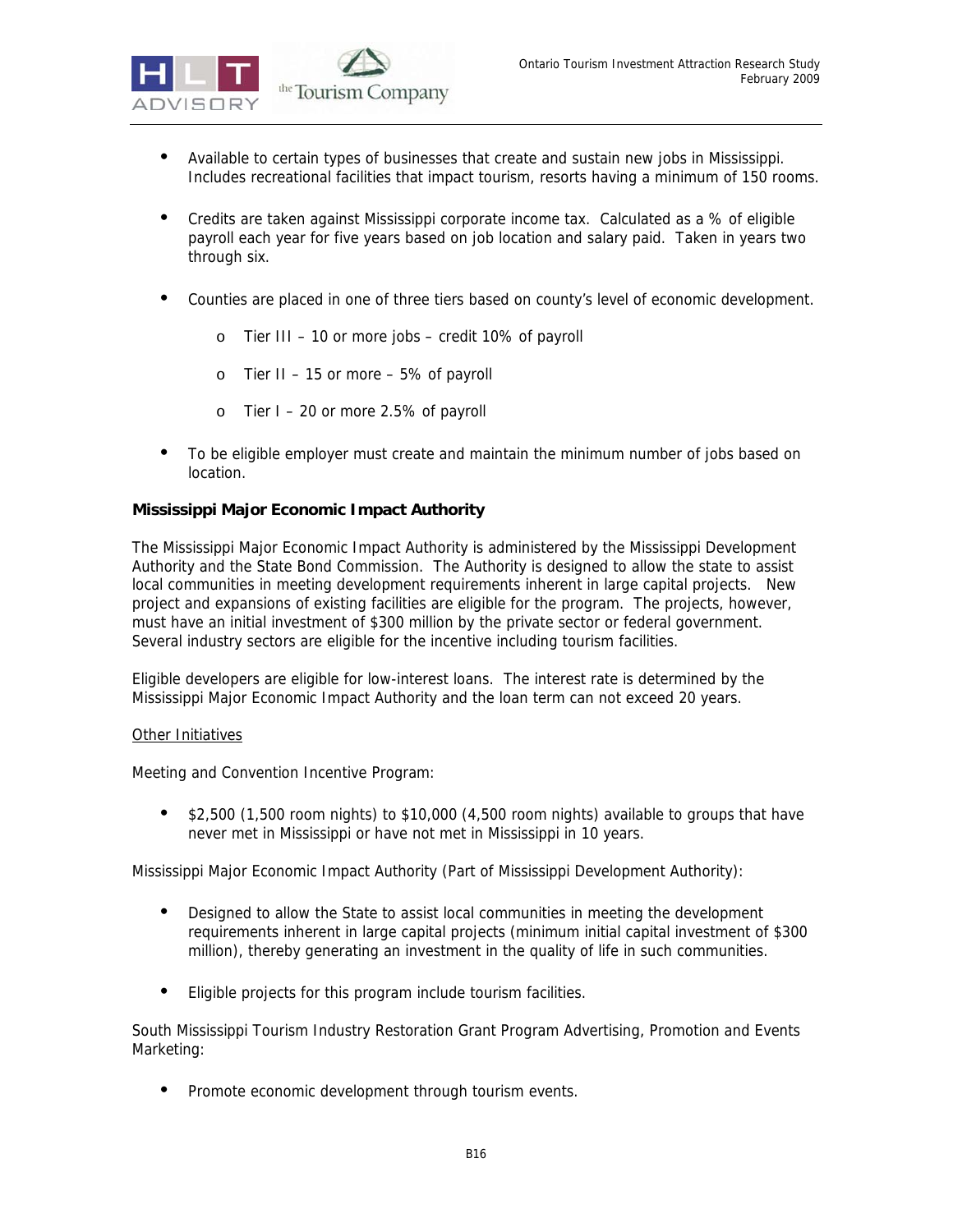

- Restore and enhance the image of Mississippi and its communities/regions as tourism destinations.
- Improve the quality of life by assisting events in becoming more established generating greater events and revenue.
- Seven southern Mississippi counties are eligible.
- \$5 million available, maximum of \$2.5 million for any one county.

#### Key Public and Private Sector Stakeholders

Momentum Mississippi, which has 14 goals including helping attract tourism opportunities and expanding film-making in Mississippi.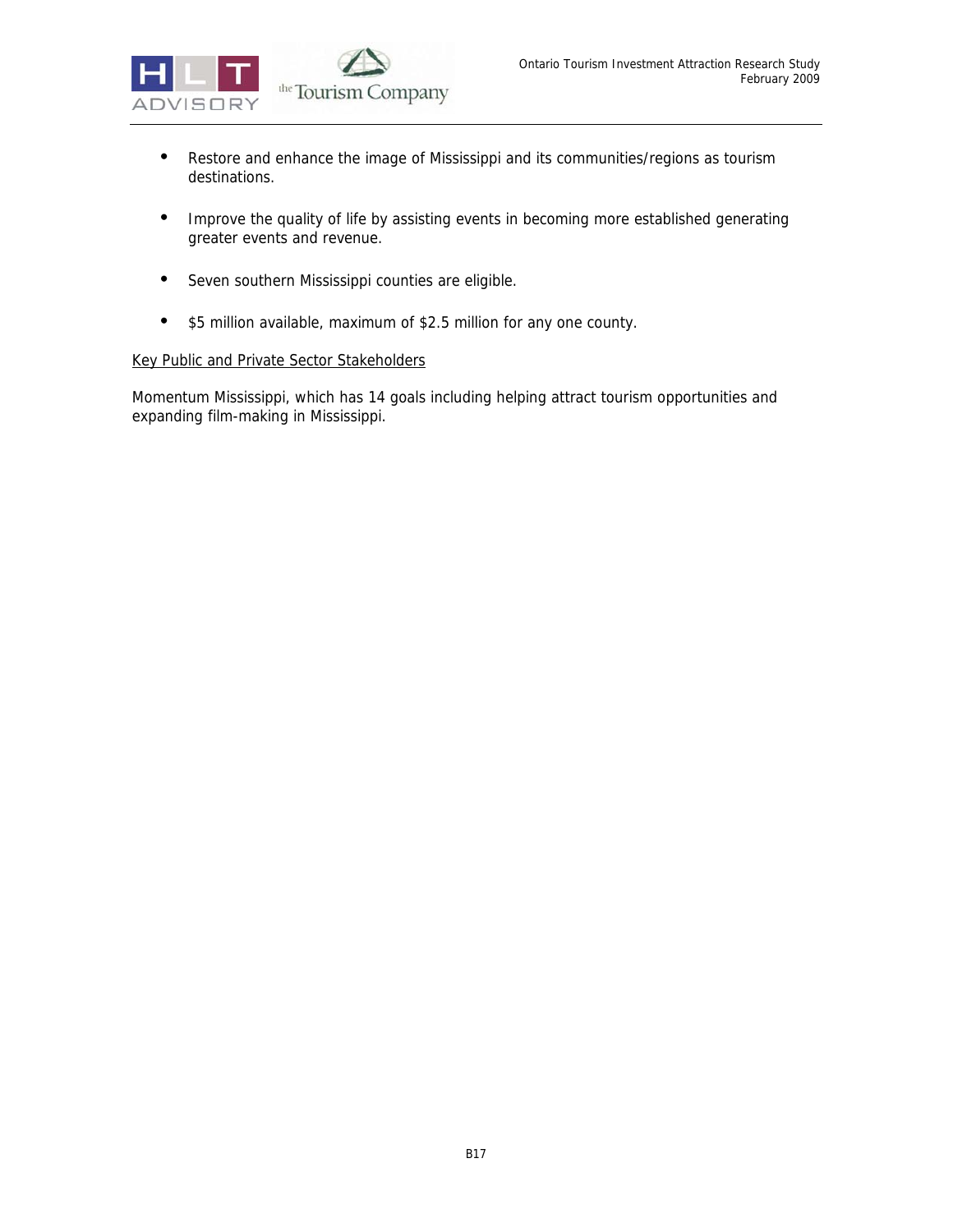

## **Appendix B4 – Pennsylvania**

#### **Impetus**

Both tourism and agriculture have always been import industry sectors in Pennsylvania's economy. In 2003, newly-elected Governor Rendell introduced an economic stimulus package that included seven programs. One program, the First Industries Fund, focused on the tourism and agribusiness sectors.

#### Tourism Investment Success Stories

The Pensylvannia First Industries Fund has been successful in attracting tourism investment. One recent example is The Coliseum. Described as an entertainment megaplex, this facility is comprised of themed restaurants and entertainment facilities. Other facilities developed under the First Industries Fund include:

- the Pennsylvania Elk Visitors Centre
- Artisan centres
- Renovation of historic taverns and bed & breakfasts
- Kennywood Park
- Upgrade of parking at Idelwyld

#### Entity Responsible for Attracting Tourism Investment

Pennsylvania Department of Community and Economic Development

Originally, cultural tourism and heritage tourism were operated as separate departments. The Pennsylvania Council on Arts focused on people providing cultural experiences. Heritage Tourism focused on conservation of natural resources and assets. In 2002, an interagency task force was formed to examine the potential to grow the tourism industry in Pennsylvania. In 2004, tourism development moved from an ad hoc to more clarified program. At this time, the Department of Community and Economic Development – Tourism, Film and Marketing as well as Cultural Heritage and Tourism departments were formed.

#### Entity Responsible for Tourism Marketing

The Pennsylvania Tourism Office is the state's tourism marketing arm. The Pennsylvania Tourism Office, or VisitPA, is part of the Department of Community and Economic Development. The organization works with related agencies and organizations (i.e., Destination Marketing Associations, Convention Visitors Bureaus) on content for the VisitPA.com website as well as promotion of specific regions, attractions and events.

#### Entity Responsible for Development

Pennsylvania Department of Community and Economic Development – Tourism Division

#### Team Pennsylvania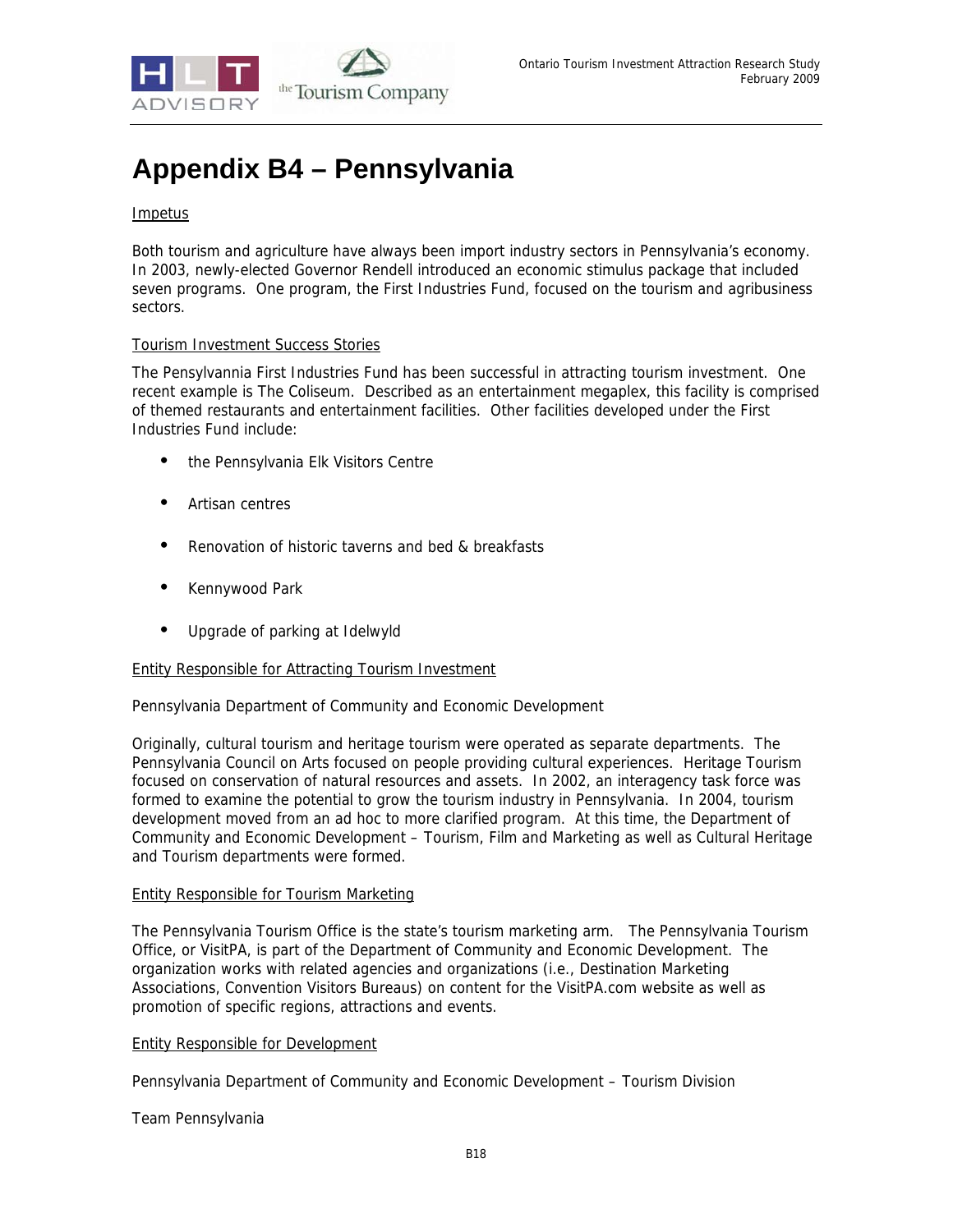

Team Pennsylvania Foundation is a public/private partnership with a mission to initiate and support innovative programs to improve Pennsylvania's competitiveness and economic prosperity. The foundation, chaired by Governor Rendell and Scott Newkam (CEO of Hershey Entertainment and Resorts), has invested over \$35 million in economic development initiatives since its inception.

The Team Pennsylvania Foundation has created a subsidiary, the VisitPA Foundation, which is focused on tourism-related economic development. Primarily supporting tourism industry marketing initiations, the VisitPA Foundation allows the tourism office to receive additional financial support through private grants, merchandise and other public/private initiatives. The funding allows investment in marketing efforts to help move forward the initiatives of Plan 2010, Pennsylvania's tourism strategy.

#### Financial Incentives

#### **First Industries Fund – Tourism Program**

The First Industries Fund was created to provide financial support to businesses in the tourism and agriculture sectors. \$150 million was allocated to the first industries fund with \$100 million for agriculture and \$50 million for tourism. Of the \$150 million, \$10 million was allocated for planning grants. The \$10 million for planning has been fully utilized although some of the funding is expiring and may be returned for other initiatives. A portion of the \$50 million allocated for tourism is still available.<sup>47</sup>

The fund is administered by the Department of Community and Economic Development pending approval by the Commonwealth Financing Authority.

Eligible tourism projects include:

-

- Destination sites in Pennsylvania (historic, heritage, cultural, sporting, amusement, nature, outdoor recreation, retail, etc.);
- Hospitality establishments;
- Businesses that develop and market travel packages for the purpose of attracting out-ofstate visitors;
- Public/Private Partnerships formed to enhance or optimize the use of Commonwealthowned resources such as state-owned parks and state game lands;
- Tourism related activities or events that promote Pennsylvania; and
- Other projects or initiatives as determined by the Commonwealth Financing Authority.

The tourism program provides grants, loans and loan guarantees to non-profit organizations and for profit business enterprises to undertake projects relating to the promotion and development of tourism within Pennsylvania. Specifically, the program provides:

*<sup>47</sup> Pennsylvania Department of Economic and Community Development*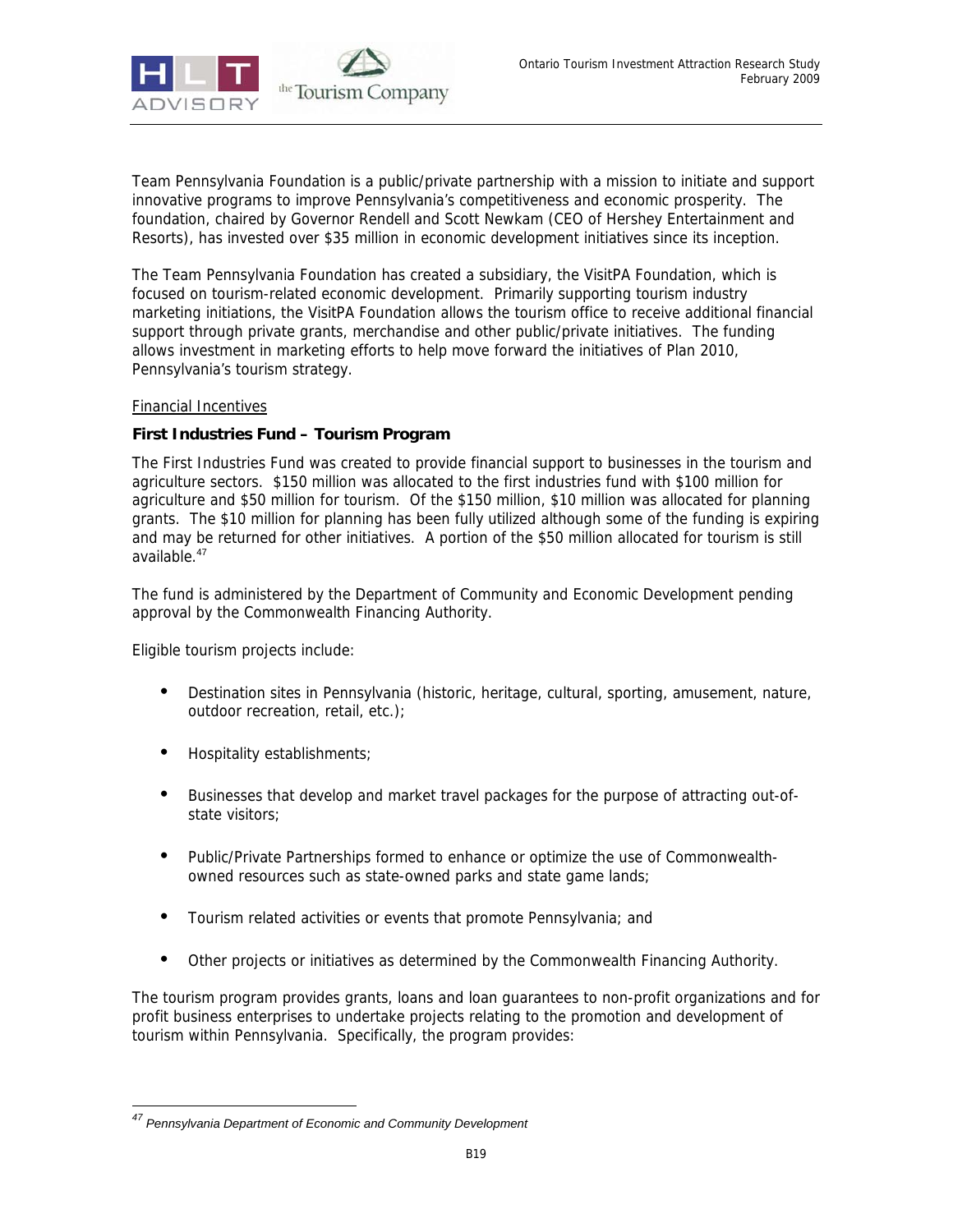

- Loans—up to \$200,000 or 50% of total eligible project costs. Two loans are included as part of the First Industries Fund – one for machinery and equipment and the other for small businesses. These loan programs existed prior to the First Industries Fund but have been expanded in terms of types of eligible projects. To be eligible for loans, a matching amount must be raised by the organization. Some eligible participants have not been able to fully utilize the loans as they have been unable to satisfy the matching funds component.
- Grants of up to \$250,000 are available for eligible projects.
- Loan Guarantees are also available through the First Industries Fund. These guarantees are intended to assist with projects in working with commercial lending institutions to achieve project financing. The State will guarantee up to 50% of loans to eligible projects.

In the First Industry Fund's first year, 38 planning grants and 19 loans or loan guarantees were approved by the Commonwealth Financing Authority. In June of this year, Governor Rendell announced an additional 28 projects that were awarded in aggregate of over \$4 million. Projects receiving First Industry Fund loans, grants and loan guarantees come from all geographic areas of the state and include diverse attractions such as an underground railroad museum, equestrian centre, botanical garden and motor sports complex.

The Commonwealth Financing Authority, the entity which approves First Industry Fund applications, is also responsible for overseeing other economic stimulus programs including Business in our Sites, Tax Increment Financing Guarantee, New PA Venture Capital Investment, New Pennsylvania Venture Guarantee, Building PA, PennWorks and the Second Stage Loan programs.

#### **Community Revitalization Program**

In many cases, supplemental support for Pennsylvania tourism development projects has been funded through the Community Revitalization Program. This program, also administered by the Department of Community and Economic Development, provides grants for community revitalization and improvement projects throughout the state. To be eligible, a project must satisfy one of the following criteria:

- Improve the stability of the community;
- Promote economic development and/or community development;
- Improve existing and/or develop new civic, cultural, recreational, industrial and other facilities or activities;
- Assist in business retention, expansion or attraction;
- Promote the creation of jobs and employment opportunities; and
- Enhance the health, welfare and quality of life for citizens of the Commonwealth.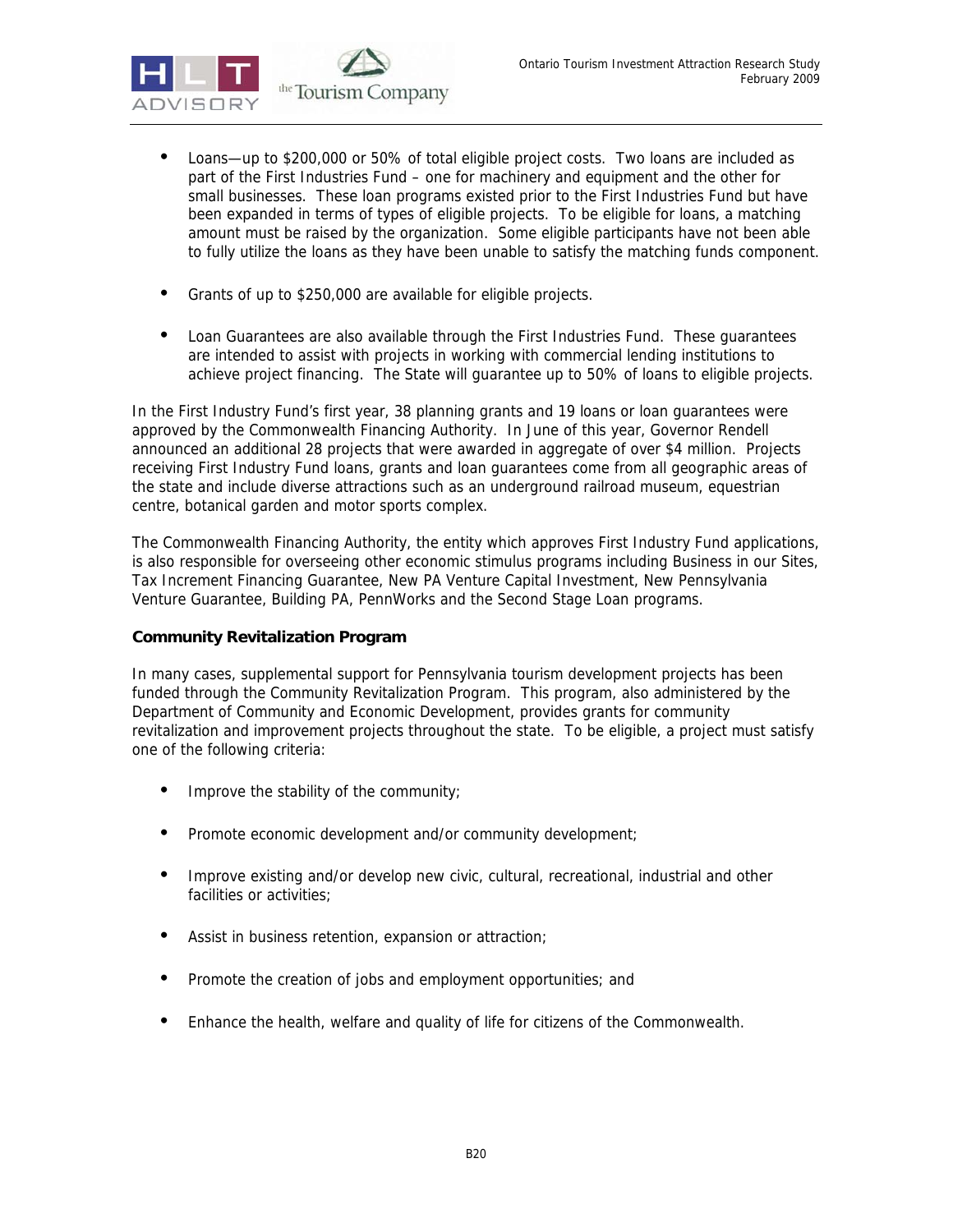

Eligible applicants to the Community Revitalization program include local government, municipal redevelopment authorities and agencies, industrial development authorities and agencies, not-forprofit organizations incorporated under the laws of the Commonwealth and community organizations engaged in activities consistent with the program guidelines. Projects for the sole benefit of a for-profit entity are not eligible for program funding.

#### **Pennsylvania Main Streets Program**

The Pennsylvania Main Streets program is a community-based downtown revitalization initiative. The program was developed in 1980 by the National Trust for Historic Preservation. Grants are provided to enhance revitalization of Pennsylvania business districts. Since 2003, over \$26 million has been allocated to projects in communities across the state.<sup>48</sup>

#### **Pennsylvania Progress Fund**

The Pennsylvania Progress Fund provides start up and expansion loans along with entrepreneurial coaching to Pennsylvania's small tourism businesses. Since the fund's inception in 1997, the fund has made 189 loans totalling over \$16 million as well as providing almost 8,000 hours of entrepreneurial coaching. Over 60% of the borrowers are located in distressed communities and over 30% are women.

Pennsylvania has not initiated a tax-credit program for tourism related development.

#### Infrastructure Investment

Pennsylvania's Capital Budget has included a significant number of tourism projects in recent years. Since 2003, over \$154 million has been spent on a diverse range of tourism projects including the Quilt Museum and new Gettysburg National Battlefield Museum, to the Station Square pedestrian bridge and Erie Convention Centre. In addition, the State Government is spending \$16 million to double the size of the Pennsylvania Convention Center in Philadelphia.

#### Other Initiatives

-

#### **Governor's Conference on Tourism**

In 2008, Pennsylvania held its first Governor's Conference on Tourism. The focus of this event was "Preserving the distinctive character of our communities and building economic development through cultural and place-based tourism."

#### **Pennsylvania Governor's Tourism Partnership**

The Pennsylvania Governor's Tourism Partnership includes private sector representation, tourism promotion leaders (CVBs) and representatives of related government departments. The Partnership is chaired by the Secretary of the Department of Community and Economic Development and acts as an advisory body on policy matters. The Partnership played a significant role in the development of Plan 2010, the State's tourism strategy and the creation of the Governor's Conference on Tourism.

*<sup>48</sup> Pennsylvania Department of Economic and Community Development*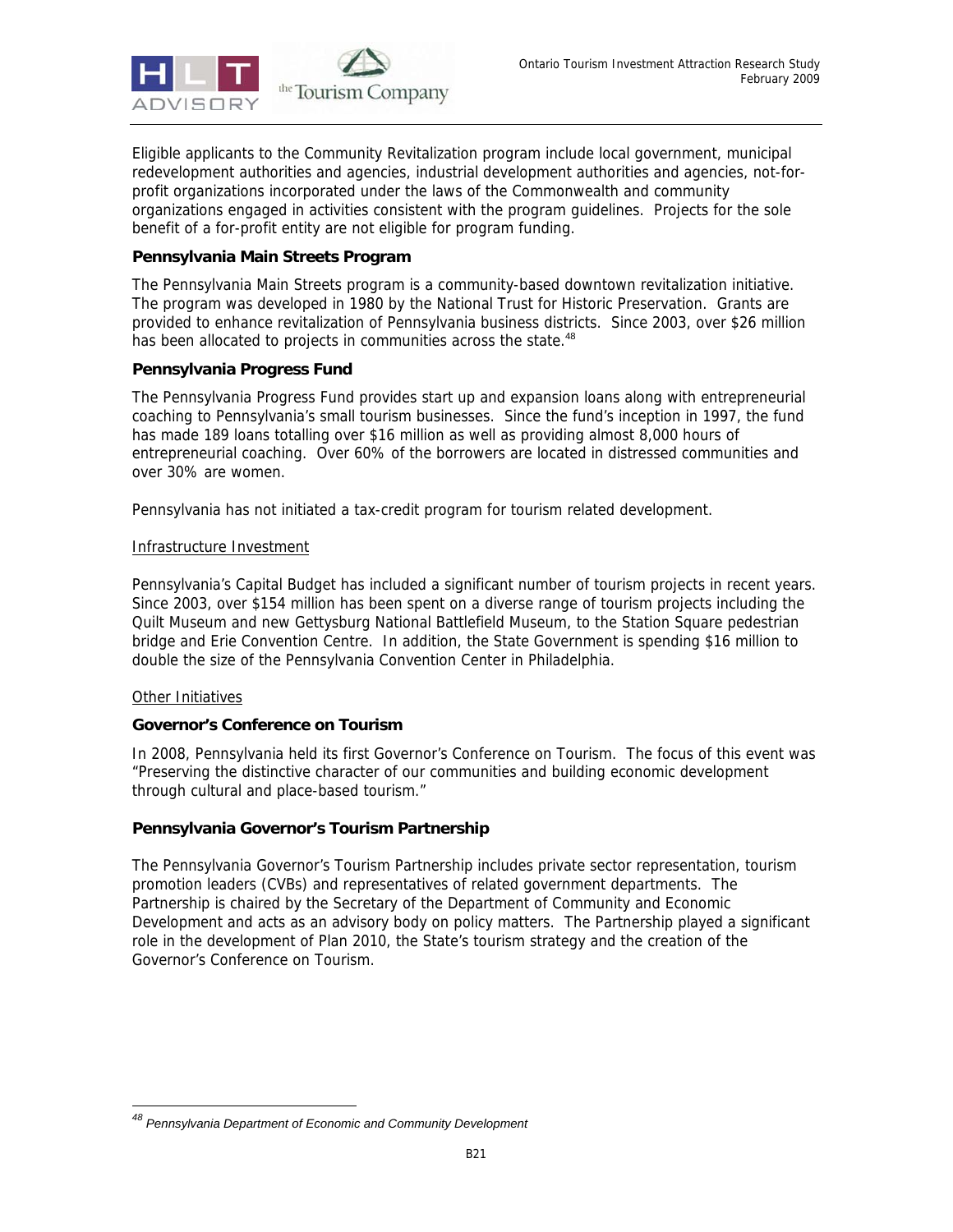

#### **Tourism Strategic Plans**

Plan 2010, Pennsylvania's strategic plan for tourism, builds on the Five-Year Strategic Tourism Master Plan (1999). The plan allows for the continuation of the First Industries Fund enabling tourist industry to react to changing consumer trends as well as creating new demand drivers. It has also resulted in the creation of the Governor's Tourism Partnership.

Several other regions, municipalities and organizations have developed tourism plans including the Juniata River Valley Region, which includes the implementation of Community and Economic Development Programs to increase the Region's attractiveness for tourism including downtown revitalization, revitalization of gateways, planning for future high-quality growth, coordination with surrounding counties, financial incentives for tourism business and tourism infrastructure investment. The plan also identifies existing loan programs and other financial incentives available through the Small Business Administration, SEDA-COG, the Small Communities Block Grant Program, the Economic Development Administration, and the Commonwealth and Appalachian regional Commission that are potential sources of financial capital for tourism business to develop and expand. Other organizations with strategic plans that include a tourism development component include the Pennsylvania Travel Council, The Pennsylvania Department of Conservation and Natural Resources, The Pennsylvania Historical and Museum Commission, Lancaster County and The Center for Rural Pennsylvania.

#### **Matching Funds Program**

The Pennsylvania Tourism Office created a matching funds program in 1971 designed to assist tourism promotion agencies attract visitors to Pennsylvania. In 2007, the State disbursed \$10.6 million to 49 tourism promotion agencies.<sup>49</sup> In aggregate, this contribution represented about 30% of the agencies' promotion budgets. A similar amount has been included in the State's 2008 budget.

#### **Hotel Taxes**

-

Like many jurisdictions, hotel taxes have been implemented in Pennsylvania with a portion of the proceeds going to tourism development initiatives. Under the Pennsylvania Convention Authority Act, a tourism marketing tax of up to 1% of hotel rates in cities with convention centres may be used to publicize tourist attractions in the area. Most jurisdictions have instituted a similar tax (of up to 1.5% of revenues) to generate marketing funds for the regional marketing authority publicizing area tourism attractions.

*<sup>49</sup> Pennsylvania Department of Economic and Community Development*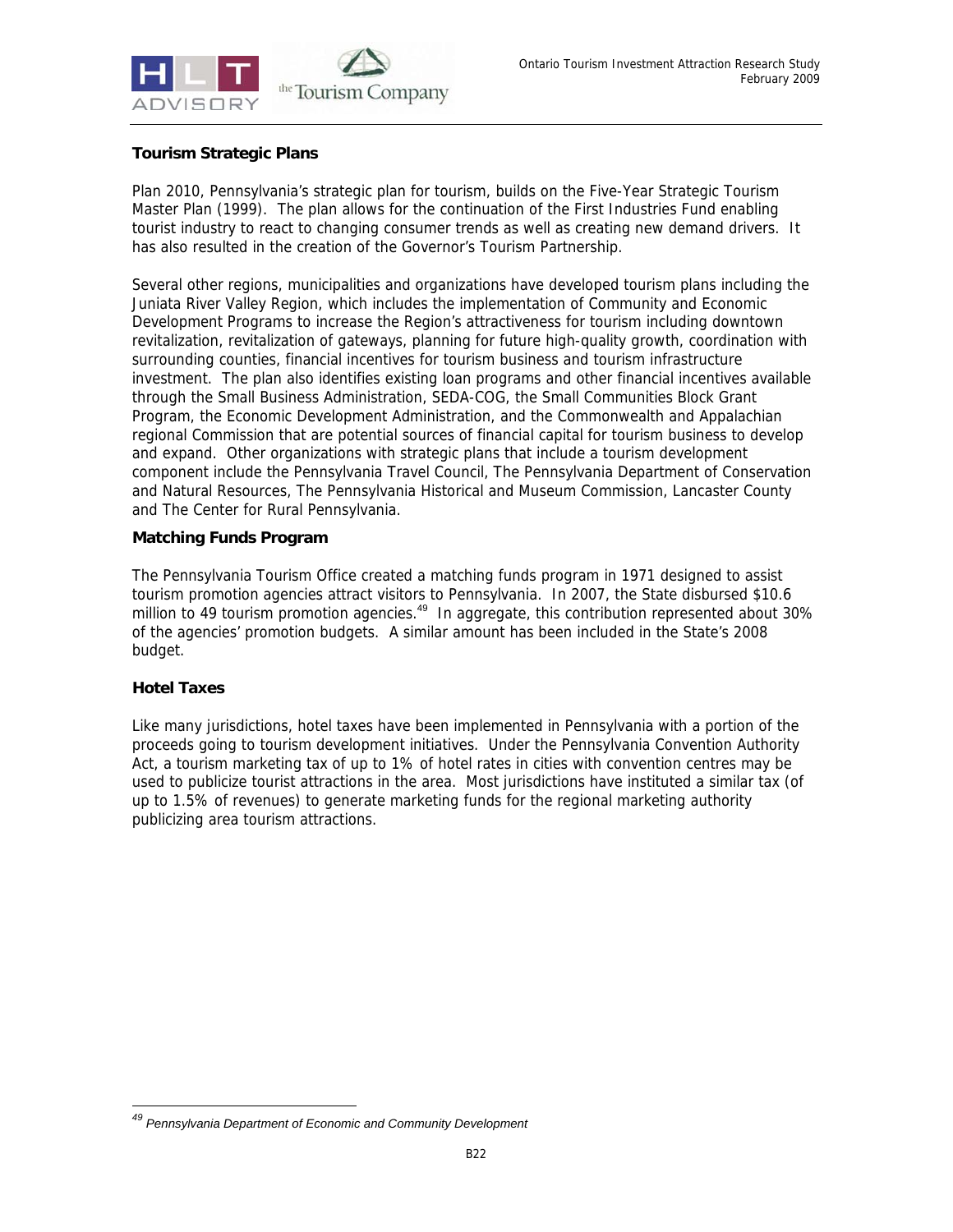

## **Appendix B5 – South Carolina**

#### Impetus

In 2002, South Carolina business leaders invited Dr. Michael Porter and the Monitor Group, L.P., to assess the state's competitiveness. While South Carolina had experienced economic growth in the last decade, many were concerned that wage growth lagged behind and unemployment remained above the US average.

Dr. Porter and his associates identified tourism as one of the state's four existing industry clusters. Using Porter's cluster theory, this paper examines what are the right kinds of assets to spur tourism cluster growth in the Lowcountry region of South Carolina. The attributes of the Lowcountry—the unique ecosystem, early American history, seacoast location, and a medley of cultural offerings contribute to a thriving tourism cluster.

A Tourism Alliance has been formed, primarily consisting private sector representation.

#### Tourism Investment Success Stories

According to the South Carolina Department of Parks, Tourism and Recreation, tourism expenditures in 2007 totalled \$9.7 billion generating \$16.7 billion in total economic demand. The sector is responsible for 10% of the state's total employment.

#### Entity Responsible for Tourism Marketing

South Carolina Department of Parks, Tourism and Recreation – Tourism Sales and Marketing. The responsibilities of this department includes:

- Creating and sustaining the tourism image of South Carolina;
- Working with industry partners to leverage tourism investment though cooperative programs;
- Providing leadership to identify opportunities and overcome challenges to the tourism economy;
- Providing financial and marketing assistance to eligible state, non-profit tourism marketing entities through a matching grants program;
- Developing and implementing the state's marketing plan; and
- Assisting group tour operators with details and contacts for attractions, accommodations and restaurants.

#### Entity Responsible for Development

The South Carolina Department of Commerce is the state's economic development arm. The Department has four foreign offices that recruit foreign investment to South Carolina as well as assisting state businesses in the development of export markets. The Department assists companies in finding sites and/or buildings in which to operate as well as offering grants for community development, infrastructure improvements and workforce skills development.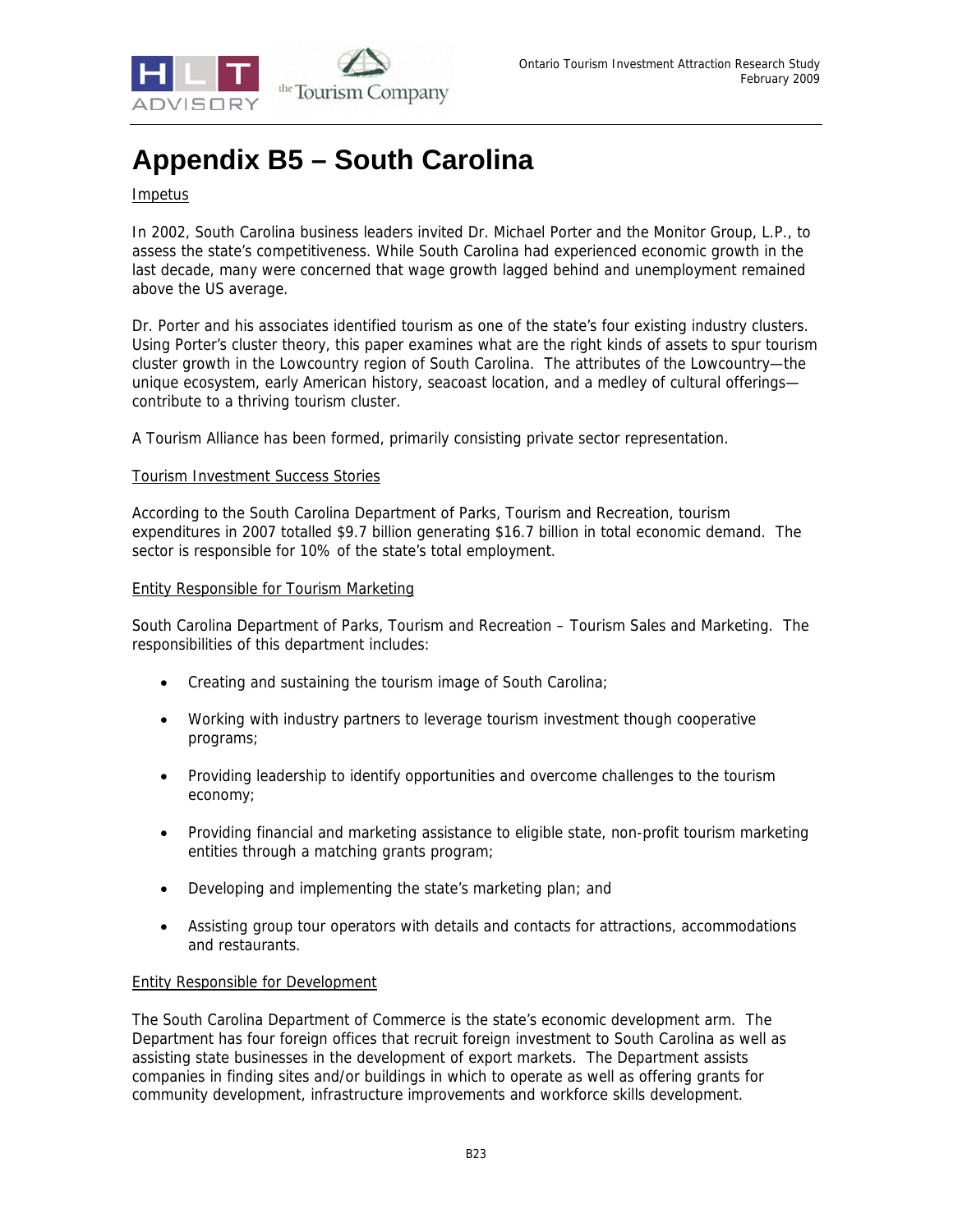

The Department of Commerce is also responsible for South Carolina Public Railways, the South Carolina Division of Aeronautics as well as the South Carolina Coordinating Council for Economic Development.

#### Entity Responsible for Attracting Tourism Investment

#### **South Carolina Department of Parks, Tourism and Recreation – Community and Economic Development**

South Carolina Department of Parks, Tourism and Recreation – Community and Economic Development provides:

- Site location assistance;
- Customized project-related research;
- SC Resident demographics;
- Permitting information;
- Computation of Business Tax Incentives;
- Resource for tourism infrastructure development assistance; and
- Coordination of site location visits.

Based on the Porter Study, four tourism clusters have been identified in the lowcountry with potential for tourism industry growth.

#### **South Carolina Tourism Alliance**

The Tourism Alliance, comprised mainly of private sector, is a not for profit organization that helps tourism industry developers set up meetings with municipal, regional and state organizations as well as provides technical assistance and advisement. The Alliance also assists developers through the permitting process.

The South Carolina Tourism Alliance has been provided with a \$6 million product development fund. As an initial initiative, The TDI Group out of Ireland has been commissioned to complete development plans for each cluster.

#### Financial Incentives

Tourism Infrastructure Development Incentive

- A portion of the State Admissions Tax collected from a qualified establishment may be returned to the local government to fund public infrastructure development.
- \$20 million over five years is available for this incentive.

Heritage Corridor Development Grant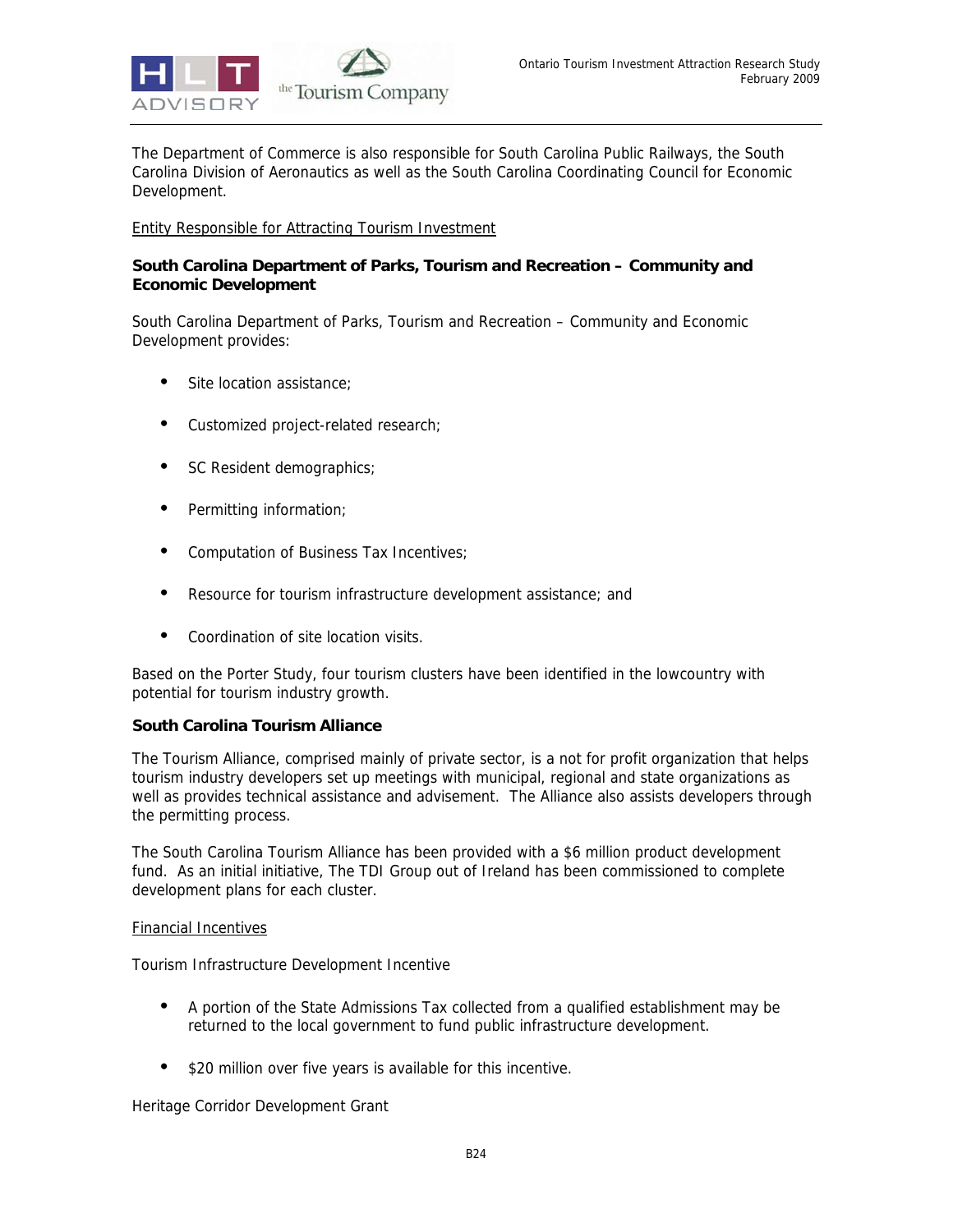

- Assists communities and organizations in developing, implementating and maintaining a successful heritage tourism attraction or program that benefits residents and attracts visitors to the area.
- Limited to non-profit organizations.
- Require a 50/50 reimbursable cash match.

#### Corporate Income Tax Incentives

- Provides companies a credit against their corporate income tax where new jobs are created—qualifying businesses receive a tax credit for each new job created. Businesses must increase employment by a monthly average of 10 new jobs and be engaged in one of the following types of tourism or entertainment-related businesses:
	- o Hotels and motels
	- o Theatre
	- o Theme or amusement park
	- o Historical, educational or trade museum
	- o Botanical garden
	- o Cultural centre
	- o Convention centre
	- o Arena, auditorium or spectator or participatory sports facility
	- o Motion picture production studio
	- o Retail established and service related industries (in least developed or distressed counties only).
- Tax credits range from \$750 to \$8,000 based on company size and geography.

Family Independence Tax Credit

• Received by a company who employs a person who received Family Independence payments within SC for three months immediately preceding employment. Credit based on % of wages paid to employee (10% to 20%) for first three years.

Child Care Credit

• Credit to SC Income Tax for capital costs incurred in establishing a child care program (50% of incurred expenses) and costs incurred in running a child care program (50% of payments incurred by employer up to \$3,000 per employee).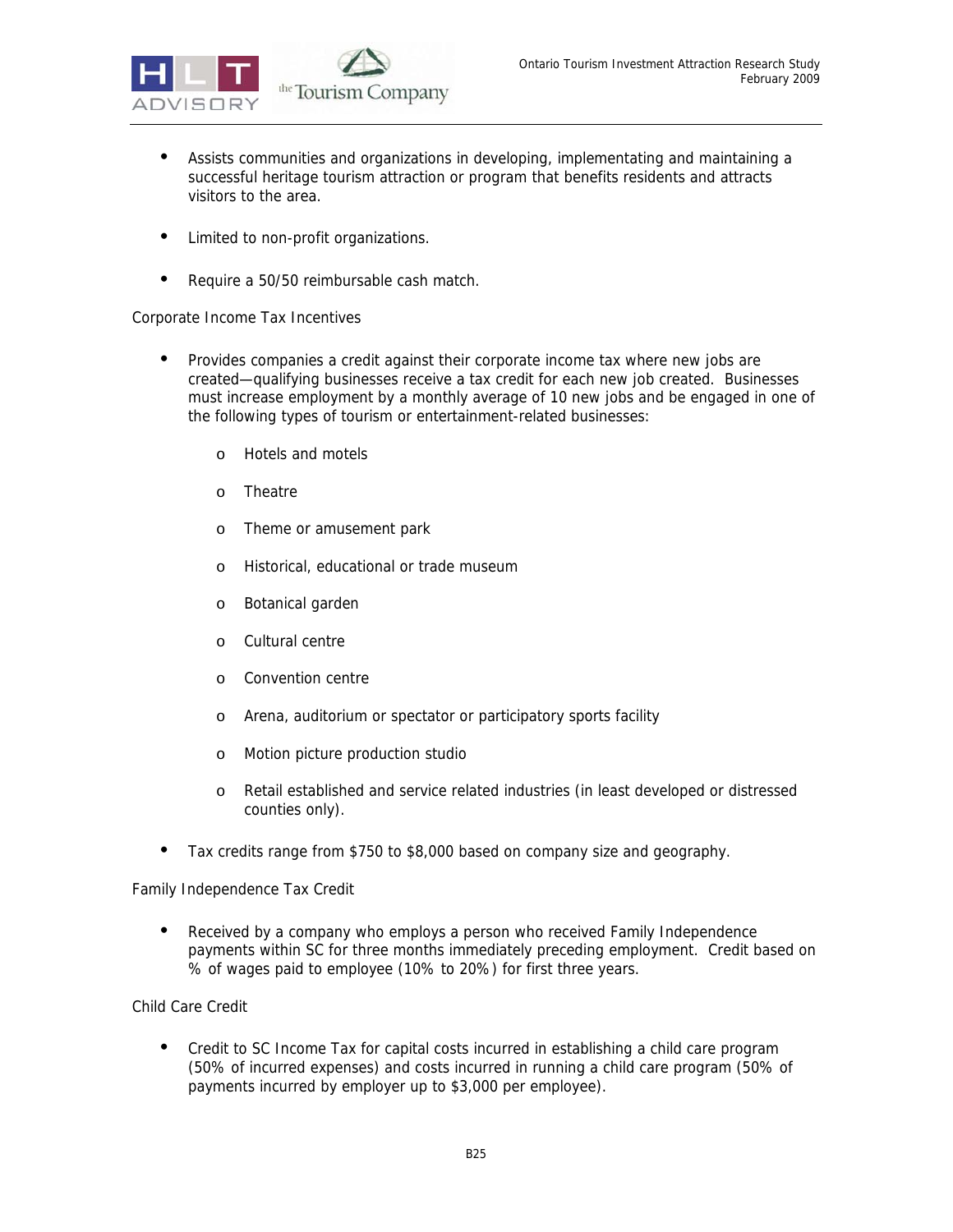

Corporate Contributions for Infrastructure Construction Credit

#### Other Initiatives

South Carolina Tourism Action Plan ("New Carolina")

- South Carolina can become one of USA's leading tourism states in less than two decades.
- Tourism cannot succeed without public/private sector collaboration and coordination.
- Less than one-fifth of one percent of the State's earnings from tourism is presently reinvested in destination marketing. If budgets are doubled, growth rates can be doubled within the next five years and doubled again by 2020.
- A state product development plan should be developed and followed. South Carolina has a strong coastal tourism draw, but not enough inland products to create significantly increased tourism traffic in those areas. The product development plan should include incentives to private businesses to invest in the creation of new, expanded and upgraded accommodation and attractions across the state, so that all areas may benefit from the broad-based economic activity that the tourism industry generates. State assistance also should include research to identify potential new products and markets. SCPRT should add additional staff with specialized technical skills in product development and planning. Focused product development could create tourist-attracting clusters of activity near interstate highways and draw more visitors to areas such as the Greenville area, which has a strong industrial base but not the tourism traffic it has the potential to serve, given the natural and cultural attractions of the Upstate.
- Recommendation Establish a Product Development Division in the State Tourism Organization.
- The role of the State Tourism Administration should be expanded to include a new Product Development Department (PDD). The PDD would produce a State Product Development Plan, updated annually, and the provide technical assistance and financial support for new product development and refurbishment/upgrading of existing private sector tourism facilities and amenities.

#### Strategies to Overcome Barriers to Investment

Access by highway and air are limiting factors to tourism growth in varying degrees around the state. Myrtle Beach has no interstate highway access.

- Work has begun on Interstate 73.
- Tourism Action Plan—recommends improving access to, and development of, high yield projects along the coast.
- Myrtle Beach airport is limited in its capacity and services.
- Airport is being improved to accommodate more non-stop flights.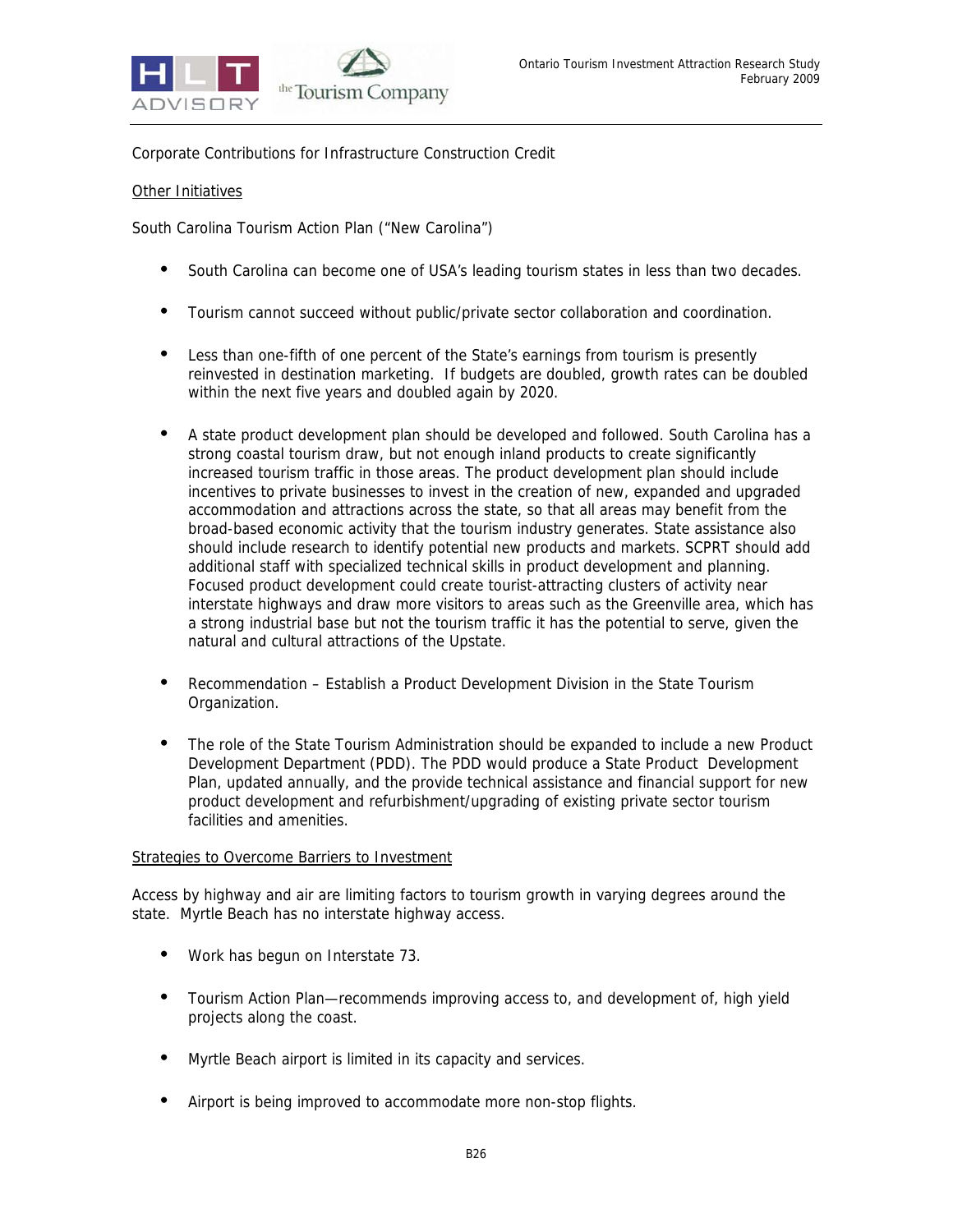### **APPENDIX C INTERVIEW LIST**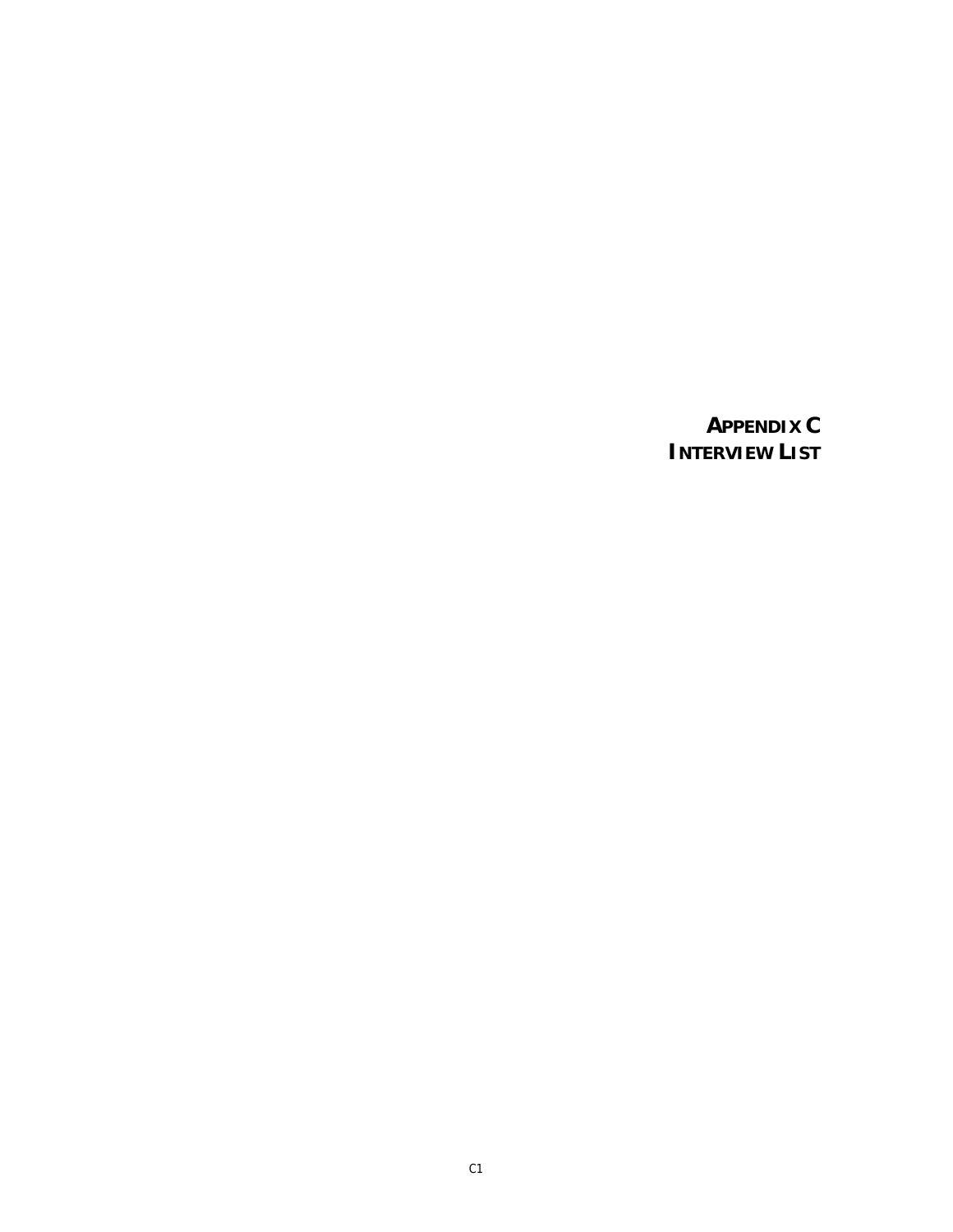### **Interview List**

| Organization                                                    | Location                |
|-----------------------------------------------------------------|-------------------------|
| <b>Bayt AI Mal/Emirates Consulting</b>                          | Toronto contact for     |
|                                                                 | Kuwaiti investor        |
| <b>Blue Beach Avenue Corporation</b>                            | Wasaga Beach            |
| <b>CB Richard Ellis</b>                                         | Toronto                 |
| City of Niagara Falls                                           | Niagara Falls           |
| City of Toronto                                                 | Toronto                 |
| <b>CN Tower</b>                                                 | Toronto                 |
| <b>Colliers International Hotels</b>                            | Toronto                 |
| E Solutions (formerly KW Chamber of Commerce)                   | Waterloo                |
| Enterprise Florida (Canada Office)                              | <b>Toronto Office</b>   |
| FedNor                                                          | Sault Ste Marie         |
| Gaylord Entertainment                                           | Nashville, Tennessee    |
| George Washington University                                    | Washington              |
| <b>Greater Toronto Hotel Association</b>                        | Toronto                 |
| Ken Fowler Enterprises Ltd                                      | St. Catharines          |
| Kentucky Tourism Development Cabinet                            | Frankfurt, KY           |
| Metropolitan Knowledge International                            | Toronto                 |
| Ministry for Economic Development of Montenegro                 | Montenegro              |
| Ministry of Economic Development and Trade                      | Toronto                 |
| Ministry of Economic Development and Trade                      | Ontario                 |
| Ministry of Energy and Infrastructure                           | <b>Thunder Bay</b>      |
| Ministry of Northern Development & Mines                        | <b>Thunder Bay</b>      |
| Ministry of Northern Development & Mines                        | Sudbury                 |
| Ministry of Tourism                                             | Toronto                 |
| Ministry of Tourism, Northern Ontario                           | Sudbury                 |
| Ministry of Tourism, Sports and Arts Tourism Development Branch | Victoria, B.C.          |
| Ministry of Tourism, Sports and Arts Tourism Development Branch | <b>British Columbia</b> |
| Mississippi Development Authority                               | Jackson, MI             |
| Ontario Investment and Trade Centre                             | Ontario                 |
| Ottawa Tourism                                                  | Ottawa                  |
| Pennsylvania Department of Economic and Community               | Harrisburg, PA          |
| Development                                                     |                         |
| <b>Purdue University</b>                                        | West Lafayette, IN      |
| <b>Ripleys Entertainment</b>                                    | Orlando, Florida        |
| Sault Ste. Marie Economic Development                           | Sault Ste. Marie        |
| South Carolina Department of Parks, Tourism and Recreation      | Columbia, SC            |
| South Carolina Tourism Alliance                                 | Raleigh, SC             |
| South Carolina Tourism Alliance                                 | Columbia, SC            |
| The Cordish Companies                                           | Baltimore/Toronto       |
| <b>Tourism New Zealand</b>                                      | Auckland                |
| <b>Tourism Toronto</b>                                          | Toronto                 |
| Travel Industry Association of America                          | Washington              |
| <b>Travel Oregon</b>                                            | Portland, OR            |
| University of Colorado, Leeds School of Business                | <b>Boulder</b>          |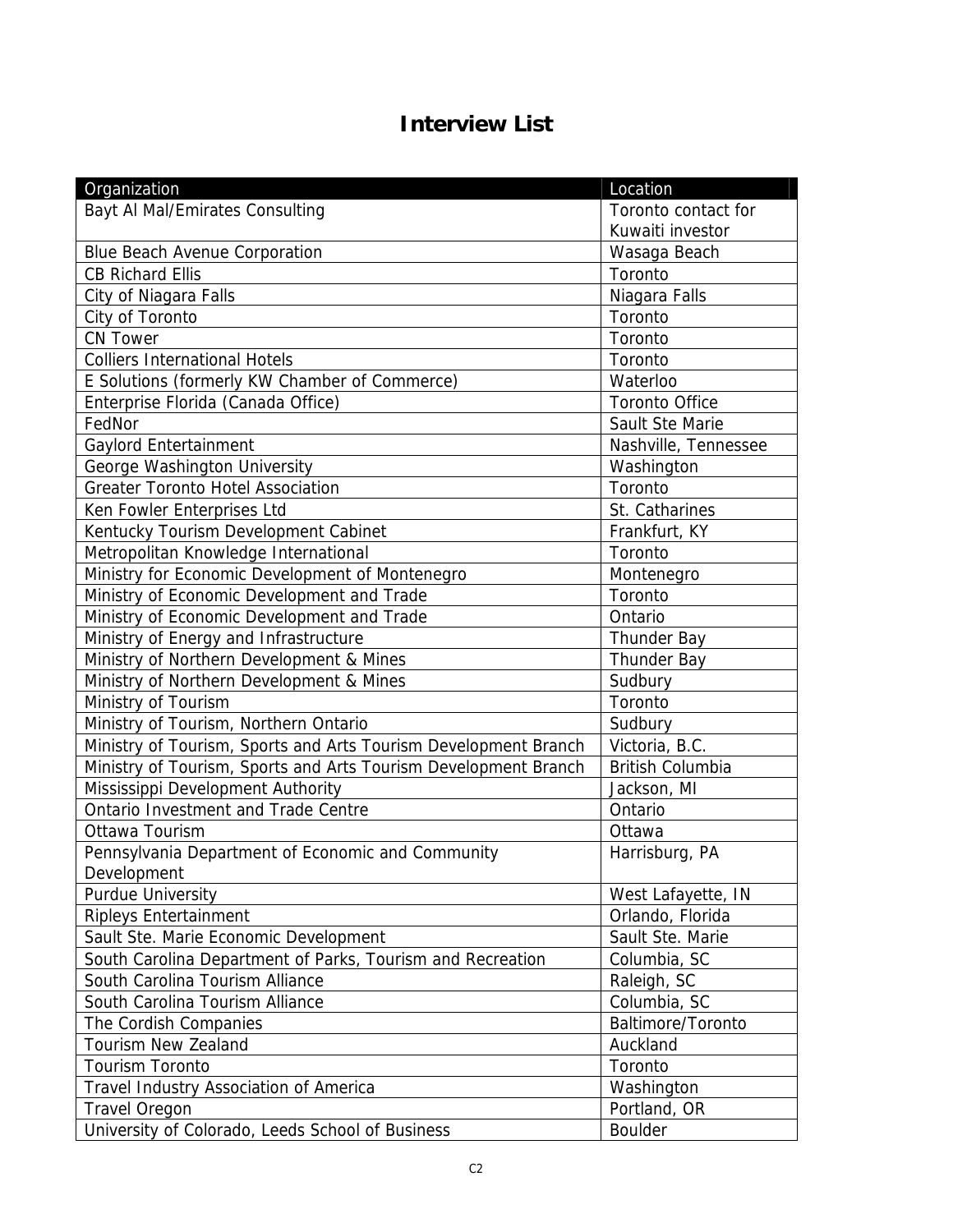| Organization                             | Location        |
|------------------------------------------|-----------------|
| US Office of Travel & Tourism Industries | Washington      |
| <b>Waterfront Toronto</b>                | Toronto         |
| Wickaninnish Inn                         | Tofino, British |
|                                          | Columbia        |
| Woodbine Entertainment                   | Toronto         |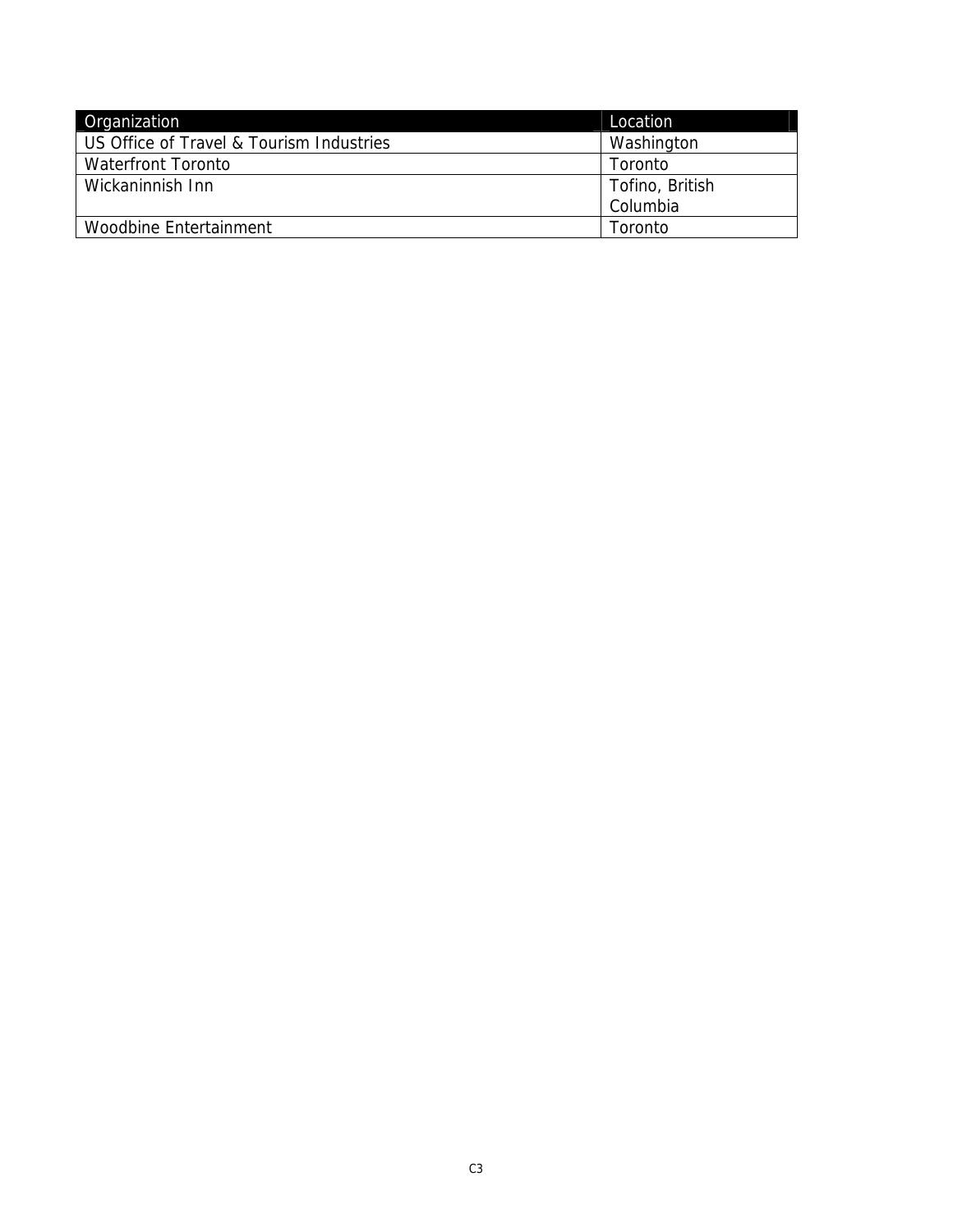**APPENDIX D BIBLIOGRAPHY**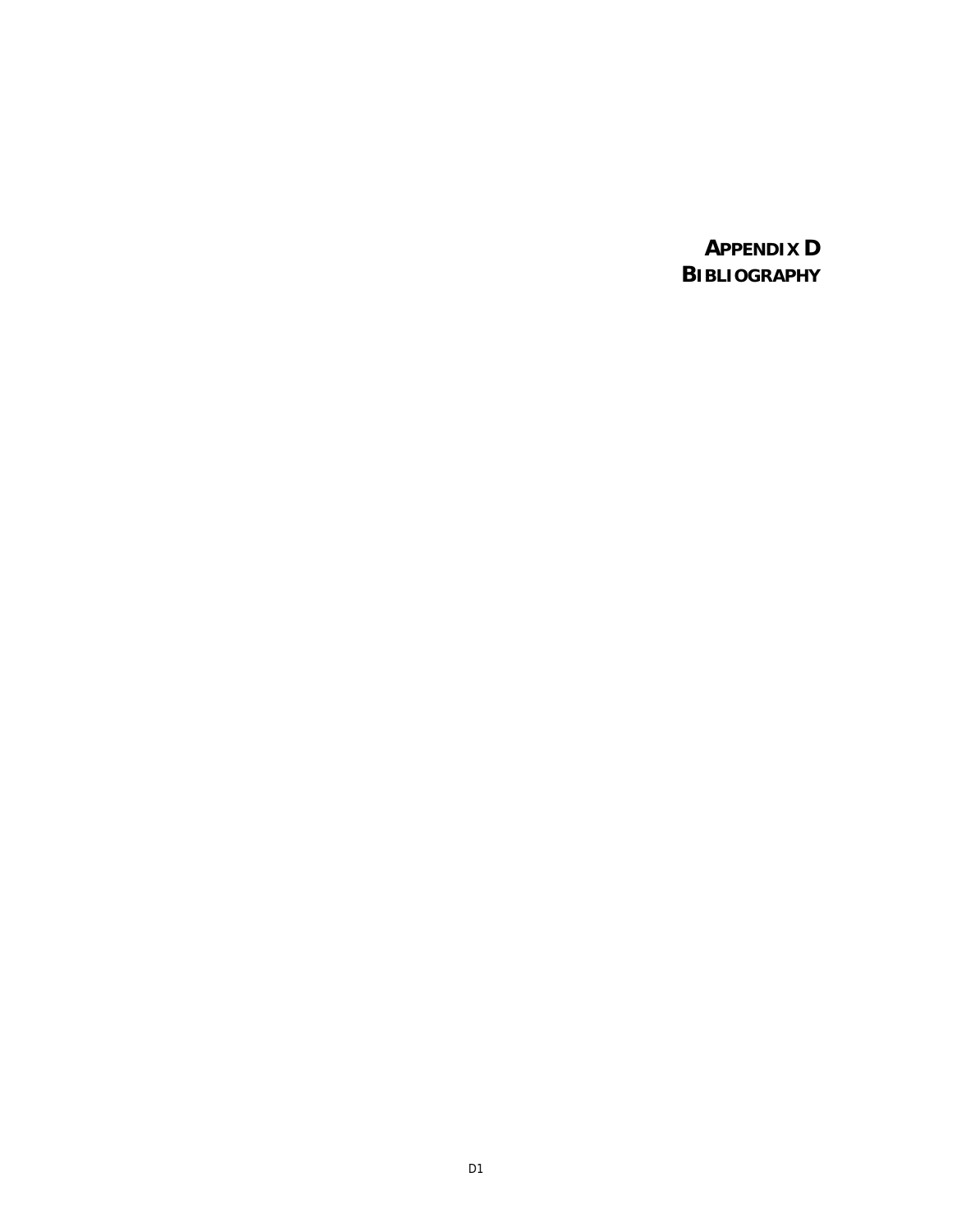| <b>Author/Organization</b>                                                                                                                                                                    | <b>Publication Name</b>                                                                                                                                     | <b>Date</b>       |
|-----------------------------------------------------------------------------------------------------------------------------------------------------------------------------------------------|-------------------------------------------------------------------------------------------------------------------------------------------------------------|-------------------|
| Abu Dhabi's Tourism Authority                                                                                                                                                                 | Abu Dhabi's Tourism Authority                                                                                                                               | 2007              |
| Adval Brand Group News Release                                                                                                                                                                | Singapore's Official Tourist Incentive Card Makes Inroads into China by<br>Securing Travelex Hong Kong Ltd. As Distributor while Online Sales<br>Skyrockets | February 3, 2004  |
| AEC Group Ltd., for the Australian<br>Department of Industry, Tourism and<br>Resources                                                                                                        | National Tourism Investment Strategy: Research Report                                                                                                       | <b>July 2006</b>  |
| APEC Tourism Working Group (TWG) &<br>Ministry of Culture and Tourism, Republic<br>of Korea                                                                                                   | Public and Private Partnership for Facilitating Tourism Investment in the<br><b>APEC Region</b>                                                             | March 2005        |
| Arabian Business.com                                                                                                                                                                          | Arabian Travel Market 2008                                                                                                                                  | 2008              |
| Arduin, Laffer & Moore Econometrics                                                                                                                                                           | Sustainable Funding for Economic Development                                                                                                                | May 2008          |
| Ashok Bardhan, Jackie Begley, Cynthia A.<br>Kroll, and Nathan George (Fisher Center<br>for Real Estate and Urban Economics,<br>Haas School of Business, University of<br>California Berkeley) | Global Tourism and Real Estate (Draft)                                                                                                                      | April 28, 2008    |
| <b>ATKEARNEY</b>                                                                                                                                                                              | Delivering on the Promise of New York State: A Strategy for Economic<br>Growth and Revitalization                                                           | 2007              |
| <b>Australian Government</b>                                                                                                                                                                  | A Medium to Long Term Strategy for Tourism                                                                                                                  | 2003              |
| Beverley O'Neil                                                                                                                                                                               | Approaches to Indigenous Eco/Ethnos Tourism                                                                                                                 | 2004              |
| <b>BNET Business Network News Release</b>                                                                                                                                                     | Oregon Governor's Tourism Conference Helps Industry "Take the Lead"<br>This April; Nominations Sought for 2005 Oregon Tourism Achievement<br>Awards         | February 23, 2006 |
| Brad Dean, South Carolina Business<br>Journal                                                                                                                                                 | Investing in Infrastructure Essential to Growing Tourism                                                                                                    | February 1, 2007  |
| Brenda Yeoh, Tan Ern Ser & Jennifer<br>Wang & Theresa Wong                                                                                                                                    | Tourism in Singapore: Overview of Policies & Issues                                                                                                         | n.a.              |
| <b>British Columbia Ministry of Economic</b><br>Development                                                                                                                                   | 2007/08 Annual Service Plan Report                                                                                                                          | June 20, 2008     |
| British Columbia Ministry of Tourism,<br>Culture and the Arts                                                                                                                                 | British Columbia's Cross-Government Tourism Action Plan                                                                                                     | September 2008    |
| British Columbia Ministry of Tourism,<br>Sport and Art                                                                                                                                        | Province of British Columbia Tourism Action Plan                                                                                                            | February 2007     |
| British Columbia Ministry of Tourism,<br>Sport and Arts                                                                                                                                       | 2006/07 Annual Service Plan Report                                                                                                                          | June 16, 2008     |
| British Columbia Ministry of Tourism,<br>Sport and Arts and Minister of State for<br><b>ActNow BC</b>                                                                                         | 2007/08 Annual Service Plan Report                                                                                                                          | June 16, 2008     |
| Buffalo Niagara Cultural Tourism Initiative                                                                                                                                                   | A Cultural Tourism Strategy: Enriching Culture and Building Tourism in<br><b>Buffalo Niagara</b>                                                            | January 2005      |
| <b>Business Monitor International</b>                                                                                                                                                         | Singapore Tourism Report, Q1 2007                                                                                                                           | March 1, 2007     |
| California Business, Transportation &<br><b>Housing Agency</b>                                                                                                                                | Toward a California Trade and Investment Strategy: Potential Roles for the<br>State in Global Market Development                                            | October, 2007     |
| Cameron Hawkins & Associates/the<br>Tourism Company                                                                                                                                           | City of Toronto, Tourism Assessment Study - Draft Final Report                                                                                              | December 2001     |
| Caribbean Tourism Organization                                                                                                                                                                | Competing with the Best: Good Practices in Community-Based Tourism in<br>the Caribbean                                                                      | n.a.              |
| Central Oregon Visitors Association                                                                                                                                                           | Central Oregon RCMP Program: January 1, 2007 - June 30, 2008                                                                                                | 2008              |
| Central Oregon Visitors Association                                                                                                                                                           | Central Oregon RCMP Program: July 1, 2008 - June 30, 2009                                                                                                   | 2008              |
| Chris Cooper, Colin Michael Hall                                                                                                                                                              | Oceania, A Tourism Handbook                                                                                                                                 | 2005              |
| <b>Christos Petreas</b>                                                                                                                                                                       | Competitiveness of Bulgaria Tourism in the New European Union                                                                                               | December 2006     |
| City of Southlake, Texas, Department of<br>Economic Development                                                                                                                               | Summary of Economic Development Terms                                                                                                                       | March 2007        |
| City of Southlake, Texas, Department of<br>Planning and Development Services                                                                                                                  | City of Southlake 2006 Development Activity Report                                                                                                          | March 2007        |
| City of Southlake, Texas, Department of<br>Planning and Development Services                                                                                                                  | Reported: Economic Development Newsletter                                                                                                                   | April 2008        |
| City of Southlake, Texas, Department of<br>Planning and Development Services                                                                                                                  | Reported: Economic Development Newsletter                                                                                                                   | May 2006          |
| City of Southlake, Texas, Department of<br>Planning and Development Services                                                                                                                  | Reported: Economic Development Newsletter                                                                                                                   | September 2008    |
| City of Toronto                                                                                                                                                                               | Stimulating Economic Growth: Toronto's Imagination, Manufacturing,<br>Innovation and Technology (IMIT) Financial Incentives Program                         | April 22, 2008    |
| Commonwealth Secretariat, Export<br>Market Development Department                                                                                                                             | Caribbean Accelerating Investment in the Tourism Industry                                                                                                   | June 1997         |
| Council of Economic Advisors, Del Norte<br>County                                                                                                                                             | An Economic Evaluation of Public Investment in Tourism Marketing                                                                                            | March, 2006       |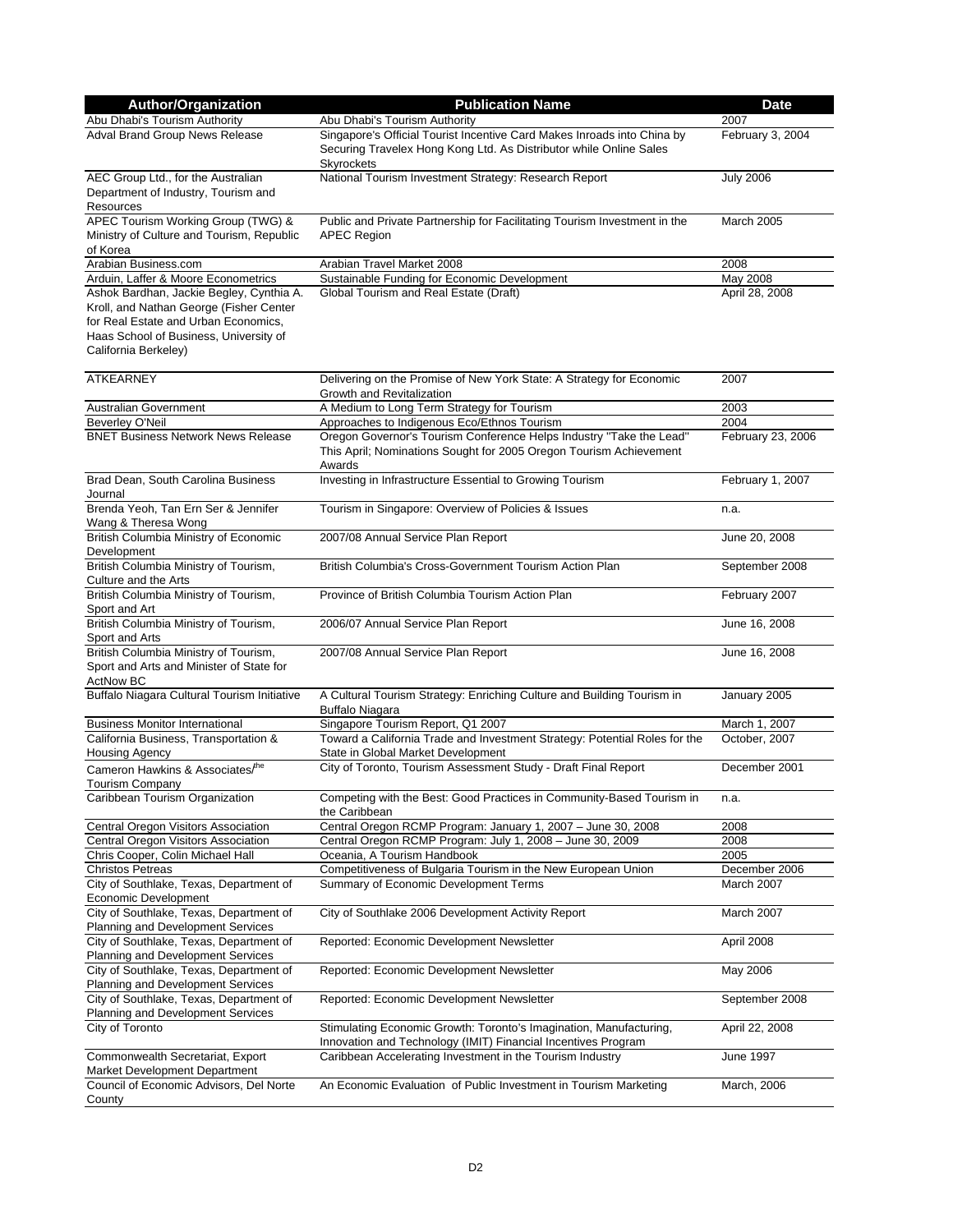| <b>Author/Organization</b>                                                                                                                         | <b>Publication Name</b>                                                                                                                   | Date                     |
|----------------------------------------------------------------------------------------------------------------------------------------------------|-------------------------------------------------------------------------------------------------------------------------------------------|--------------------------|
| CRC for Sustainable Tourism Pty Ltd                                                                                                                | Analysis of National, State. Regional and Local Tourism Strategies and<br>Plans: Identification of strategic issues                       | June, 2008               |
| Damon A. Revelas (Roger A. Saunders<br>School of Hotel & Restaurant<br>Management) and Richard M. Lagiewski<br>(Rochester Institute of Technology) | Timeshare as a Strategy in Tourism Investment: The Case of Croatia                                                                        | 2005                     |
| Davidson-Peterson Associates for<br>Wisconsin Dells Visitor and Convention<br><b>Bureau</b>                                                        | The Economic Impact of Expenditures by Travelers on the Wisconsin Dells:<br>Calendar Year 2006                                            | n.a.                     |
| Deloitte Tourism Hospitality & Leisure                                                                                                             | Hospitality 2010: A Five Year Wake UP Call - An In-depth Report into<br>Driving Shareholder Value in the Hospitality Sector               | 2006                     |
| Denver Post                                                                                                                                        | Tourism Pays Offs for Denver                                                                                                              | June 14, 2007            |
| Department of Environmental Affairs &                                                                                                              | Global Competitiveness Programmed for the Tourism Industry in South                                                                       | November 2005            |
| Tourism Department of Trade & Industry<br>Republic of South Africa                                                                                 | Africa 2005 - 2010                                                                                                                        |                          |
| Doing Business                                                                                                                                     | Doing Business 2009- Compering Regulations in 181 Economies                                                                               | 2008                     |
| EcDev Solutions Ltd./JWP Strategy                                                                                                                  | Calgary Regional Partnership Sustainable Investment Attraction Strategy,                                                                  | August, 2007             |
| International Ltd./ EDP Consulting                                                                                                                 | <b>Final Report</b>                                                                                                                       |                          |
| Economic Growth Solutions Inc.                                                                                                                     | Squamish Tourism Investment Attraction Strategy                                                                                           | March, 2005              |
| Economic Growth Solutions Inc.<br><b>ECONorthwest for the Oregon Tourism</b><br>Commission                                                         | Tumbler Ridge Tourism Investment Attraction Strategy: Final Report<br>Local Transient Lodging Tax Survey                                  | January 2008<br>May 2008 |
| <b>Enterprise Florida</b>                                                                                                                          | 2007 Incentive Report: A Progress Report on Programs Funded<br>from the Economic Development Incentives Account                           | 2007                     |
| <b>Enterprise Florida</b>                                                                                                                          | Enterprise Florida 2006 Annual Report                                                                                                     | n.a.                     |
| Enterprise Florida                                                                                                                                 | Florida's Economic Competitiveness 2008                                                                                                   | 2008                     |
| <b>Enterprise Florida</b>                                                                                                                          | Roadmap to Florida's Future: 2007-2012 Strategic Plan for Economic<br>Development                                                         | n.a.                     |
| Ernst & Young                                                                                                                                      | Hospitality Top 10 Thoughts for 2008                                                                                                      | 2008                     |
| Ernst & Young in collaboration with Oxford<br>Analytica                                                                                            | Strategic Business Risk 2008 - Top 10 Risks for Businesses                                                                                | 2008                     |
| European Institute for Comparative Urban<br>Research                                                                                               | Empowering metropolitan regions through new forms of cooperation                                                                          | 2008                     |
| European Institute for Comparative Urban<br>Research                                                                                               | The Attractive City: An International Comparative Research into the<br>Experience of Birmingham, Lisbon and Rotterdam                     | October, 1999            |
| European Institute for Comparative Urban<br>Research (Erik Braun and Mariangela<br>Lavanga)                                                        | An International Comparative Quick Scan of National Policies for Creative<br><b>Industries</b>                                            | 2007                     |
| European Travel Commission                                                                                                                         | European Tourism Insights 2007                                                                                                            | May 2007                 |
| European Travel Commission                                                                                                                         | <b>Tourism Trends for Europe</b>                                                                                                          | March 2004               |
| European Travel Commission                                                                                                                         | <b>Tourism Trends for Europe</b>                                                                                                          | September 2006           |
| European Travel Commission & United<br>Nations World Tourism Organization                                                                          | City Tourism and Culture: The European Experience                                                                                         | February 2005            |
| Evolving TecKnologies and Enterprise<br>Development Company Limited (eTecK)                                                                        | Investing in Trinidad & Tobago Exciting Opportunities Attractive Profits                                                                  | August 2006              |
| Federal Ministry for Economic<br>Cooperation and Development                                                                                       | ECO Lodge concept for Montenegro                                                                                                          | December, 2007           |
| FedNor                                                                                                                                             | Summative Evaluation of the Northern Ontario Economic Development<br>Fund                                                                 | January 2006             |
| FedNor                                                                                                                                             | Tourism Investment Approach: Helping Grow Northern Ontario's Tourism<br>Industry                                                          | 2008                     |
| Finance and Private Sector Development<br>Unit: South Asia Region, The World Bank                                                                  | The Maldives: Sustaining Growth & Improving the Investment Climate                                                                        | April, 2006              |
| <b>Garth Nicholls</b>                                                                                                                              | Reflections on Economic Growth in Antigua and Barbuda                                                                                     | 2001                     |
| German Investment and Development<br>Company for Montenegro Ministry of<br>Tourism                                                                 | Touristic Master plan for Montenegro                                                                                                      | 2001                     |
| Global Futures and Foresights                                                                                                                      | The Future of Travel and Tourism in the Middle East - A Vision to 2020<br>A Global Perspective on the Industry's Challenges in the Region | May 2007                 |
| Global Futures and Foresights                                                                                                                      | The Future of Travel and Tourism in the Middle East - A Vision to 2020<br>Project Update - Hotel Outlook 2020                             | <b>June 2007</b>         |
| Globalis Ltd.                                                                                                                                      | Attracting Foreign Tourism: A Remedy for U.S. Economic Woes?                                                                              | August 12, 2008          |
| Government of British Columbia                                                                                                                     | Spirit 2010 Tourism Strategy                                                                                                              | May 2004                 |
| Government of Dubai                                                                                                                                | Highlights of Dubai Strategic Plan 2015                                                                                                   | February 2007            |
| Government of Dubai, Department of<br>Tourism and Commerce Marketing                                                                               | Analysis 2007: Dubai Hotel Establishment Statistics                                                                                       | March, 2008              |
| Government of Ireland                                                                                                                              | Ireland National Development Plan 2007/2013: Transforming Ireland, A<br>Better Quality of Life for All                                    | n.a.                     |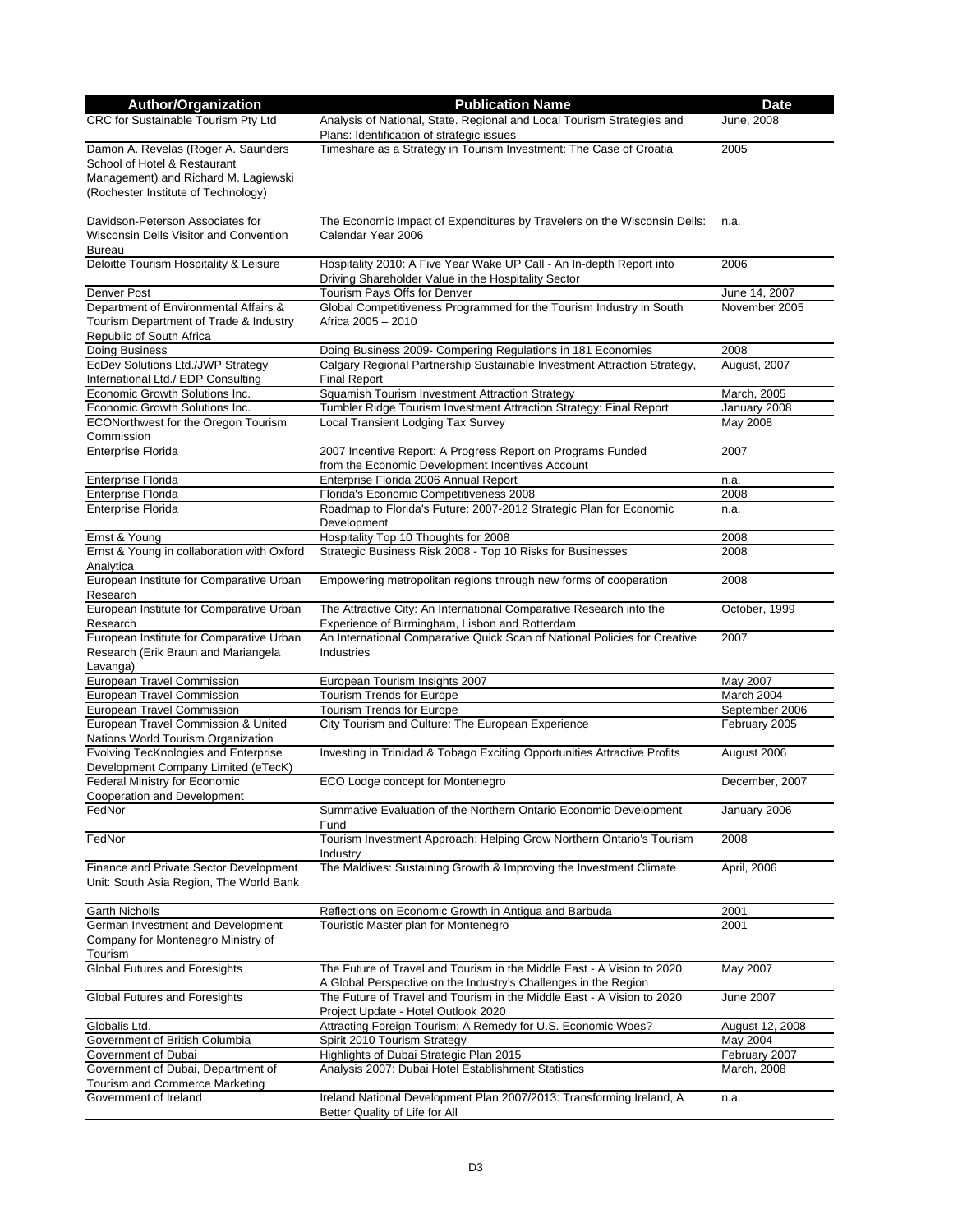| <b>Author/Organization</b>                        | <b>Publication Name</b>                                                              | <b>Date</b>        |
|---------------------------------------------------|--------------------------------------------------------------------------------------|--------------------|
| Government of Montenegro: Ministry of             | Velika Plaza: A Sustainable Waterfront Community - An International                  | 2008               |
| Economic Development                              | <b>Masterplanning Competition</b>                                                    |                    |
| Government of Montenegro: Ministry of             | Information on the Work of the Ministry and 2007 Tourism Season Data                 | January, 2008      |
| Tourism and Environment                           |                                                                                      |                    |
| Government of Montenegro: Ministry of             | Invitation for Expressions of Interest in the Development of Ada Bojana              | 2008               |
| Tourism and Environment                           | Island, an Unspoiled Asset on the Adriatic Coast                                     |                    |
| Government of Montenegro: Privatization           | Tender Commission for Tourism Development of Velika plaza                            | n.a.               |
| Council                                           |                                                                                      |                    |
| Government of Newfoundland                        | Newfoundland Tax Credit Program for Resorts                                          | n.a.               |
| Government of Tanzania                            | The National Investment Promotion Policy                                             | October 1996       |
| Greg Clark, Economic Development                  | Economic Development in World Cities                                                 | January 24, 2007   |
| Committee, City of Toronto                        |                                                                                      |                    |
| Harvard Business School (Michael Matly            | Dubai Strategy: Past, Present, Future                                                | February 27, 2007  |
| and Laura Dillon)                                 |                                                                                      |                    |
| <b>Highland Business Research News</b><br>Release | Tourism Industry interview with Maria Peter of Scottish Development<br>International | September 6, 2007  |
| Inter-American Development Bank                   | Barbados: Meeting the Challenge of Competitiveness in the 21st Century               | 2006               |
|                                                   |                                                                                      |                    |
| Inter-American Development Bank                   | Travel Star: A New Venture for Sustainable Travel & Reinvestment                     | June 14, 2007      |
| Workshop                                          |                                                                                      |                    |
| Invest in Sweden (ISA) in Cooperation             | What's Next? Strategic Views on Foreign Direct Investment                            | 2005               |
| with United Nations Conference on Trade           |                                                                                      |                    |
| and Development (UNCTAD) and World                |                                                                                      |                    |
| Association of Investment Promotion               |                                                                                      |                    |
| Agencies (WAIPA)                                  |                                                                                      |                    |
| IPK International for ITB                         | A World Travel Trends Report                                                         | March 2008         |
| <b>IPK International for ITB</b>                  | A World Travel Trends Report                                                         | November 2007      |
| IPK International for ITB                         | A World Travel Trends Report                                                         | September 2007     |
| Janet Watermeier                                  | The Economic Development Story                                                       | n.a.               |
| Japan External Trade Organization                 | Efforts to Attract Foreign Direct Investment in Japan                                | January 30, 2003   |
| (JETRO)                                           |                                                                                      |                    |
| Joachim Willms                                    | The Future Trends in Tourism - Global Perspective                                    | May 31, 2007       |
| John Perrottet (Intelligent Tourism               | Investment Climate for Tourism - Adding Value to Private Sector Investment           | May 2008           |
| Investment Forum - World Bank Group)              |                                                                                      |                    |
| Jones Lang LaSalle Hotels commissioned            | New Investment Frontier: An Industry Action Plan for Reshaping Hotel                 | March 2003         |
| by Property Council of Australia &                | Investment                                                                           |                    |
| <b>Tourism Task Force</b>                         |                                                                                      |                    |
| Karen Moore: Moore Consulting Group               | 2008 Tourism Day: Advocacy in Action                                                 | n.a.               |
| Kent Tourism                                      | Kent Tourism Development and Action Plan                                             |                    |
| Kentucky Cabinet for Economic                     | Cabinet for Economic Development 2006 Annual Report                                  | 2006               |
| Development                                       |                                                                                      |                    |
| Kentucky Economic Development                     | Kentucky Strategy Plan for Economic Development 2005-2009                            | <b>Fall 2007</b>   |
| Partnership & Kentucky Cabinet for                |                                                                                      |                    |
| Economic Development                              |                                                                                      |                    |
| KPMG for City of Niagara Falls                    | Events and Festivals Strategy: Niagara Falls, Ontario                                | September 29, 1999 |
| Lancaster County Planning Commission              | The Strategic Tourism Development Element                                            | June 2005          |
| and Lancaster County Tourism Task                 |                                                                                      |                    |
| Force<br>Lane County Tourism Infrastructure       | Tourism Infrastructure in Lane County: A Report to the Lake County Board             | February 1, 2005   |
| <b>Strategy Task Force</b>                        | of County Commissioners                                                              |                    |
| Longwoods International                           | Washington State Visitor Profile A Report On The 2003 Travel Year                    | November, 2004     |
| Macau Government Tourist Office Press             | MGTO introduces "Macau Business Tourism Centre"                                      | March 28, 2006     |
| Release                                           |                                                                                      |                    |
| Malone Given Parsons Ltd. For The                 | A Foundation Document for a Five-Year Tourism Marketing Strategy for                 | 2007               |
| Strategic Tourism Development and                 | Northern Ontario                                                                     |                    |
| Marketing Partnership for Northern                |                                                                                      |                    |
| Ontario                                           |                                                                                      |                    |
| MICE in Asia                                      | Tourism Promotion Agencies in Middle East Tap MICE Potential                         | June 1, 2007       |
| Mississippi Business Journal                      | Mississippi Tourism Numbers Bouncing Back (Meetings, Conventions &                   | May 28, 2007       |
|                                                   | Tourism 2007)                                                                        |                    |
| Mississippi Development Authority,                | Mississippi Tourism Incentive Program: Guidelines                                    | n.a.               |
| <b>Financial Resources Division</b>               |                                                                                      |                    |
| Mississippi Development Authority,                | Mississippi Tourism Rebate Program                                                   | n.a.               |
| <b>Financial Resources Division</b>               |                                                                                      |                    |
| Mississippi Development Authority,                | South Mississippi Tourism Industry Restoration Grant Program Advertising,            | n.a.               |
| <b>Tourism Division</b>                           | <b>Promotion and Events Marketing</b>                                                |                    |
| Mississippi Gulf Coast                            | \$1.5 Billion Underway in Destination Development and Growth on the                  | June 3, 2005       |
|                                                   | Mississippi Gulf Coast                                                               |                    |
| Missouri Department of Economic                   | State Approves TIF for Branson Landing Project                                       | May 27, 2003       |
| Development News Release                          |                                                                                      |                    |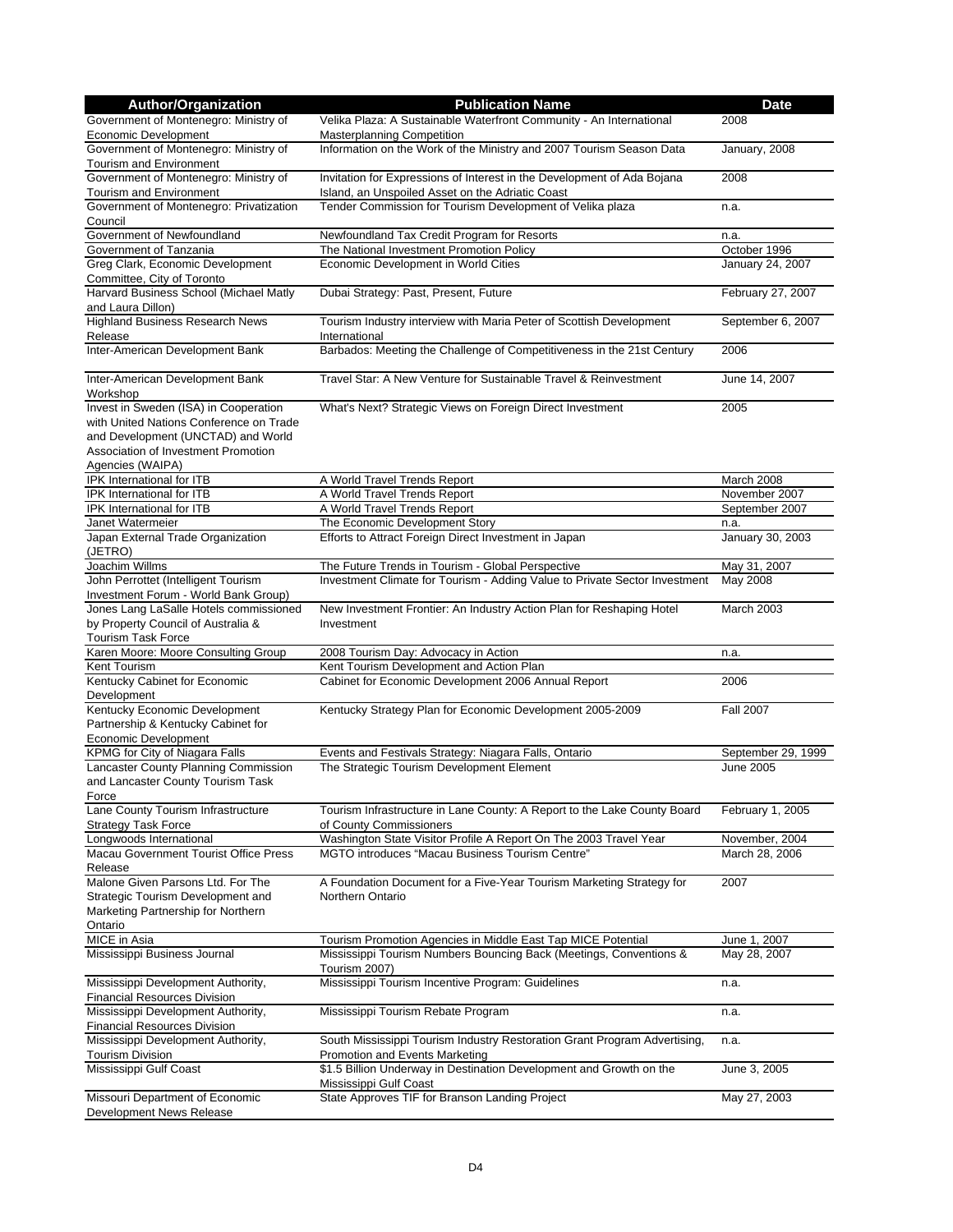| <b>Author/Organization</b>                                                                                                                  | <b>Publication Name</b>                                                                                                                                                                                    | <b>Date</b>       |
|---------------------------------------------------------------------------------------------------------------------------------------------|------------------------------------------------------------------------------------------------------------------------------------------------------------------------------------------------------------|-------------------|
| Missouri Division of Tourism                                                                                                                | <b>Cooperative Marketing Program Guidelines</b>                                                                                                                                                            | <b>July 2006</b>  |
| Missouri Division of Tourism                                                                                                                | Fiscal Year 2006 Annual Report                                                                                                                                                                             | 2006              |
| Missouri Division of Tourism                                                                                                                | Fiscal Year 2007 Annual Report                                                                                                                                                                             | 2007              |
| Missouri Division of Tourism                                                                                                                | Marketing Plan 2005                                                                                                                                                                                        | 2005              |
| Missouri Division of Tourism                                                                                                                | Marketing Plan 2006                                                                                                                                                                                        | 2006              |
| Missouri Division of Tourism                                                                                                                | Missouri's Funding for Tourism Promotion (2000)                                                                                                                                                            | 2000              |
| Missouri University - Tourism Economics<br>Research Initiative                                                                              | Economic Impact of Missouri's Tourism and Travel Industry: July 2005 -<br>June 2006                                                                                                                        | May 2007          |
| Missouri University - Tourism Economics<br>Research Initiative                                                                              | Economic Impact of Missouri's Tourism and Travel Industry: July 2006 -<br><b>June 2007</b>                                                                                                                 | February 2008     |
| Monetary Authority of Macao                                                                                                                 | Recent Developments and Prospects of Macao's Tourism Industry                                                                                                                                              | 2004              |
| Mustapha Akunaay, Fred Nelson and<br>Elizabeth Singleton                                                                                    | Community Based Tourism in Tanzania: Potential and Perils in Practice                                                                                                                                      | December 2003     |
| Nancy Cockerell, Executive Editor<br>Tourism ROI                                                                                            | Montenegro - 'the Jewel in the Balkan Crown'                                                                                                                                                               | August, 2008      |
| North Carolina's Council on<br>Competitiveness                                                                                              | South Carolina Action Plan                                                                                                                                                                                 | October 2006      |
| North East Tourism                                                                                                                          | North East England Tourism Strategy 2005-2010                                                                                                                                                              | n.a.              |
| Office of the New York State Comptroller,                                                                                                   | Industrial Development Agencies in New York State: Background, Issues                                                                                                                                      | May 2006          |
| Division of Local Government Services &<br>Economic Development                                                                             | and Recommendations                                                                                                                                                                                        |                   |
| Oliver Bennett: Director of Tourism<br>Services, Emerging Markets Group, an<br>independent firm associated with Deloitte<br>Touche Tohmatsu | Programme for the Development of Mountain Tourism in Montenegro: A<br>Review                                                                                                                               | n.a.              |
| Ontario Ministry of Tourism                                                                                                                 | Ontario Tourism Facts & Figures                                                                                                                                                                            | 2008              |
| Ontario Ministry of Tourism                                                                                                                 | Ontario Tourism Facts & Figures                                                                                                                                                                            | Spring 2008       |
| Ontario Ministry of Tourism                                                                                                                 | Travel Activities and Motivations of Canadian Residents: An Overview                                                                                                                                       | March 2007        |
| Ontario Ministry of Tourism                                                                                                                 | Travel Activities and Motivations of U.S. Residents: An Overview                                                                                                                                           | January 2007      |
| Ontario Ministry of Tourism                                                                                                                 | Travel Patterns of Ontario's Foreign Visitors                                                                                                                                                              | 2007              |
| Ontario Ministry of Tourism                                                                                                                 | Mapping Ontario's Tourism Future, A Starting Point for Discussion:<br><b>Ontario's Competitive Study</b>                                                                                                   | Spring 2008       |
| Ontario Ministry of Tourism, Tourism<br>Research Unit                                                                                       | Travel Activities and Motivations of Canadian Residents                                                                                                                                                    | 2007              |
| Oppaga                                                                                                                                      | Oppaga: Program Review Report No. 99-16                                                                                                                                                                    | December, 1999    |
| Oregon Sea Grant                                                                                                                            | Oregon Sea Grant Strategic Plan: 2003-2008                                                                                                                                                                 | February 2005     |
| Organization for Economic Co-Operation<br>and Development                                                                                   | Assessment of Challenges faced by MENA Investment Promotion Agencies<br>and Investment Promotion Guidelines for the MENA Region: A Summary<br>Overview of MENA IPAs and Recommendations for Future Actions | n.a.              |
| Organization for Economic Co-Operation<br>and Development                                                                                   | Measuring Intangible Investment - Measures that Matter: An Exploratory<br>Investigation of Investor's Needs and Value Priorities                                                                           | 1998              |
| Organization for Economic Co-Operation<br>and Development                                                                                   | Investment Strategies and Financial Tools for Local Development                                                                                                                                            | 2007              |
| Organization for Economic Co-Operation<br>and Development                                                                                   | Tax Incentives for Investment - A Global Perspective: Experience in MENA<br>and Non-Mena Countries (Draft)                                                                                                 | <b>June 2007</b>  |
| Organization for Economic Co-Operation<br>and Development                                                                                   | Local Development Benefits from Staging Global Events                                                                                                                                                      | 2008              |
| Pennsylvania Department of Community<br>and Economic Development                                                                            | Community Revitalization Program: Guidelines 2008-2009                                                                                                                                                     | 2008              |
| Pennsylvania Department of Community<br>and Economic Development                                                                            | First Industries Tourism Program                                                                                                                                                                           | January 2007      |
| Pennsylvania Tourism                                                                                                                        | Pennsylvania Tourism Annual Report 2007                                                                                                                                                                    | 2007              |
| Pennsylvania Tourism                                                                                                                        | Plan 2010: A Strategic Approach for Tourism in Pennsylvania                                                                                                                                                | May 2006          |
| Phil Blizzard                                                                                                                               | Abu Dhabi's Tourism Incentive                                                                                                                                                                              | 2008              |
| Portland Business Journal                                                                                                                   | Washington County's tourism strategy: With more people coming, suburbs<br>want their share                                                                                                                 | December 15, 2006 |
| Portland Development Commission                                                                                                             | 2008-2010 Strategic Plan Portland                                                                                                                                                                          | n.a.              |
| <b>Randall Travel Marketing</b>                                                                                                             | Top Ten Travel and Tourism Trends for 2007-2008                                                                                                                                                            | August 2008       |
| <b>Rich Fromer</b>                                                                                                                          | History of Bulgarian Tourism                                                                                                                                                                               | September 2005    |
| Sacramento State University (Michael<br>Semler)                                                                                             | Financing California's Infrastructure                                                                                                                                                                      | December, 2005    |
| San Juan Islands Visitors Bureau                                                                                                            | 2006 Destination Marketing & Visitor Services Plan for San Juan County                                                                                                                                     | October 21, 2005  |
| Scotiabank Group                                                                                                                            | Industry Trends: International Travel & Tourism                                                                                                                                                            | April 22, 2008    |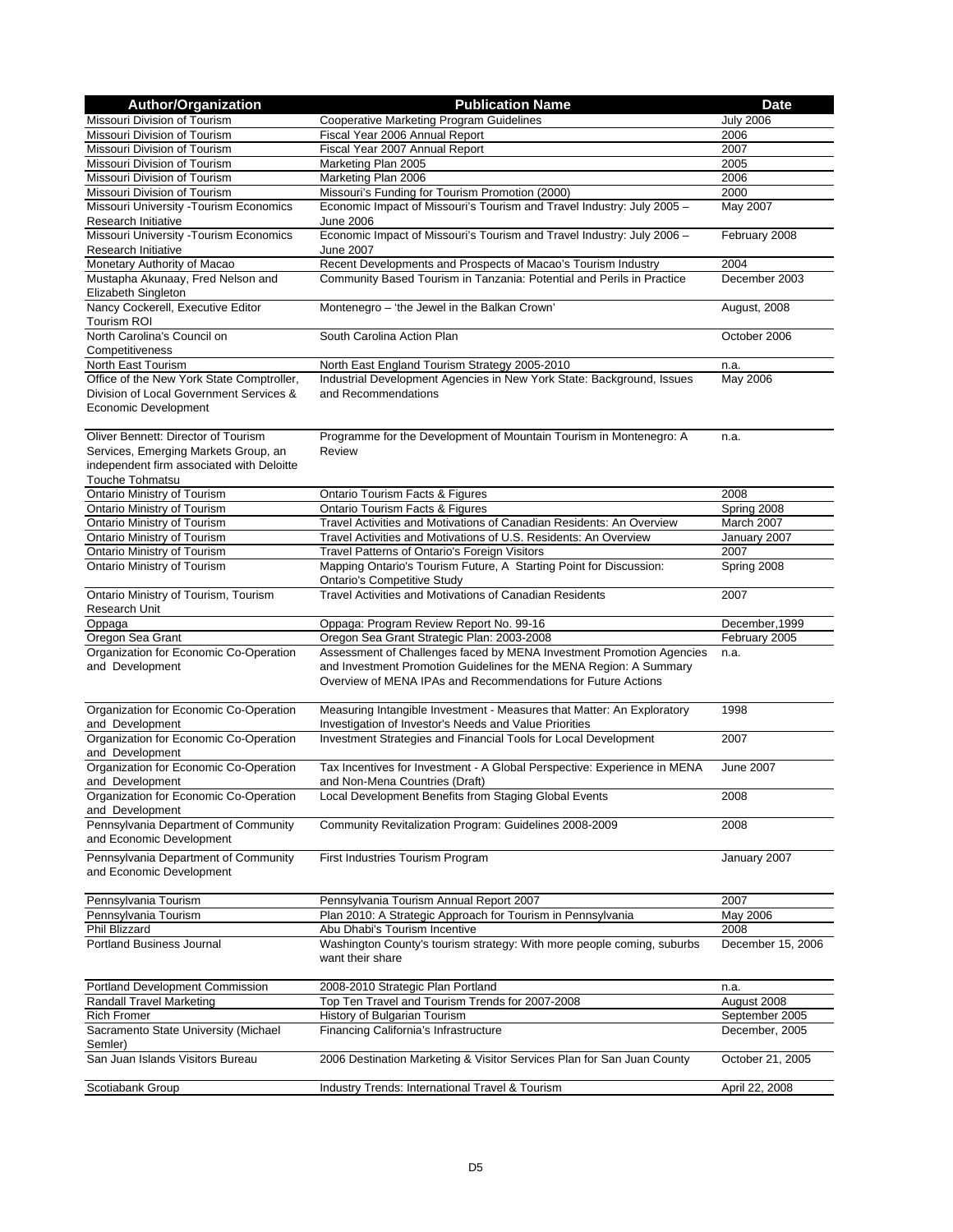| <b>Author/Organization</b>                                                     | <b>Publication Name</b>                                                                                                   | <b>Date</b>      |
|--------------------------------------------------------------------------------|---------------------------------------------------------------------------------------------------------------------------|------------------|
| <b>Scottish Executive</b>                                                      | Scotland's Major Events Strategy 2003-2015: "Competing on an                                                              | n.a.             |
|                                                                                | international stage"                                                                                                      |                  |
| <b>Scottish Executive</b>                                                      | Scottish Tourism: The Next Decade - A Tourism Framework for Change                                                        | 2006             |
| <b>Scottish Executive</b>                                                      | Tourism Framework for Action: 2002 - 2005                                                                                 | n.a.             |
| Shepstone Management Group for                                                 | Juniata River Valley Regional Tourism Plan                                                                                | January 2003     |
| Juniata County and Mifflin County Board                                        |                                                                                                                           |                  |
| of Commissioners                                                               |                                                                                                                           |                  |
| Singapore Tourism Board Media Release                                          | Europe Growth Strategy In Place For Singapore Tourism                                                                     | March 26, 2008   |
| Singapore Tourism Board, Research &                                            | Annual Report on Tourism Statistics                                                                                       | September, 2006  |
| Statistics Department, Corporate Planning                                      |                                                                                                                           |                  |
| Division                                                                       |                                                                                                                           |                  |
| Small Business BC                                                              | 2008 Overview of Government Financing                                                                                     | December 2007    |
| Small Business BC                                                              | Eco-Tourism/ Tour Operator Business Sourcing Guide                                                                        | February 2005    |
| Small Business Times News Release by                                           | Tourism Means Big Bucks for Wisconsin                                                                                     | June 20, 2008    |
| Mary Lazich                                                                    |                                                                                                                           |                  |
| South Africa Department for                                                    | Domestic Tourism Growth Strategy 2004-2007                                                                                | My 2004          |
| Environmental Affairs and Tourism                                              |                                                                                                                           |                  |
| South Africa Department for Trade and                                          | <b>Tourism Investment Framework</b>                                                                                       | January 2005     |
| Industry                                                                       |                                                                                                                           |                  |
| South Africa Department of Environmental                                       | Tourism definitions used in South Africa                                                                                  | May 2008         |
| Affairs And Tourism                                                            |                                                                                                                           |                  |
| South Africa Tourism                                                           | Business Tourism Growth Strategy, 2008-2010                                                                               | 2007             |
| South Africa Tourism                                                           | Marketing Tourism Growth Strategy for South Africa, 2008-2010                                                             | 2008             |
| South Africa Tourism                                                           | Tourism Growth Strategy, 2008-2010                                                                                        | 2007<br>2004     |
| South African Tourism<br>South African Tourism                                 | South Africa Tourism Growth Strategy: 2008 - 2010<br>The Marketing Tourism Growth Strategy for South Africa (2008 - 2010) | May 2008         |
| South African Tourism Strategic Research                                       | 2007 Annual Tourism Report - South Africa                                                                                 | <b>July 2008</b> |
| Unit                                                                           |                                                                                                                           |                  |
| South Australian Tourism Commission                                            | South Australian Tourism Trends                                                                                           | April 2008       |
| South Carolina Department of Parks,                                            | Annual Accountability Report, Fiscal Year 2006-2007                                                                       | 2007             |
| <b>Recreation &amp; Tourism</b>                                                |                                                                                                                           |                  |
| State Government of Victoria, Department                                       | Moving Forward: Making Provincial Victoria the Best Place to Live, Work                                                   | November 2005    |
| of Innovation, Industry and Regional                                           | and Invest                                                                                                                |                  |
| Development                                                                    |                                                                                                                           |                  |
| State Government of Victoria, Department                                       | Victoria's Nature-Based Tourism Strategy - Draft Plan 2007-2011                                                           | 2007             |
| of Sustainability and Environment                                              |                                                                                                                           |                  |
|                                                                                |                                                                                                                           |                  |
| Tanvi Kothari & Daniel R. Fesenmaier<br>Tanvi Kothari and Daniel R. Fesenmaier | Perspectives on Tourism & Technology                                                                                      | n.a.             |
| (School of Hospitality and Tourism                                             | Managing Change: Performance Measurement for Destination<br>Management Organizations                                      | n.a.             |
| Management)                                                                    |                                                                                                                           |                  |
| Tanzania Ministry of Natural Resources                                         | National Tourism Policy                                                                                                   | September 1999   |
| and Tourism                                                                    |                                                                                                                           |                  |
| Tanzania Ministry of Natural Resources                                         | Tanzania Investment Climate                                                                                               | n.a.             |
| and Tourism                                                                    |                                                                                                                           |                  |
| Tanzania Ministry of Natural Resources                                         | Tourism Investment Opportunities in Tanzania                                                                              | n.a.             |
| and Tourism                                                                    |                                                                                                                           |                  |
| Team Pennsylvania Foundation                                                   | Team Pennsylvania Foundation Long Range Strategic Plan 2006-2008                                                          | 2006             |
| The Bleyzer Foundation                                                         | Survey of International Foreign Investment Promotion Practices                                                            | August 2003      |
| The Boing Company                                                              | Current Market Outlook: 2008-2027                                                                                         | 2008             |
| The Montenegrin Investment Promotion                                           | What You Should Know About Montenegro? Invest in Montenegro 2008                                                          | 2008             |
| Agency<br>The National Tourism Investment                                      |                                                                                                                           |                  |
| Consultative Group for the Australian                                          | National Tourism Investment Strategy: Investing for our Future                                                            | March 2006       |
| Department of Industry, Tourism and                                            |                                                                                                                           |                  |
| <b>Resources</b>                                                               |                                                                                                                           |                  |
| The Perryman Group for The Texas                                               | The Market for Prosperity: Understanding the Economic Development                                                         | January 2006     |
| <b>Economic Development Council</b>                                            | Process                                                                                                                   |                  |
| <b>THESTAFFORDGROUP</b>                                                        | Mackay Whitsunday Regional Tourism Investment and Infrastructure Plan:                                                    | n.a.             |
|                                                                                | 2006-2016                                                                                                                 |                  |
| <b>TNS Canadian Facts</b>                                                      | Loyalty Segmentation of Canadian Travel Market                                                                            | 2006             |
| <b>TNS Canadian Facts</b>                                                      | TAMS 2006: Loyalty Segmentation of the Canadian Travel Market - Ontario                                                   | June 2, 2007     |
|                                                                                | Report                                                                                                                    |                  |
| Tourism British Columbia                                                       | British Columbia Tourism Performance Preliminary Estimates (2002-2005)                                                    | n.a.             |
|                                                                                |                                                                                                                           |                  |
| Tourism British Columbia                                                       | In Review: Building Tourism with Insight (2001-2007)                                                                      | n.a.             |
| Tourism British Columbia                                                       | Tourism British Columbia 2006/07-2008-09 Service Plan                                                                     | January 26, 2006 |
| Tourism Development International Ltd                                          | South Carolina Tourism Action Plan - Volume 1                                                                             | October 2006     |
| Tourism Development International Ltd                                          | South Carolina Tourism Action Plan - Volume 2                                                                             | October 2006     |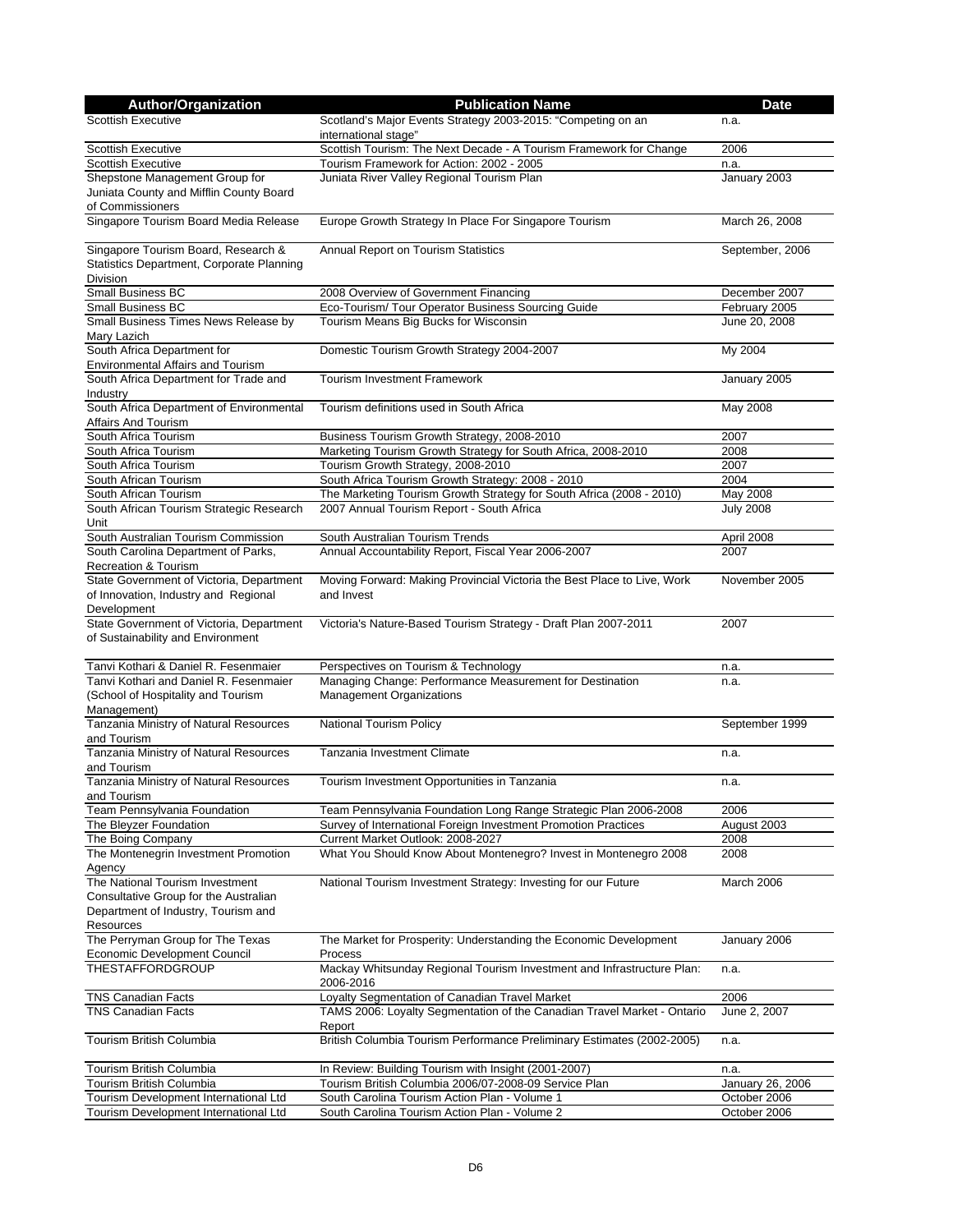| <b>Author/Organization</b>                                                                         | <b>Publication Name</b>                                                                                  | <b>Date</b>                 |
|----------------------------------------------------------------------------------------------------|----------------------------------------------------------------------------------------------------------|-----------------------------|
| Tourism Development International Ltd                                                              | South Carolina Tourism Action Plan - Volume 3                                                            | October 2006                |
| Tourism Economics, Oxford Economics<br>Company                                                     | Evaluating New Tourism Investment: Is it worth government concessions?                                   | n.a.                        |
| Tourism Industry Association of Canada                                                             | The Report on Canada's Tourism Competitiveness, A Call for Action for<br>Canadian Tourism                | <b>June 2008</b>            |
| <b>Tourism Victoria</b>                                                                            | 10 Year Tourism and Events Industry Strategy                                                             | October 2006                |
| Tourism Victoria                                                                                   | Concept Proposals for Tourism Development in Victoria 2005                                               | 2005                        |
| Tourism Victoria                                                                                   | International Visitation to Victoria Origin: Year Ending December 2007                                   | March 2008                  |
| Tourism Victoria                                                                                   | Planning & Building Tourism from Concept to Reality: Guidelines for                                      | n.a.                        |
|                                                                                                    | Developing Tourism Projects in Victoria                                                                  |                             |
| Tourism Victoria                                                                                   | Regional Tourism Action Plan 2008-2011 (Draft)                                                           | August 2008                 |
| Tourism Victoria                                                                                   | Strategic Plan 2002- 2006: Investment Attraction                                                         |                             |
| Tourism Victoria                                                                                   | Tourism Victoria Annual Report 2006-2007                                                                 | September 2007              |
| <b>Travel Industry Association</b>                                                                 | The Economic Contribution of Tourism in South Carolina: 2006 Tourism<br><b>Satellite Account Results</b> | January 2008                |
| <b>Travel Industry Association</b>                                                                 | The Economic Impact of Travel on South Carolina Counties 2006                                            | August 2007                 |
| Trinidad and Tobago Ministry of Tourism                                                            | National Tourism Policy of Trinidad and Tobago                                                           | July 24, 2008               |
|                                                                                                    |                                                                                                          |                             |
| Trinidad and Tobago Ministry of Tourism                                                            | Statistical Overview of Tourism Performance in Trinidad and Tobago                                       | January 23, 2008            |
| Trinidad and Tobago Ministry of Trade<br>and Industry                                              | Trinidad and Tobago Investment Policy 2007-2012                                                          | June 2007                   |
| U.S. Department of Commerce                                                                        | U.S. Sets New Records for Travel Abroad in 2007                                                          | June 30, 2008               |
|                                                                                                    | Fourth Straight Year for Record Visitors and Spending Abroad                                             |                             |
| U.S. Travel and Tourism Advisory Board                                                             | Restoring America's Travel Brand                                                                         | September 5, 2006           |
| United Nations - Economic and Social<br>Commission for Asia and the Pacific                        | Promotion of Investment in Tourism Infrastructure                                                        | 2001                        |
| United Nations Economic Commission for<br>Latin America and the Caribbean<br>(ECLAC)               | Foreign Investment in Latin America and the Caribbean, 2005                                              | 2005                        |
| United Nations Economic Commission for<br>Latin America and the Caribbean<br>(ECLAC)               | Foreign Investment in Latin America and the Caribbean, 2007                                              | 2007                        |
| United Nations Environment Programme<br>(UNEP)                                                     | Mainstreaming Sustainability into Tourism Investments and Financing                                      | n.a.                        |
| <b>United Nations World Tourism</b><br>Organization                                                | 2004 Edition Tourism Market Trends: World Overview and Tourism Topics                                    | 2005                        |
| United Nations World Tourism<br>Organization                                                       | Emerging Tourism Markets - The Coming Economic Boom                                                      | <b>June 2008</b>            |
| United Nations World Tourism<br>Organization                                                       | Tourism Highlights 2007 Edition                                                                          | 2007                        |
| United Nations World Tourism<br>Organization                                                       | <b>UNWTO NEWS</b>                                                                                        | Year XXII, Issue 2/<br>2008 |
| <b>United Nations World Tourism</b><br>Organization                                                | World Tourism Barometer                                                                                  | <b>June, 2008</b>           |
| VisitScotland                                                                                      | The Tourism Prospectus: Investing for Growth                                                             | May 2006                    |
| Washington CEO Magazine News                                                                       | Taking Tourism Seriously: Washington renews efforts to promote itself,                                   | July 16, 2008               |
| Release (Aaron Corvin)                                                                             | inviting businesses to forget "Say WA" and join the team                                                 |                             |
| Washington State Tourism Commission                                                                | National Tourism Policy                                                                                  | n.a.                        |
| Washington State Tourism Office                                                                    | Washington State Tourism Marketing Plan 2009 / 2010                                                      | March 28, 2008              |
| Washington State Tourism Office                                                                    | Washington State Tourism Strategic Direction - A Blueprint for our Future                                | n.a.                        |
| Wisconsin Department of Revenue<br>(Michael Oakleaf, Brad Caruth, Blair<br>Kruger, Pamela Walgren) | State Tax Incentives for Economic Development in Wisconsin                                               | February 26, 2007           |
| Wisconsin Department of Tourism                                                                    | 2006-07 Strategic Plan                                                                                   | n.a.                        |
| Wisconsin Department of Tourism                                                                    | Tourism's Contribution to Wisconsin's Economy and Quality of Life                                        | October 14, 2002            |
| Wisconsin Department of Tourism Press                                                              | JEM GRANTS ENHANCE WISCONSIN TOURISM                                                                     | July 8, 1999                |
| Release                                                                                            | More Than \$739,000 Awarded in Fiscal 1999                                                               |                             |
| World Bank Group                                                                                   | Attracting Investment in Tourism: Tanzania's Investor Outreach Program                                   | 2006                        |
| World Economic Forum                                                                               | Arab World Competitiveness Report 2007                                                                   | 2007                        |
| World Economic Forum                                                                               | Benchmarking National Attractiveness for Private Investment in Latin<br>American Infrastructure          | 2007                        |
| World Travel and Tourism Council                                                                   | <b>Blueprint for New Tourism</b>                                                                         | September 18, 2003          |
| World Travel and Tourism Council                                                                   | Breaking Barriers- Managing Growth (Summit Highlights 2007)                                              | 2007                        |
| <b>World Travel and Tourism Council</b>                                                            | Montenegro Travel and Tourism: Unlocking the Potential for Growth                                        | 2008                        |
| World Travel and Tourism Council                                                                   | Montenegro Travel and Tourism: Unlocking the Potential for Growth                                        | April 2007                  |
| World Travel and Tourism Council                                                                   | Progress and Priorities (2008/09)                                                                        | March 1, 2008               |
|                                                                                                    |                                                                                                          |                             |